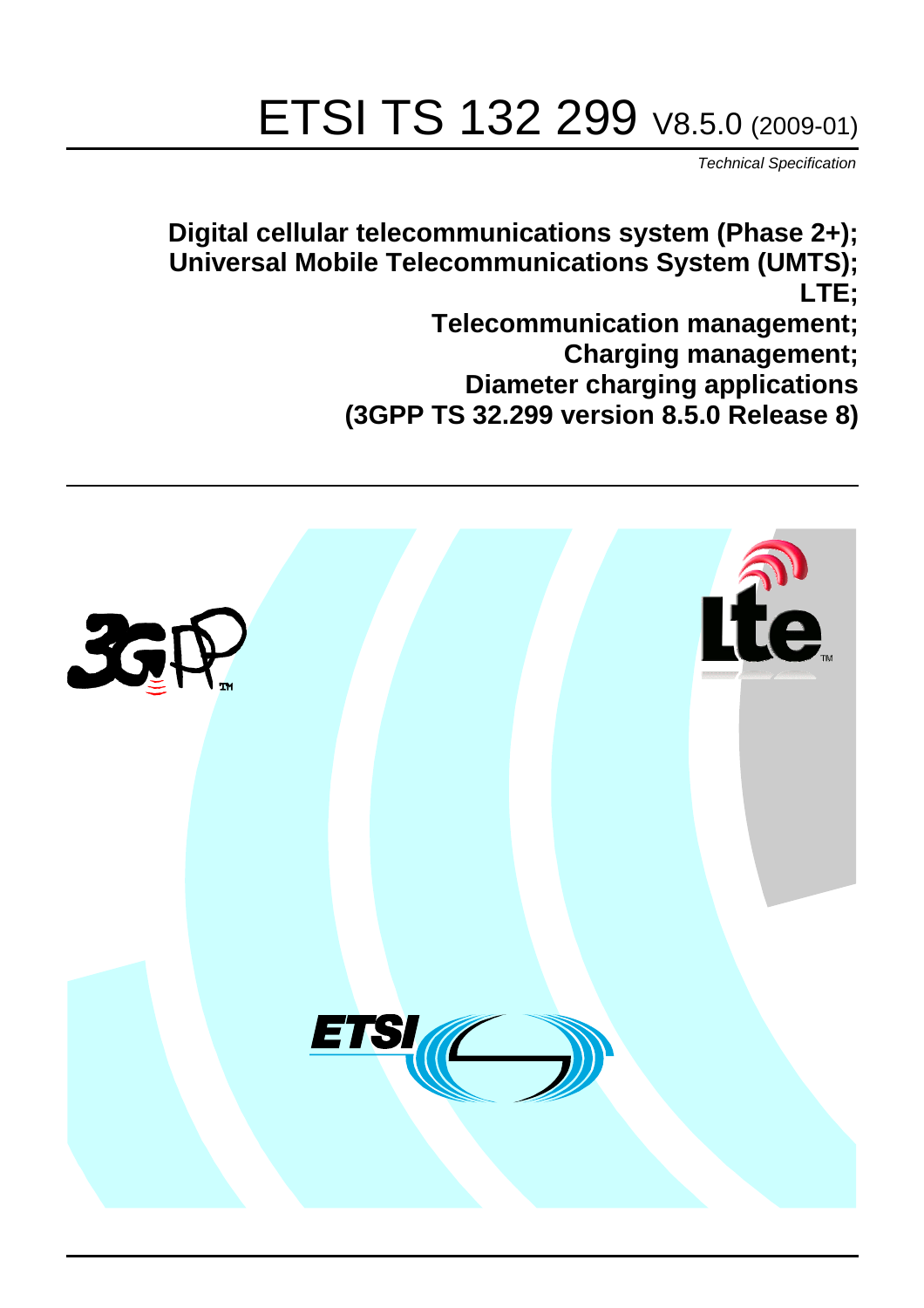Reference RTS/TSGS-0532299v850

> Keywords GSM, LTE, UMTS

### *ETSI*

#### 650 Route des Lucioles F-06921 Sophia Antipolis Cedex - FRANCE

Tel.: +33 4 92 94 42 00 Fax: +33 4 93 65 47 16

Siret N° 348 623 562 00017 - NAF 742 C Association à but non lucratif enregistrée à la Sous-Préfecture de Grasse (06) N° 7803/88

#### *Important notice*

Individual copies of the present document can be downloaded from: [http://www.etsi.org](http://www.etsi.org/)

The present document may be made available in more than one electronic version or in print. In any case of existing or perceived difference in contents between such versions, the reference version is the Portable Document Format (PDF). In case of dispute, the reference shall be the printing on ETSI printers of the PDF version kept on a specific network drive within ETSI Secretariat.

Users of the present document should be aware that the document may be subject to revision or change of status. Information on the current status of this and other ETSI documents is available at <http://portal.etsi.org/tb/status/status.asp>

If you find errors in the present document, please send your comment to one of the following services: [http://portal.etsi.org/chaircor/ETSI\\_support.asp](http://portal.etsi.org/chaircor/ETSI_support.asp)

#### *Copyright Notification*

No part may be reproduced except as authorized by written permission. The copyright and the foregoing restriction extend to reproduction in all media.

> © European Telecommunications Standards Institute 2009. All rights reserved.

**DECT**TM, **PLUGTESTS**TM, **UMTS**TM, **TIPHON**TM, the TIPHON logo and the ETSI logo are Trade Marks of ETSI registered for the benefit of its Members.

**3GPP**TM is a Trade Mark of ETSI registered for the benefit of its Members and of the 3GPP Organizational Partners. **LTE**™ is a Trade Mark of ETSI currently being registered

for the benefit of its Members and of the 3GPP Organizational Partners.

**GSM**® and the GSM logo are Trade Marks registered and owned by the GSM Association.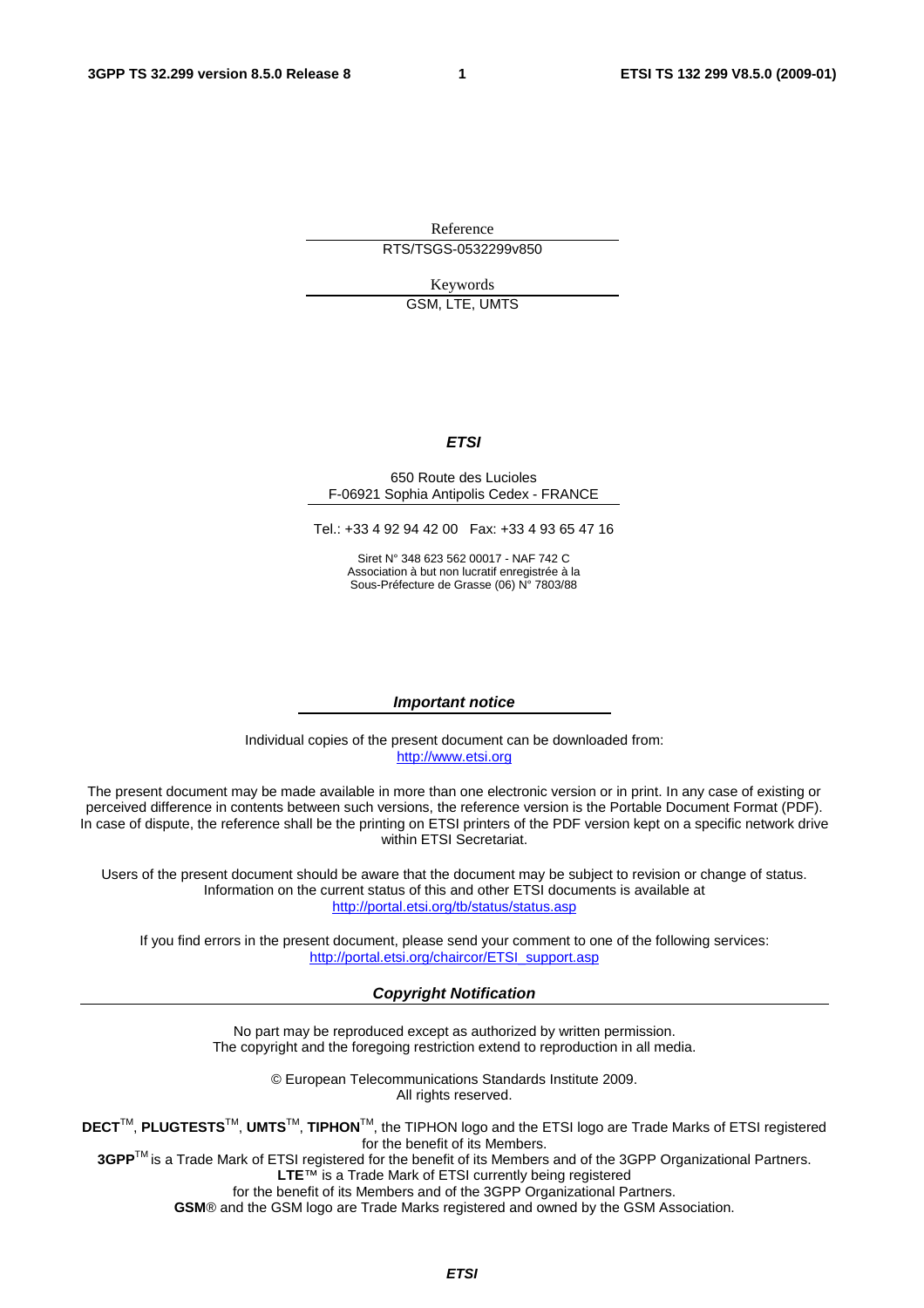## Intellectual Property Rights

IPRs essential or potentially essential to the present document may have been declared to ETSI. The information pertaining to these essential IPRs, if any, is publicly available for **ETSI members and non-members**, and can be found in ETSI SR 000 314: *"Intellectual Property Rights (IPRs); Essential, or potentially Essential, IPRs notified to ETSI in respect of ETSI standards"*, which is available from the ETSI Secretariat. Latest updates are available on the ETSI Web server [\(http://webapp.etsi.org/IPR/home.asp\)](http://webapp.etsi.org/IPR/home.asp).

Pursuant to the ETSI IPR Policy, no investigation, including IPR searches, has been carried out by ETSI. No guarantee can be given as to the existence of other IPRs not referenced in ETSI SR 000 314 (or the updates on the ETSI Web server) which are, or may be, or may become, essential to the present document.

## Foreword

This Technical Specification (TS) has been produced by ETSI 3rd Generation Partnership Project (3GPP).

The present document may refer to technical specifications or reports using their 3GPP identities, UMTS identities or GSM identities. These should be interpreted as being references to the corresponding ETSI deliverables.

The cross reference between GSM, UMTS, 3GPP and ETSI identities can be found under [http://webapp.etsi.org/key/queryform.asp.](http://webapp.etsi.org/key/queryform.asp)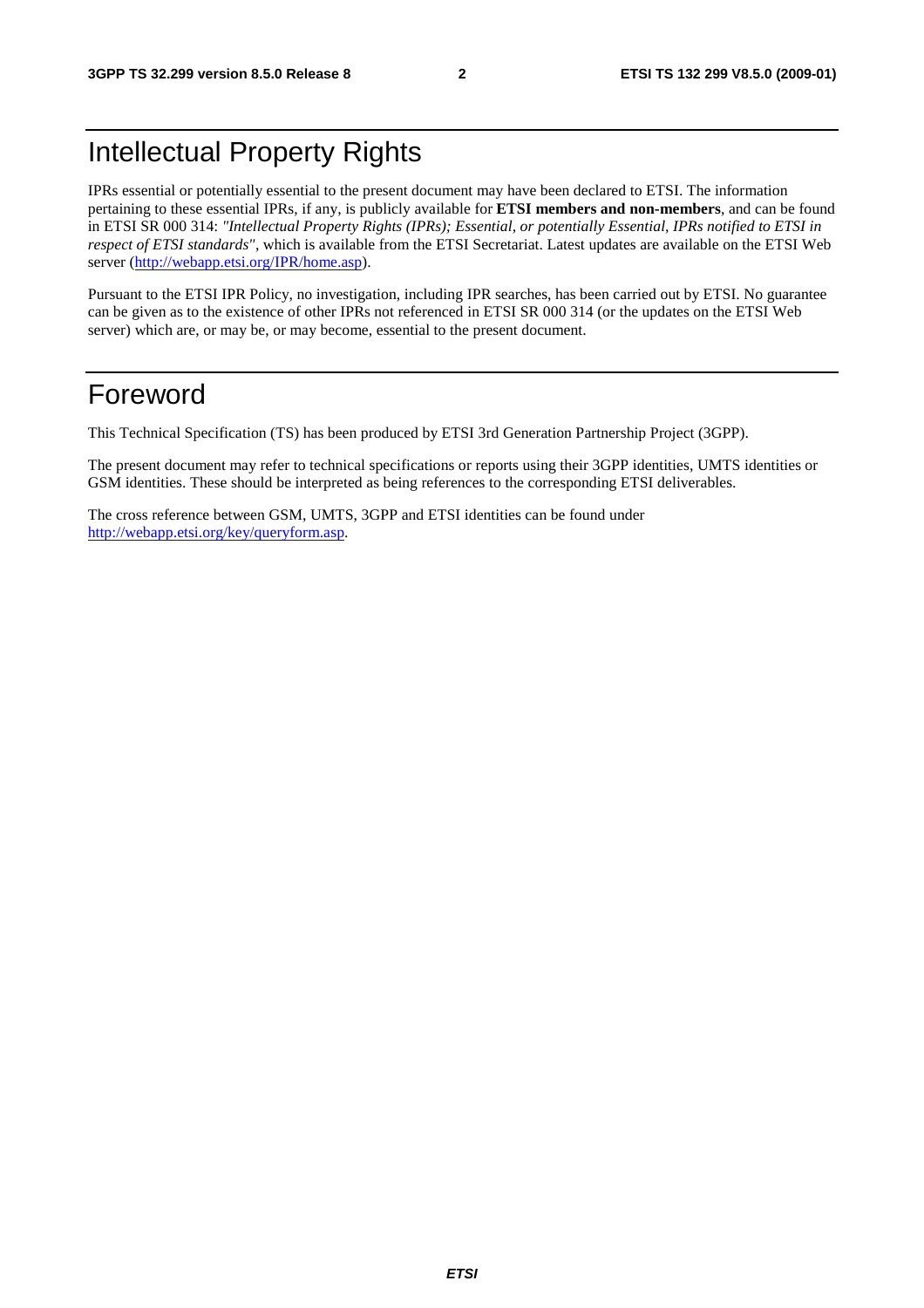$\mathbf{3}$ 

## Contents

| 1                    |  |  |  |  |  |
|----------------------|--|--|--|--|--|
| $\overline{2}$       |  |  |  |  |  |
| 3                    |  |  |  |  |  |
| 3.1                  |  |  |  |  |  |
| 3.2                  |  |  |  |  |  |
| 3.3                  |  |  |  |  |  |
| 4                    |  |  |  |  |  |
| 4.1                  |  |  |  |  |  |
| 4.1.1                |  |  |  |  |  |
| 5                    |  |  |  |  |  |
| 5.1                  |  |  |  |  |  |
| 5.1.1                |  |  |  |  |  |
| 5.1.1.1              |  |  |  |  |  |
| 5.1.1.2              |  |  |  |  |  |
| 5.1.2                |  |  |  |  |  |
| 5.2                  |  |  |  |  |  |
| 5.2.1                |  |  |  |  |  |
| 5.2.2                |  |  |  |  |  |
| 5.2.2.1              |  |  |  |  |  |
| 5.2.2.1.1            |  |  |  |  |  |
| 5.2.2.1.2            |  |  |  |  |  |
| 5.2.2.1.3            |  |  |  |  |  |
| 5.2.2.1.4            |  |  |  |  |  |
| 5.2.2.2<br>5.2.2.2.1 |  |  |  |  |  |
| 5.2.2.2.2            |  |  |  |  |  |
| 5.2.2.2.3            |  |  |  |  |  |
| 5.2.2.3              |  |  |  |  |  |
| 5.2.2.3.1            |  |  |  |  |  |
| 5.2.2.3.2            |  |  |  |  |  |
| 5.2.2.3.3            |  |  |  |  |  |
| 5.2.3                |  |  |  |  |  |
| 5.3                  |  |  |  |  |  |
| 5.3.1                |  |  |  |  |  |
| 5.3.2                |  |  |  |  |  |
| 5.3.3                |  |  |  |  |  |
| 6                    |  |  |  |  |  |
| 6.1                  |  |  |  |  |  |
| 6.1.1                |  |  |  |  |  |
| 6.1.2                |  |  |  |  |  |
| 6.1.3                |  |  |  |  |  |
| 6.1.3.1              |  |  |  |  |  |
| 6.1.3.2              |  |  |  |  |  |
| 6.1.3.3              |  |  |  |  |  |
| 6.1.3.4              |  |  |  |  |  |
| 6.2                  |  |  |  |  |  |
| 6.2.1                |  |  |  |  |  |
| 6.2.1.1              |  |  |  |  |  |
| 6.2.1.2              |  |  |  |  |  |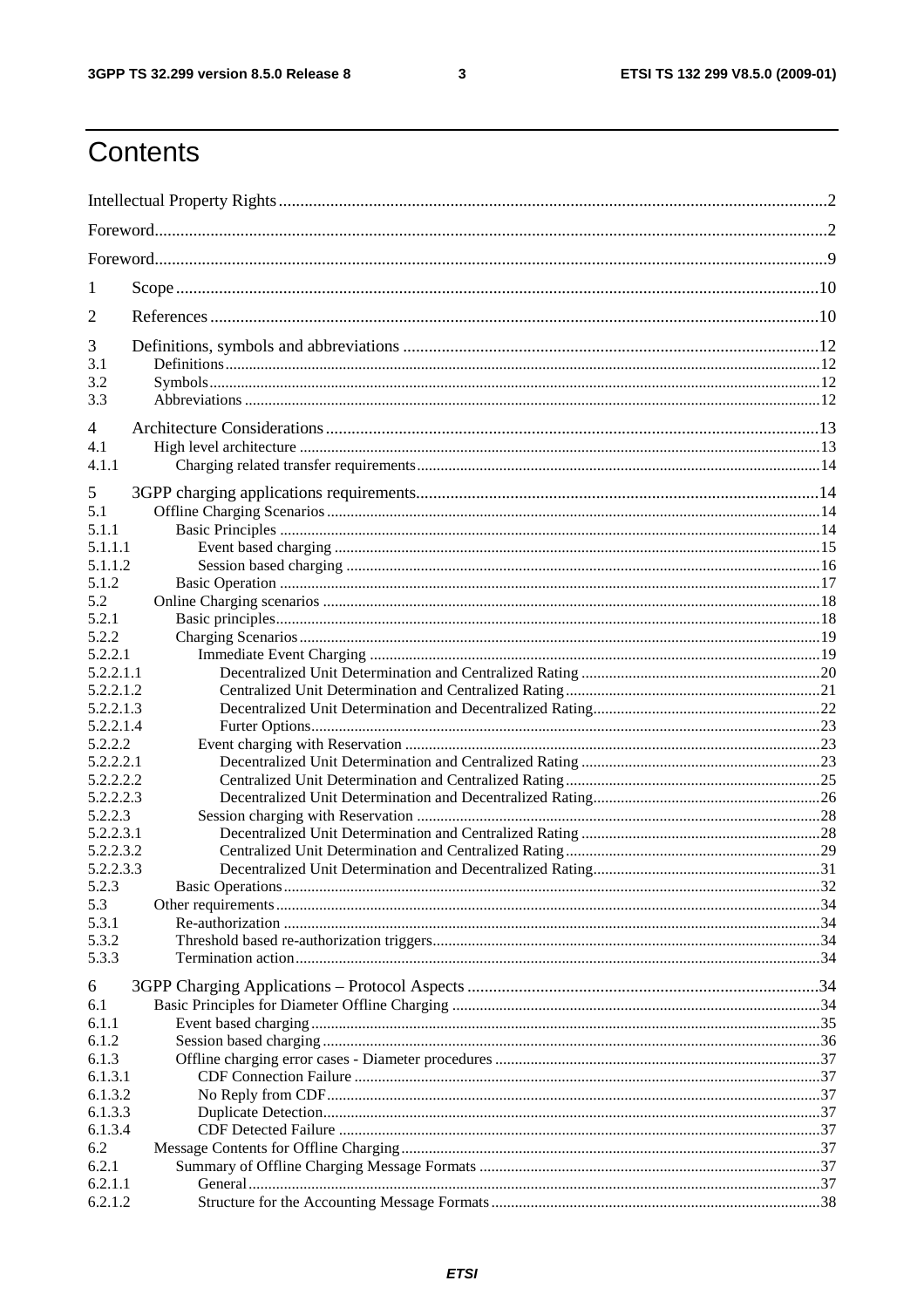| 6.2.2              |                                  |    |
|--------------------|----------------------------------|----|
| 6.2.3              |                                  |    |
| 6.3                |                                  |    |
| 6.3.1              |                                  |    |
| 6.3.2              |                                  |    |
| 6.3.2.1            |                                  |    |
| 6.3.3              |                                  |    |
| 6.3.4              |                                  |    |
| 6.3.5              |                                  |    |
| 6.3.6              |                                  |    |
| 6.3.6.1            |                                  |    |
| 6.3.6.2            |                                  |    |
| 6.3.7              |                                  |    |
| 6.3.7.1            |                                  |    |
| 6.3.7.2            |                                  |    |
| 6.3.8              |                                  |    |
| 6.3.9              |                                  |    |
| 6.3.10             |                                  |    |
| 6.3.11             |                                  |    |
| 6.4                |                                  |    |
| 6.4.1              |                                  |    |
| 6.4.1.1            |                                  |    |
| 6.4.1.2            |                                  |    |
| 6.4.2              |                                  |    |
| 6.4.3              |                                  |    |
| 6.4.4              |                                  |    |
| 6.4.5              |                                  |    |
| 6.4.6.             |                                  |    |
| 6.4.7              |                                  |    |
| 6.4.8              |                                  |    |
| 6.4.9              |                                  |    |
| 6.4.10             |                                  |    |
| 6.4.11             |                                  |    |
| 6.4.12             |                                  |    |
| 6.4.13             |                                  |    |
| 6.5                |                                  |    |
| 6.5.1              |                                  |    |
| 6.5.1.1            |                                  |    |
| 6.5.1.2            |                                  |    |
| 6.5.1.3            |                                  |    |
| 6.5.1.4            |                                  |    |
| 6.5.2              |                                  |    |
| 6.5.3              |                                  |    |
| 6.5.4              |                                  |    |
| 6.5.5              |                                  |    |
| 6.5.6              |                                  |    |
| 6.5.7              |                                  |    |
| 6.5.8              |                                  |    |
| 6.6                |                                  |    |
|                    |                                  |    |
| 6.6.1              |                                  |    |
| 6.6.2              |                                  |    |
| 7                  |                                  |    |
| 7.1                |                                  |    |
| 7.1.1a             |                                  |    |
| 7.1.1 <sub>b</sub> |                                  |    |
| 7.1.1c             |                                  |    |
| 7.1.1d             |                                  |    |
| 7.1.1              |                                  |    |
| 7.1.2              |                                  |    |
| 7.1.3              |                                  |    |
| 714                | Multiple-Services-Credit-Control | 66 |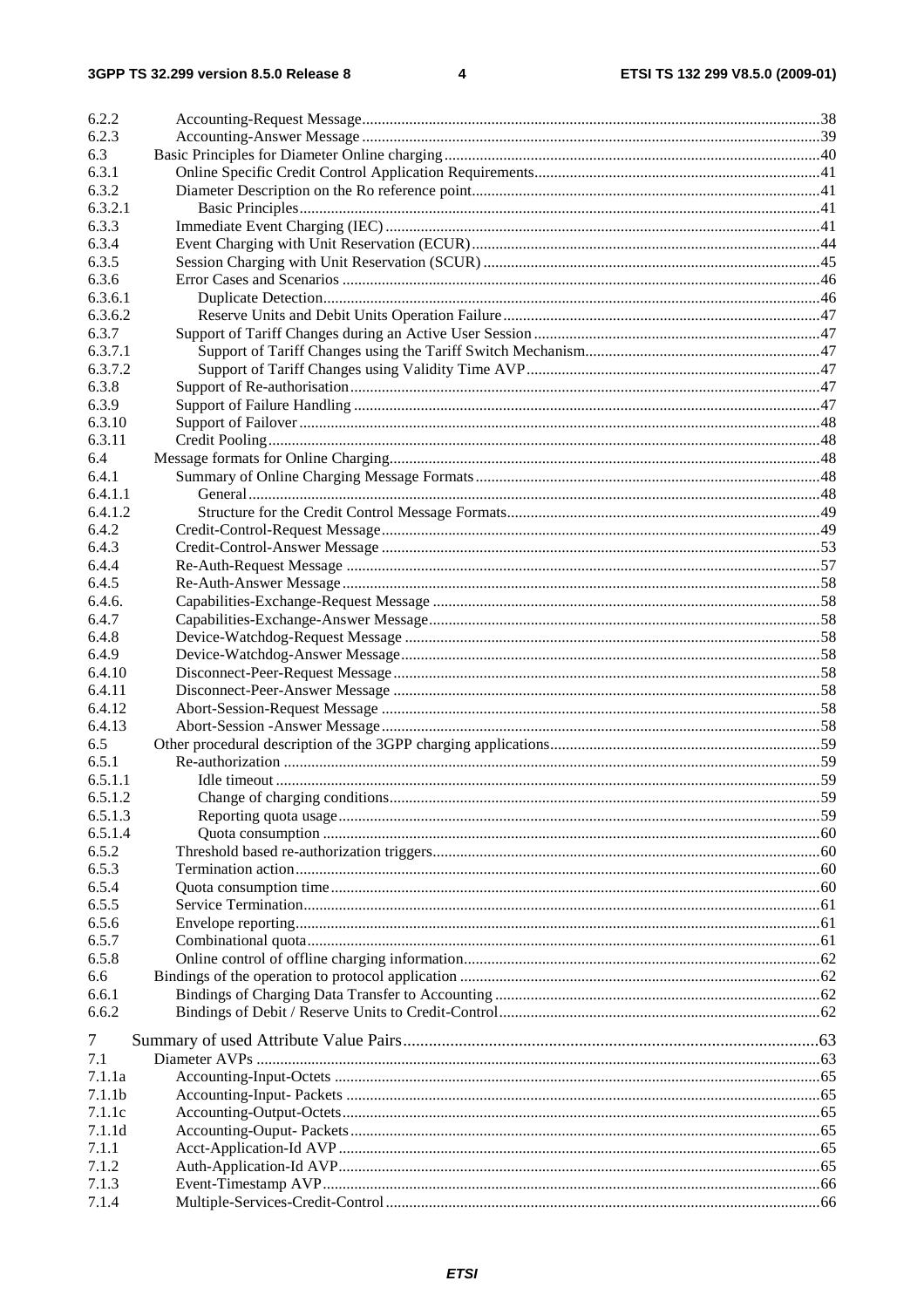### $\overline{\mathbf{5}}$

| 7.1.5   |  |
|---------|--|
| 7.1.6   |  |
| 7.1.7   |  |
| 7.1.8   |  |
| 7.1.9   |  |
| 7.1.10  |  |
| 7.1.11  |  |
|         |  |
| 7.2     |  |
| 7.2.1   |  |
| 7.2.2   |  |
| 7.2.3   |  |
| 7.2.4   |  |
| 7.2.5   |  |
| 7.2.6   |  |
| 7.2.7   |  |
|         |  |
| 7.2.8   |  |
| 7.2.9   |  |
| 7.2.10  |  |
| 7.2.11  |  |
| 7.2.12  |  |
| 7.2.13  |  |
| 7.2.14  |  |
| 7.2.15  |  |
| 7.2.15A |  |
|         |  |
| 7.2.16  |  |
| 7.2.17  |  |
| 7.2.18  |  |
| 7.2.19  |  |
| 7.2.20  |  |
| 7.2.21  |  |
| 7.2.22  |  |
| 7.2.23  |  |
|         |  |
| 7.2.23A |  |
| 7.2.24  |  |
| 7.2.25  |  |
| 7.2.25A |  |
| 7.2.25B |  |
| 7.2.26  |  |
| 7.2.27  |  |
| 7.2.28  |  |
| 7.2.29  |  |
|         |  |
| 7.2.30  |  |
| 7.2.31  |  |
| 7.2.32  |  |
| 7.2.33  |  |
| 7.2.34  |  |
| 7.2.35  |  |
| 7.2.36  |  |
| 7.2.37  |  |
| 7.2.38  |  |
|         |  |
| 7.2.39  |  |
| 7.2.40  |  |
| 7.2.41  |  |
| 7.2.42  |  |
| 7.2.43  |  |
| 7.2.44  |  |
| 7.2.45  |  |
| 7.2.46  |  |
| 7.2.47  |  |
|         |  |
| 7.2.48  |  |
| 7.2.49  |  |
| 7.2.50  |  |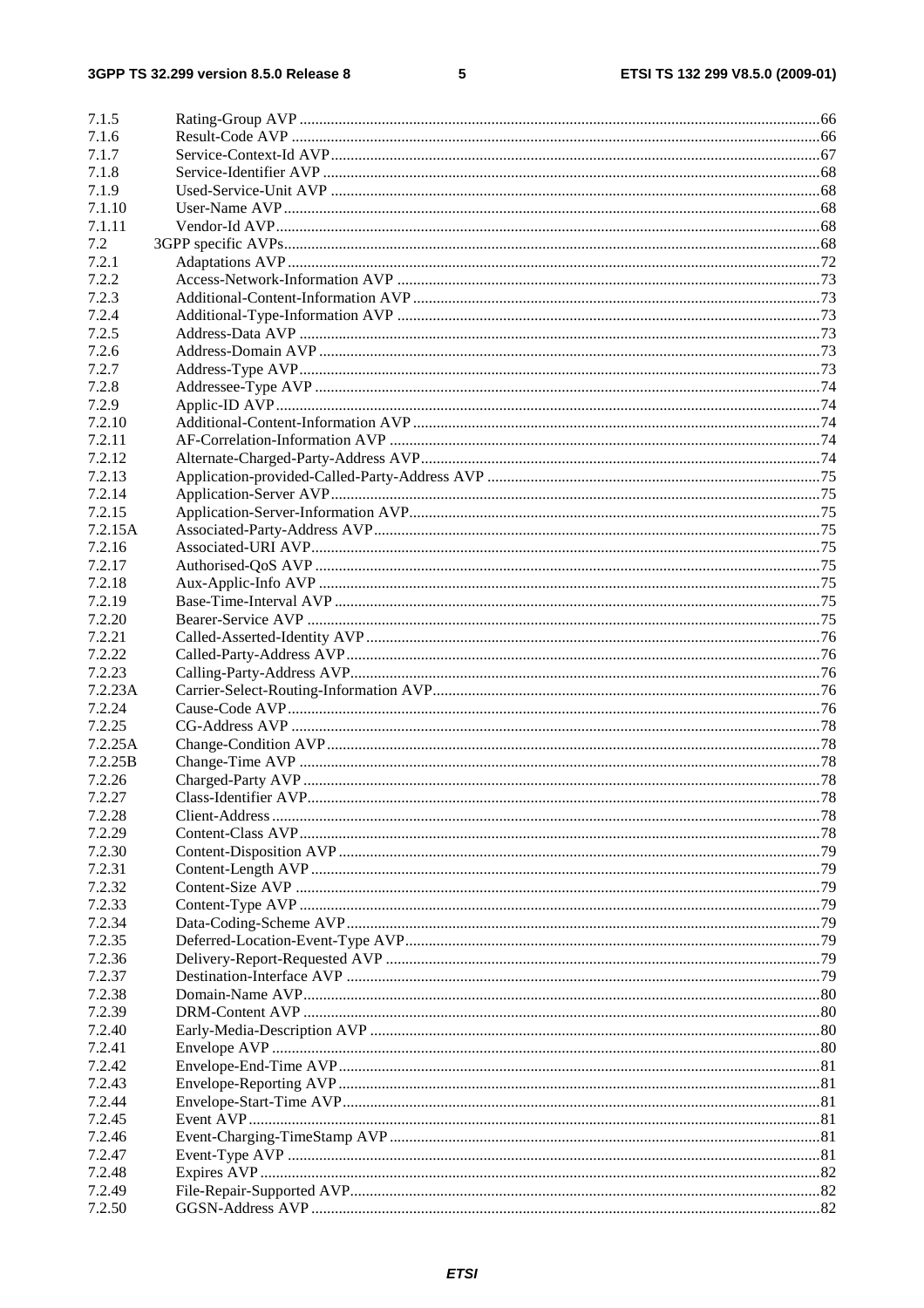#### $\bf 6$

| 7.2.51           |  |
|------------------|--|
| 7.2.52           |  |
| 7.2.53           |  |
| 7.2.54           |  |
| 7.2.55           |  |
| 7.2.56           |  |
| 7.2.57           |  |
| 7.2.58           |  |
| 7.2.59           |  |
| 7.2.60           |  |
| 7.2.61           |  |
| 7.2.62           |  |
| 7.2.63           |  |
| 7.2.64           |  |
| 7.2.65           |  |
|                  |  |
| 7.2.66           |  |
| 7.2.67<br>7.2.68 |  |
| 7.2.69           |  |
|                  |  |
| 7.2.70           |  |
| 7.2.71           |  |
| 7.2.72           |  |
| 7.2.73           |  |
| 7.2.74           |  |
| 7.2.75           |  |
| 7.2.76           |  |
| 7.2.77           |  |
| 7.2.78           |  |
| 7.2.79           |  |
| 7.2.80           |  |
| 7.2.81           |  |
| 7.2.82           |  |
| 7.2.83           |  |
| 7.2.84           |  |
| 7.2.85           |  |
| 7.2.86           |  |
| 7.2.87           |  |
| 7.2.88           |  |
| 7.2.88A          |  |
| 7.2.89           |  |
| 7.2.89a          |  |
| 7.2.89aa         |  |
| 7.2.89A          |  |
| 7.2.90           |  |
| 7.2.91           |  |
| 7.2.92           |  |
| 7.2.92A          |  |
| 7.2.93           |  |
| 7.2.94           |  |
| 7.2.95           |  |
| 7.2.96           |  |
| 7.2.97           |  |
| 7.2.97A          |  |
| 7.2.98           |  |
| 7.2.99           |  |
| 7.2.100          |  |
| 7.2.101          |  |
| 7.2.102          |  |
| 7.2.103          |  |
| 7.2.104          |  |
|                  |  |
| 7.2.105          |  |
| 7.2.106          |  |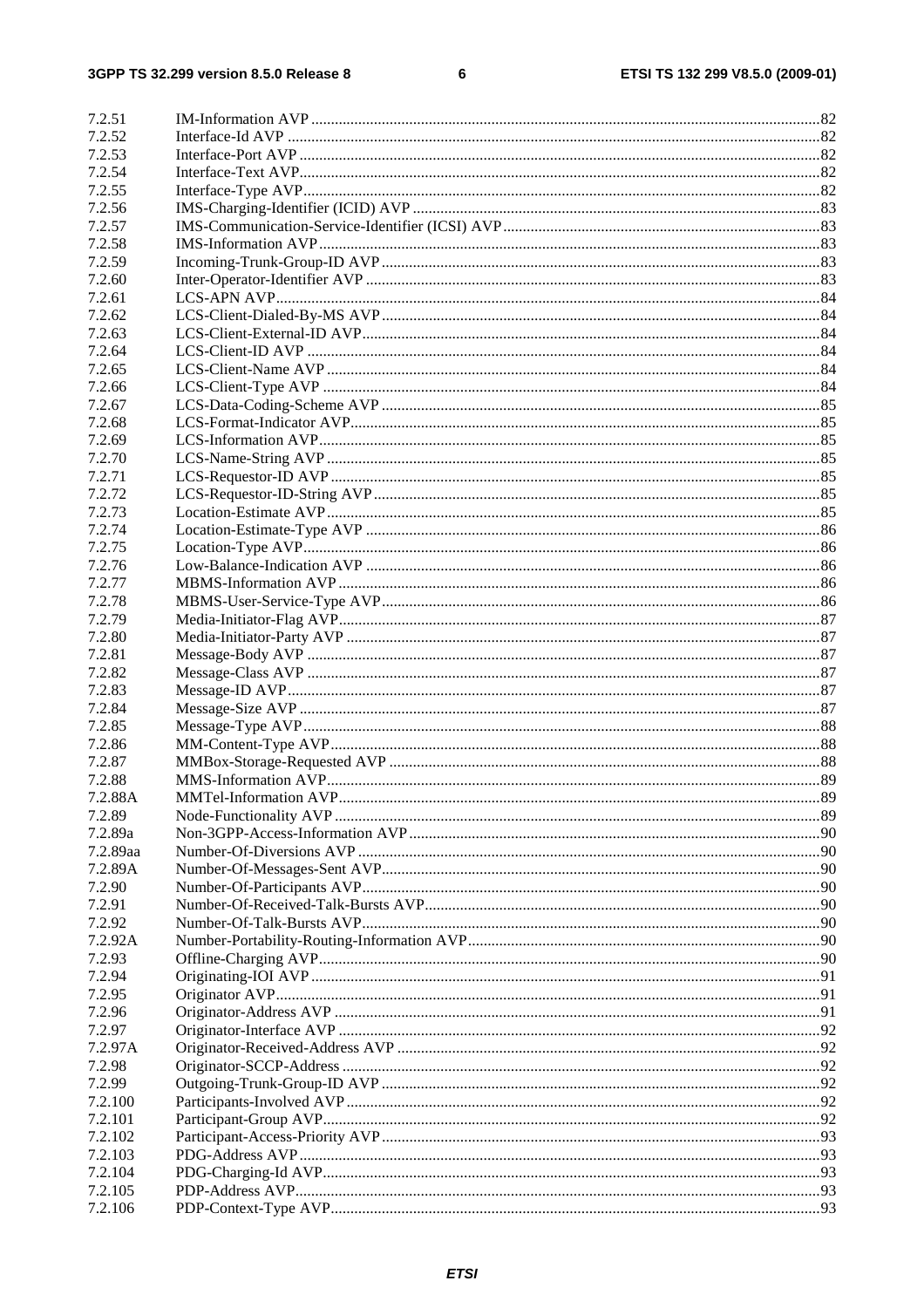### $\overline{7}$

| 7.2.107             |  |
|---------------------|--|
| 7.2.108             |  |
| 7.2.109             |  |
| 7.2.109A            |  |
| 7.2.110             |  |
| 7.2.111             |  |
| 7.2.112             |  |
| 7.2.113             |  |
| 7.2.114             |  |
| 7.2.115             |  |
| 7.2.116             |  |
|                     |  |
| 7.2.117             |  |
| 7.2.118             |  |
| 7.2.119             |  |
| 7.2.120             |  |
| 7.2.121             |  |
| 7.2.122             |  |
| 7.2.123             |  |
| 7.2.124             |  |
| 7.2.125             |  |
| 7.2.126             |  |
| 7.2.127             |  |
| 7.2.128             |  |
| 7.2.129             |  |
| 7.2.129A            |  |
| 7.2.130             |  |
| 7.2.130A            |  |
| 7.2.131             |  |
| 7.2.132             |  |
| 7.2.133             |  |
| 7.2.134             |  |
| 7.2.135             |  |
| 7.2.136             |  |
| 7.2.137             |  |
| 7.2.138             |  |
| 7.2.139             |  |
| 7.2.140             |  |
| 7.2.141             |  |
| 7.2.142             |  |
| 7.2.143             |  |
| 7.2.144             |  |
| 7.2.145             |  |
| 7.2.145A            |  |
| 7.2.146             |  |
| 7.2.146A            |  |
|                     |  |
| 7.2.146B<br>7.2.147 |  |
|                     |  |
| 7.2.148             |  |
| 7.2.149             |  |
| 7.2.149A            |  |
| 7.2.150             |  |
| 7.2.151             |  |
| 7.2.152             |  |
| 7.2.152A            |  |
| 7.2.153             |  |
| 7.2.154             |  |
| 7.2.155             |  |
| 7.2.156             |  |
| 7.2.157             |  |
| 7.2.158             |  |
| 7.2.159             |  |
| 7.2.160             |  |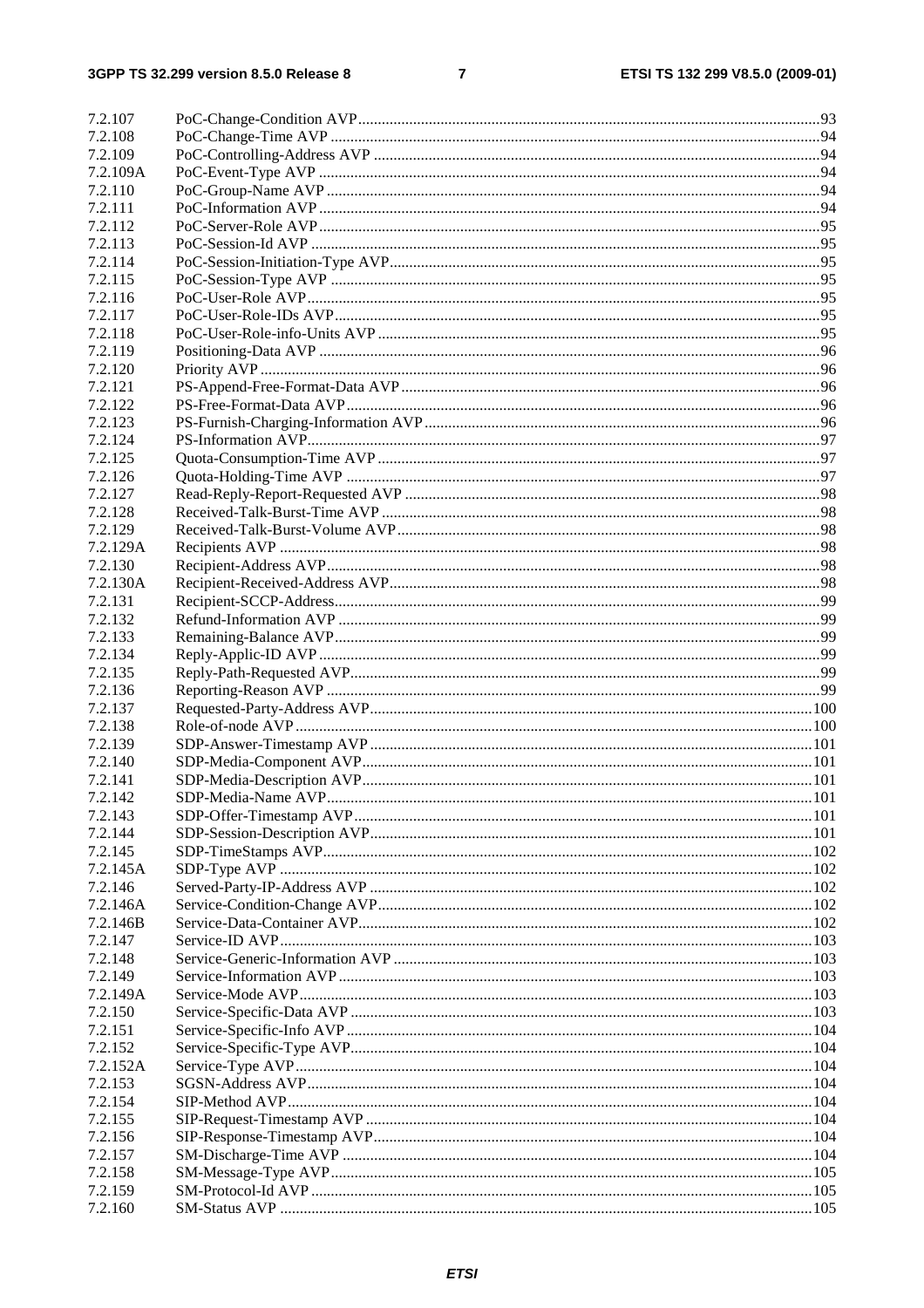#### $\pmb{8}$

| 7.2.161  |                               |  |  |
|----------|-------------------------------|--|--|
| 7.2.162  |                               |  |  |
| 7.2.163  |                               |  |  |
| 7.2.163A |                               |  |  |
| 7.2.164  |                               |  |  |
| 7.2.164A |                               |  |  |
| 7.2.164B |                               |  |  |
| 7.2.165  |                               |  |  |
| 7.2.165A |                               |  |  |
| 7.2.166  |                               |  |  |
| 7.2.167  |                               |  |  |
| 7.2.168  |                               |  |  |
| 7.2.169  |                               |  |  |
| 7.2.170  |                               |  |  |
| 7.2.171  |                               |  |  |
| 7.2.172  |                               |  |  |
| 7.2.173  |                               |  |  |
| 7.2.173A |                               |  |  |
| 7.2.174  |                               |  |  |
| 7.2.175  |                               |  |  |
| 7.2.176  |                               |  |  |
| 7.2.177  |                               |  |  |
| 7.2.178  |                               |  |  |
| 7.2.179  |                               |  |  |
| 7.2.180  |                               |  |  |
| 7.2.181  |                               |  |  |
| 7.2.182  |                               |  |  |
| 7.2.183  |                               |  |  |
| 7.2.184  |                               |  |  |
| 7.2.185  |                               |  |  |
| 7.2.186  |                               |  |  |
| 7.2.187  |                               |  |  |
| 7.2.188  |                               |  |  |
| 7.2.189  |                               |  |  |
|          | <b>Annex A (informative):</b> |  |  |
|          | <b>Annex B</b> (informative): |  |  |
|          |                               |  |  |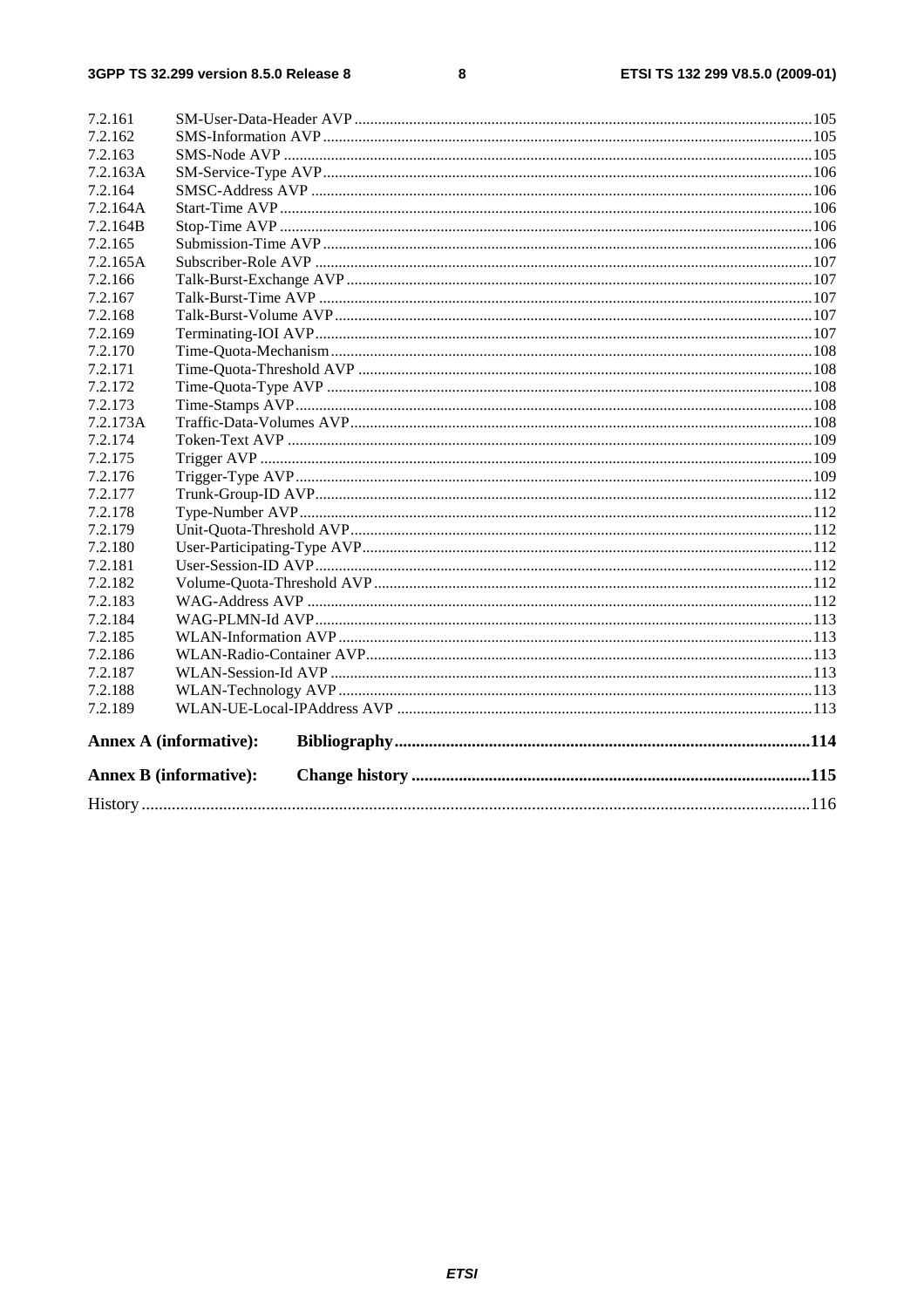## Foreword

This Technical Specification has been produced by the 3<sup>rd</sup> Generation Partnership Project (3GPP).

The contents of the present document are subject to continuing work within the TSG and may change following formal TSG approval. Should the TSG modify the contents of the present document, it will be re-released by the TSG with an identifying change of release date and an increase in version number as follows:

Version x.y.z

where:

- x the first digit:
	- 1 presented to TSG for information;
	- 2 presented to TSG for approval;
	- 3 or greater indicates TSG approved document under change control.
- y the second digit is incremented for all changes of substance, i.e. technical enhancements, corrections, updates, etc.
- z the third digit is incremented when editorial only changes have been incorporated in the document.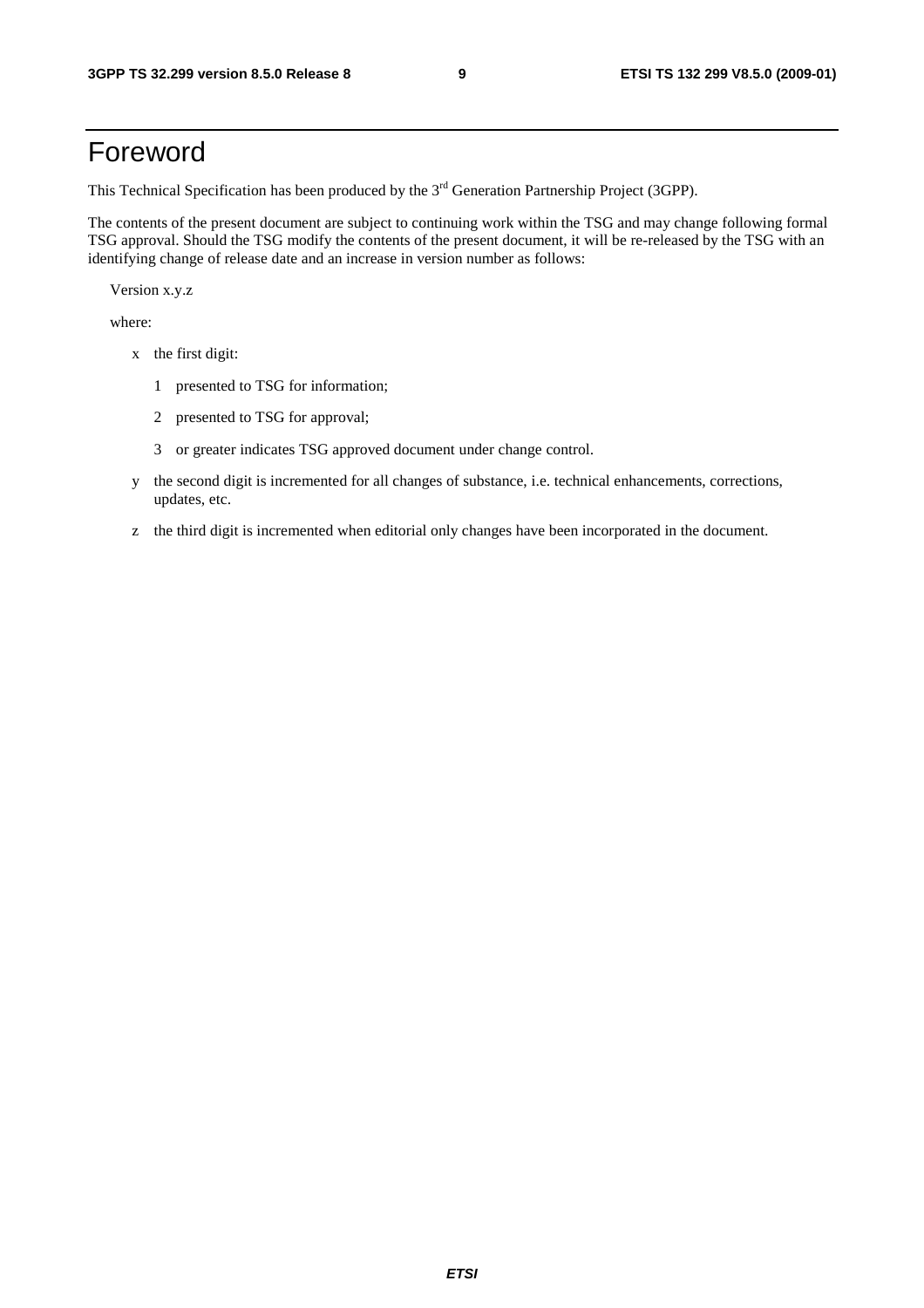## 1 Scope

The present document is part of a series of documents that specify charging functionality and charging management in GSM/UMTS networks. The GSM/UMTS core network-charging architecture and principles are specified in 3GPP TS 32.240 [1], which provides an umbrella for other charging management documents that specify.

- The content of the CDRs' per domain and subsystem (offline charging);
- The content of real-time charging messages per domain / subsystem (online charging);
- The functionality of online and offline charging for those domains and subsystems;
- The interfaces that are used in the charging framework to transfer the charging information (i.e. CDRs or charging events).

The complete document structure for these TSs is defined in 3GPP TS 32.240 [1].

The present document specifies in detail the Diameter based offline and online charging applications for 3GPP networks. It includes all charging parameters, scenarios and message flows..

All terms, definitions and, abbreviations used in the present document, that are common across 3GPP TSs, are defined in 3GPP TR 21.905 [50]. Those that are common across charging management in GSM/UMTS domains, services or subsystems are provided in the umbrella document 3GPP TS 32.240 [1] and are copied into clause 3 of the present document for ease of reading. Finally, those items that are specific to the present document are defined exclusively in the present document.

Furthermore, requirements that govern the charging work are specified in 3GPP TS 22.115 [102].

## 2 References

The following documents contain provisions which, through reference in this text, constitute provisions of the present document.

- References are either specific (identified by date of publication, edition number, version number, etc.) or non-specific.
- For a specific reference, subsequent revisions do not apply.
- For a non-specific reference, the latest version applies. In the case of a reference to a 3GPP document (including a GSM document), a non-specific reference implicitly refers to the latest version of that document *in the same Release as the present document*.
- [1] 3GPP TS 32.240: "Telecommunication management; Charging management; Charging Architecture and Principles".

| $[2]$ -[49] | Void. |
|-------------|-------|
|-------------|-------|

[50] 3GPP TR 21.905: "Vocabulary for 3GPP Specifications"

- [51]-[199] Void.
- [200] 3GPP TS 23.207: "End to end quality of service concept and architecture".
- [201] 3GPP TS 23.228: "IP Multimedia Subsystem (IMS); Stage 2".
- [202] 3GPP TS 24.229: "IP Multimedia Call Control Protocol based on SIP and SDP; Stage 3."
- [203] 3GPP TS 29.207: "Policy control over Go interface".
- [204] 3GPP TS 29.229: "Cx and Dx Interfaces based on the Diameter protocol; Protocol Details".
- [205] Void.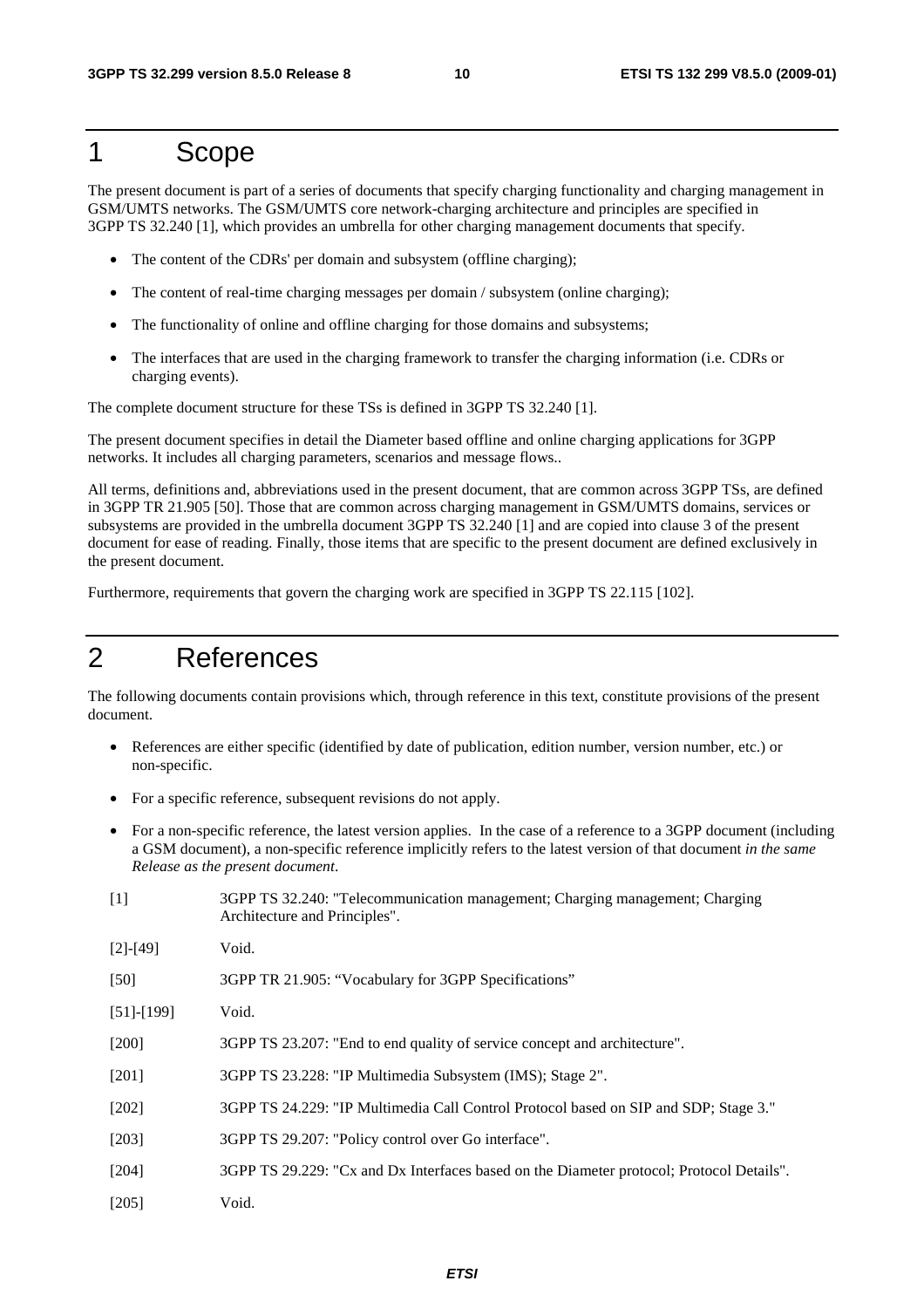| [206]           | 3GPP TS 29.230: "3GPP specific codes and identifiers".                                                                                           |
|-----------------|--------------------------------------------------------------------------------------------------------------------------------------------------|
| $[207]$         | 3GPP TS 29.061: "Interworking between the Public Land Mobile Network (PLMN) supporting<br>packet based services and Packet Data Networks (PDN)". |
| $[208]$         | 3GPP TS 23.140: " Multimedia Messaging Service (MMS); Functional description; Stage 2".                                                          |
| [209]           | OMA "Multimedia Messaging Service; Encapsulation Protocol".                                                                                      |
| $[210]$         | OMNA WSP Content Type Codes database.<br>http://www.openmobilealliance.org/tech/omna/omna-wsp-content-type.htm                                   |
| $[211]$         | OMA-CP-POC: "OMA PoC Control Plane"                                                                                                              |
| $[212]$         | 3GPP 29.234: "3GPP system to Wireless Local Area Network (WLAN) interworking; Stage 3".                                                          |
| $[213]$         | 3GPP TS 29.140: "MM10 interface based on Diameter protocol; Stage 3".                                                                            |
| [214]           | 3GPP TS 29.214: "Policy and Charging Control over Rx reference point; Stage 3".                                                                  |
| $[215]$         | 3GPP TS 29.212: "Policy and Charging Control over Gx reference point".                                                                           |
| $[216]$         | 3GPP TS 23.040: "Technical realization of Short Message Service (SMS)".                                                                          |
| $[217]$         | 3GPP TS 22.142: " Value Added Services (VAS) for Short Message Service (SMS) requirements".                                                      |
| $[218]$         | 3GPP TS 23.203: "Policy and Charging control architecture".                                                                                      |
| $[219] - [400]$ | Void.                                                                                                                                            |
| [401]           | IETF RFC 3588: "Diameter Base Protocol".                                                                                                         |
| [402]           | IETF RFC 4006: "Diameter Credit Control Application"                                                                                             |
| [403]           | IETF Draft, "Carrying Location Objects in RADIUS", draft-ietf-geopriv-radius-lo-04.txt, work in<br>progress                                      |
| [404]           | IETF RFC 3455, "Private Extensions to the Session Initiation Protocol (SIP) for the $3rd$<br>Generation Partnership Projects (3GPP)".            |
| [405]           | IETF RFC 3261: "SIP: Session Initiation Protocol".                                                                                               |
| [406]           | IETF Internet-Draft, "SDP: Session Description Protocol".<br>http://www.ietf.org/internet-drafts/draft-ietf-mmusic-sdp-new-24.txt                |
|                 |                                                                                                                                                  |

- [407] IETF RFC 4005: "Diameter Network Access Server Application".
- [408] IETF RFC 3264: An Offer/Answer Model with the Session Description Protocol (SDP).
- NOTE: The above reference will need to be updated to reference the assigned RFC number, once the draft achieves RFC status within the IETF.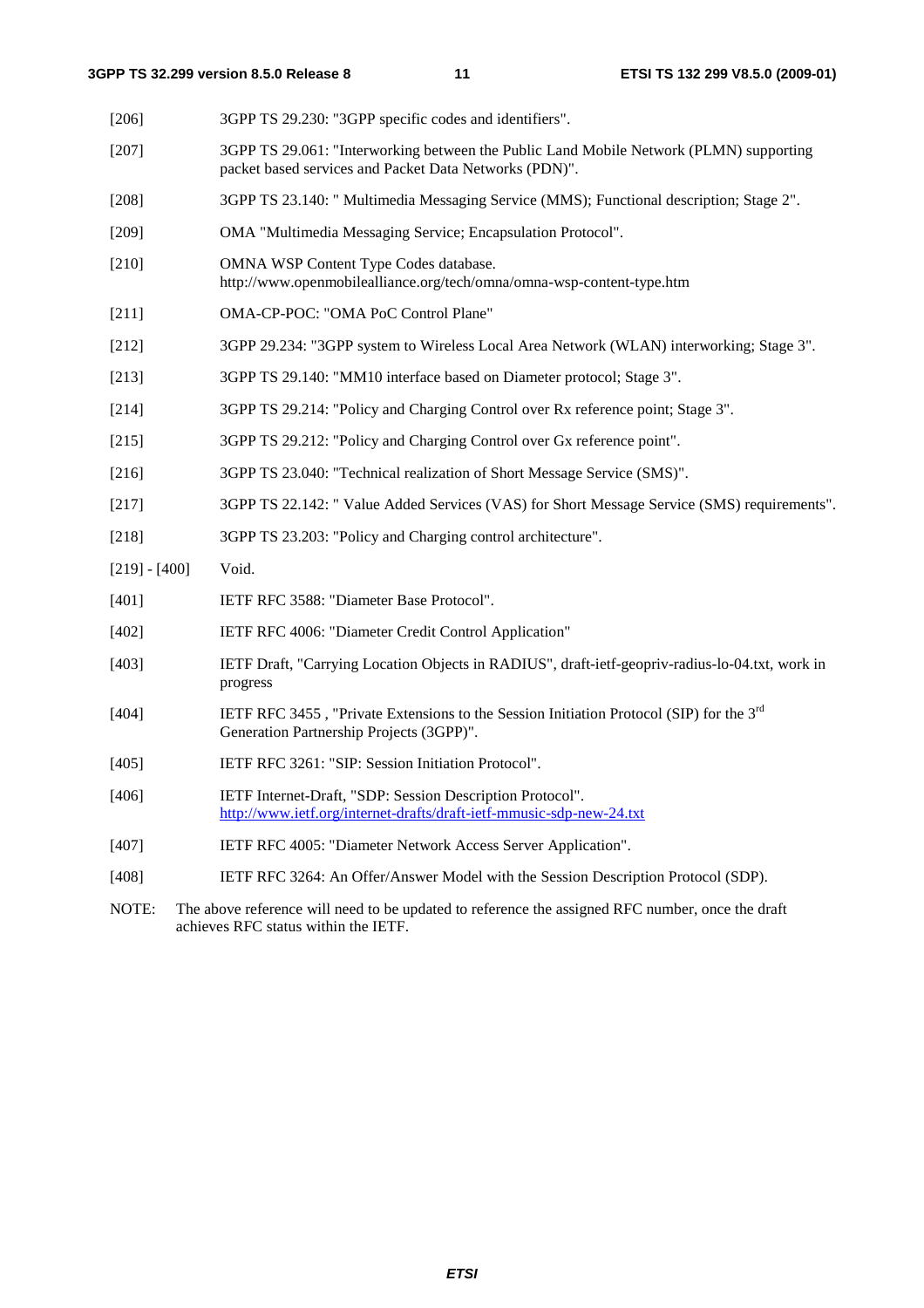## 3 Definitions, symbols and abbreviations

## 3.1 Definitions

For the purposes of the present document, the following terms and definitions apply:

**offline charging:** charging mechanism where charging information **does not** affect, in real-time, the service rendered

**online charging:** charging mechanism where charging information can affect, in real-time, the service rendered and therefore a direct interaction of the charging mechanism with session/service control is required

Editor's note: Include middle tier TS…

## 3.2 Symbols

For the purposes of the present document, the following symbols apply:

| Rf | Offline Charging Reference Point between a 3G network element and the CDF. |
|----|----------------------------------------------------------------------------|
| Ro | Online Charging Reference Point between a 3G network element and the OCS.  |

## 3.3 Abbreviations

For the purposes of the present document, the following abbreviations apply:

| <b>ACcounting Answer</b>             |
|--------------------------------------|
| <b>ACcounting Request</b>            |
| <b>Application Server</b>            |
| <b>Abort Session Answer</b>          |
| <b>Abort Session Request</b>         |
| <b>Attribute Value Pair</b>          |
| Credit Control Answer                |
| <b>Credit Control Request</b>        |
| <b>Charging Data Function</b>        |
| <b>Charging Data Record</b>          |
| Capabilities Exchange Answer         |
| Capabilities Exchange Request        |
| Cost-Information                     |
| Diameter Base Protocol Accounting    |
| Disconnect Peer Answer               |
| Disconnect Peer Request              |
| Device Watchdog Answer               |
| Device Watchdog Request              |
| Event Charging with Unit Reservation |
| Final-Unit-Indication                |
| Granted-Service-Unit                 |
| <b>Immediate Event Charging</b>      |
| IP Multimedia Subsystem              |
| Multiple Services Credit Control     |
| <b>Online Charging System</b>        |
| <b>Re-Auth Answer</b>                |
| Re-Auth Request                      |
| <b>Session Description Protocol</b>  |
|                                      |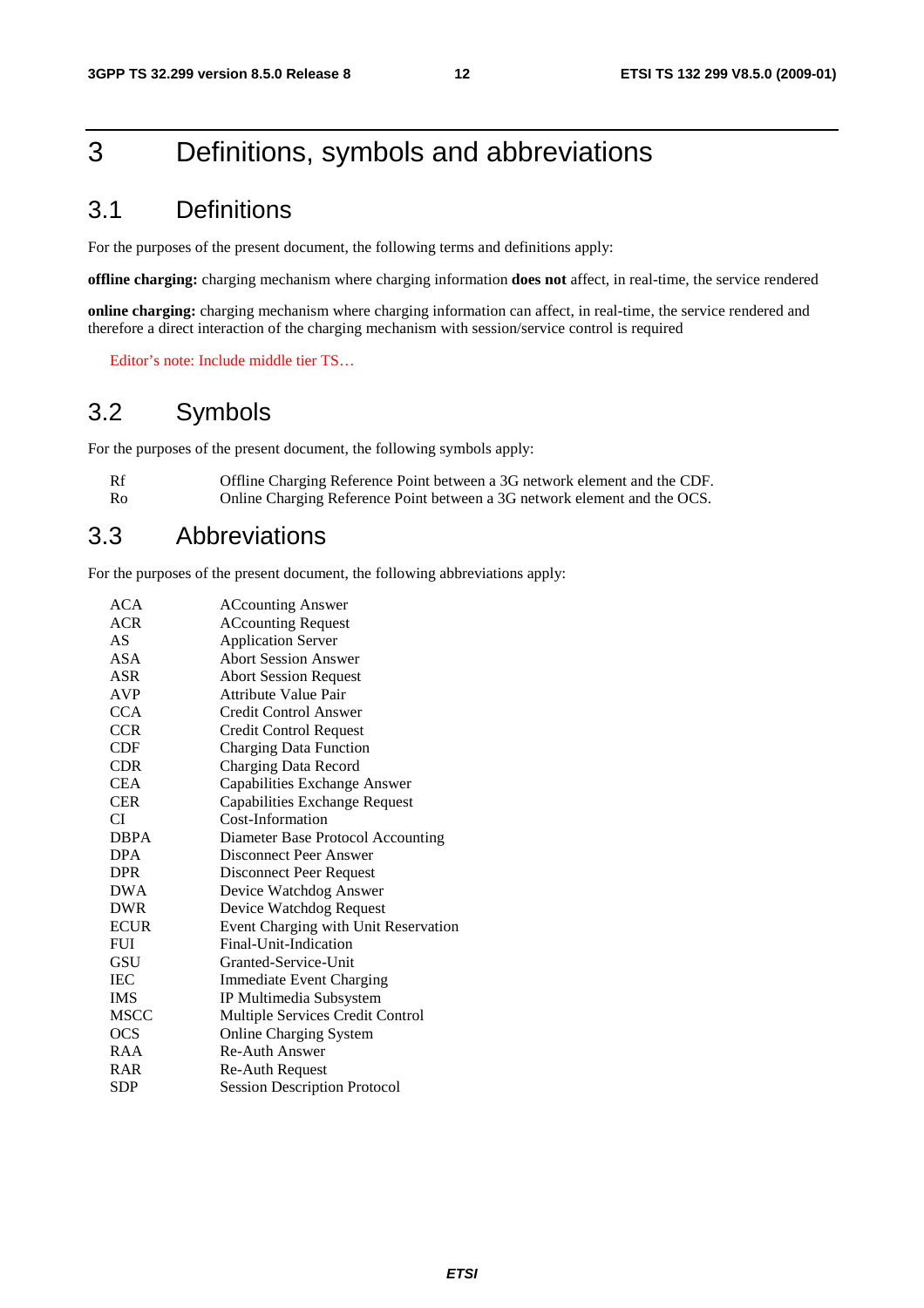## 4 Architecture Considerations

## 4.1 High level architecture

The Rf and the Ro are reference points from the Charging Trigger Function (CTF) to the Charging Data Function (CDF) and the Online Charging Function (OCF) respectively, and are intended for the transport of charging events. Rf is used for offline charging whereas Ro is used for online charging. The following figures depict the position of the Rf and Ro reference points within the overall 3GPP online and offline charging architecture.



- **CTF: Charging Trigger Function**<br>**CDF: Charging Data Function**
- **CDF: Charging Data Function**<br>**CGF: Charging Gateway Function**
- **CGF: Charging Gateway Function**<br>**BD: Billing Domain**. This may als
- **Billing Domain.** This may also be a billing mediation device / post-processing system.

#### **Figure 4.1.1: Logical ubiquitous offline charging architecture**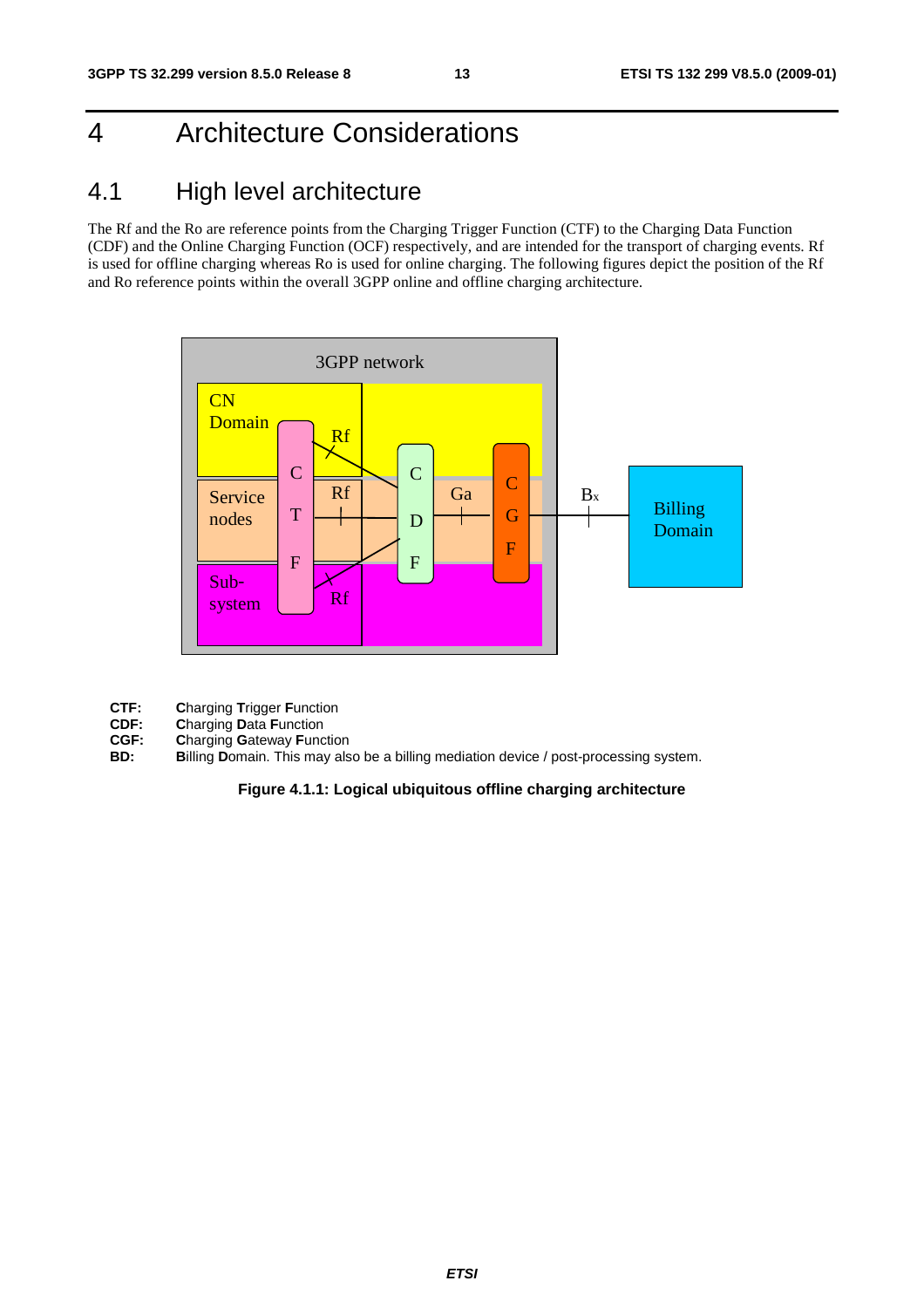

- **CTF: C**harging **T**rigger **F**unction
- **OCF: O**nline **C**harging **F**unction
- **CGF: C**harging **G**ateway **F**unction
- **BD: B**illing **D**omain. This may also be a billing mediation device / post-processing system.

### **Figure 4.1.2: Logical ubiquitous online charging architecture**

Different mappings of the ubiquitous offline charging functions, CTF, CDF and CGF, onto physical implementations are possible. Further details of the configuration refer to 3GPP TS 32.240 [1]. Details of the implementation options per domain / subsystem / service (usually a subset of the overall possible variants described above) are specified in the respective middle tier TS.

### 4.1.1 Charging related transfer requirements

Each CTF would have CDF and OCF address list to which it can send its charging events and/or charging requests. The list will be organized in address priority order. If the primary charging function is not available (e.g., out of service) then the CTF shall send the charging information to the secondary charging function and so on.

Within the scope of this release, each network element that generates charging information will send the information only to the charging entities of the same PLMN, and not to charging entities in other PLMNs.

Each CDF in the PLMN may know of other CDFs' network addresses (e.g., for redundancy reasons, to be able to recommend another CDF address with the Redirection Request message). This is achieved by OAM&P configuration facilities that will enable each CDF to have a configurable list of peer CDF addresses.

## 5 3GPP charging applications requirements

## 5.1 Offline Charging Scenarios

## 5.1.1 Basic Principles

Offline charging for both events and sessions between CTF and the CDF is performed using the Rf reference point as defined in TS 32.240[1].

Two basic scenarios are used:

Event based Charging;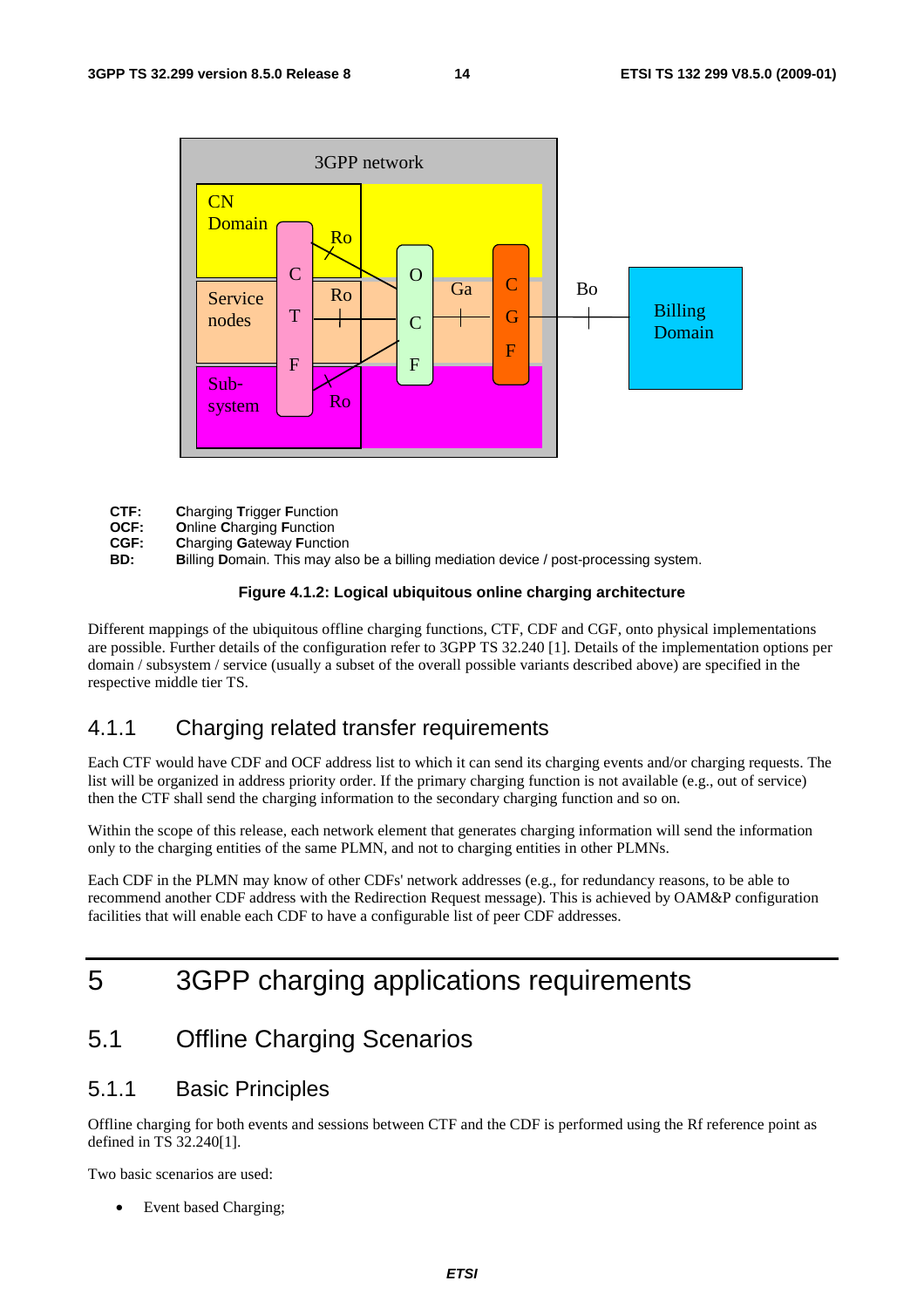• Session based Charging.

### 5.1.1.1 Event based charging

In the following scenario, CTF asks the CDF to store event related charging data.



**Figure 5.1.1.1: Event Based Charging** 

- 1. **Request for resource usage:** UE-A requests the desired resource from the network element.
- 2. **Content/Service Delivery:** the network element delivers the content/service.
- 3. **Charging Data Generation:** the CTF generates charging data related to service delivery
- 4. **Record Charging Data Request:** the CTF requests the CDF to store event related charging data for CDR generation purposes.
- 5. **Process Request:** CDF stores received information. Whether the CDR is generated or not depends on CDR generation configuration.
- 6. **Record Charging Data Response:** the CDF informs the CTF that charging data was stored.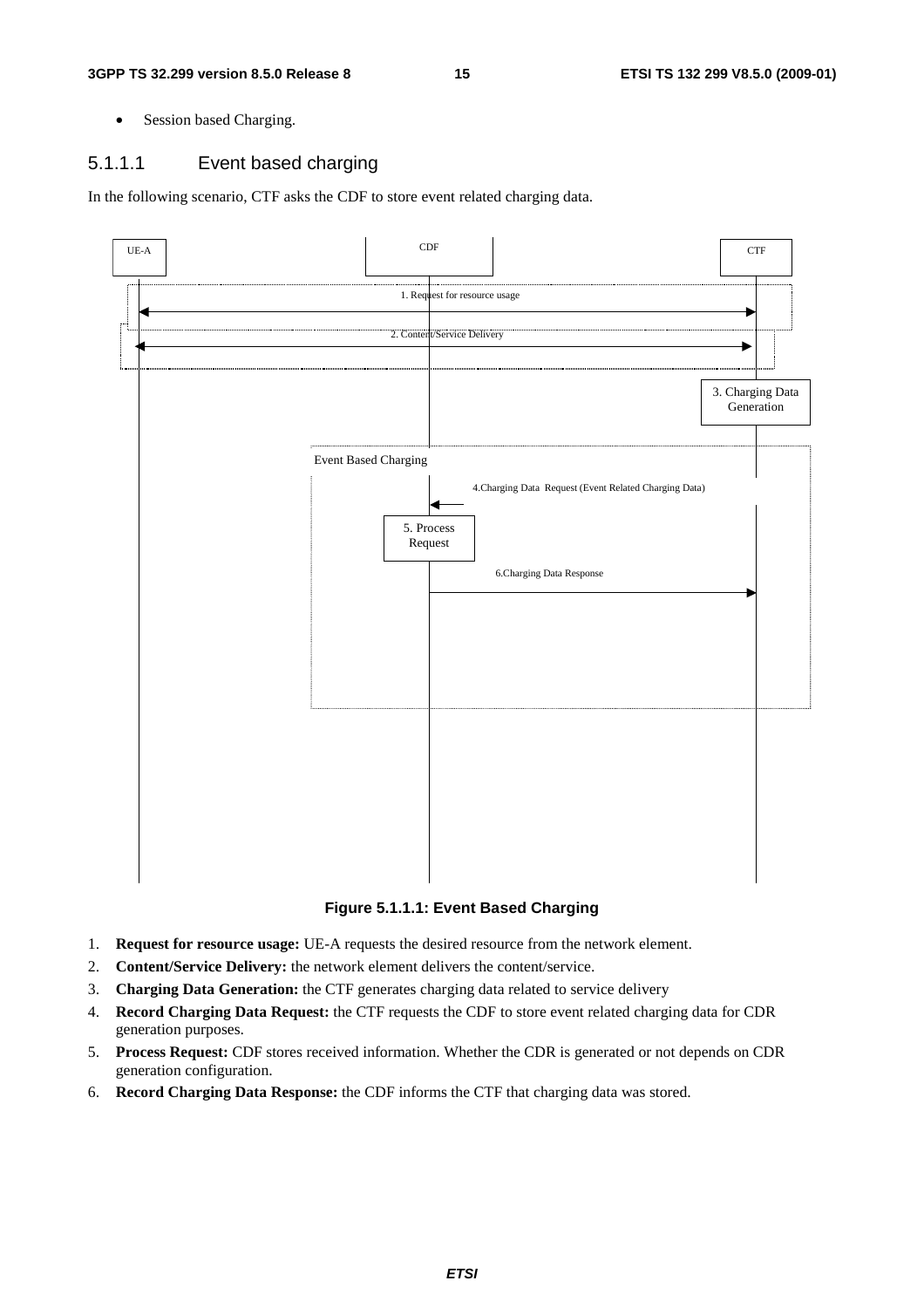## 5.1.1.2 Session based charging

In the following scenario, CTF asks the CDF to store session related charging data.



**Figure 5.1.1.2: Session based charging** 

- 1. **Request for resource usage:** UE-A requests the desired session from the network element.
- 2. **Session ongoing:** the network element establish the session
- 3. **Charging Data Generation:** the CTF generates charging data related to session.
- 4. **Record Charging Data Request:** the CTF requests the CDF to store session related charging data for CDR generation purposes.
- 5. **Process Request:** CDF stores received information. Whether the CDR is generated or not depends on CDR generation configuration.
- 6. **Record Charging Data Response:** the CDF informs the CTF that charging data was stored
- 7. **Charging Data Generation:** the CTF generates charging data related to session due of e.g. intermediate timer expiry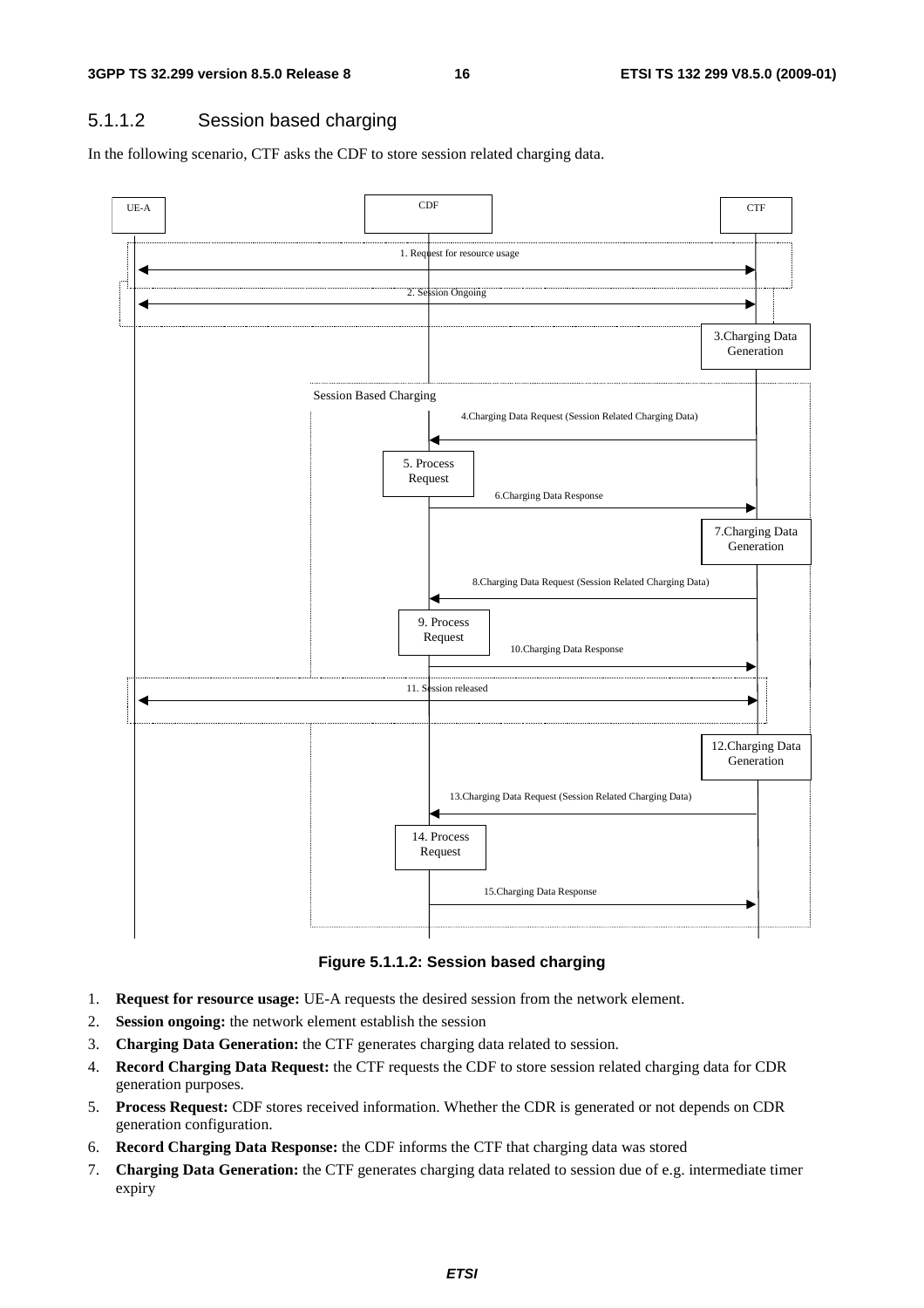- 8. **Record Charging Data Request:** the CTF requests the CDF to store session related charging data for CDR generation purposes.
- 9. **Process Request:** CDF stores received information. Whether the CDR is generated or not depends on CDR generation configuration.
- 10. **Record Charging Data Response:** the CDF informs the CTF that charging data was stored
- 11. **Session release:** the session is released
- 12. **Charging Data Generation:** the CTF generates charging data related to session due of session termination.
- 13. **Record Charging Data Request:** the CTF requests the CDF to store session related charging data for CDR generation purposes.
- 14. **Process Request:** CDF stores received information. Whether the CDR is generated or not depends on CDR generation configuration.
- 15. **Record Charging Data Response:** the CDF informs the CTF that charging data was stored.

## 5.1.2 Basic Operation

Event and session based Charging are performed by the use of the "*Charging Data Transfer*" operation:

- "Charging Data Request"; sent from CTF  $\rightarrow$  CDF After detecting a chargeable event, the CTF sends a Charging Data Request to the CDF.
- "Charging Data Response"; sent from  $CDF \rightarrow CTF$ The CDF replies with a Charging Data Response, which informs the CTF that charging data was received.

Table 5.1.2.1 and table 5.1.2.2 describe the content of these operations.

| <b>Charging Data Request</b> | <b>Category</b> | <b>Description</b>                                                   |
|------------------------------|-----------------|----------------------------------------------------------------------|
| Session Identifier           | м               | This field identifies the operation session.                         |
| <b>Originator Host</b>       | м               | This field contains the identification of the source point of the    |
|                              |                 | operation and the realm of the operation originator.                 |
| <b>Originator Domain</b>     | М               | This field contains the realm of the operation originator.           |
| <b>Destination Domain</b>    | м               | This field contains the realm of the operation destination.          |
| <b>Operation Type</b>        | м               | This field defines the transfer type: event for event based charging |
|                              |                 | and start, interim, stop for session based charging.                 |
| <b>Operation Number</b>      | M               | This field contains the sequence number of the transferred           |
|                              |                 | messages.                                                            |
| <b>Operation Identifier</b>  | Oм              | The field corresponds to the unique operation identification.        |
| User Name                    | O <sub>C</sub>  | The field contains the identification of the service user.           |
| Operation Interval           | O <sub>C</sub>  |                                                                      |
| <b>Origination State</b>     | O <sub>C</sub>  |                                                                      |
| <b>Origination Timestamp</b> | O <sub>C</sub>  | This field contains the time when the operation is requested.        |
| <b>Proxy Information</b>     | O <sub>C</sub>  | This field contains the parameter of the proxy.                      |
| Route Information            | O <sub>C</sub>  | This field contains the parameter of the route.                      |
| <b>Operation Token</b>       | $O_{M}$         | This field identifies the domain, subsystem or service and release.  |
| Service information          | $O_{M}$         | This parameter holds the individual service specific parameters as   |
|                              |                 | defined in the corresponding 'middle tier' TS.                       |

#### **Table 5.1.2.1: Charging Data Request Content**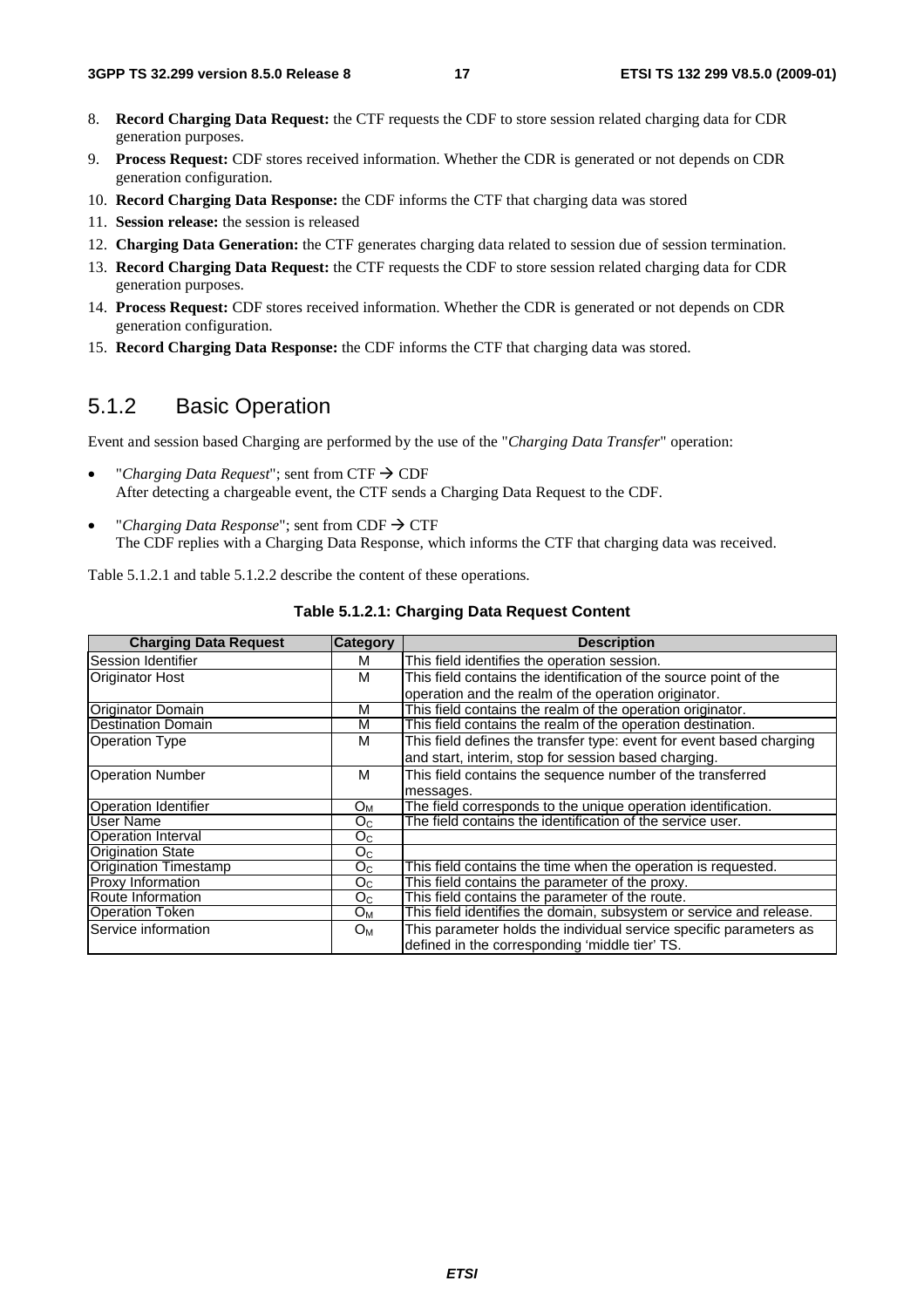| <b>Charging Data Response</b> | <b>Category</b> | <b>Description</b>                                                   |
|-------------------------------|-----------------|----------------------------------------------------------------------|
| Session Identifier            | м               | This field identifies the operation session.                         |
| <b>Operation Result</b>       | м               | This field identifies the result of the operation.                   |
| <b>Originator Host</b>        | м               | This field contains the identification of the source point of the    |
|                               |                 | operation and the realm of the operation originator.                 |
| Originator Domain             | м               | This field contains the realm of the operation originator.           |
| <b>Operation Type</b>         | м               | This field defines the transfer type: event for event based charging |
|                               |                 | and start, interim, stop for session based charging.                 |
| <b>Operation Number</b>       | м               | This field contains the sequence number of the transferred           |
|                               |                 | messages.                                                            |
| <b>Operation Identifier</b>   | Oм              | The field corresponds to the unique operation identification.        |
| <b>Operation Interval</b>     | O <sub>C</sub>  |                                                                      |
| Error Reporting Host          | $O_{\rm C}$     | If proxies exist between the accounting client and the accounting    |
|                               |                 | server this field contains the identity of the proxy that sent a     |
|                               |                 | response other than 2001 (Success).                                  |
| <b>Origination State</b>      | O <sub>C</sub>  |                                                                      |
| Origination Timestamp         | O <sub>C</sub>  | This field contains the time when the operation is requested.        |
| <b>Proxy Information</b>      | O <sub>C</sub>  | This field contains the parameter of the proxy.                      |

**Table 5.1.2.2: Charging Data Response Content** 

## 5.2 Online Charging scenarios

Online charging for both events and sessions between CTF and the OCF is performed using the Ro reference point. The Ro reference point supports integrity protection and authentication for the case that the CTF is outside the operator domain.

## 5.2.1 Basic principles

There are two sub-functions for online charging that affect online charging principles and require a more detailed description: rating and unit determination. Both rating and unit determination can be implemented centralized, i.e. on the OCF, or decentralized, that is, on the CTF.

Unit determination refers to the calculation of the number of non-monetary units (service units, data volume, time and events) that shall be assigned prior to starting service delivery.

- With Centralized Unit Determination, the OCF determines the number of non-monetary units that a certain service user can consume based on a service identifier received from the CTF.
- With the Decentralized Unit Determination approach, the CTF determines itself how many units are required to start service delivery, and requests these units from the OCF.

After checking the service user's account balance, the OCF returns the number of granted units to the CTF. The CTF is then responsible for the supervision of service delivery. Particularly, the CTF shall limit service delivery to the corresponding number of granted units.

Rating refers to the calculation of a price out of the non-monetary units calculated by the unit determination function.

- With the Centralized Rating approach, the CTF and the OCF exchange information about non-monetary units. The OCF translates these units into monetary units.
- With the Decentralized Rating approach, the corresponding rating control is performed within the CTF. Consequently, CTF and OCF exchange information about monetary units.

Three cases for online charging can be distinguished: immediate event charging (IEC), event charging with unit reservation (ECUR) and session charging with unit reservation (SCUR). These cases are further described in 3GPP TS 32.240 [1].

Editor's note: The text above in green could be moved to the top, however, then there needs to be relation with the succeeding text.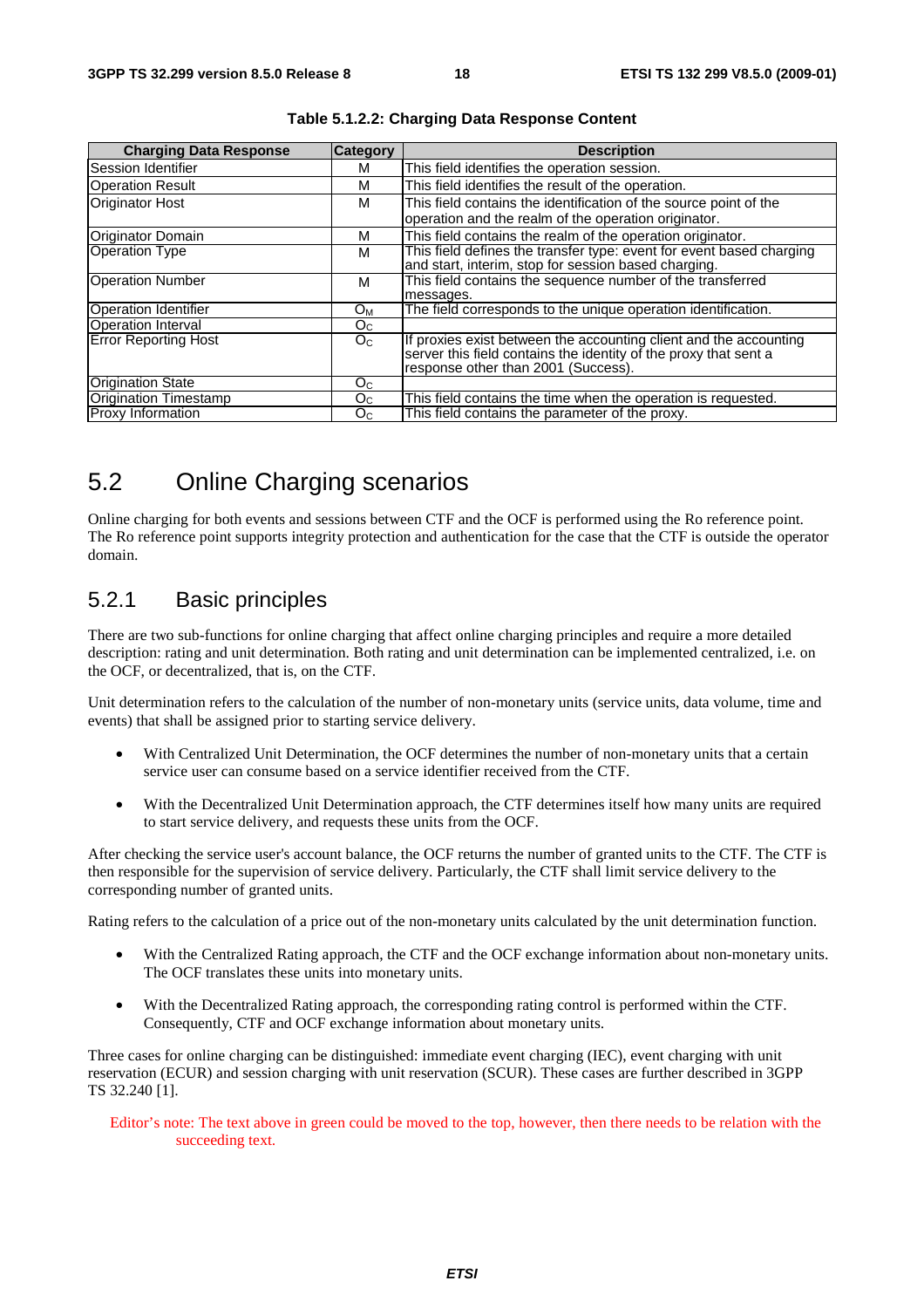## 5.2.2 Charging Scenarios

In order to perform event charging via Ro, the scenarios between the involved entities UE-A, OCF and CTF need to be defined. The charging flows shown in this subclause include scenarios with immediate event charging and event charging with reservation. In particular, the following cases are shown:

- 1 Immediate Event Charging
	- a) Decentralized Unit Determination and Centralized Rating
	- b) Centralized Unit Determination and Centralized Rating
	- c) Decentralized Unit Determination and Decentralized Rating
- 2 Event charging with Reservation
	- a) Decentralized Unit Determination and Centralized Rating
	- b) Centralized Unit Determination and Centralized Rating
	- c) Decentralized Unit Determination and Decentralized Rating
- 3 Session charging with Reservation
	- a) Decentralized Unit Determination and Centralized Rating
	- b) Centralized Unit Determination and Centralized Rating
	- c) Decentralized Unit Determination and Decentralized Rating

The combination of Centralized Unit Determination with Decentralized Rating is not possible.

#### 5.2.2.1 Immediate Event Charging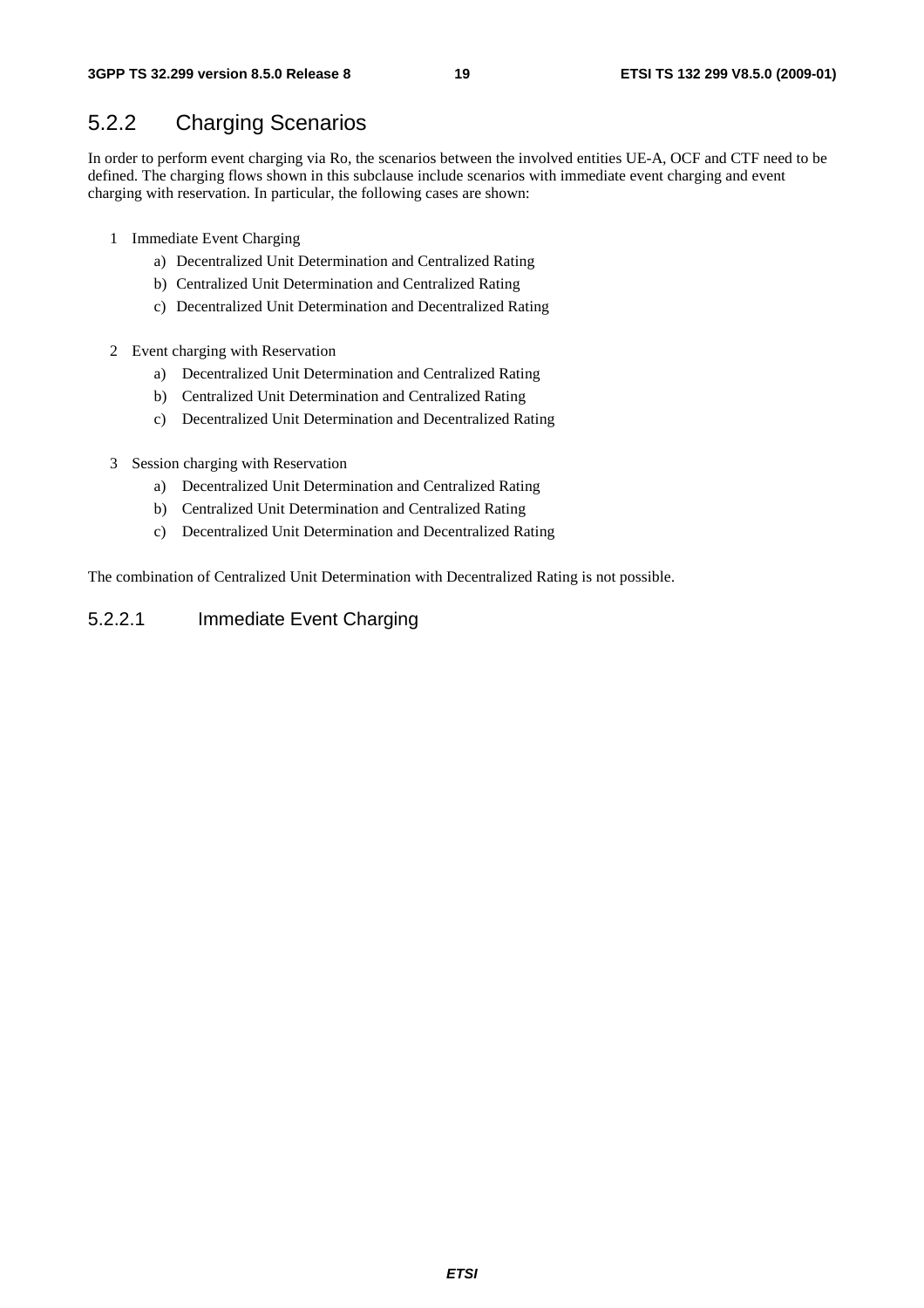### 5.2.2.1.1 Decentralized Unit Determination and Centralized Rating

In the following scenario, CTF asks the OCF to assign a defined number of units.



#### **Figure 5.2.2.1.1: Immediate Event Charging with Centralized Rating and Decentralized Unit Determination**

- 1. **Request for resource usage:** UE-A requests the desired resource from the network element.
- 2. **Units Determination:** depending on the requested service the CTF determines the number of units accordingly.
- 3. **Debit Units Request:** the CTF requests the OCF to assign the defined number of units.
- 4. **Rating Control:** assisted by the rating entity the OCF calculates the number of monetary units that represents the price for the number of units determined in item 2.
- 5. **Account Control:** provided that the user's credit balance is sufficient, the OCF triggers the deduction of the calculated amount from the subscriber's account.
- 6. **Debit Units Response:** the OCF informs the CTF of the number of granted units.
- 7. **Content/Service Delivery:** the CTF delivers the content/service at once, in fractions or in individually chargeable items, corresponding to the number of granted units.
- 8. **Credit Unit Control (cont.):** this function block is optional and a replication of items 2 to 6.
- 9. **Content/Service Delivery (cont.):** the continuation of content delivery occurs in correspondence with the occurrence of item 8.
- 10. **Session released:** Session is released.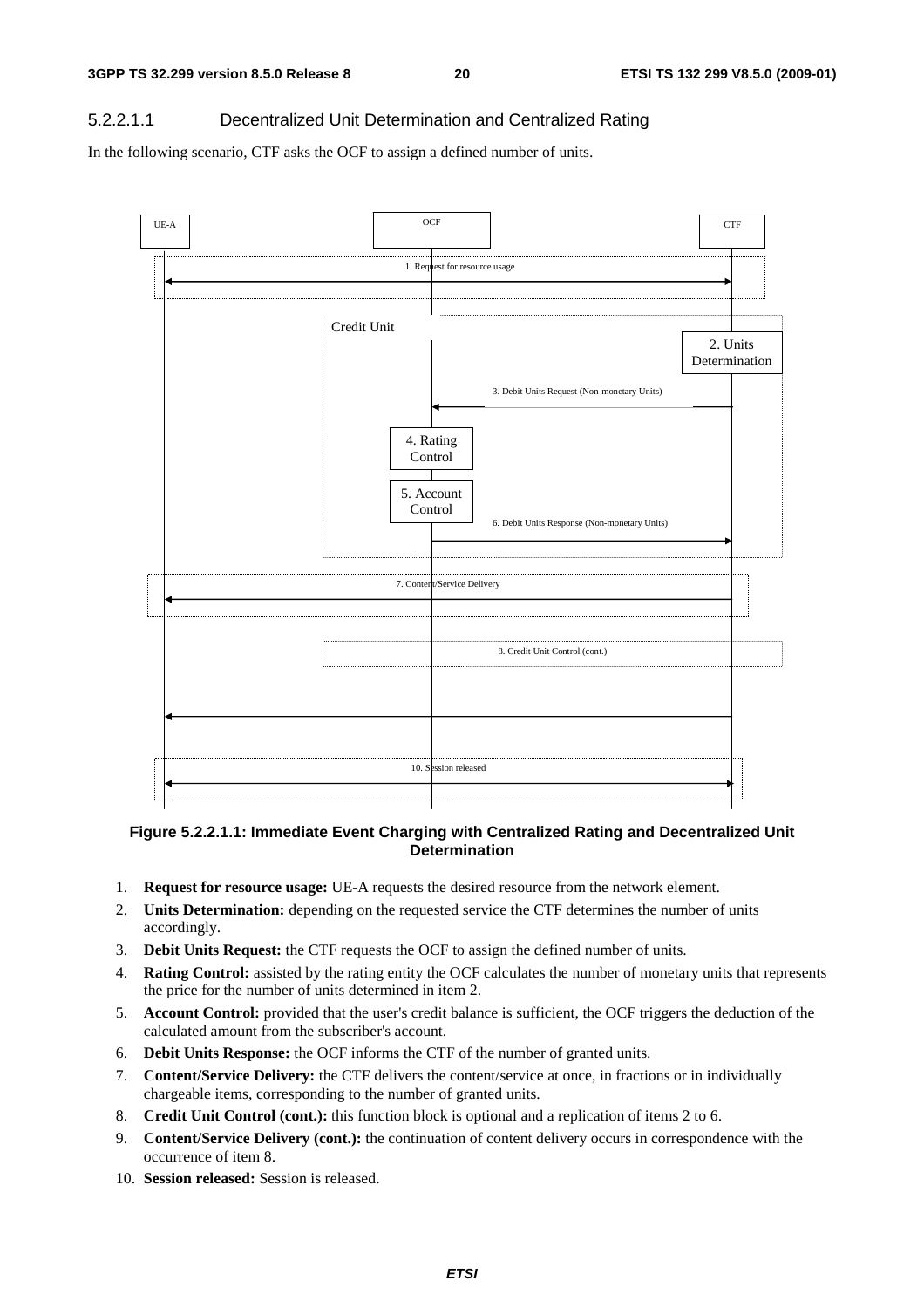### 5.2.2.1.2 Centralized Unit Determination and Centralized Rating

In the following scenario, CTF asks the OCF to assign units based on the service identifier specified by the CTF.



#### **Figure 5.2.2.1.2: Immediate Event Charging with Centralized Rating and Centralized Unit Determination**

- 1. **Request for resource usage:** The UE-A requests the desired resource or content from the network element.
- 2. **Debit Units Request:** depending on the service requested by the UE-A, the CTF selects the service identifier and forwards the Debit Units Request to the OCF.
- 3. **Units Determination:** the OCF determines the number of non-monetary units needed for the content/service delivery, based on the received service key.
- 4. **Rating Control:** assisted by the rating entity the OCF calculates the number of monetary units that represent the price for the number of units determined in item 3.
- 5. **Account Control:** provided that the user's credit balance is sufficient, the OCF triggers the deduction of the calculated amount from the subscriber's account.
- 6. **Debit Units Response:** the OCF informs the CTF of the number of granted units. This includes the case where the number of units granted indicates the permission to render the service that was identified by the received service key.
- 7. **Content/Service Delivery:** the CTF delivers the content/service at once, in fractions or in individually chargeable items, corresponding to the number of granted units.
- 8. **Credit Service Control (cont.):** this function block is optional and a replication of items 2 to 6.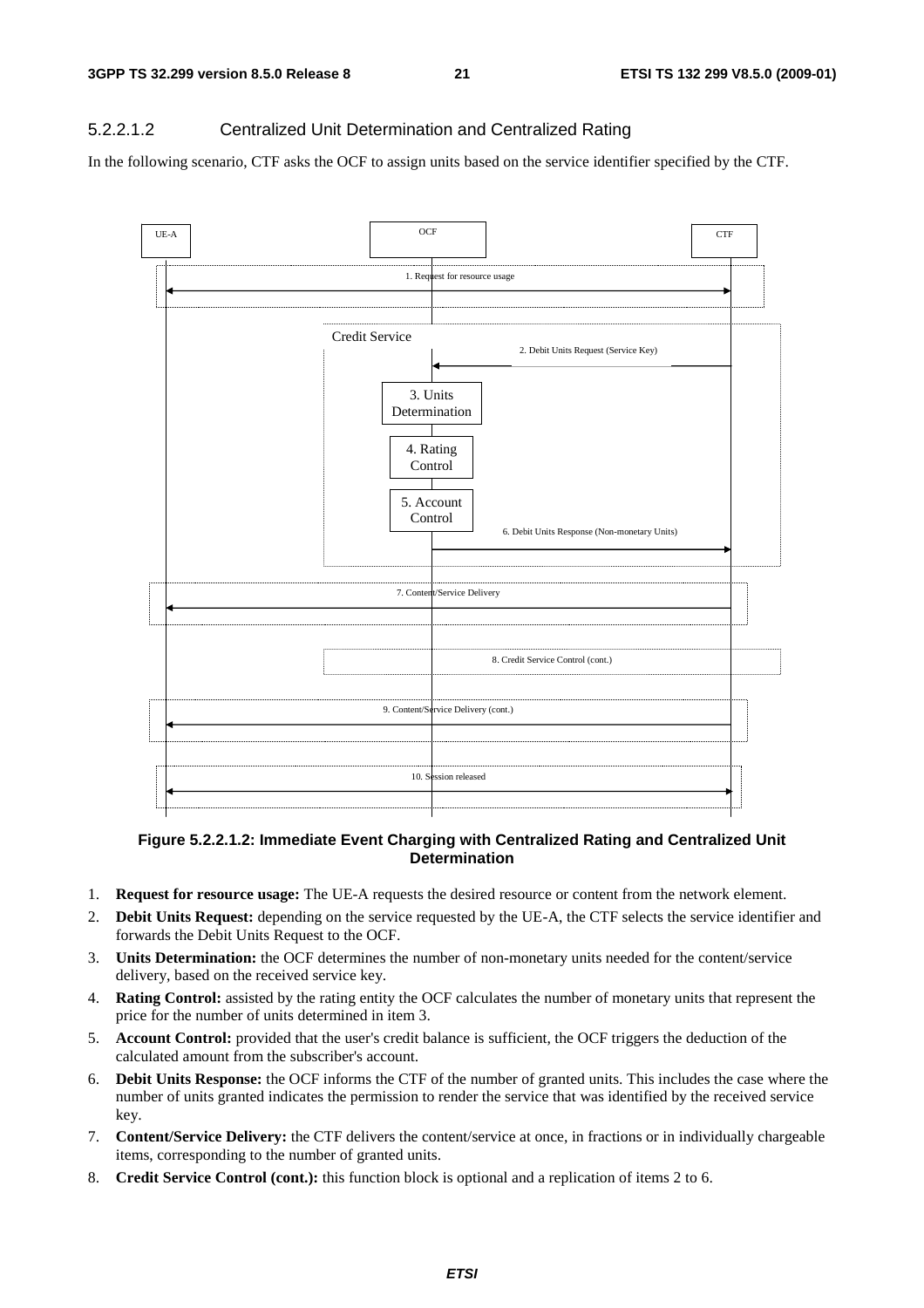- 9. **Content/Service Delivery (cont.):** the continuation of content delivery occurs in correspondence with the occurrence of item 8.
- 10. **Session released:** the session is released.

### 5.2.2.1.3 Decentralized Unit Determination and Decentralized Rating

In the following scenario, the CTF asks the OCF to assure the deduction of an amount of the specified number of monetary units from the subscriber's account.



#### **Figure 5.2.2.1.3: Immediate Event Charging with Decentralized Rating and Decentralized Unit Determination**

- 1. **Request for resource usage:** The UE-A requests the desired content from the network element.
- 2. **Units Determination:** depending on the service requested by the UE-A, the CTF determines the number of units accordingly.
- 3. **Rating Control:** the CTF calculates the number of monetary units that represent the price for the number of units determined in item 2.
- 4. **Debit Units Request:** the CTF requests the OCF to assure the deduction of an amount corresponding to the calculated number of monetary units from the subscriber's account.
- 5. **Account Control:** provided that the user's credit balance is sufficient, the OCF triggers the deduction of the calculated amount from the subscriber's account.
- 6. **Debit Units Response:** the OCF indicates to the CTF the number of deducted monetary units.
- 7. **Content/Service Delivery:** the CTF delivers the content/service at once, in fractions or in individually chargeable items, corresponding to the number of units as specified in items 2 and 3.
- 8. **Credit Amount Control (cont.):** this function block is optional and a replication of items 2 to 6.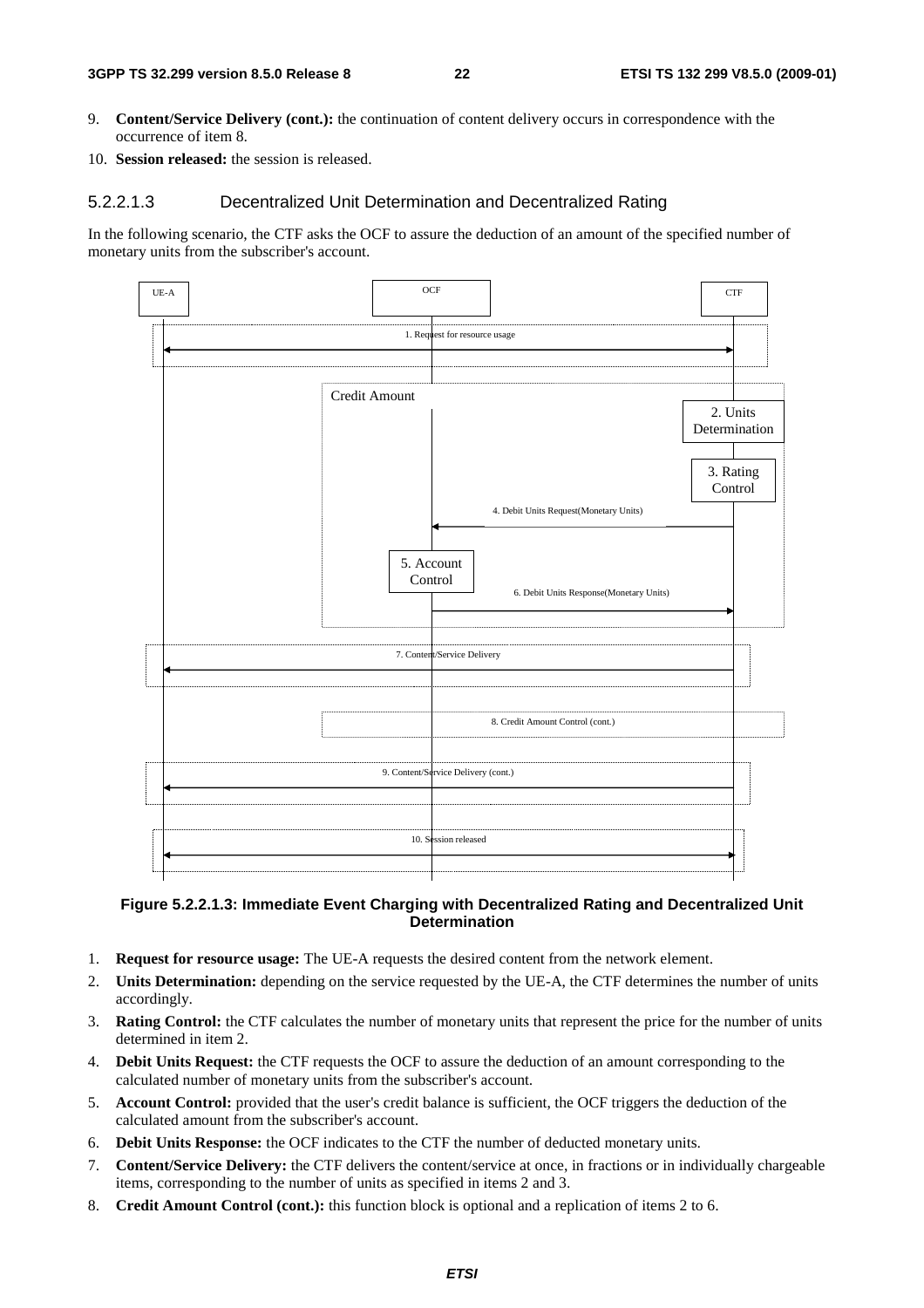- 9. **Content/Service Delivery (cont.):** the continuation of content delivery occurs in correspondence with the occurrence of item 8.
- 10. **Session released:** the session is released.

#### 5.2.2.1.4 Furter Options

In addition to the flows that are specified in the previous subclauses, the Debit Unit operation may alternatively be carried out concurrently with service delivery, or after completion of service delivery.

### 5.2.2.2 Event charging with Reservation

#### 5.2.2.2.1 Decentralized Unit Determination and Centralized Rating

In the following scenario, the CTF requests the reservation of units prior to service delivery. An account debit operation is carried out following the conclusion of service delivery.



**Figure 5.2.2.2.1: Event Charging with Reservation / Decentralized Unit Determination and Centralized Rating**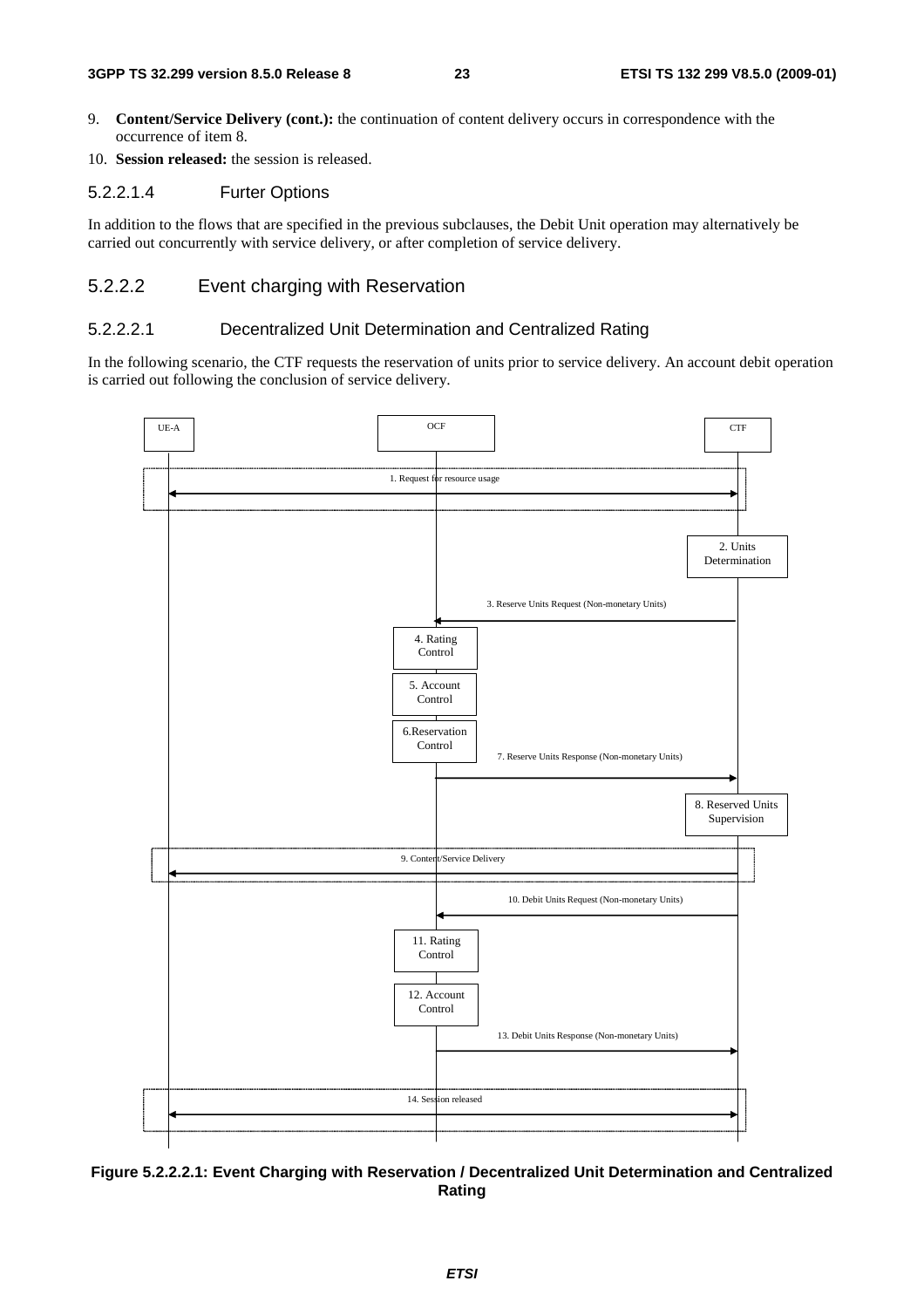- 1. **Request for resource usage:** The UE-A requests the desired content/service from the NE.
- 2. **Units Determination:** depending on the requested service the CTF determines the number of units accordingly.
- 3. **Reserve Units Request:** the CTF requests the OCF to reserve the number of units determined in item 2.
- 4. **Rating Control:** assisted by the rating entity the OCF calculates the number of monetary units that represents the price for the number of units determined in item 2.
- 5. **Account Control:** the OCF checks whether the user's account balance is sufficient for the requested reservation.
- 6. **Reservation Control:** if the user's account balance is sufficient then the corresponding reservation is made.
- 7. **Reserve Units Response:** the OCF informs the CTF of the reserved number of units. Items 3 to 7 may be repeated several times.
- 8. **Reserved Units Supervision:** simultaneously with the service delivery, the CTF monitors the consumption of the reserved units.
- 9. **Content/Service Delivery:** the CTF delivers the content/service at once, in fractions or in individually chargeable items, corresponding to the reserved number of units.
- 10. **Debit Units Request:** the CTF requests the OCF to assure the deduction of an amount corresponding to the consumed number of units from the subscriber's account. In the case that no further units are required for this service, an appropriate indication triggering the release of the remaining reservation is given.
- 11. **Rating Control:** assisted by the rating entity the OCF calculates the number of monetary units to deduct from the subscriber's account.
- 12. **Account Control:** the OCF triggers the deduction of the calculated amount from the subscriber's account.
- 13. **Debit Units Response:** the OCF informs the CTF of the actually deducted units. Items 10 to 13 may be repeated several times.
- 14. **Session Release:** the session is released.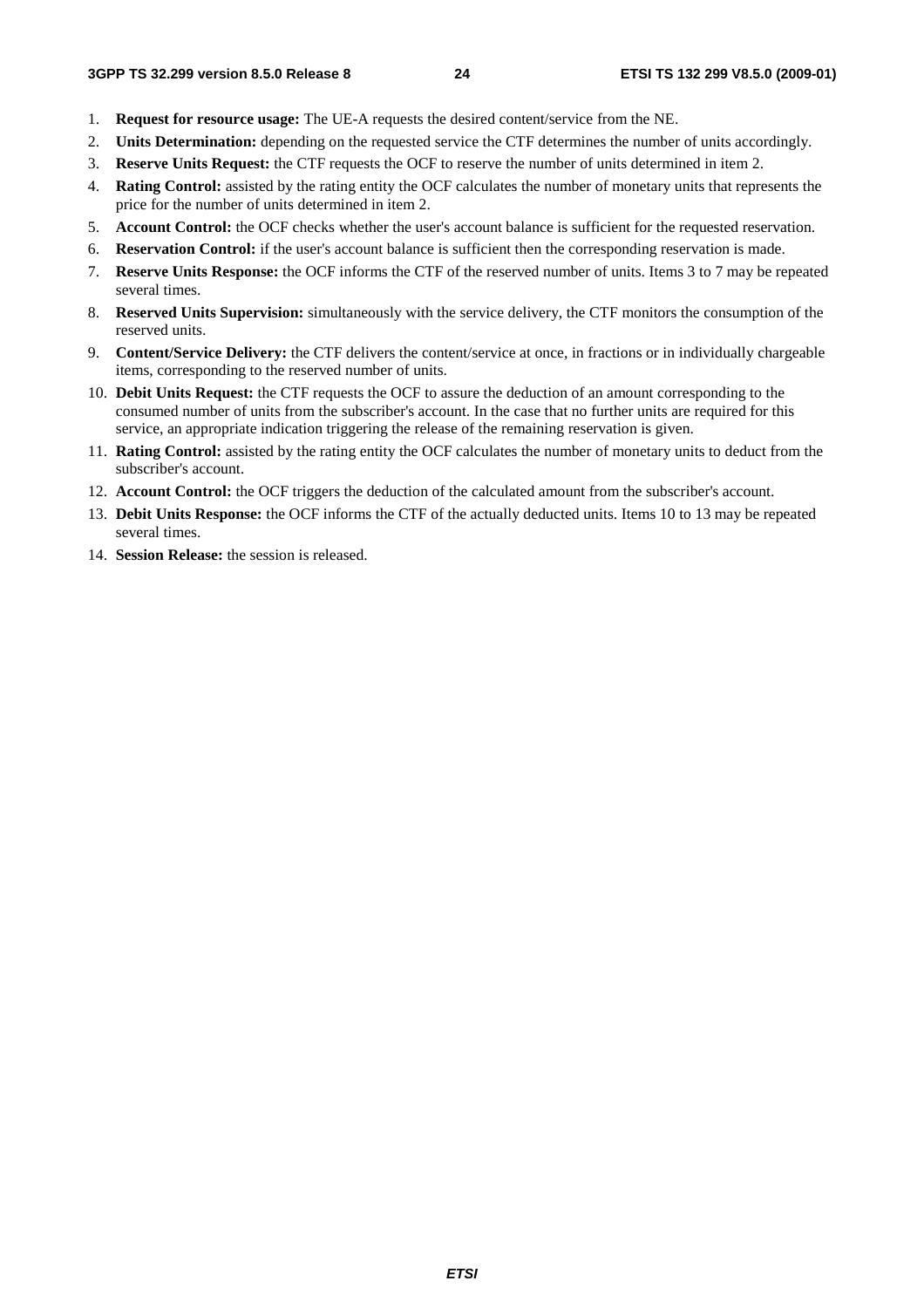### 5.2.2.2.2 Centralized Unit Determination and Centralized Rating

In the following scenario, the CTF requests the OCF to reserve units based on the service identifier specified by the CTF. An account debit operation is carried out following the conclusion of service delivery.



### **Figure 5.2.2.2.2: Event Charging with Reservation / Centralized Unit Determination and Centralized Rating**

- 1. **Request for resource usage:** The UE-A requests the desired content from the CTF.
- 2. **Reserve Units Request:** depending on the service requested by the UE-A, the CTF selects the service identifier and forwards the Reserve Units Request to the OCF.
- 3. **Units Determination:** the OCF determines the number of non-monetary units needed for the content/service delivery, based on the received service key.
- 4. **Rating Control:** assisted by the rating entity the OCF calculates the number of monetary units that represent the price for the number of units determined in item 3.
- 5. **Account Control:** the OCF checks whether the user's account balance is sufficient for the requested reservation.
- 6. **Reservation Control:** if the user's account balance is sufficient, then the corresponding reservation is made.
- 7. **Reserve Units Response:** the OCF informs the CTF of the reserved number of units. This includes the case where the number of units reserved indicates the permission to render the service that was identified by the received service key. Items 2 to 7 may be repeated several times.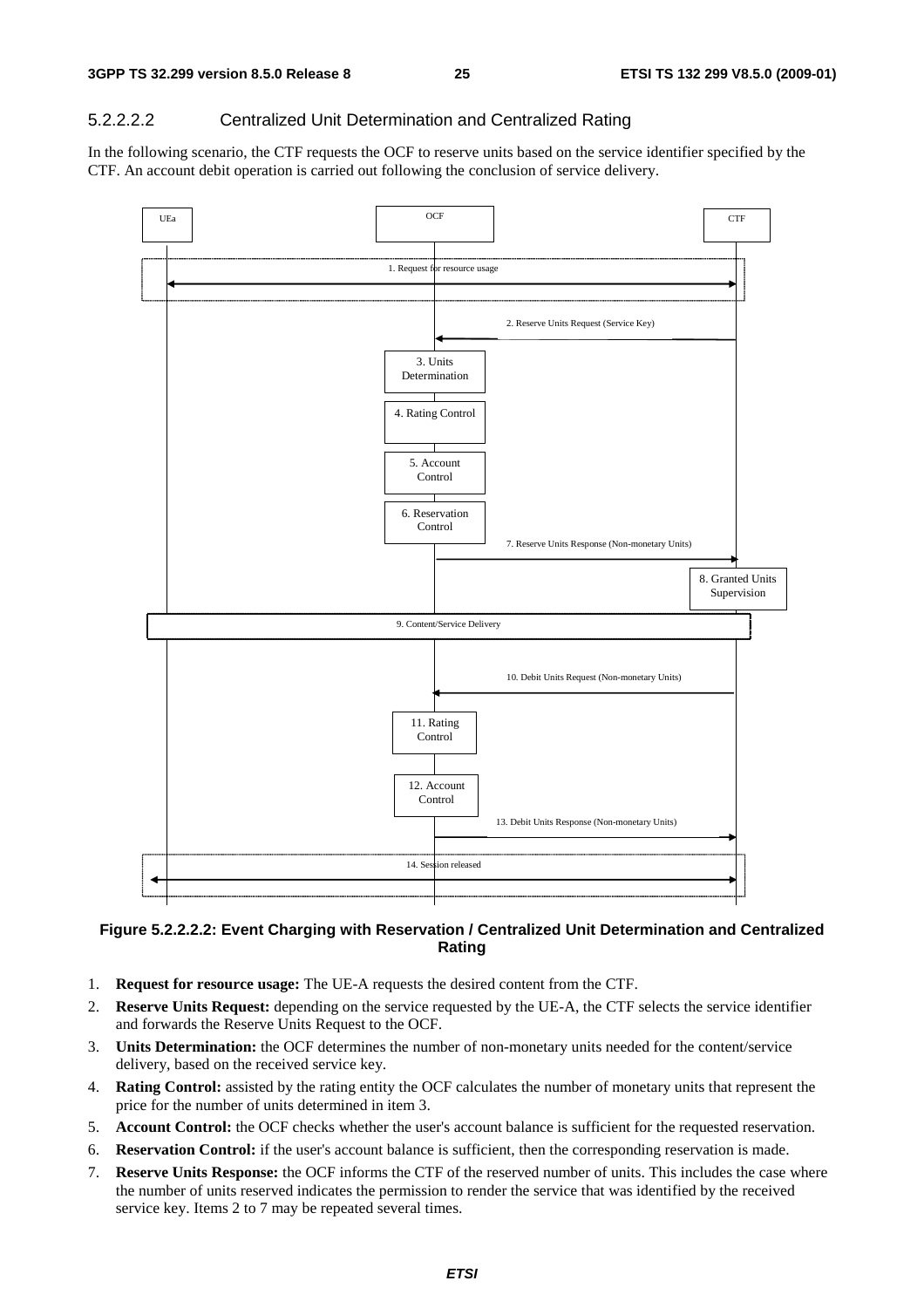- 8. **Granted Units** Supervision**:** simultaneously with the service delivery, the CTF monitors the consumption of the reserved units.
- 9. **Content/Service Delivery:** the CTF delivers the content/service at once, in fractions or in individually chargeable items, corresponding to the reserved number of units.
- 10. **Debit Units Request:** the CTF provides according to previous Reserve Units Response either the request to deduct of an amount corresponding to the consumed number of units from the subscriber's account, or solely the indication of whether the service was successfully delivered or not. In the case that no further units are required for this service, an appropriate indication triggering the release of the remaining reservation is given.
- **11. Rating Control:** assisted by the rating entity the OCF calculates the number of monetary units to deduct from the subscriber's account.
- 12. **Account Control:** the OCF triggers the deduction of the calculated amount from the subscriber's account.
- **13. Debit Units Response:** the OCF informs the CTF of the actually deducted units. Items 10 to 13 may be repeated several times.
- 14. **Session Released:** the session is released. **Editor's note:** the content of step 9 till 11 should be corrected.

#### 5.2.2.2.3 Decentralized Unit Determination and Decentralized Rating

In the following scenario, the CTF request the OCF to assure the reservation of an amount of the specified number of monetary units from the subscriber's account. An account debit operation that triggers the deduction the amount from the subscriber's account is carried out following the conclusion of service delivery.



**Figure 5.2.2.2.3: Event Charging with Reservation / Centralized Unit Determination and Centralized Rating**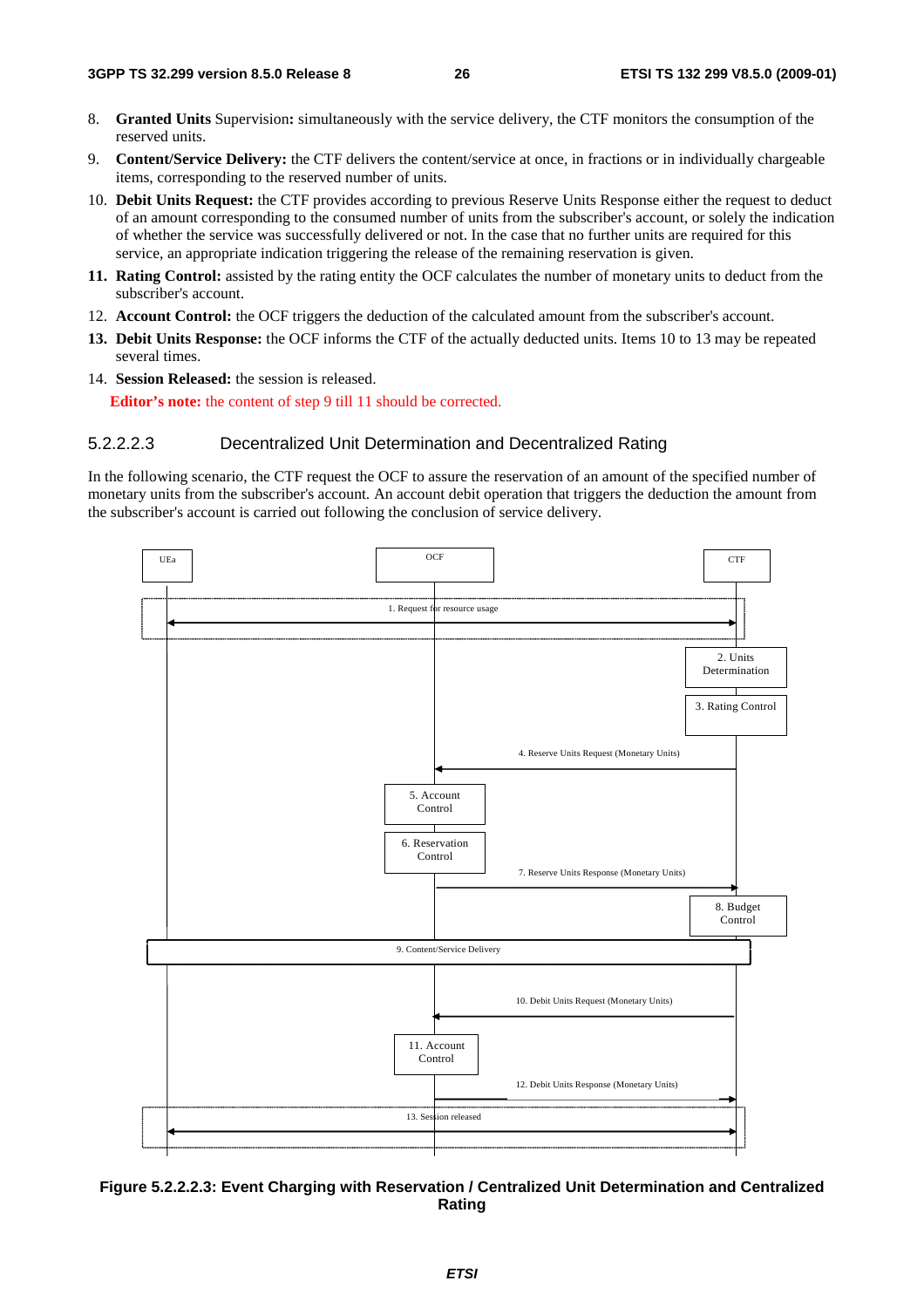- 1. **Request for resource usage:** The UE-A requests the desired content from the CTF.
- 2. **Units Determination:** depending on the service requested by the UE-A, the CTF determines the number of units accordingly.
- 3. **Rating Control:** the CTF calculates the number of monetary units that represent the price for the number of units determined in item 2.
- 4. **Reserve Units Request:** the CTF requests the OCF to assure the reservation of an amount corresponding to the calculated number of monetary units from the subscriber's account.
- 5. **Account Control:** the OCF checks whether the user's account balance is sufficient for the requested reservation.
- 6. **Reservation Control:** if the user's credit balance is sufficient, then the corresponding reservation is made.
- **7. Reserve Units Response:** the OCF informs the CTF of the reserved number of monetary units. Items 4 to 7 may be repeated several times.
- 8. **Budget Control:** simultaneously with the service delivery, the CTF monitors the consumption of the granted amount.
- 9. **Content/Service Delivery:** the CTF delivers the content/service at once, in fractions or in individually chargeable items, corresponding to the number of units.
- **10. Debit Units Request:** the CTF requests the OCF to assure the deduction of an amount corresponding to the consumed number of monetary units from the subscriber's account.
- 11. **Account Control:** the OCF triggers the deduction of the consumed amount from the subscriber's account.
- **12. Debit Units Response:** the OCF indicates to the CTF the number of deducted monetary units. Items 10 to 12 may be repeated several times.
- 13. **Session Released:** the session is released.

Editor's note: Move the above intent to the session charging clause as it is not applicable to event charging. E.g. as an addition to the description in step 9.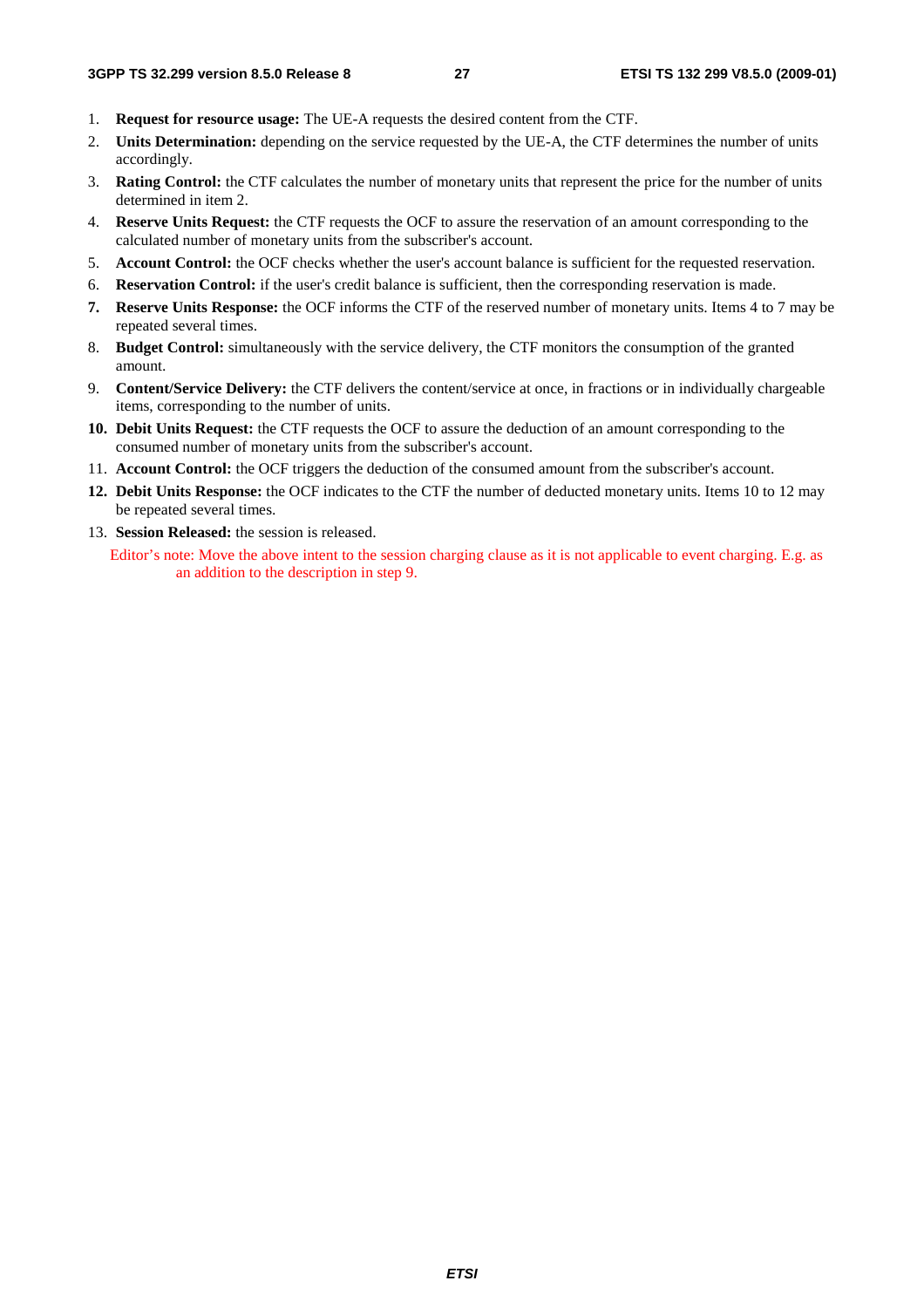## 5.2.2.3 Session charging with Reservation

### 5.2.2.3.1 Decentralized Unit Determination and Centralized Rating

In the following scenario, the CTF requests the reservation of units prior to session supervision. An account debit operation is carried out following the conclusion of session termination.



**Figure 5.2.2.3.1: Session Charging with Reservation / Decentralized Unit Determination and Centralized Rating** 

- 1. **Request for resource usage:** The UE-A requests session establishment from the CTF.
- 2. **Units Determination:** depending on the requested type of the session the CTF determines the number of units accordingly.
- 3. **Reserve Units Request:** the CTF requests the OCF to reserve the number of units determined in item 2
- 4. **Rating Control:** assisted by the rating entity the OCF calculates the number of monetary units that represents the price for the number of units determined in item 2.
- 5. **Account Control:** the OCF checks whether the user's account balance is sufficient for the requested reservation.
- 6. **Reservation Control:** if the user's account balance is sufficient then the corresponding reservation is made.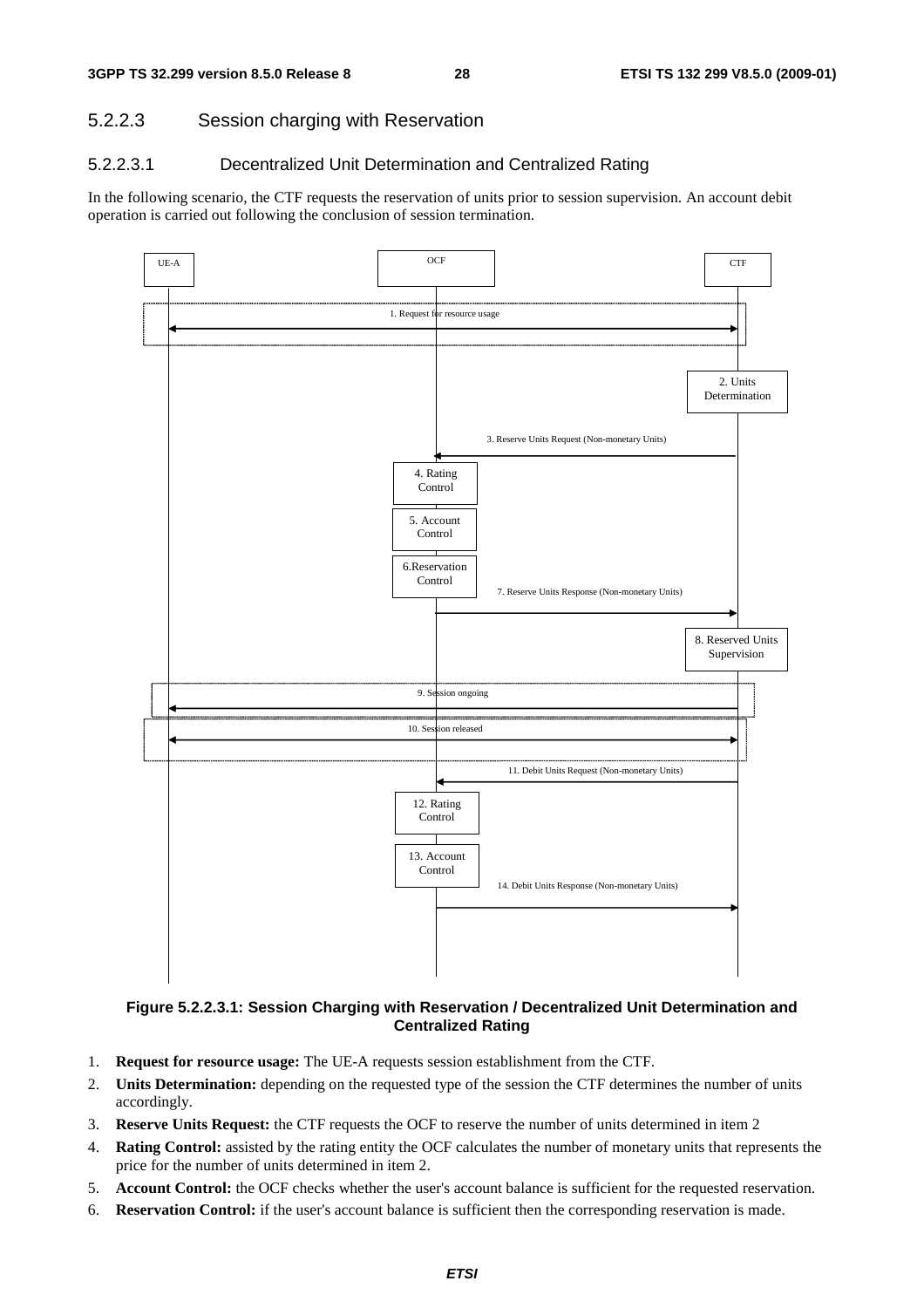- 7. **Reserve Units Response:** the OCF informs the CTF of the reserved number of units.
- 8. **Reserved Units Supervision:** simultaneously with the ongoing session, the CTF monitors the consumption of the reserved units.
- 9. **Session ongoing:** the CTF maintains the session. One or more debit and reserve operations may be performed when the session is ongoing.
- 10. **Session Release:** the session is released
- 11. **Debit Units Request:** the CTF requests the OCF to assure the deduction of an amount corresponding to the consumed number of units from the subscriber's account.
- 12. **Rating Control:** assisted by the rating entity the OCF calculates the number of monetary units to deduct from the subscriber's account.
- 13. **Account Control:** the OCF triggers the deduction of the calculated amount from the subscriber's account.
- 14. **Debit Units Response:** the OCF informs the CTF of the actually deducted units.

#### 5.2.2.3.2 Centralized Unit Determination and Centralized Rating

In the following scenario, the CTF requests the OCF to reserve units based on the session identifiers specified by the CTF. An account debit operation is carried out following the conclusion of session.



**Figure 5.2.2.3.2: Session Charging with Reservation / Centralized Unit Determination and Centralized Rating**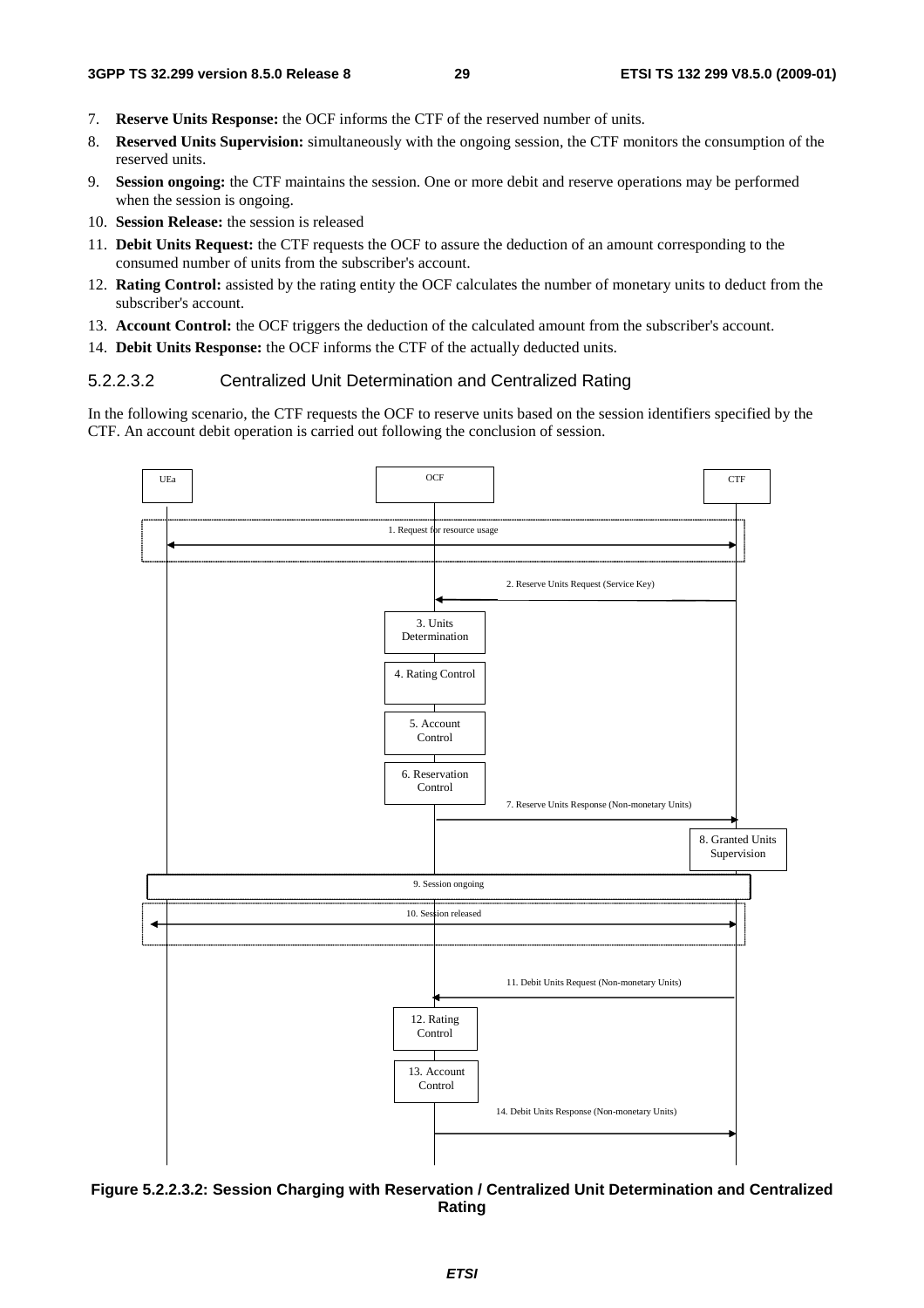- 1. **Request for resource usage:** The UE-A requests the session establishment from the CTF.
- 2. **Reserve Units Request:** depending on the requested type of the session by the UE-A, the CTF selects the service identifier and forwards the Reserve Units Request to the OCF.
- 3. **Units Determination:** the OCF determines the number of non-monetary units needed for the content/service delivery, based on the received service key.
- 4. **Rating Control:** assisted by the rating entity the OCF calculates the number of monetary units that represent the price for the number of units determined in item 3.
- 5. **Account Control:** the OCF checks whether the user's account balance is sufficient for the requested reservation.
- 6. **Reservation Control:** if the user's account balance is sufficient, then the corresponding reservation is made.
- 7. **Reserve Units Response:** the OCF informs the CTF of the reserved number of units. This includes the case where the number of units reserved indicates the permission to render the service that was identified by the received service key.
- 8. **Granted Units** Supervision**:** simultaneously with the ongoing session, the CTF monitors the consumption of the reserved units.
- 9. **Session ongoing:** the CTF maintains the session. One or more debit and reserve operations may be performed when the session is ongoing.
- **10. Session Released:** the session is released.
- 11. **Debit Units Request:** the CTF requests the OCF to assure the deduction of an amount corresponding to the consumed number of units from the subscriber's account
- 12. **Rating Control:** assisted by the rating entity the OCF calculates the number of monetary units to deduct from the subscriber's account.
- **13. Account Control:** the OCF triggers the deduction of the calculated amount from the subscriber's account.
- **14. Debit Units Response:** the OCF informs the CTF of the actually deducted units.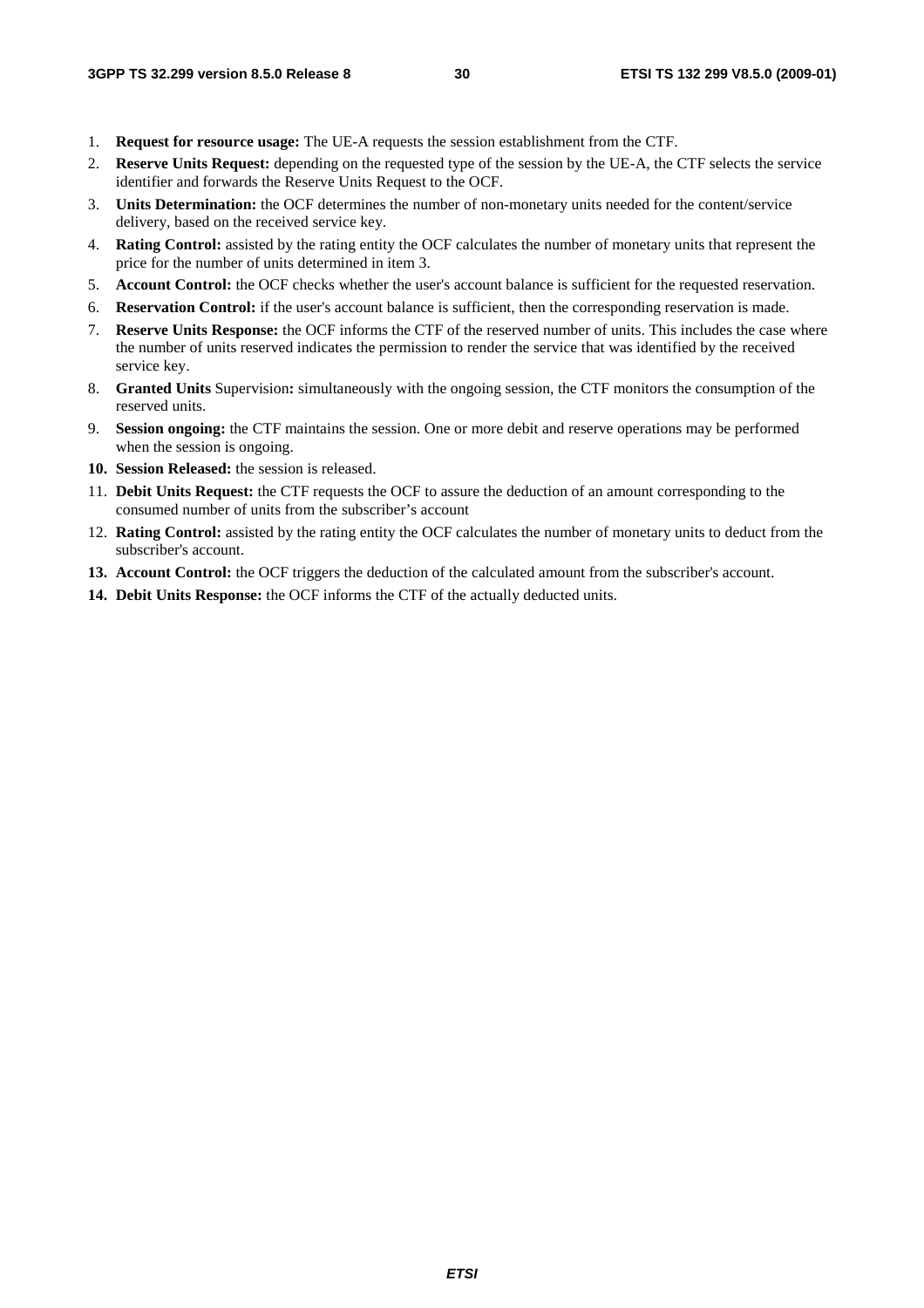### 5.2.2.3.3 Decentralized Unit Determination and Decentralized Rating

In the following scenario, the CTF request the OCF to assure the reservation of an amount of the specified number of monetary units from the subscriber's account. An account debit operation that triggers the deduction the amount from the subscriber's account is carried out following the conclusion of session establishment.



**Figure 5.2.2.3.3: Session Charging with Reservation / Decentralized Unit Determination and Decentralized Rating**

- 1. **Request for resource usage:** The UE-A requests the session establishment from the CTF.
- 2. **Units Determination:** depending on the requested type of the session by the UE-A, the CTF determines the number of units accordingly.
- 3. **Rating Control:** the CTF calculates the number of monetary units that represent the price for the number of units determined in item 2.
- 4. **Reserve Units Request:** the CTF requests the OCF to assure the reservation of an amount corresponding to the calculated number of monetary units from the subscriber's account.
- 5. **Account Control:** the OCF checks whether the user's account balance is sufficient for the requested reservation.
- 6. **Reservation Control:** if the user's credit balance is sufficient, then the corresponding reservation is made.
- **7. Reserve Units Response:** the OCF informs the CTF of the reserved number of monetary units.
- 8. **Budget Control:** simultaneously with the ongoing session, the CTF monitors the consumption of the granted amount.
- 9. **Session ongoing:** the CTF maintains the session. One or more debit and reserve operations may be performed when the session is ongoing.
- 10. **Session Released:** the session is released.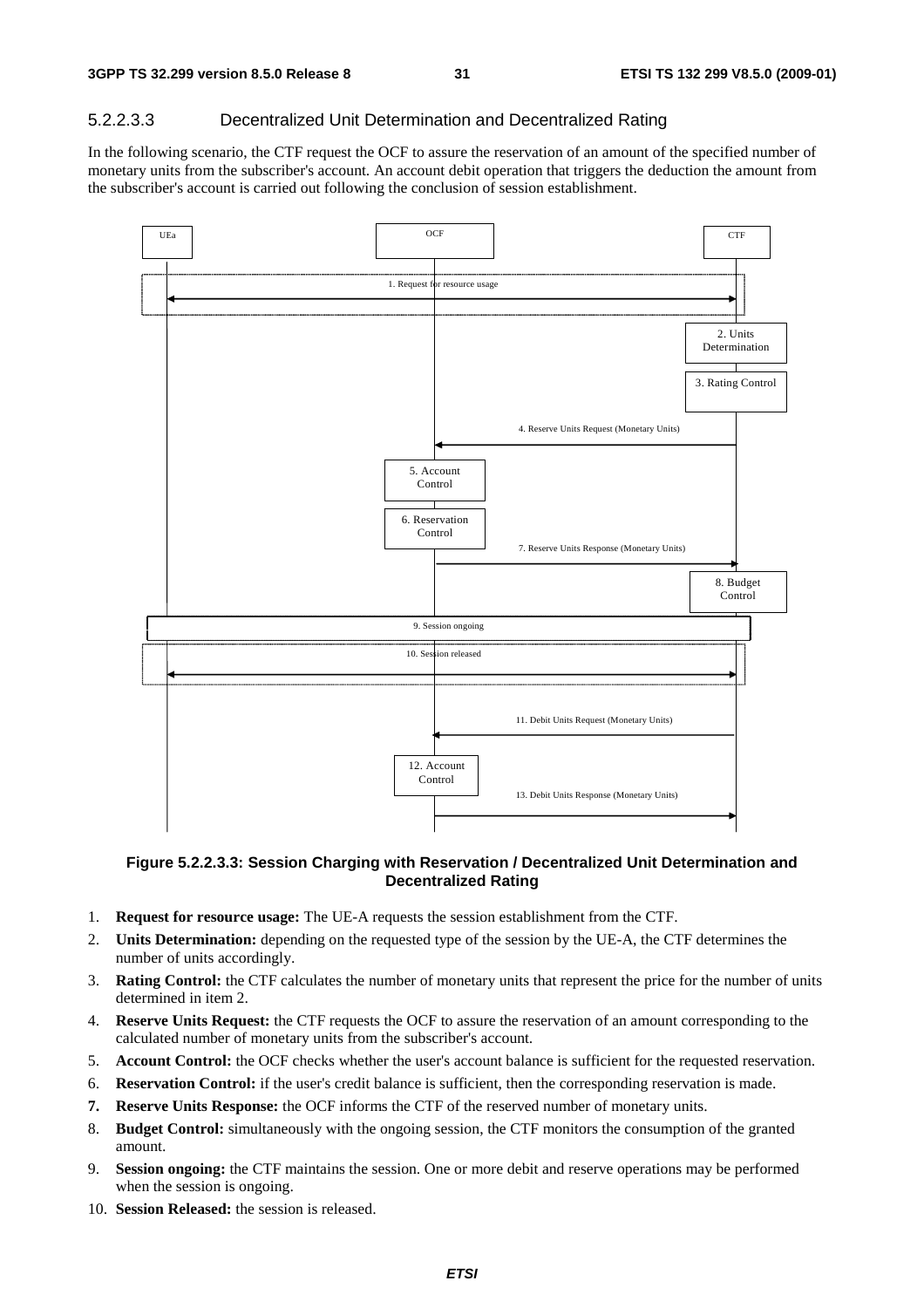- **11. Debit Units Request:** the CTF requests the OCF to assure the deduction of an amount corresponding to the consumed number of monetary units from the subscriber's account.
- 12. **Account Control:** the OCF triggers the deduction of the consumed amount from the subscriber's account.
- 13. **Debit Units Response:** the OCF indicates to the CTF the number of deducted monetary units.

## 5.2.3 Basic Operations

On-line credit control uses two basic logical operations: Debit Units and Reserve Units.

- "*Debit Units Request*"; sent from CTF  $\rightarrow$  OCF After receiving a service request from the subscriber, the CTF sends a *Debit Units Request* to the OCF. The CTF may either specify a service identifier (centralised unit determination) or the number of units requested (decentralised unit determination). For refund purpose, the CTF sends a *Debit Units Request* to the OCF as well.
- "*Debit Units Response*"; sent from OCF  $\rightarrow$  CTF The OCF replies with a *Debit Units Response*, which informs the CTF of the number of units granted as a result of the *Debit Units Request*. This includes the case where the number of units granted indicates the permission to render the requested service. For refund purpose, the OCF replies with a *Debit Units Response*.
- "*Reserve Units Request*"; sent from  $CTF \rightarrow OCF$ Request to reserve a number of units for the service to be provided by an CTF. In case of centralised unit determination, the CTF specifies a service identifier in the *Reserve Unit Request*, and the OCF determines the number of units requested. In case of decentralised unit determination, the number of units requested is specified by the CTF.
- "*Reserve Units Response*"; sent from OCF  $\rightarrow$  CTF Response from the OCF which informs the CTF of the number of units that were reserved as a result of the "*Reserve Units Request*".

IEC uses the Direct Debiting One Time Event procedure specified in RFC 4006 and therefore is performed by the use of the logical "Debit Units" operation, as specified in section 6.3.3.

SCUR and ECUR use both the "Debit Units" and "Reserve Units" operations.

SCUR uses the Session Based Credit Control procedure specified in RFC 4006. In session charging with unit reservation, when the "Debit Units" and "Reserve Units" operations are both needed, they shall be combined in one message, as specified in section 6.3.5.

For SCUR and ECUR the consumed units are deducted from the subscriber's account after service delivery. Thus, the reserved and consumed units are not necessarily the same. Using this operation, it is also possible for the CTF to modify the current reservation, including the return of previously reserved units.

Table 5.2.3.1 and table 5.2.3.2 describe the content of these operations.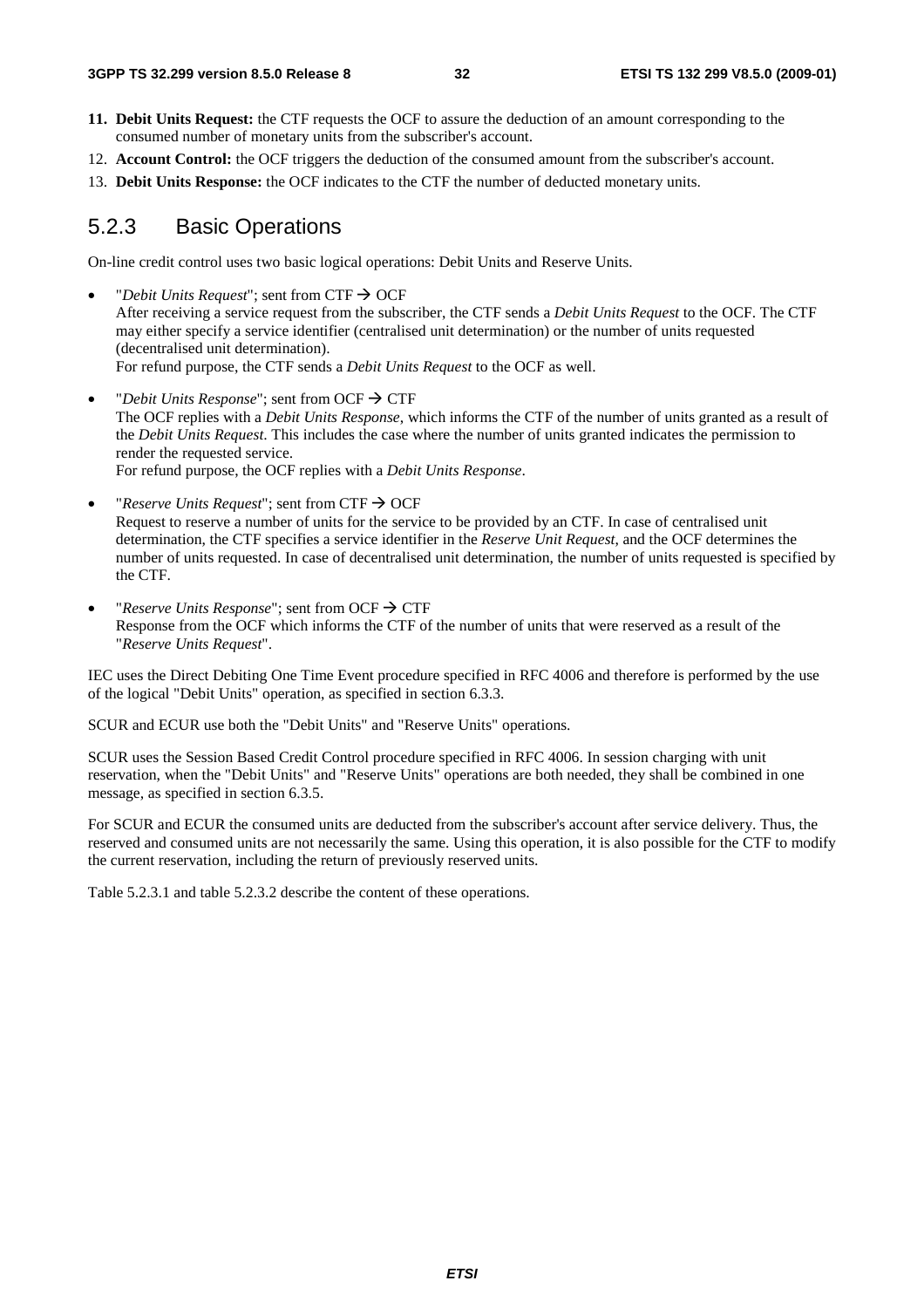| <b>Debit and Reserve Units</b> | <b>Category</b> | <b>Description</b>                                                                    |  |
|--------------------------------|-----------------|---------------------------------------------------------------------------------------|--|
| <b>Request</b>                 |                 |                                                                                       |  |
| Session Identifier             | M               | This field identifies the operation session.                                          |  |
| <b>Originator Host</b>         | м               | This field contains the identification of the source point of the operation.          |  |
| Originator Domain              | M               | This field contains the realm of the operation originator.                            |  |
| <b>Destination Domain</b>      | M               | This field contains the realm of the operation destination.                           |  |
| <b>Operation Identifier</b>    | M               | This field is a unique operation identifier.                                          |  |
| <b>Operation Token</b>         | M               | This field contains the service identifier.                                           |  |
| <b>Operation Type</b>          | M               | This field defines the transfer type: event for event based charging and start,       |  |
|                                |                 | interim, stop for session based charging.                                             |  |
| <b>Operation Number</b>        | м               | This field contains the sequence number of the transferred messages.                  |  |
| <b>Destination Host</b>        | O <sub>C</sub>  | This field contains the identification of the destination point of the operation.     |  |
| User Name                      | O <sub>C</sub>  | This field contains the identification of the user.                                   |  |
| <b>Origination State</b>       | O <sub>C</sub>  | Tbd.                                                                                  |  |
| Origination Timestamp          | O <sub>C</sub>  | This field contains the time when the operation is requested.                         |  |
| Subscriber Identifier          | $O_M$           | This field contains the identification of the mobile subscriber (i.e. MSISDN) that    |  |
|                                |                 | uses the requested service.                                                           |  |
| <b>Termination Cause</b>       | O <sub>C</sub>  | This field contains the termination reason of the service.                            |  |
| <b>Requested Action</b>        | O <sub>c</sub>  | This field contains the requested action.                                             |  |
| <b>Multiple Operation</b>      | $O_M$           | This field indicate the occurrence of multiple operations.                            |  |
| <b>Multiple Unit Operation</b> | O <sub>C</sub>  | This field contains the parameter for the quota management.                           |  |
| <b>Subscriber Equipment</b>    | O <sub>C</sub>  | This field contains the identification of the mobile device (i.e. IMEI) that uses the |  |
| Number                         |                 | subscriber.                                                                           |  |
| Proxy Information              | O <sub>C</sub>  | This field contains the parameter of the proxy.                                       |  |
| Route Information              | O <sub>C</sub>  | This field contains the parameter of the route.                                       |  |
| <b>IService Information</b>    | $O_{M}$         | This parameter holds the individual service specific parameters as defined in the     |  |
|                                |                 | corresponding 'middle tier' TS.                                                       |  |

**Table 5.2.3.1: Debit and Reserve Units Request Content** 

## **Table 5.2.3.2: Debit and Reserve Units Response Content**

| <b>Debit and Reserve Units Response</b> | <b>Category</b>  | <b>Description</b>                                                       |
|-----------------------------------------|------------------|--------------------------------------------------------------------------|
| Session Identifier                      | м                | This field identifies the operation session.                             |
| <b>Operation Result</b>                 | М                | This field identifies the result of the operation.                       |
| Originator Host                         | M                | This field contains the identification of the source point of the        |
|                                         |                  | operation.                                                               |
| Originator Domain                       | M                | This field contains the realm of the operation originator.               |
| Operation Identifier                    | M                | This field is a unique operation identifier.                             |
| <b>Operation Type</b>                   | M                | This field defines the transfer type: event for event based charging     |
|                                         |                  | and start, interim, stop for session based charging.                     |
| <b>Operation Number</b>                 | M                | This field contains the sequence number of the transferred               |
|                                         |                  | messages.                                                                |
| <b>Operation Failover</b>               | O <sub>C</sub>   | This field contains an indication to the CTF whether or not a failover   |
|                                         |                  | handling is to be used when necessary.                                   |
| Multiple Unit Operation                 | O <sub>C</sub>   | This field contains the parameter for the quota management.              |
| <b>Operation Failure Action</b>         | O <sub>C</sub>   | For credit control sessions the content of this field enables the        |
|                                         |                  | credit-control client to decide what to do if sending credit-control     |
|                                         |                  | messages to the credit-control server has been temporarily               |
|                                         |                  | prevented.                                                               |
| <b>Operation Event Failure Action</b>   | $\overline{O}_C$ | For one time event direct debiting the content of this field enables     |
|                                         |                  | the credit-control client to decide what to do if sending credit-control |
|                                         |                  | messages to the credit-control server has been temporarily<br>prevented. |
| <b>Redirection Host</b>                 | O <sub>C</sub>   | Tbd.                                                                     |
| <b>Redirection Host Usage</b>           | O <sub>C</sub>   | Tbd.                                                                     |
| <b>Redirection Cache Time</b>           | O <sub>C</sub>   | Tbd.                                                                     |
| Proxy Information                       | O <sub>C</sub>   | This field contains the parameter of the proxy.                          |
| Route Information                       | O <sub>C</sub>   | This field contains the parameter of the route.                          |
| Failed parameter                        | O <sub>C</sub>   | This field contains missing and/or unsupported parameter that            |
|                                         |                  | caused the failure.                                                      |
| Service Information                     | O <sub>C</sub>   | This parameter holds the individual service specific parameters as       |
|                                         |                  | defined in the corresponding 'middle tier' TS.                           |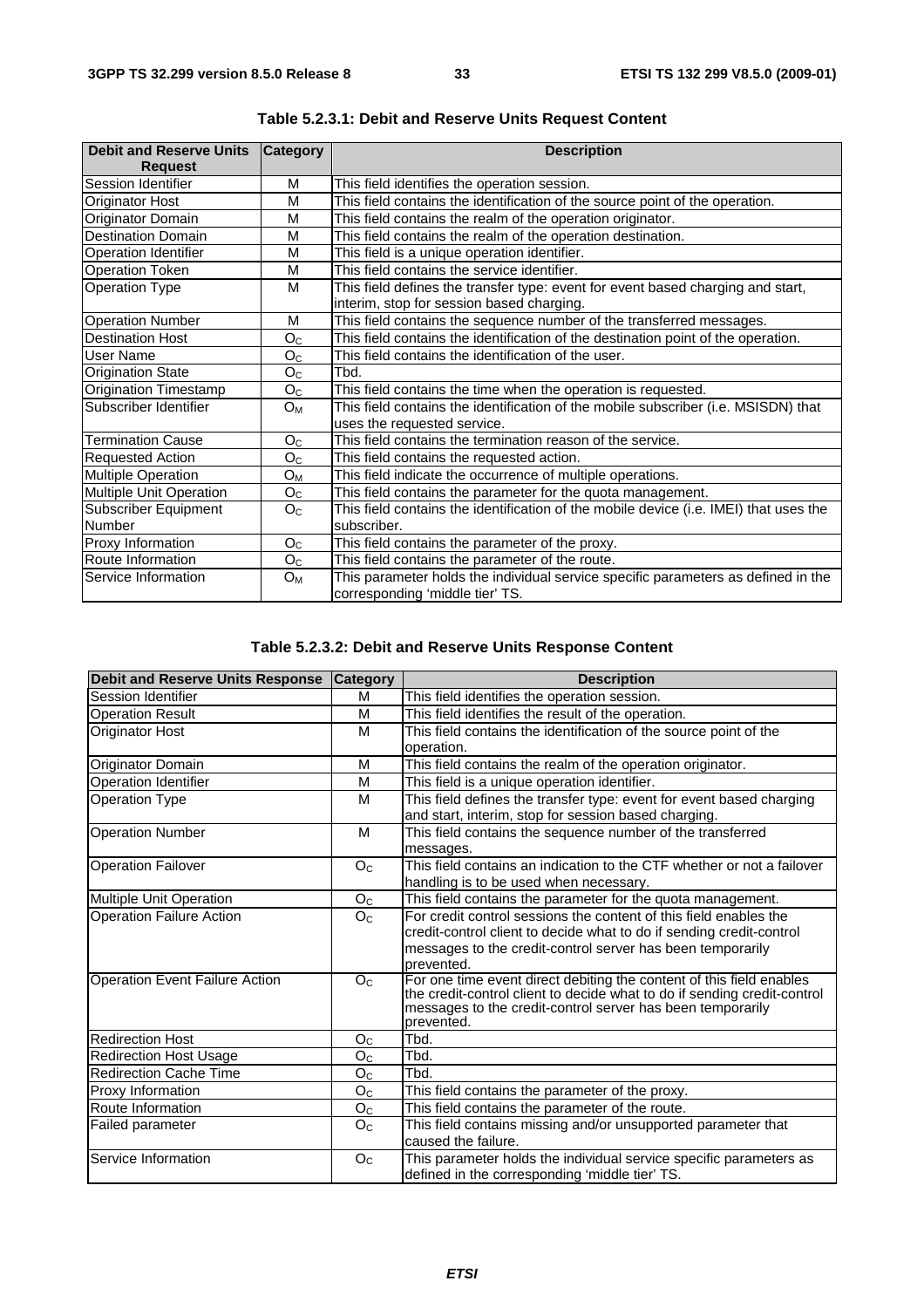## 5.3 Other requirements

## 5.3.1 Re-authorization

The server may specify an idle timeout associated with a granted quota. Alternatively, the client may have a configurable default value. The expiry of that timer shall trigger a re-authorization request.

Mid-session service events (re-authorisation triggers) may affect the rating of the current service usage. The server may instruct the credit control client to re-authorize the quota upon a number of different session related triggers that can affect the rating conditions.

When a re-authorization is trigger, the client shall reports quota usage. The reason for the quota being reported shall be notified to the server.

## 5.3.2 Threshold based re-authorization triggers

The server may optionally include an indication to the client of the remaining quota threshold that shall trigger a quota re-authorization.

## 5.3.3 Termination action

The server may specify to the client the behaviour on consumption of the final granted units; this is known as termination action.

## 6 3GPP Charging Applications – Protocol Aspects

## 6.1 Basic Principles for Diameter Offline Charging

In order to support the offline charging principles described in the present document, the Diameter client and server must implement at least the following Diameter options listed in RFC 3588 [401], i.e. the basic functionality of Diameter accounting, as defined by the Diameter Base Protocol (RFC 3588 [401]) is re-used..

The charging architecture implementing Diameter adheres to the structure where all communications for offline charging purposes between the CTF (Diameter client) and the CDF (Diameter server) are carried out on the Diameter Rf reference point, where the CTF reports charging information to the Charging Data Function (CDF). The CDF uses this information to construct and format CDRs. The above-mentioned reference points are defined in 3GPP TS 32.240 [1].

A configurable timer is supported in the CDF to supervise the reception of the ACR [Interim] and/or ACR [Stop]. An instance of the "Timer" is started at the beginning of the accounting session, reset on the receipt of an ACR [Interim] and stopped at the reception of the ACR [Stop]. Upon expiration of the timer, the CDF stops the accounting session with the appropriate error indication.

For offline charging, the CTF implements the accounting state machine described in RFC 3588 [401]. The server (CDF) implements the accounting state machine "SERVER, STATELESS ACCOUNTING" as specified in RFC 3588 [401], i.e. there is no order in which the server expects to receive the accounting information.

The offline charging functionality is based on the network elements reporting accounting information upon reception of various messages which trigger charging generation, as most of the accounting relevant information is contained in these messages. This reporting is achieved by sending Diameter *Accounting Requests* (ACR) [Start, Interim, Stop and Event] from the network elements to the CDF.

Following the Diameter base protocol specification, the following "types" of accounting data may be sent with regard to offline charging:

- START session accounting data.
- INTERIM session accounting data.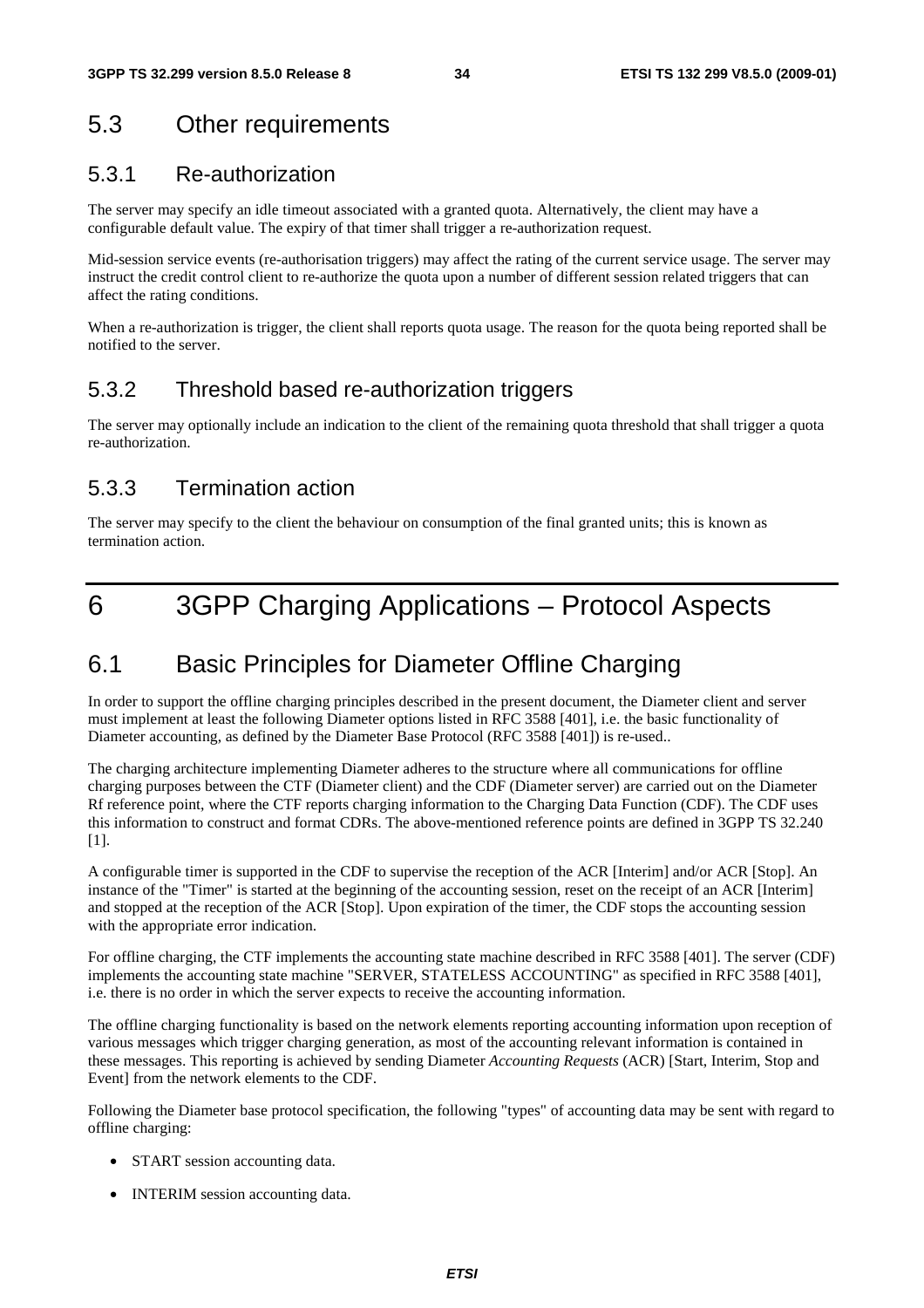- STOP session accounting data.
- EVENT accounting data.

Two cases are currently distinguished for offline charging purposes:

- Event based charging; and
- Session based charging.

ACR types START, INTERIM and STOP are used for accounting data related to successful sessions. In contrast, EVENT accounting data is unrelated to sessions, and is used e.g. for a simple registration or interrogation and successful service event triggered by a network element. In addition, EVENT accounting data is also used for unsuccessful session establishment attempts.

The flows and scenarios for the above two described cases are further detailed below.

## 6.1.1 Event based charging

In the case of event based charging, the network reports the usage or the service rendered where the service offering is rendered in a single operation. It is reported using the ACR EVENT.

The following figure shows the transactions that are required on the Diameter offline interface in order to perform event based charging. The operation may alternatively be carried out prior to, concurrently with or after service/content delivery.



**Figure 6.1.1: Event Based offline charging** 

- Step 1: The network element receives indication that service has been used/delivered.
- Step 2: The network element (acting as client) sends *Accounting-Request* (ACR) with *Accounting-Record-Type* AVP set to EVENT\_RECORD to indicate service specific information to the CDF (acting as server).
- Step 3: The CDF receives the relevant service charging parameters and processes accounting request.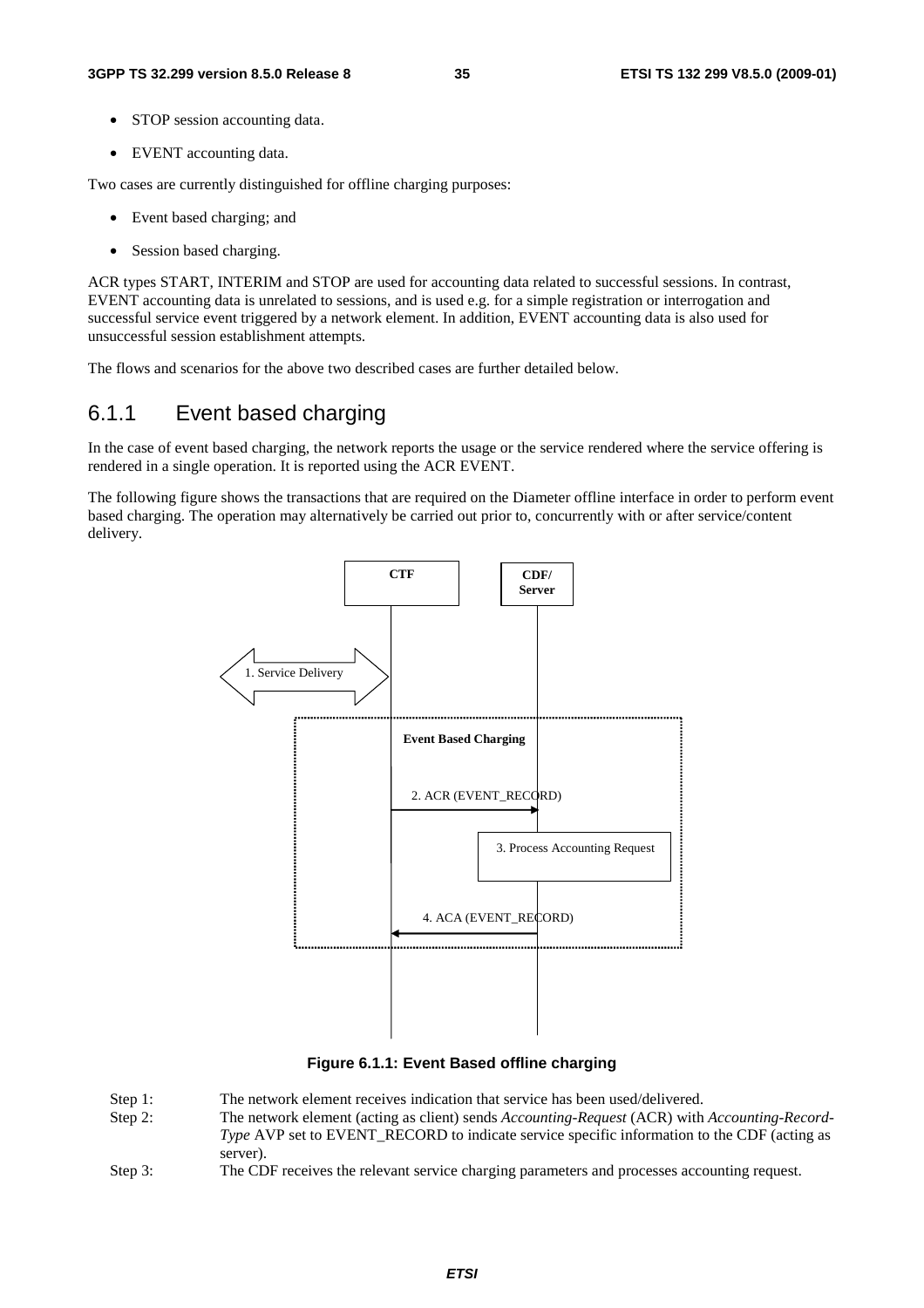Step 4: The CDF returns *Accounting-Answer* message with *Accounting-Record-Type* AVP set to EVENT\_RECORD to the network element in order to inform that charging information was received.

# 6.1.2 Session based charging

Session based charging is the process of reporting usage reports for a session and uses the START, INTERIM & STOP accounting data. During a session, a network element may transmit multiple ACR Interims' depending on the proceeding of the session.

The following figure shows the transactions that are required on the Diameter offline interface in order to perform session based charging.



#### **Figure 6.1.2: Session based offline charging**

- Step 1: The network element receives a service request. The service request may be initiated either by the user or the other network element.
- Step 2: In order to start accounting session, the network element sends a *Accounting-Request* (ACR) with *Accounting-Record-Type* AVP set to START\_RECORD to the CDF.
- Step 3: The CDF opens a CDR for current session.
- Step 4: The CDF returns *Accounting-Answer* (ACA) message with *Accounting-Record-Type* set to START\_RECORD to the network element and possibly *Acct-Interim-Interval AVP* (AII) set to non-zero value indicating the desired intermediate charging interval.
- Step 5: When either AII elapses or charging conditions changes are recognized at Network Element (NE), the NE sends an *Accounting-Request* (ACR) with *Accounting-Record-Type* AVP set to INTERIM\_RECORD to the CDF.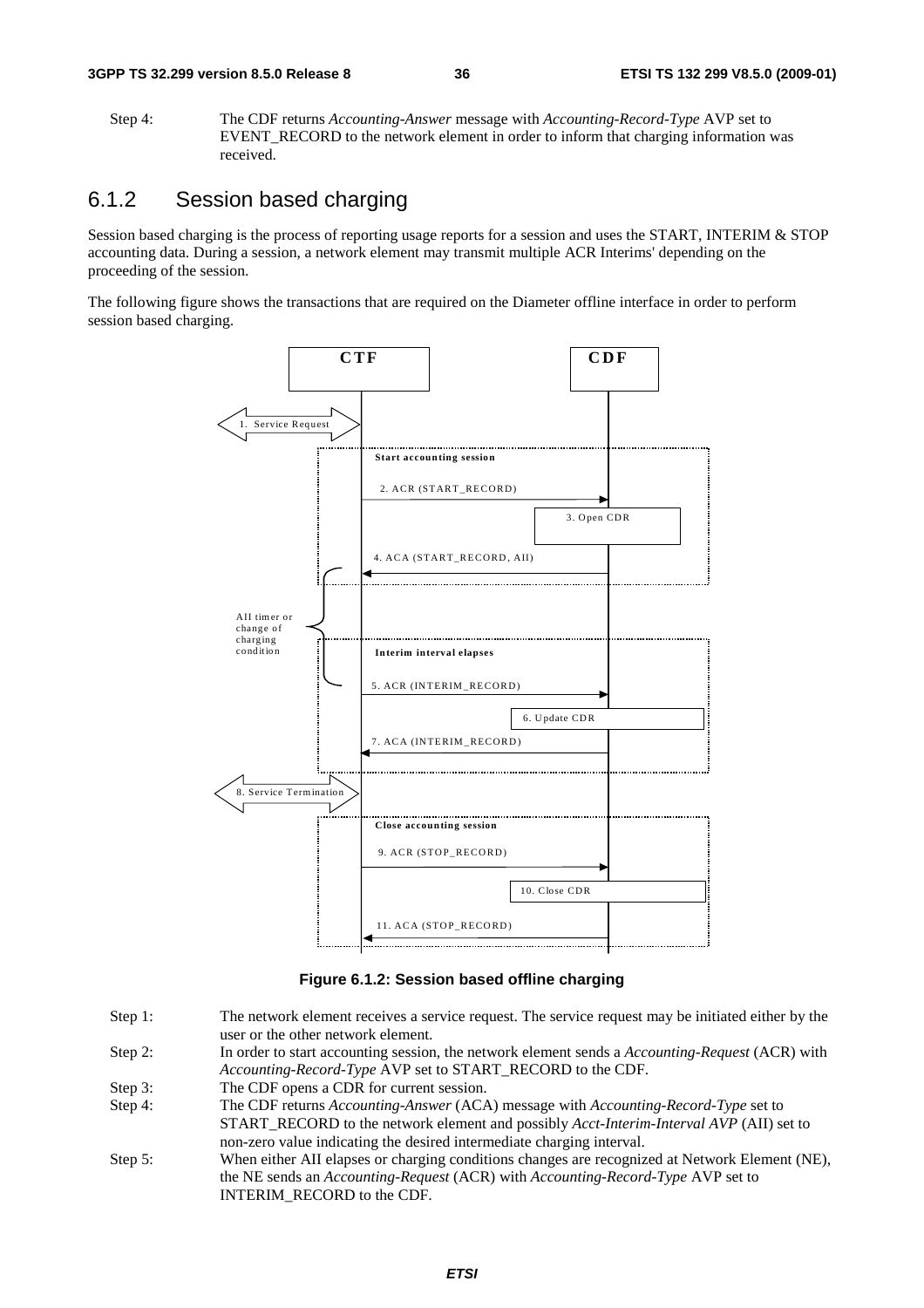| The CDF updates the CDR in question.                                                                                      |
|---------------------------------------------------------------------------------------------------------------------------|
| The CDF returns Accounting-Answer (ACA) message with Accounting-Record-Type set to                                        |
| INTERIM RECORD to the network element.                                                                                    |
| The service is terminated.                                                                                                |
| The network element sends a Accounting-Request (ACR) with Accounting-Record-Type AVP set                                  |
| to STOP RECORD to the CDF.                                                                                                |
| The CDF updates the CDR accordingly and closes the CDR.                                                                   |
| The CDF returns Accounting-Answer (ACA) message with Accounting-Record-Type set to<br>STOP RECORD to the network element. |
|                                                                                                                           |

### 6.1.3 Offline charging error cases - Diameter procedures

#### 6.1.3.1 CDF Connection Failure

When the connection towards the primary CDF is broken, the process of sending accounting information should continue towards a secondary CDF (if such a CDF is configured). For further CDF connection failure functionality, see subclause "*Transport Failure Detection*" in the RFC 3588 [401].

If no CDF is reachable the network element may buffer the generated accounting data in non-volatile memory. Once the CDF connection is working again, all accounting messages stored in the buffer is sent to the CDF, in the order they were stored in the buffer.

### 6.1.3.2 No Reply from CDF

In case a network element does not receive an ACA in response to an ACR, it may retransmit the ACR message. The waiting time until a retransmission is sent, and the maximum number of repetitions are both configurable by the operator. When the maximum number of retransmissions is reached and still no ACA reply has been received, the network element executes the CDF connection failure procedure as specified above.

If retransmitted ACRs' are sent, they are marked with the T-flag as described in RFC 3588 [401], in order to allow duplicate detection in the CDF, as specified in the next subclause.

### 6.1.3.3 Duplicate Detection

A Diameter client marks possible duplicate request messages (e.g. retransmission due to the link fail over process) with the T-flag as described in RFC 3588 [401].

If the CDF receives a message that is marked as retransmitted and this message was already received, then it discards the duplicate message. However, if the original of the re-transmitted message was not yet received, it is the information in the marked message that is taken into account when generating the CDR. The CDRs are marked if information from duplicated message(s) is used.

### 6.1.3.4 CDF Detected Failure

The CDF closes a CDR when it detects that expected Diameter ACRs for a particular session have not been received for a period of time. The exact behaviour of the CDF is operator configurable.

# 6.2 Message Contents for Offline Charging

# 6.2.1 Summary of Offline Charging Message Formats

### 6.2.1.1 General

The corresponding Diameter accounting application messages for the Charging Data Transfer operation is Accounting Request (ACR) and Accounting Answer (ACA) as specified in the Diameter Base Protocol Accounting (DBPA) application [401].

The following table describes the use of these messages which are adapted for 3GPP offline charging.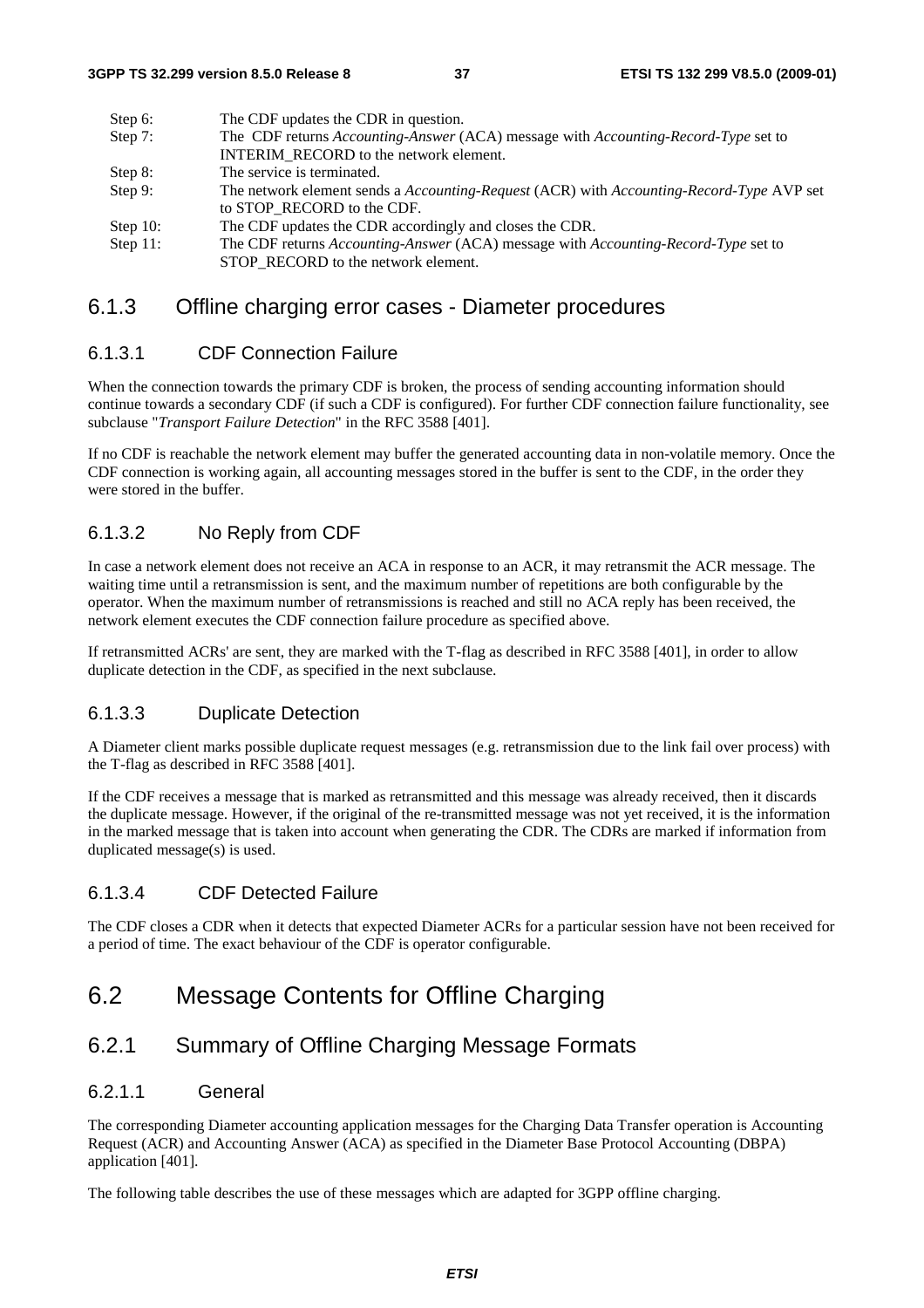| <b>Command-Name</b>           |            |            | Source Destination Abbreviation |
|-------------------------------|------------|------------|---------------------------------|
| Accounting-Request            | <b>CTF</b> | CDF        | ACR                             |
| Accounting-Answer             | CDF        | <b>CTF</b> | <b>ACA</b>                      |
| Capabilities-Exchange-Request | <b>CTF</b> | CDF        | <b>CER</b>                      |
| Capabilities Exchange Answer  | CDF        | <b>CTF</b> | CFA                             |

**Table 6.2.1.1: Offline Charging Messages Reference Table** 

Additional Diameter messages (i.e. DPR/DPA, DWR/DWA)are used according to the Diameter Base Protocol Accounting (DBPA) specification [401].

#### 6.2.1.2 Structure for the Accounting Message Formats

The following is the basic structure shared by all offline charging messages. This is based directly on the format of the messages defined in the Diameter Base Protocol Application specification [401].

Those Diameter Accounting AVPs that are used for 3GPP Offline Charging are marked in the table 6.2.2 and table 6.2.3 with a category as specified in TS 32.240 [1].

An AVP in grey strikethrough in the message format (in grey in the tables) is not used by 3GPP.

The following symbols are used in the message format definition:

- $\langle AVP \rangle$  indicates a mandatory AVP with a fixed position in the message.
- {AVP} indicates a mandatory AVP in the message.
- [AVP] indicates an optional AVP in the message.
- \*AVP indicates that multiple occurrences of an AVP is possible.

### 6.2.2 Accounting-Request Message

<ACR> ::= < Diameter Header: 271, REQ, PXY >

The ACR messages, indicated by the Command-Code field set to 271 is sent by the CTF to the CDF in order to sent charging information for the request bearer / subsystem /service.

The ACR message format is defined according to the Diameter Base Protocol [401] as follows:

```
 < Session-Id > 
    { Origin-Host } 
    { Origin-Realm } 
   Destination-Realm }
   Accounting-Record-Type }
   { Accounting-Record-Number } 
   [ Acct-Application-Id ] 
     Vendor-Specific-Application-Id ]
  [ User-Name ] 
   [ Accounting-Sub-Session-Id ]
   [ Acct-Session-Id ]
   [ Acct-Multi-Session-Id ]
  [ Acct-Interim-Interval ]
   [ Accounting-Realtime-Required ]
   [ Origin-State-Id ] 
   [ Event-Timestamp ] 
 [ Proxy-Info ]
  * [ Route-Record ] 
   [ Service-Context-Id ] 
   [ Service-Information ] 
 * [ AVP ]
```
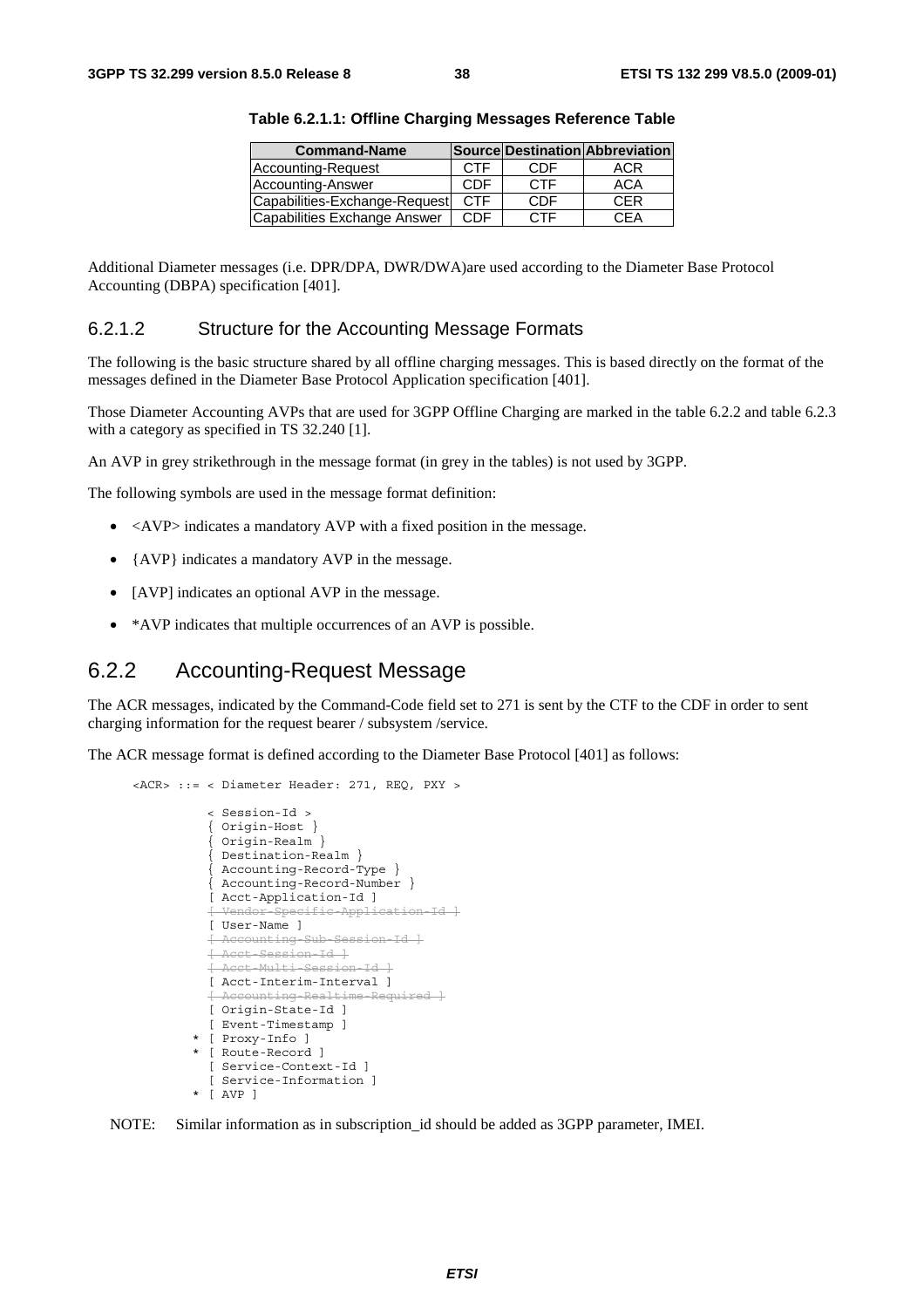Table 6.2.2 illustrates the basic structure of a 3GPP Diameter *Accounting-Request* message as used for 3GPP offline charging.

| <b>AVP</b>                     | Category                 | <b>Description</b>                                                                                                              |
|--------------------------------|--------------------------|---------------------------------------------------------------------------------------------------------------------------------|
| Session-Id                     | M                        | This field identifies the operation session.                                                                                    |
| Origin-Host                    | M                        | This field contains the identification of the source point of the                                                               |
|                                |                          | operation and the realm of the operation originator.                                                                            |
| Origin-Realm                   | M                        | This field contains the realm of the operation originator.                                                                      |
| <b>Destination-Realm</b>       | M                        | This field contains the realm of the operator domain. The realm will                                                            |
|                                |                          | be addressed with the domain address of the corresponding public<br>URI.                                                        |
| Accounting-Record-Type         | M                        | This field defines the transfer type: event for event based charging<br>and start, interim, stop for session based charging.    |
| Accounting-Record-Number       | M                        | This field contains the sequence number of the transferred<br>messages.                                                         |
| Acct-Application-Id            | $O_{M}$                  | The field corresponds to the application ID of the Diameter<br>Accounting Application and is defined with the value 3.          |
| Vendor-Specific-Application-Id | $\overline{\phantom{a}}$ | Not used in 3GPP.                                                                                                               |
| Vendor-Id                      |                          | Not used in 3GPP.                                                                                                               |
| Auth-Application-Id            | $\overline{\phantom{a}}$ | Not used in 3GPP.                                                                                                               |
| Acct-Application-Id            | $\overline{\phantom{a}}$ | Not used in 3GPP.                                                                                                               |
| User-Name                      | O <sub>c</sub>           | Contains the user name determined by the domain: bearer, sub-<br>system or service as described in middle tier TS.              |
| Accounting-Sub-Session-Id      | $\sim$                   | Not used in 3GPP.                                                                                                               |
| Accounting-Session-Id          |                          | Not used in 3GPP.                                                                                                               |
| Acct-Multi-Session-Id          |                          | Not used in 3GPP.                                                                                                               |
| Acct-Interim-Interval          | O <sub>C</sub>           |                                                                                                                                 |
| Accounting-Realtime-Required   |                          | Not used in 3GPP.                                                                                                               |
| Origin-State-Id                | O <sub>C</sub>           | This field contains the state associated to the CTF.                                                                            |
| Event-Timestamp                | O <sub>C</sub>           | This field corresponds to the exact time the accounting is requested.                                                           |
| Proxy-Info                     | O <sub>C</sub>           | This field contains information of the host.                                                                                    |
| Proxy-Host                     | M                        | This field contains the identity of the host that added the Proxy-Info<br>field.                                                |
| Proxy-State                    | M                        | This field contains state local information.                                                                                    |
| Route-Record                   | Oc                       | This field contains an identifier inserted by a relaying or proxying<br>node to identify the node it received the message from. |
| Service-Context-Id             | <b>O</b> <sub>M</sub>    | This field indicates the service and the corresponding 'middle tier'<br>TS.                                                     |
| Service-Information            | $O_M$                    | This parameter holds the individual service specific parameters as<br>defined in the corresponding 'middle tier' TS.            |
| <b>AVP</b>                     | Oc                       |                                                                                                                                 |

#### **Table 6.2.2: 3GPP Accounting-Request Message Contents**

NOTE: A detailed description of the AVPs is provided in clause 7.

# 6.2.3 Accounting-Answer Message

The Accounting Answer (ACA) messages, indicated by the Command-Code field set to 271 is sent by the CDF to the CTF in order to reply to the ACR.

The ACA message format is defined according to the Diameter Base Protocol [401] as follows:

```
 <ACA> ::= < Diameter Header: 271, PXY > 
                < Session-Id > 
                { Result-Code } 
                 { Origin-Host } 
 { Origin-Realm } 
 { Accounting-Record-Type } 
                { Accounting-Record-Number } 
                [ Acct-Application-Id ] 
                [ Vendor-Specific-Application-Id ]
                [ User-Name ] 
                [ Accounting-Sub-Session-Id ]
                [ Acct-Session-Id ]
```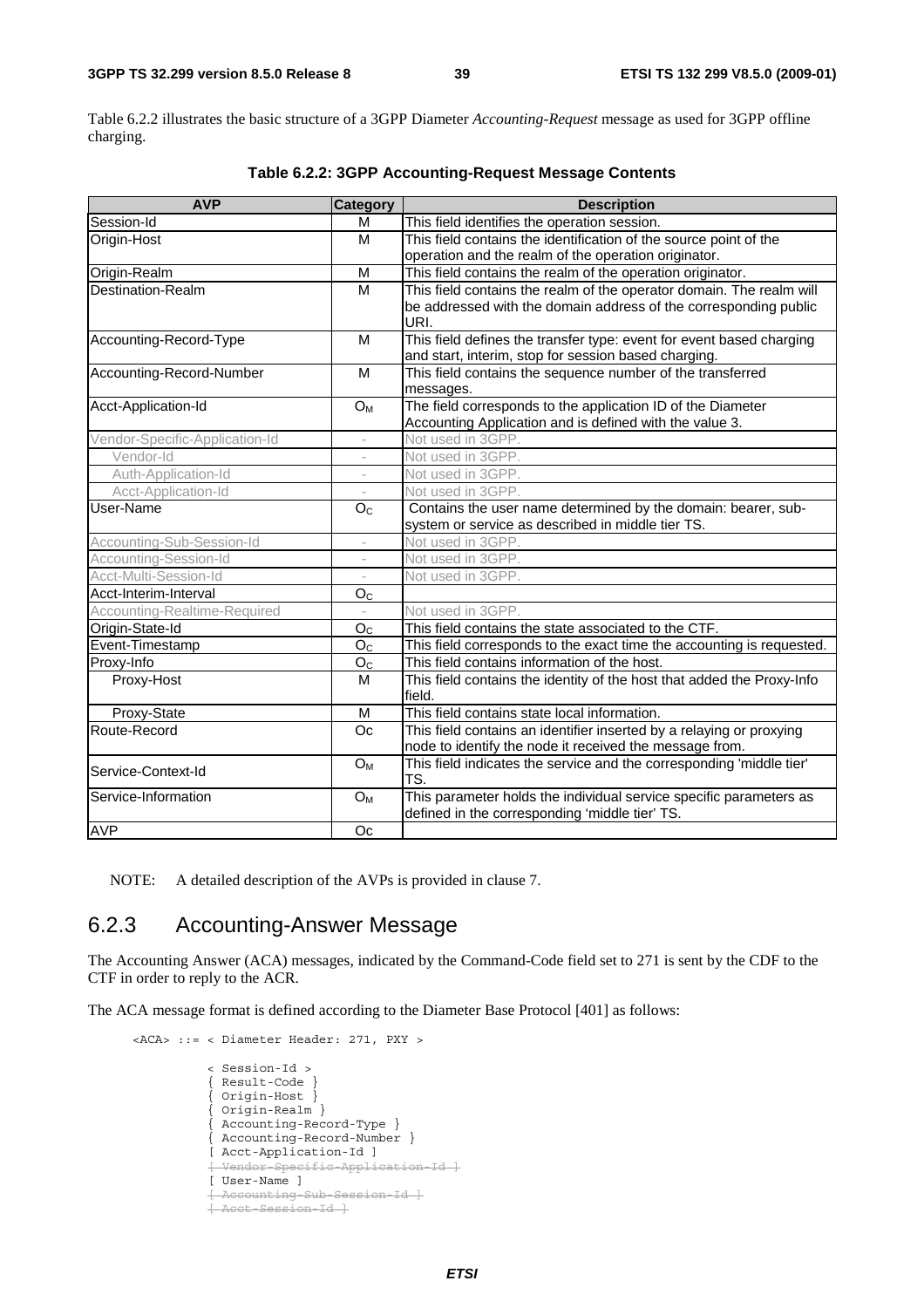[ Acct-Multi-Session-Id ] [ Error-Reporting-Host ] [ Acct-Interim-Interval ] [ Accounting-Realtime-Required ] [ Origin-State-Id ] [ Event-Timestamp ] [ Proxy-Info ] \* [ AVP ]

Table 6.2.3 illustrates the basic structure of a 3GPP Diameter *Accounting-Answer* message as used for offline charging. This message is always used by the CDF as specified below, regardless of the CTF it is received from and the ACR record type that is being replied to.

| <b>AVP</b>                     | <b>Category</b>          | <b>Description</b>                                                     |
|--------------------------------|--------------------------|------------------------------------------------------------------------|
| Session-Id                     | M                        | This field identifies the operation session.                           |
| Result-Code                    | M                        | This field contains the result of the specific query.                  |
| Origin-Host                    | M                        | This field contains the identification of the source point of the      |
|                                |                          | operation and the realm of the operation originator.                   |
| Origin-Realm                   | м                        | This field contains the realm of the operation originator.             |
| Accounting-Record-Type         | M                        | This field defines the transfer type: event for event based charging   |
|                                |                          | and start, interim, stop for session based charging.                   |
| Accounting-Record-Number       | M                        | This field contains the sequence number of the transferred             |
|                                |                          | messages.                                                              |
| Acct-Application-Id            | $O_{M}$                  | The field corresponds to the application ID of the Diameter            |
|                                |                          | Accounting Application and is defined with the value 3.                |
| Vendor-Specific-Application-Id | $\overline{\phantom{a}}$ | Not used in 3GPP                                                       |
| Vendor-Id                      |                          | Not used in 3GPP                                                       |
| Auth-Application-Id            | $\bar{a}$                | Not used in 3GPP                                                       |
| Acct-Application-Id            | $\overline{\phantom{a}}$ | Not used in 3GPP                                                       |
| User-Name                      | O <sub>C</sub>           | Contains the user name determined by the domain: bearer, sub-          |
|                                |                          | system or service as described in middle tier TS.                      |
| Accounting-Sub-Session-Id      | $\sim$                   | Not used in 3GPP                                                       |
| Accounting-RADIUS-Session-Id   |                          | Not used in 3GPP                                                       |
| Acct-Multi-Session-Id          |                          | Not used in 3GPP                                                       |
| Error-Reporting-Host           | O <sub>c</sub>           | This field contains the identity of the Diameter host that sent the    |
|                                |                          | Result-Code AVP to a value other than 2001 (Success) if the host       |
|                                |                          | setting the Result-Code is different from the one encoded in the       |
| Acct-Interim-Interval          |                          | Origin-Host AVP.                                                       |
|                                | O <sub>C</sub>           |                                                                        |
| Accounting-Realtime-Required   |                          | Not used in 3GPP                                                       |
| Origin-State-Id                | O <sub>c</sub>           |                                                                        |
| Event-Timestamp                | O <sub>C</sub>           | This field contains the time when the operation is requested.          |
| Proxy-Info                     | O <sub>c</sub>           | This field contains information of the host.                           |
| Proxy-Host                     | M                        | This field contains the identity of the host that added the Proxy-Info |
|                                |                          | field.                                                                 |
| Proxy-State                    | м                        | This field contains state local information.                           |
| AVP                            | O <sub>C</sub>           | Not used in 3GPP                                                       |

**Table 6.2.3: 3GPP Accounting-Answer (ACA) Message Content** 

# 6.3 Basic Principles for Diameter Online charging

Editor's note: This clause has been added to update the document to the Rel-6 IETF dependency on the Diameter Credit Control Application and currently does not exist in the 3GPP Rel-5 3GPP TS 32.225 Page: 52 Here we have:- Basic principles

- List of mandatory Diameter Credit Control Application AVPs used for online charging,
- No 3GPP AVPs unless they MUST be used every and each domain
- Basic client server signalling flow showing how CCR/CCA is used
- Signalling flows for and + other common methods
- (Maybe) Content of CCR/CCA in INITIAL/UPDATE/TERMINATE/EVENT cases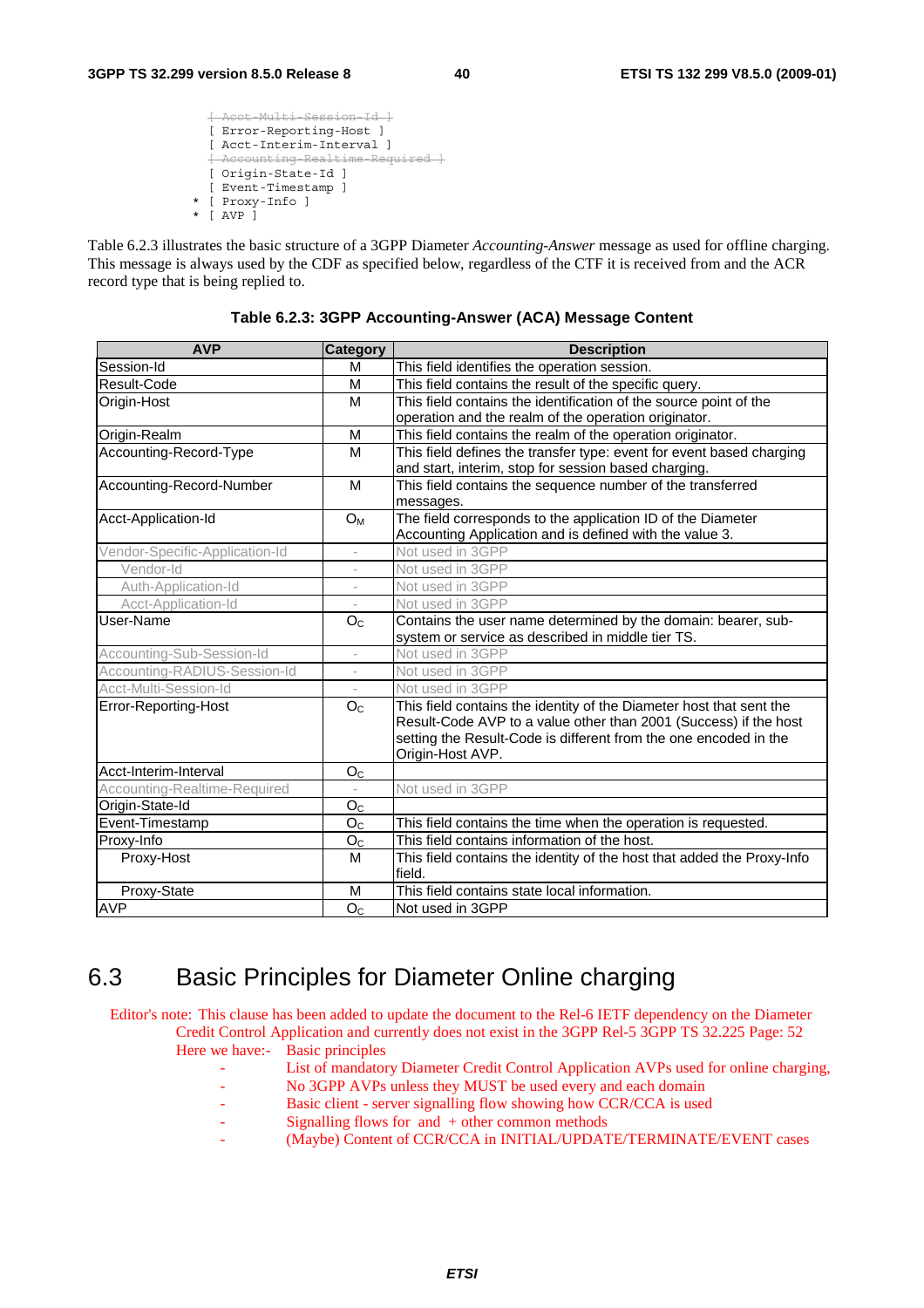# 6.3.1 Online Specific Credit Control Application Requirements

For online charging, the basic functionality as defined by the IETF Diameter Credit Control application is used. The basic structure follows a mechanism where the online client (CTF) requests resource allocation and reports credit control information to the Online Charging System (OCS).

The usage and values of *Validity-Time* AVP and the timer "Tcc" are under the sole control of the credit control server (OCS) and determined by operator configuration of the OCS.

Editor's note: There may be a requirement to add a minimum value for the *Validity-Time* AVP. It may need to be moved the subsection where the *Validity-Time AVP* is handled.

The online client implements the state machine described in IETF RFC 4006 [402] for "CLIENT, EVENT BASED" and/or "CLIENT, SESSION BASED". I.e. when the client applies IEC it uses the "CLIENT, EVENT BASED" state machine, and when the client applies ECUR defined in 3GPP it uses the "CLIENT, SESSION BASED" state machine for the first and final interrogations.

The OCS implements the state machine described in IETF RFC 4006 [402] for the "SERVER, SESSION AND EVENT BASED" in order to support Immediate Event Charging and Event Charging with Unit Reservation.

# 6.3.2 Diameter Description on the Ro reference point

Editor's note: Message flows and scenarios should be moved into clause 5.

### 6.3.2.1 Basic Principles

For online charging the Diameter Credit Control Application (DCCA) defined in IETF RFC 4006 [402] is used with additional AVPs defined in the present document.

Three cases for control of user credit for online charging are distinguished:

- Immediate Event Charging IEC; and
- Event Charging with Unit Reservation (ECUR).
- Session Charging with Unit Reservation (SCUR)

In the case of Immediate Event Charging (IEC),the credit control process for events is controlled by the corresponding *CC-Requested-Type* EVENT\_REQUEST that is sent with Credit*-Control-Request (*CCR) for a given credit control event.

In the case of Event Charging with Unit Reservation (ECUR) the *CC-Request-Type* INITIAL / TERMINATION\_REQUEST are used for charging for a given credit control event, however, where a reservation is made prior to service delivery and committed on execution of a successful delivery.

Session Charging with Unit Reservation is used for credit control of sessions and uses the *CC-Request-Type* INITIAL / UPDATE and TERMINATION\_REQUEST.

The network element may apply IEC, where CCR Event messages are generated, or ECUR, using CCR Initial and Termination. The decision whether to apply IEC or ECUR is based on the service and/or operator's policy.

# 6.3.3 Immediate Event Charging (IEC)

Figure 6.3.3 shows the transactions that are required on the Ro reference point in order to perform event based Direct Debiting operation. The Direct Debiting operation may alternatively be carried out prior to service/content delivery. The Network Element must ensure that the requested service execution is successful, when this scenario is used.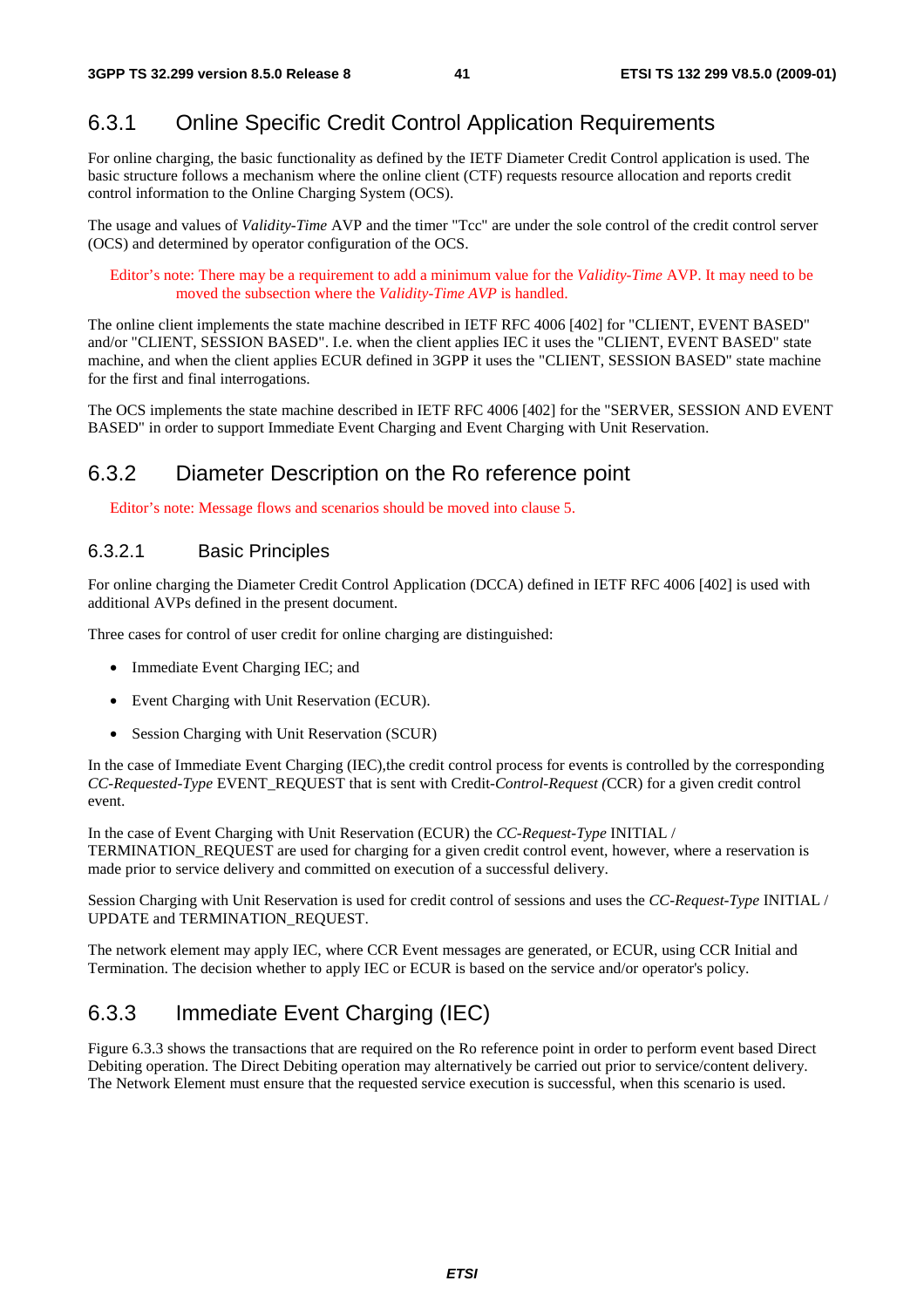



- Step 1. The network element receives a service request.
- The Direct Debiting Operation is performed as described in IETF RFC 4006 [402].
- Step 2. The network element performs direct debiting prior to service execution. Network element (acting as DCCA client) sends *Credit-Control-Request* (CCR) with *CC-Request-Type* AVP set to EVENT\_REQUEST to indicate service specific information to the OCS (acting as DCCA server). The *Requested-Action* AVP (RA) is set to DIRECT\_DEBITING. If known, the network element may include *Requested-Service-Unit* AVP (RSU) (monetary or non-monetary units) in the request message.
- Step 3. Having transmitted the *Credit-Control-Request* message the network element starts the communication supervision timer 'Tx' (IETF RFC 4006 [402]). Upon receipt of the *Credit-Control- Answer* (CCA) message the network element shall stop timer Tx.
- Step 4. The OCS determines the relevant service charging parameters .
- Step 5. The OCS returns *Credit-Control-Answer* message with *CC-Request-Type* AVP set to EVENT\_REQUEST to the network element in order to authorize the service execution (*Granted-Service-Unit* AVP (GSU) and possibly *Cost-Information* AVP (CI) indicating the cost of the service and *Remaining-Balance* AVP are included in the *Credit-Control-Answer* message). The *Credit-Control-Answer* message has to be checked by the network element accordingly and the requested service is controlled concurrently with service delivery. .When refund mechanism is implemented in the OCS *Refund-Information* AVP is included in the *Credit-Control-Answer* message in order to be sent during the REFUND-ACCOUNT mechanism, see below scenario. Step 6. Service is being delivered.
- NOTE: It is possible to perform also, CHECK\_BALANCE and PRICE\_ENQUIRY using above described mechanism IETF RFC 4006 [402].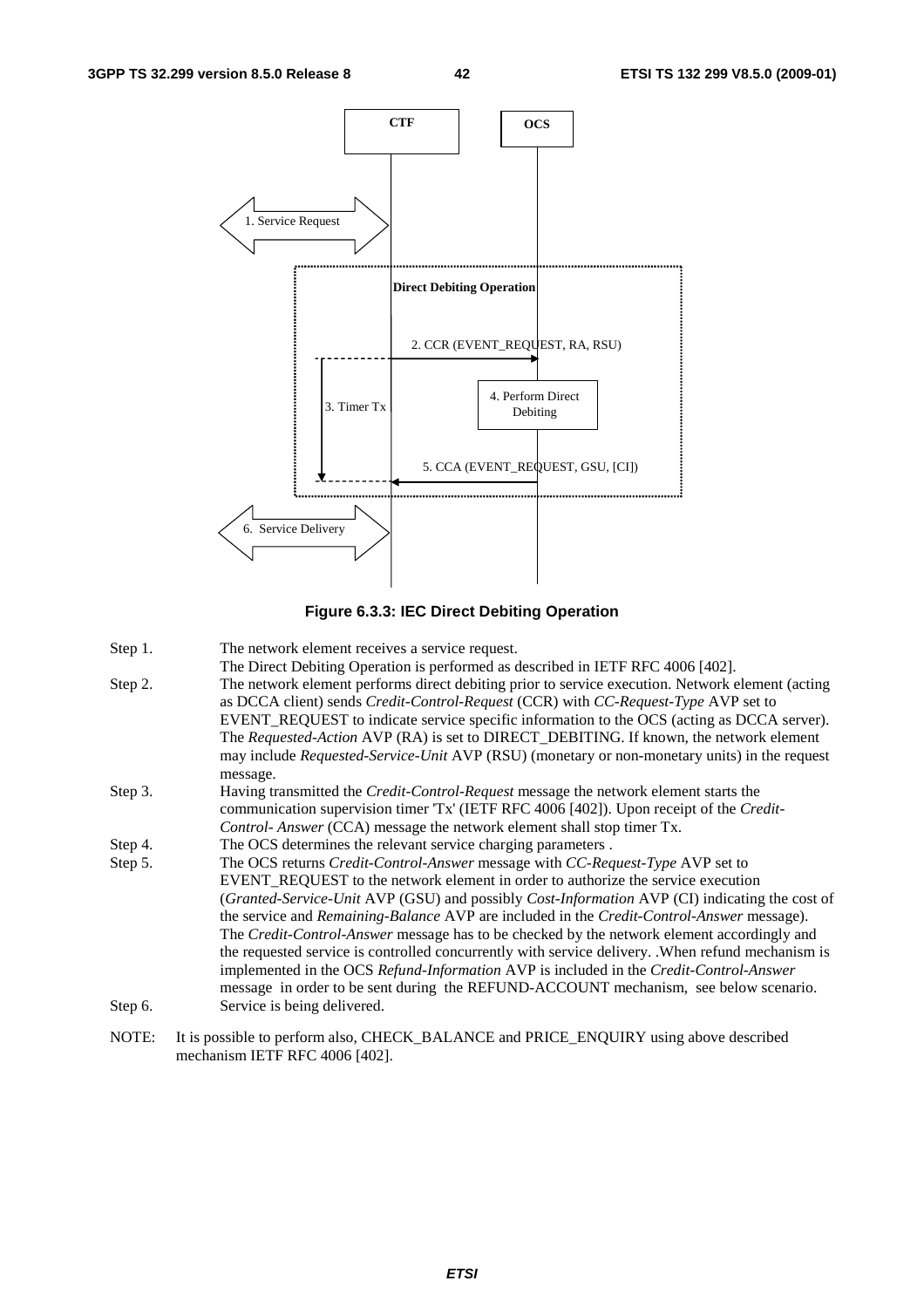Figure 6.3.3a shows the transactions for refund purpose.



**Figure 6.3.3a: IEC Direct Debiting Operation for refund purpose** 

The Direct debiting operation is performed, previously, as described in IETF RFC 4006 [402].

| Step 1. | The service charged previously through Direct Debiting Operation is finally proved to be<br>unsuccessfully delivered.                                                                                                                                                                                                                                                                                                                                                                              |
|---------|----------------------------------------------------------------------------------------------------------------------------------------------------------------------------------------------------------------------------------------------------------------------------------------------------------------------------------------------------------------------------------------------------------------------------------------------------------------------------------------------------|
| Step 2. | As a consequence, the network element performs direct debiting operation in order to perform the<br>related refund. Network element (acting as DCCA client) sends Credit-Control-Request (CCR)<br>with CC-Request-Type AVP set to EVENT_REQUEST to indicate service specific information to<br>the OCS (acting as DCCA server). The <i>Requested-Action</i> AVP (RA) is set to REFUND-<br>ACCOUNT. The network element includes <i>Refund-Information AVP</i> received in the previous IEC<br>CCA. |
| Step 3. | Having transmitted the <i>Credit-Control-Request</i> message the network element starts the<br>communication supervision timer 'Tx' (IETF RFC 4006 [402]). Upon receipt of the <i>Credit-</i><br>Control-Answer (CCA) message the network element shall stop timer Tx.                                                                                                                                                                                                                             |
| Step 4. | The OCS reads the AVPs included in the CCR and performs the refund accordingly.                                                                                                                                                                                                                                                                                                                                                                                                                    |
| Step 5. | The OCS returns <i>Credit-Control-Answer</i> message with <i>CC-Request-Type</i> AVP set to<br>EVENT_REQUEST and the related result code.                                                                                                                                                                                                                                                                                                                                                          |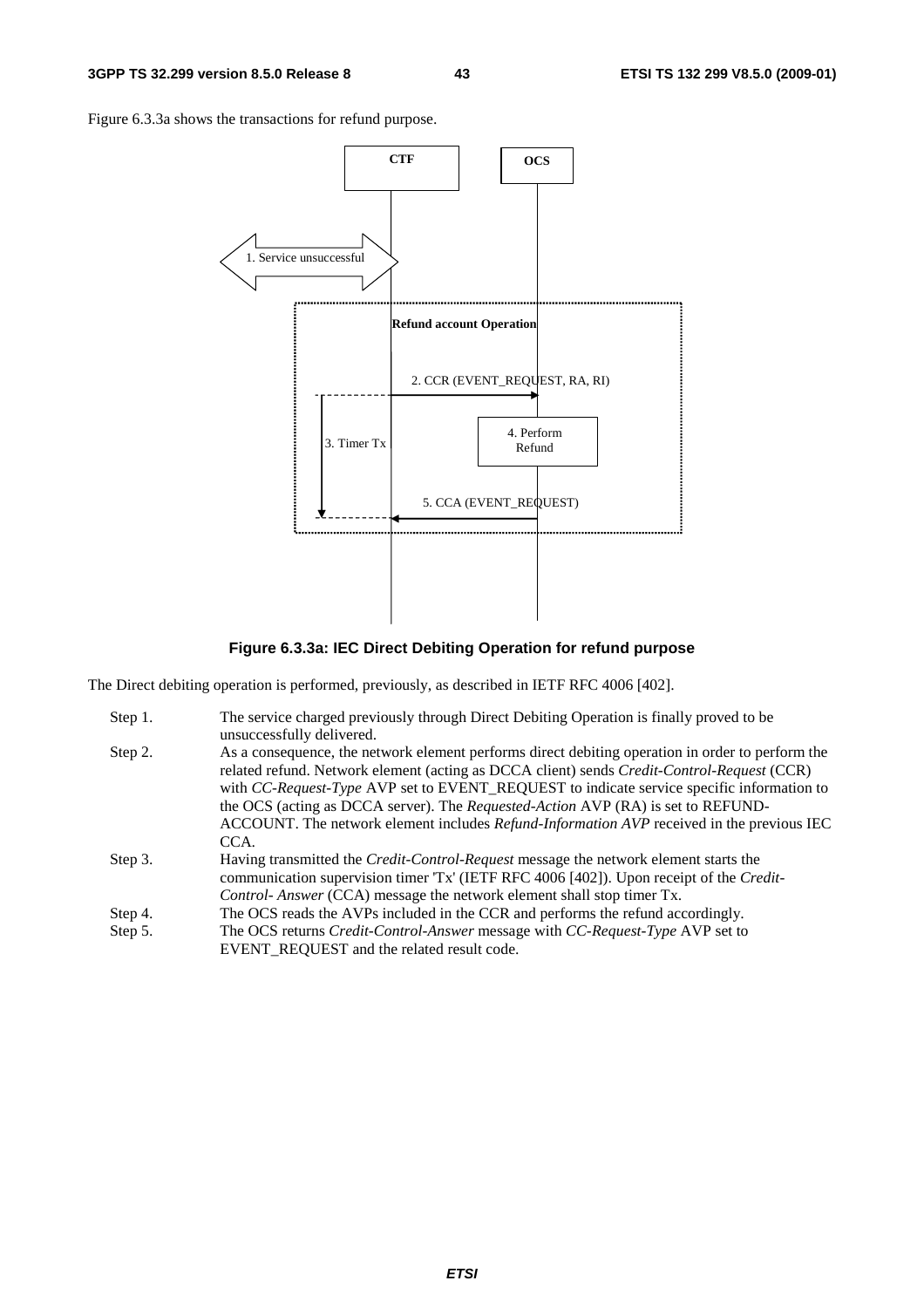# 6.3.4 Event Charging with Unit Reservation (ECUR)

Figure 6.3.4 shows the transactions that are required on the Ro reference point in order to perform the ECUR. ECUR is used when event charging needs separate reserve and commit actions.



#### **Figure 6.3.4: ECUR for session based credit control**

| Step 1. | The network element receives a service request. The service request may be initiated either by the<br>user or the other network element.                                                                                                                                                                                                                                                                                                                                                         |
|---------|--------------------------------------------------------------------------------------------------------------------------------------------------------------------------------------------------------------------------------------------------------------------------------------------------------------------------------------------------------------------------------------------------------------------------------------------------------------------------------------------------|
| Step 2. | In order to perform Reserve Units operation for a number of units (monetary or non-monetary<br>units), the network element sends a <i>Credit-Control-Request</i> (CCR) with <i>CC-Request-Type</i> AVP<br>set to INITIAL REQUEST to the OCS. If known, the network element may include Requested-                                                                                                                                                                                                |
| Step 3. | Service-Unit (RSU) AVP (monetary or non monetary units) in the request message.<br>If the service cost information is not received by the OCS, the OCS determines the price of the<br>desired service according to the service specific information received by issuing a rating request to<br>the Rating Function. If the cost of the service is included in the request, the OCS directly reserves<br>the specified monetary amount. If the credit balance is sufficient, the OCS reserves the |
| Step 4. | corresponding amount from the users account.<br>Once the reservation has been made, the OCS returns <i>Credit-Control-Answer</i> (CCA) message with<br>CC-Request-Type set to INITIAL_REQUEST to the network element in order to authorize the<br>service execution (Granted-Service-Unit and possibly Cost-Information indicating the cost of the<br>service and <i>Remaining-Balance</i> AVP are included in the <i>Credit-Control-Answer</i> message). The                                    |
| Step 5. | OCS may return the <i>Validity-Time</i> (VT) AVP with value field set to a non-zero value. The OCS<br>may indicate in the Low-Balance-Indication AVP that the subscriber account balance has fallen<br>below a predefined treshold of this account.<br>Content/service delivery starts and the reserved units are concurrently controlled.                                                                                                                                                       |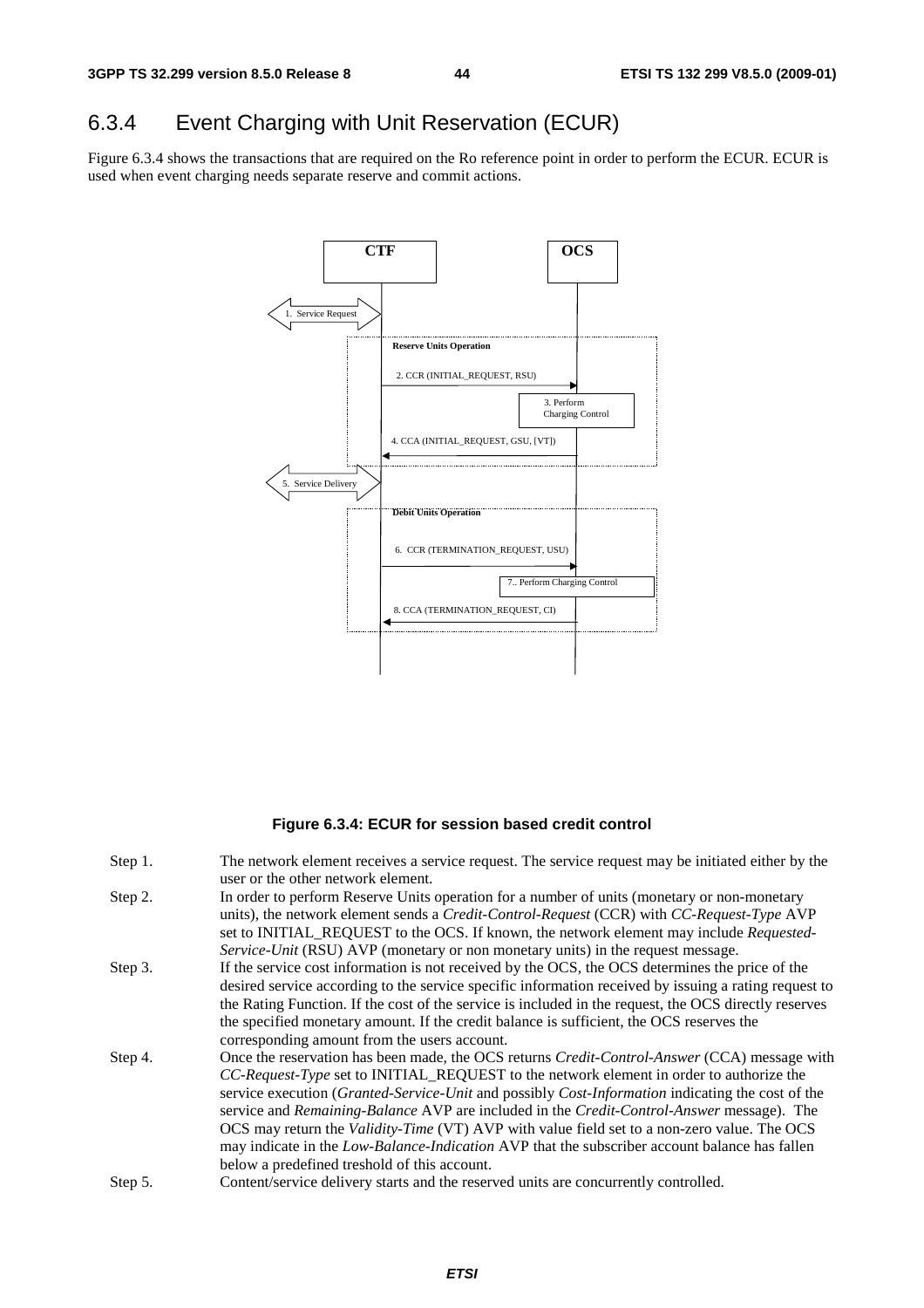- Step 6. When content/service delivery is completed, the network element sends CCR with *CC-Request-Type* AVP set to TERMINATION\_REQUEST to terminate the active credit control session and report the used units*.*  Step 7. The OCS deducts the amount used from the account. Unused reserved units are released, if applicable. Step 8. The OCS acknowledges the reception of the CCR message by sending CCA message with *CC-Request-Type* AVP indicating TERMINATION\_REQUEST (possibly *Cost-Information* AVP indicating the cumulative cost of the service and *Remaining-Balance* AVP are included in the *Credit-Control-Answer* message).
- NOTE: This scenario is supervised by corresponding timers (e.g. validity time timer) that are not shown in the figure 6.3.4.

### 6.3.5 Session Charging with Unit Reservation (SCUR)

Figure 6.3.5 shows the transactions that are required on the Ro reference point in order to perform the SCUR.



**Figure 6.3.5: SCUR for session based credit control** 

- Step 1. The network element receives a session initiation. The session initiation may be done either by the user or the other network element.
- Step 2. In order to perform Reserve Units operation for a number of units (monetary or non-monetary units), the network element sends a *Credit-Control-Request* (CCR) with *CC-Request-Type* AVP set to INITIAL\_REQUEST to the OCS. If known, the network element may include *Requested-Service-Unit* (RSU) AVP (monetary or non monetary units) in the request message.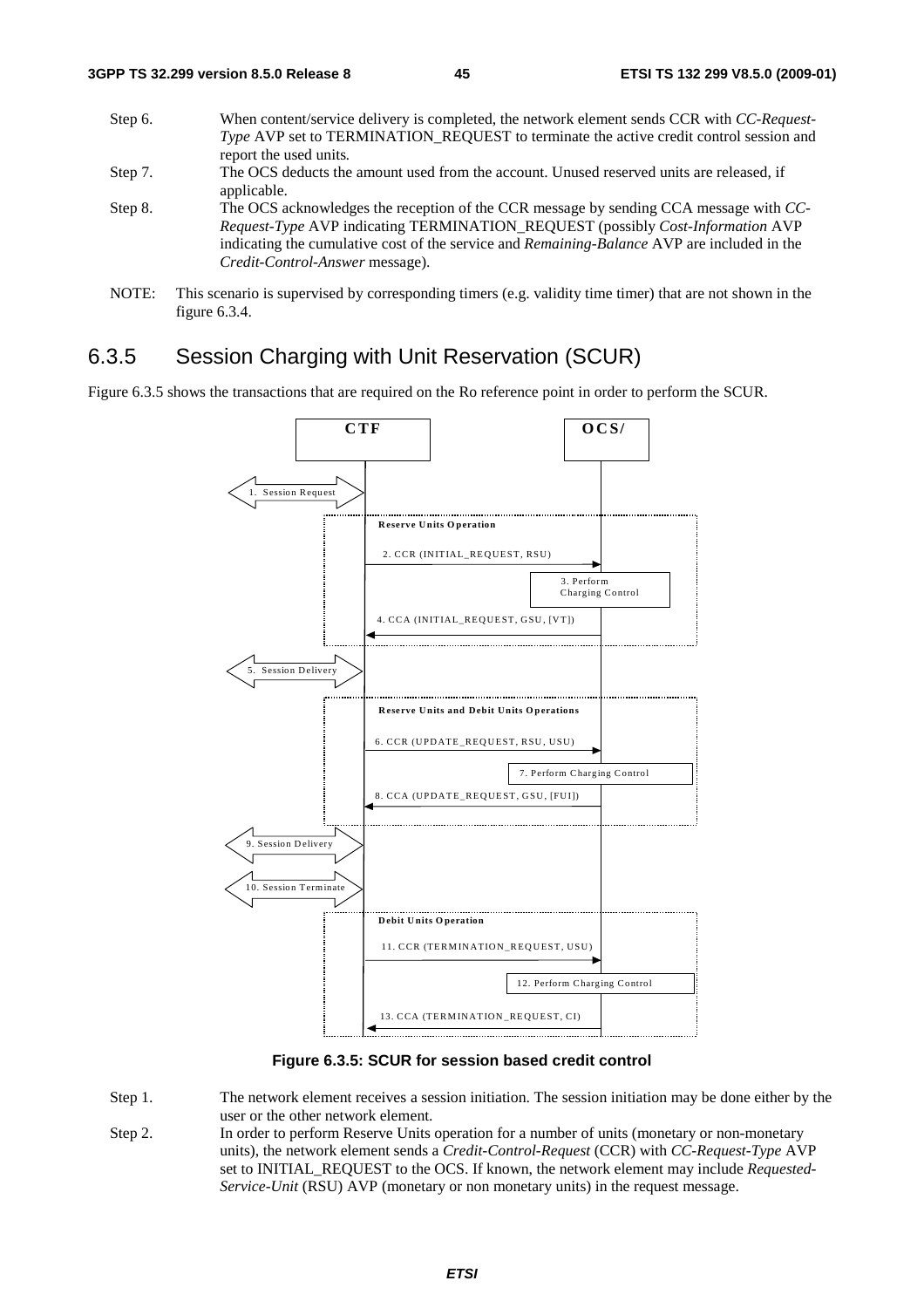#### **3GPP TS 32.299 version 8.5.0 Release 8 46 ETSI TS 132 299 V8.5.0 (2009-01)**

- Step 3. If the service cost information is not received by the OCS, the OCS determines the price of the desired service according to the service specific information received by issuing a rating request to the Rating Function. If the cost of the service is included in the request, the OCS directly reserves the specified monetary amount. If the credit balance is sufficient, the OCS reserves the corresponding amount from the users account.
- Step 4. Once the reservation has been made, the OCS returns *Credit-Control-Answer* (CCA) message with *CC-Request-Type* set to INITIAL\_REQUEST to the network element in order to authorize the service execution (*Granted-Service-Unit* and possibly *Cost-Information* indicating the cost of the service and *Remaining-Balance* AVP are included in the *Credit-Control-Answer* message). The OCS may return the *Validity-Time* (VT) AVP with value field set to a non-zero value. The OCS may indicate in the *Low-Balance-Indication* AVP that the subscriber account balance has fallen below a predefined threshold of this account.
- Step 5. Content/service delivery starts and the reserved units are concurrently controlled.
- Step 6. During session delivery, in order to perform Debit Units and subsequent Reserve Units operations, the network element sends a CCR with *CC-Request-Type* AVP set to UPDATE\_REQUEST, to report the units used and request additional units, respectively. The CCR message with *CC-Request-Type* AVP set to UPDATE\_REQUEST must be sent by the network element between the INITIAL\_REQUEST and TERMINATION\_REQUEST either on request of the credit control application within the validity time or if the validity time is elapsed. If known, the network element may include *Requested-Service-Unit* AVP (monetary or non monetary units) in the request message. The *Used-Service-Unit* (USU) AVP is complemented in the CCR message to deduct units from both the user's account and the reserved units, respectively.
- Step 7. The OCS deducts the amount used from the account. If the service cost information is not received by the OCS, the OCS determines the price of the desired service according to the service specific information received by issuing a rating request to the Rating Function. If the cost of the service is included in the request, the OCS directly reserves the specified monetary amount. If the credit balance is sufficient, the OCS reserves the corresponding amount from the users account.
- Step 8. Once the deduction and reservation have been made, the OCS returns *Credit-Control-Answer* message with *CC-Request-Type* set to UPDATE\_REQUEST to the network element, in order to allow the content/service delivery to continue (new *Granted-Service-Unit (GSU) AVP* and possibly *Cost-Information (CI) AVP* indicating the cumulative cost of the service and *Remaining-Balance* AVP are included in the *Credit-Control-Answer* message). The OCS may include in the CCA message the *Final-Unit-Indication* (FUI) AVP to indicate the final granted units. The OCS may indicate in the *Low-Balance-Indication* AVP that the subscriber account balance has fallen below a predefined threshold of this account.
- Step 9. Session delivery continues and the reserved units are concurrently controlled.
- Step 10. The session is terminated at the network element.
- Step 11. The network element sends CCR with *CC-Request-Type* AVP set to TERMINATION REQUEST to terminate the active credit control session and report the used units*.*
- Step 12. The OCS deducts the amount used from the account. Unused reserved units are released, if applicable.
- Step 13. The OCS acknowledges the reception of the CCR message by sending CCA message with *CC-Request-Type* AVP indicating TERMINATION\_REQUEST (possibly *Cost-Information* AVP indicating the cumulative cost of the service and *Remaining-Balance* AVP are included in the *Credit-Control-Answer* message).
- NOTE: This scenario is supervised by corresponding timers (e.g. validity time timer) that are not shown in figure 6.3.5.

# 6.3.6 Error Cases and Scenarios

This subclause describes various error cases and how these should be handled.

The failure handling behaviour is locally configurable in the network element. If the *Direct-Debiting-Failure-Handling* or *Credit-Control-Failure-Handling* AVP is not used, the locally configured values are used instead.

### 6.3.6.1 Duplicate Detection

The detection of duplicate request is needed and must be enabled. To speed up and simplify as much as possible the duplicate detection, the all-against-all record checking should be avoided and just those records marked as potential duplicates need to be checked against other received requests (in real-time ) by the receiver entity.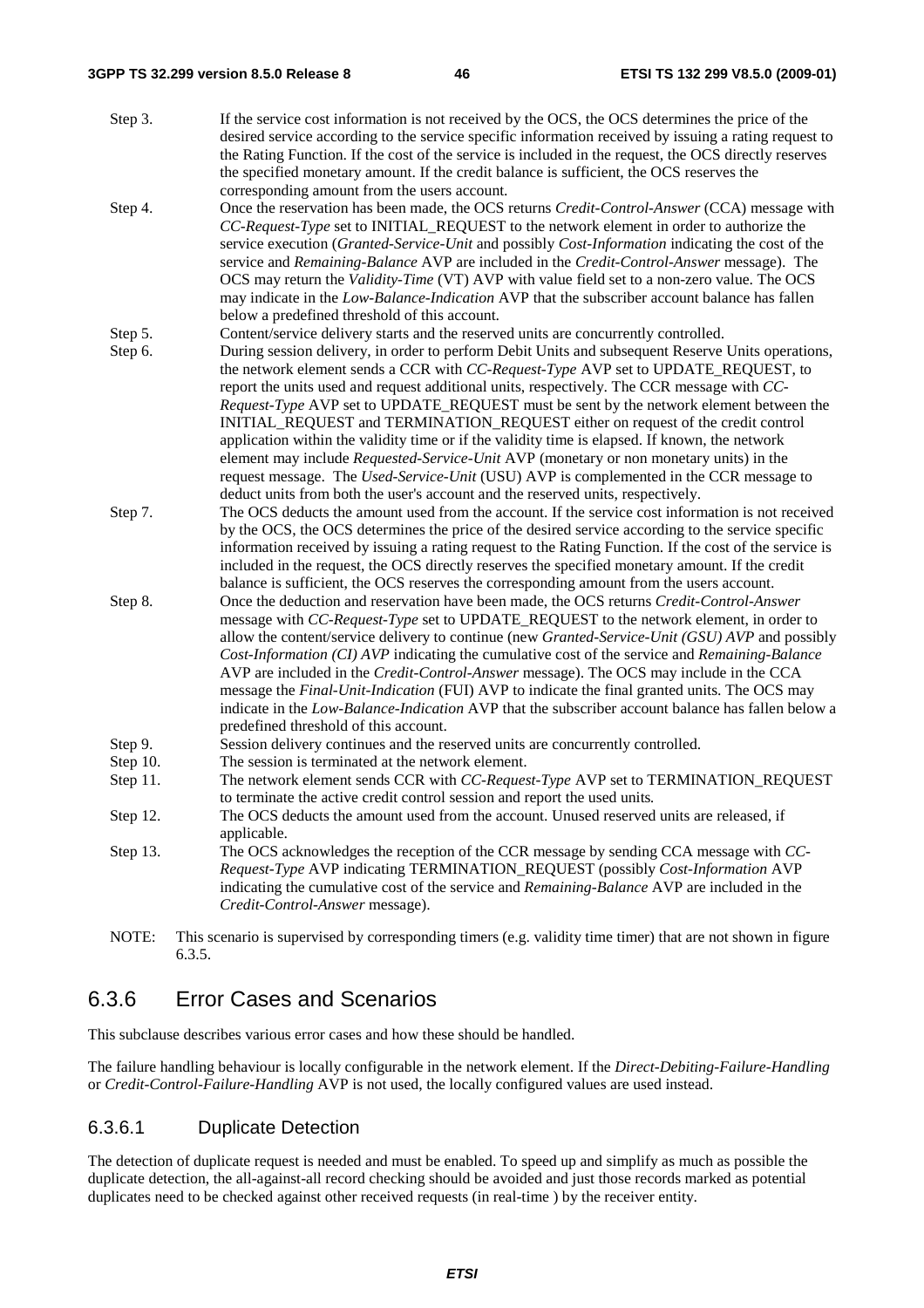The network element marks the request messages that are retransmitted after a link fail over as possible duplicates with the T-flag as described in [401]. For optimized performance, uniqueness checking against other received requests is only necessary for those records marked with the T-flag received within a reasonable time window. This focused check is based on the inspection of the *Session-Id* and *CC-Request-Number* AVP pairs.

Note that for EBCC the duplicate detection is performed in the Correlation Function that is part of the OCS. The OCS that receives the possible duplicate request should mark as possible duplicate the corresponding request that is sent over the 'Rc' reference point. However, this assumption above is for further study and needs to be clarified.

For credit control duplicate detection, please refer to the Diameter Credit Control.

### 6.3.6.2 Reserve Units and Debit Units Operation Failure

In the case of an OCS connection failure, and/or receiving error responses from the OCS, please refer to RFC 3588 [401] and RFC 4006 [402] for failure handling descriptions.

### 6.3.7 Support of Tariff Changes during an Active User Session

#### 6.3.7.1 Support of Tariff Changes using the Tariff Switch Mechanism

After a tariff switch has been reached, all the active user sessions shall report their session usage by the end of the validity period of the current request and receive new quota for resource usage for the new tariff period.

In order to avoid the need for mass simultaneous quota refresh, the traffic usage can be split into resource usage before a tariff switch and resources used after a tariff switch.

The Tariff-Time-Change AVP is used to determine the tariff switch time as described by IETF RFC 4006 [402]. In addition to the scenarios described in IETF RFC 4006 [402], the Tariff-Time-Change AVP may also be used in the context of continuously time-based charging.

The Tariff-Change-Usage AVP is used within the Used-Service-Units AVP to distinguish reported usage before and after the tariff time change.

The Tariff-Change-Usage AVP is not used directly within the Multiple-Services-Credit-Control AVP.

#### 6.3.7.2 Support of Tariff Changes using Validity Time AVP

Changes to the tariffs pertaining to the service during active user sessions may also be handled using the Validity Time AVP.

NOTE: RFC 4006 does not directly describe how tariff changes are handled with validity time. If validity time is used for tariff time changes it might overload the client and the server.

# 6.3.8 Support of Re-authorisation

Mid Diameter CC session re-authorisations of multiple active resource quotas within a DCC session can be achieved using a single Diameter *Credit Control Request/Answer* message sequence.

The OCS may also re-authorise multiple active resource quotas within a DCC session by using a single Diameter *Re-Auth-Request/Answer* message sequence.

New quota allocations received by the Network Element override any remaining held quota resources after accounting for any resource usage while the re-authorisation was in progress.

### 6.3.9 Support of Failure Handling

The Credit-Control-Failure-Handling AVP as defined in IETF RFC 4006 [402] determines what to do if the sending of Diameter credit-control messages to the OCS has been temporarily prevented. The usage of Credit-Control-Failure-Handling AVP gives flexibility to have different failure handling for credit-control session.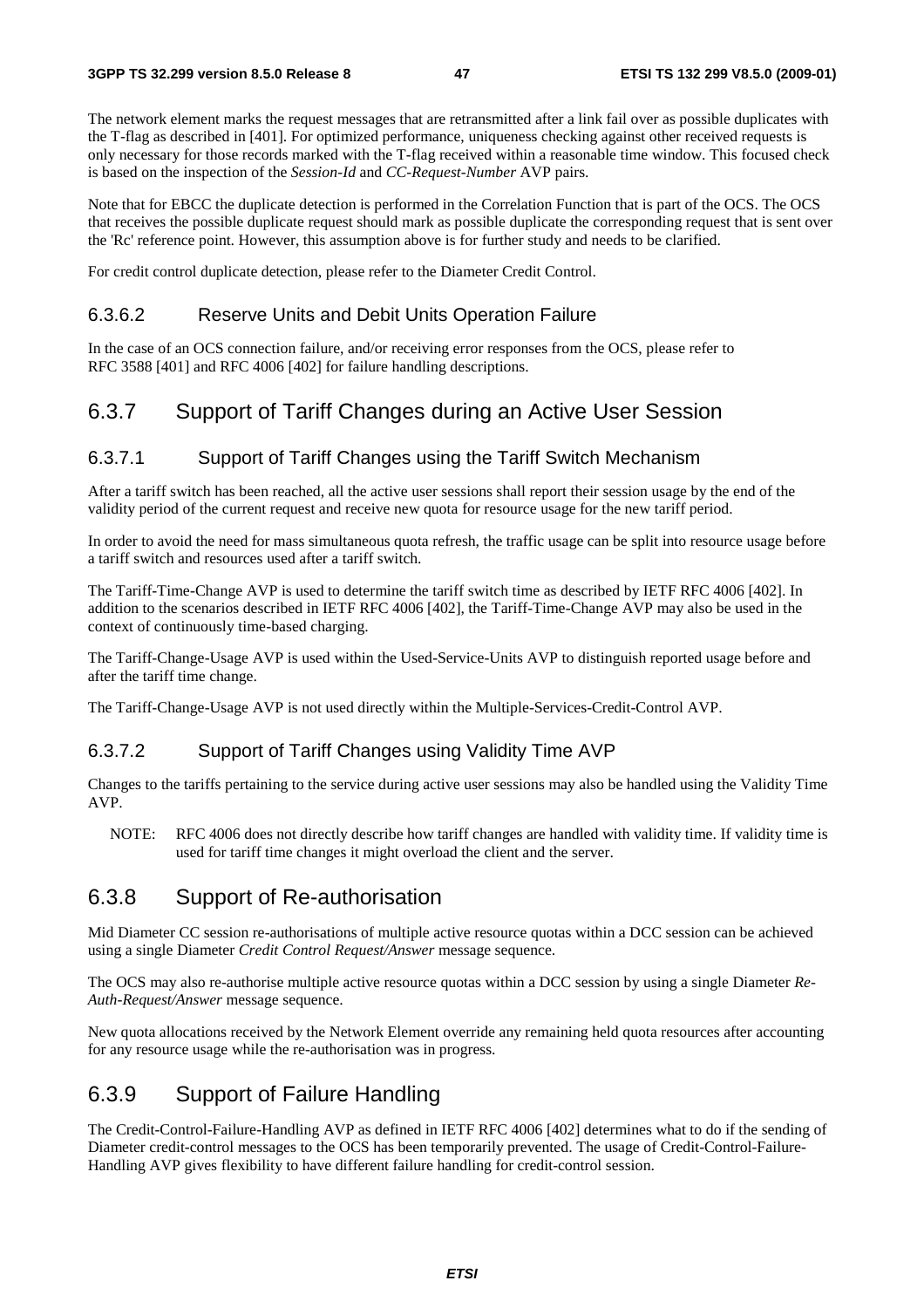This AVP may be received from the OCS or may be locally configured. The value received from the OCS in the Diameter Credit-Control-Answer message always override any already existing value.

As defined in IETF RFC 4006 [402], the Tx timer is introduced to limit the waiting time in the CTF for an answer to the credit control request sent to the OCS. When the Tx timer elapses the CTF takes an action to the end user according to the value of the Credit-Control-Failure-Handling AVP.

It is possible that several concurrent Credit Control Request messages are triggered for the same online charging session. In this case, each Credit Control Request message shall reset the Tx timer as defined in IETF RFC 4006 [402].

# 6.3.10 Support of Failover

As defined in IETF RFC 4006 [402] if a failure occurs during an ongoing credit-control session, the CTF may move the credit control message stream to an alternative OCS if the primary OCS indicated FAILOVER\_SUPPORTED in the CC-Session-Failover AVP. In case CC-Session-Failover AVP is set to FAILOVER\_NOT SUPPORTED the credit control message stream is not moved to a backup OCS.

For new credit control sessions, failover to an alternative OCS should be performed if possible. For instance, if an implementation of the CTF can determine primary OCS unavailability it can establish the new credit control sessions with a possibly available secondary OCS.

Since the OCS has to maintain session states, moving the credit-control message stream to a backup OCS requires a complex charging context transfer solution. This charging context transfer mechanism by OCS is out of the scope of the 3GPP standardization work.

# 6.3.11 Credit Pooling

Credit pooling shall be supported as described in TS 32.240 [1].

Note: Credit pooling is not applicable to IEC since there is no quota management between CTF and OCF.

# 6.4 Message formats for Online Charging

# 6.4.1 Summary of Online Charging Message Formats

#### 6.4.1.1 General

The corresponding Diameter credit control application messages for the Debit / Reserve Unit Request operation is Credit-Control-Request (CCR) and for the Debit / Reserve Unit Response operation is Credit-Control-Answer (CCA) as specified in IETF RFC 4006 [402].

The Diameter Credit-Control Application (DCCA) specifies an approach based on a series of "interrogations":

- Initial interrogation.
- Zero, one or more interim interrogations.
- Final interrogation.

In addition to a series of interrogations, also a one time event (interrogation) can be used e.g. in the case when service execution is always successful.

All of these interrogations use Credit*-Control-Request* and *Credit-Control-Answer* messages. The *Credit-Control-Request* for the "interim interrogation" and "final interrogation" reports the actual number of "units" that were used, from what was previously reserved. This determines the actual amount debited from the subscriber's account.

Table 6.4.1.1 describes the use of these Diameter messages which are adapted for 3GPP online charging.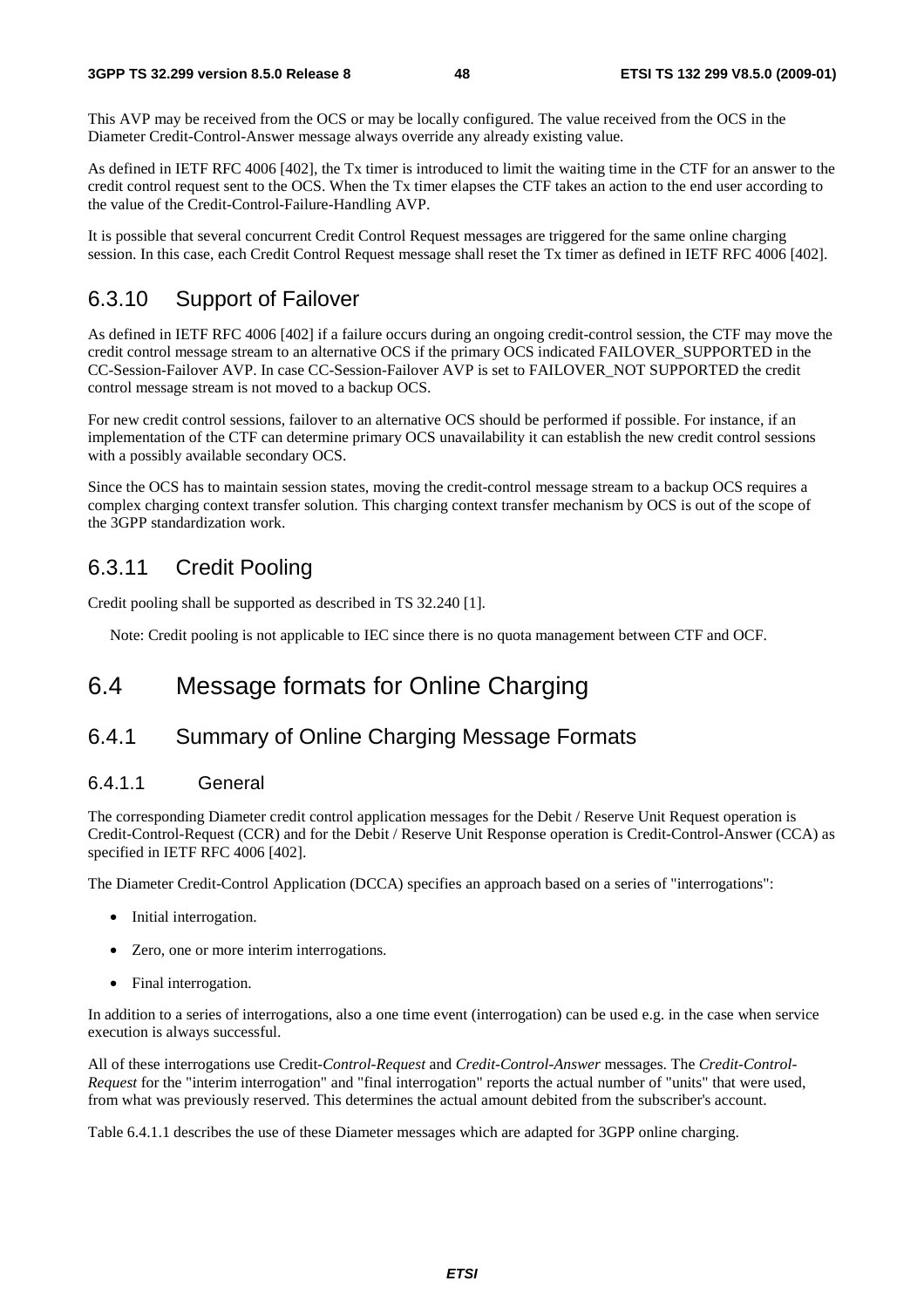| <b>Command-Name</b>                                           | <b>Source</b> | <b>Destination</b> | <b>Abbreviation</b> |
|---------------------------------------------------------------|---------------|--------------------|---------------------|
| Credit-Control-Request                                        | <b>CTF</b>    | <b>OCS</b>         | <b>CCR</b>          |
| Credit-Control-Answer                                         | <b>OCS</b>    | <b>CTF</b>         | <b>CCA</b>          |
|                                                               |               |                    |                     |
|                                                               |               |                    |                     |
| Capabilities-Exchange-Request<br>Capabilities Exchange Answer | CTF           | <b>OCS</b>         | CER                 |
|                                                               | ocs           | CTF                | <b>CEA</b>          |
|                                                               |               |                    |                     |
|                                                               |               |                    |                     |
|                                                               |               |                    |                     |
|                                                               |               |                    |                     |
|                                                               |               |                    |                     |
|                                                               |               |                    |                     |

Additional Diameter messages (i.e. ASR/ASA, DPR/DPA, DWR/DWA, RAR/RAA) are used according to the Diameter Base Protocol Accounting (DBPA) specification [401] and to the DCCA specification [402].

#### 6.4.1.2 Structure for the Credit Control Message Formats

The following is the basic structure shared by all online charging messages. This is based directly on the format of the messages defined in IETF RFC 4006 [402].

Those Diameter Accounting AVPs that are used for 3GPP online charging are marked in the table of contents 6.4.2 and 6.4.3 with a category as specified in TS 32.240 [1].

In the definition of the Diameter Commands, the AVPs that are specified in the referenced specifications but not used by the 3GPP charging specifications are marked with strikethrough, e.g. [ Acct Multi-Session-Id ].

The following symbols are used in the message format definitions:

- <AVP> indicates a mandatory AVP with a fixed position in the message.
- {AVP} indicates a mandatory AVP in the message.
- [AVP] indicates an optional AVP in the message.
- \*AVP indicates that multiple occurrences of an AVP is possible.

### 6.4.2 Credit-Control-Request Message

The CCR messages, indicated by the Command-Code field set to 272 is sent by the CTF to the OCF in order to request credits for the request bearer / subsystem /service.

The CCR message format is defined according to IETF RFC 4006 [402] as follows:

```
 <CCR> ::= < Diameter Header: 272, REQ, PXY > 
           < Session-Id > 
             { Origin-Host } 
             { Origin-Realm } 
            Destination-Realm }
            Auth-Application-Id }
             { Service-Context-Id } 
             { CC-Request-Type } 
            { CC-Request-Number } 
            [ Destination-Host ] 
            [ User-Name ] 
              [ CC-Sub-Session-Id ] 
            [ Acct-Multi-Session-Id ] 
            [ Origin-State-Id ] 
            [ Event-Timestamp ] 
           *[ Subscription-Id ] 
              ervice-Identifier
           [ Termination-Cause ]
             Requested-Service-Unit ]
```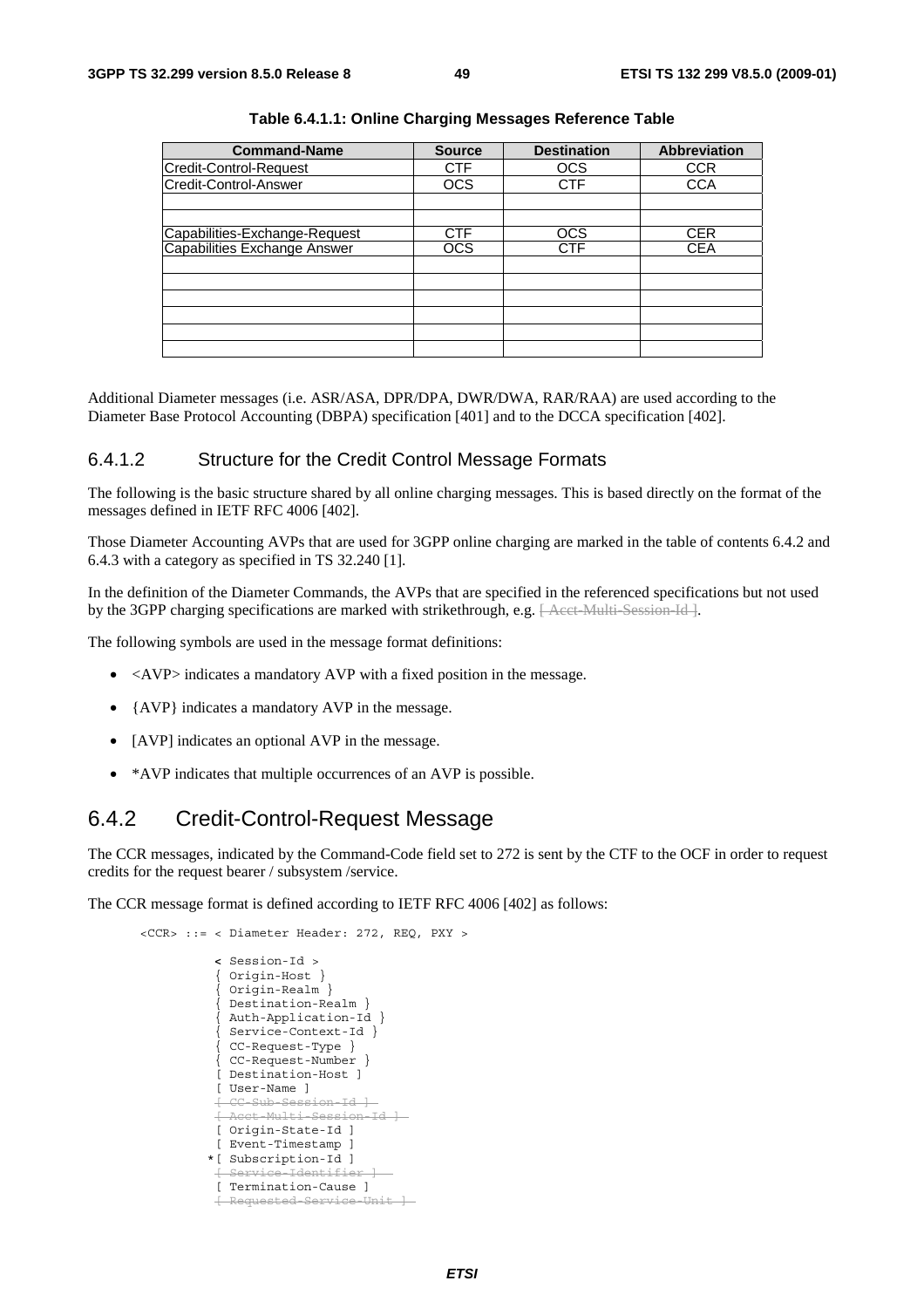```
 [ Requested-Action ] 
 *[ Used-Service-Unit ] 
 [ Multiple-Services-Indicator ] 
 *[ Multiple-Services-Credit-Control ] 
* Service-Parameter-Info
  [ CC-Correlation-Id ] 
  [ User-Equipment-Info ] 
 *[ Proxy-Info ] 
 *[ Route-Record ] 
  [ Service-Information ] 
 *[ AVP ]
```
Table 6.4.2 illustrates the basic structure of a 3GPP Diameter Credit Control *Credit-Control-Request* message as used for Online Charging.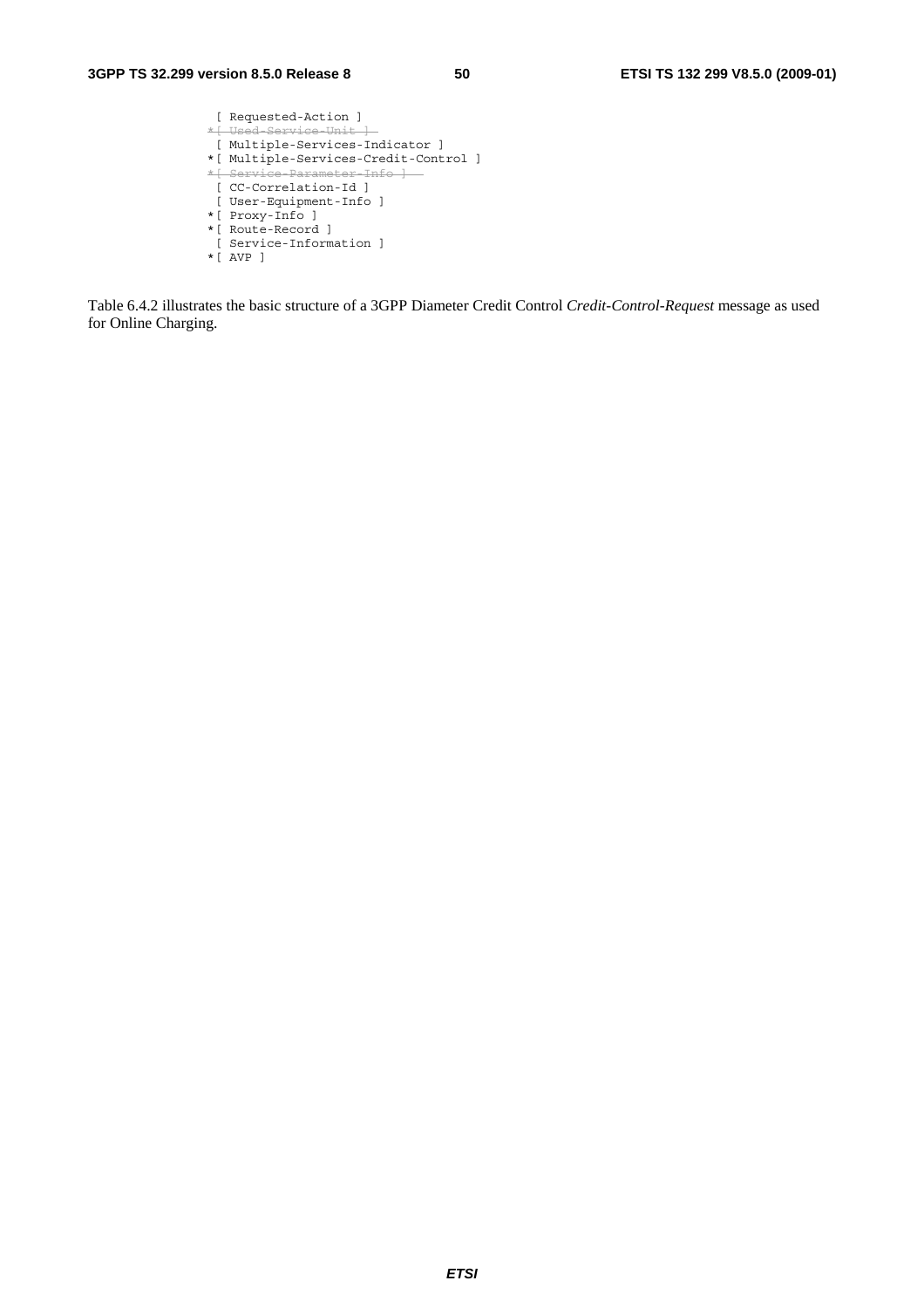| <b>AVP</b>                                     | Category                 | <b>Description</b>                                                                                                       |
|------------------------------------------------|--------------------------|--------------------------------------------------------------------------------------------------------------------------|
| Session-Id                                     | M                        | This field identifies the operation session.                                                                             |
| Origin-Host                                    | M                        | This field contains the identification of the source point of the                                                        |
|                                                |                          | operation and the realm of the operation originator.                                                                     |
| Origin-Realm                                   | $\overline{M}$           | This field contains the realm of the operation originator.                                                               |
| Destination-Realm                              | M                        | This field contains the realm of the operator domain. The realm                                                          |
|                                                |                          | will be addressed with the domain address of the corresponding                                                           |
|                                                |                          | public URI.                                                                                                              |
| Auth-Application-Id                            | M                        | The field corresponds to the application ID of the Diameter Credit                                                       |
|                                                |                          | Control Application and is defined with the value 4.                                                                     |
| Service-Context-Id                             | M<br>M                   | This field indicates the supported protocol version.                                                                     |
|                                                |                          | This field defines the transfer type: event for event based<br>charging and initial, update, terminate for session based |
| CC-Request-Type                                |                          | charging.                                                                                                                |
|                                                | M                        | This field contains the sequence number of the transferred                                                               |
| CC-Request-Number                              |                          | messages.                                                                                                                |
| <b>Destination-Host</b>                        | O <sub>c</sub>           | This field contains the destination peer address of the OCS                                                              |
|                                                |                          | identity.                                                                                                                |
| User-Name                                      | O <sub>C</sub>           | Contains the user name determined by the domain: bearer, sub-                                                            |
|                                                |                          | system or service as described in middle tier TS.                                                                        |
| CC-Sub-Session-Id                              |                          | Not used in 3GPP.                                                                                                        |
| Acct-Multi-Session-Id                          | $\sim$                   | Not used in 3GPP.                                                                                                        |
| Origin-State-Id                                | O <sub>C</sub>           | This field contains the state associated to the CTF.                                                                     |
| Event-Timestamp                                | O <sub>C</sub>           | This field corresponds to the exact time the quota is requested.                                                         |
| Subscription-Id                                | $O_M$                    | This field contains the identification of the user that is going to                                                      |
|                                                |                          | access the service in order to be identified by the OCS.                                                                 |
|                                                | $\overline{M}$           | This field determines the type of the identifier, e.g. t value 0 is                                                      |
| Subscription-Id-Type                           |                          | used for the international E.164 format according to ITU-T E.164                                                         |
|                                                |                          | numbering plan.                                                                                                          |
| Subscription-Id-Data                           | M                        | This field contains the user data content e.g. the MSISDN.                                                               |
| Service-Identifier<br><b>Termination-Cause</b> |                          | Not used in 3GPP.<br>This field contains the reason the credit control session was                                       |
|                                                | O <sub>C</sub>           | terminated.                                                                                                              |
| Requested-Service-Unit                         | $\sim$                   | Not used in 3GPP, see Multiple-Services-Credit-Control.                                                                  |
| CC-Time                                        |                          | Not used in 3GPP.                                                                                                        |
| CC-Money                                       | $\overline{\phantom{a}}$ | Not used in 3GPP.                                                                                                        |
| Unit-Value                                     | $\overline{\phantom{a}}$ | Not used in 3GPP.                                                                                                        |
| Value-Digits                                   | $\overline{\phantom{a}}$ | Not used in 3GPP.                                                                                                        |
| Exponent                                       | $\overline{\phantom{a}}$ | Not used in 3GPP.                                                                                                        |
| Currency-Code                                  |                          | Not used in 3GPP.                                                                                                        |
| <b>CC-Total-Octets</b>                         | ÷,                       | Not used in 3GPP.                                                                                                        |
| CC-Input-Octets                                |                          | Not used in 3GPP                                                                                                         |
| <b>CC-Output-Octets</b>                        | $\overline{\phantom{a}}$ | Not used in 3GPP.                                                                                                        |
| CC-Service-Specific-Units                      |                          | Not used in 3GPP.                                                                                                        |
| AVP                                            |                          | Not used in 3GPP.                                                                                                        |
| Requested-Action                               | O <sub>C</sub>           | The field defines the type of action if the CC-Request-Type<br>indicates EVENT.                                          |
| Used-Service-Unit                              | $\overline{\phantom{a}}$ | Not used in 3GPP, see Multiple-Services-Credit-Control.                                                                  |
| Tariff-Change-Usage                            | $\overline{\phantom{a}}$ | Not used in 3GPP.                                                                                                        |
| CC-Time                                        | $\overline{\phantom{a}}$ | Not used in 3GPP.                                                                                                        |
| CC-Money                                       |                          | Not used in 3GPP.                                                                                                        |
| Unit-Value                                     | $\overline{\phantom{a}}$ | Not used in 3GPP.                                                                                                        |
| Value-Digits                                   | $\overline{\phantom{a}}$ | Not used in 3GPP.                                                                                                        |
| Exponent                                       | $\overline{\phantom{a}}$ | Not used in 3GPP.                                                                                                        |
| Currency-Code                                  | $\overline{\phantom{a}}$ | Not used in 3GPP.                                                                                                        |
| CC-Total-Octets                                |                          | Not used in 3GPP.                                                                                                        |
| CC-Input-Octets                                | $\overline{\phantom{a}}$ | Not used in 3GPP.                                                                                                        |
| <b>CC-Output-Octets</b>                        | $\overline{\phantom{a}}$ | Not used in 3GPP.                                                                                                        |
| CC-Service-Specific-Units<br>AVP               | $\overline{\phantom{a}}$ | Not used in 3GPP.                                                                                                        |
|                                                | $O_M$                    | Not used in 3GPP.<br>This field indicates whether the CTF is capable of handling                                         |
| Multiple-Services-Indicator                    |                          | multiple services independently.                                                                                         |
|                                                | O <sub>C</sub>           | This field contains all parameters for the CTF quota management                                                          |
| Multiple-Services-Credit Control               |                          | and defines the quotas to allow traffic to flow.                                                                         |

|--|--|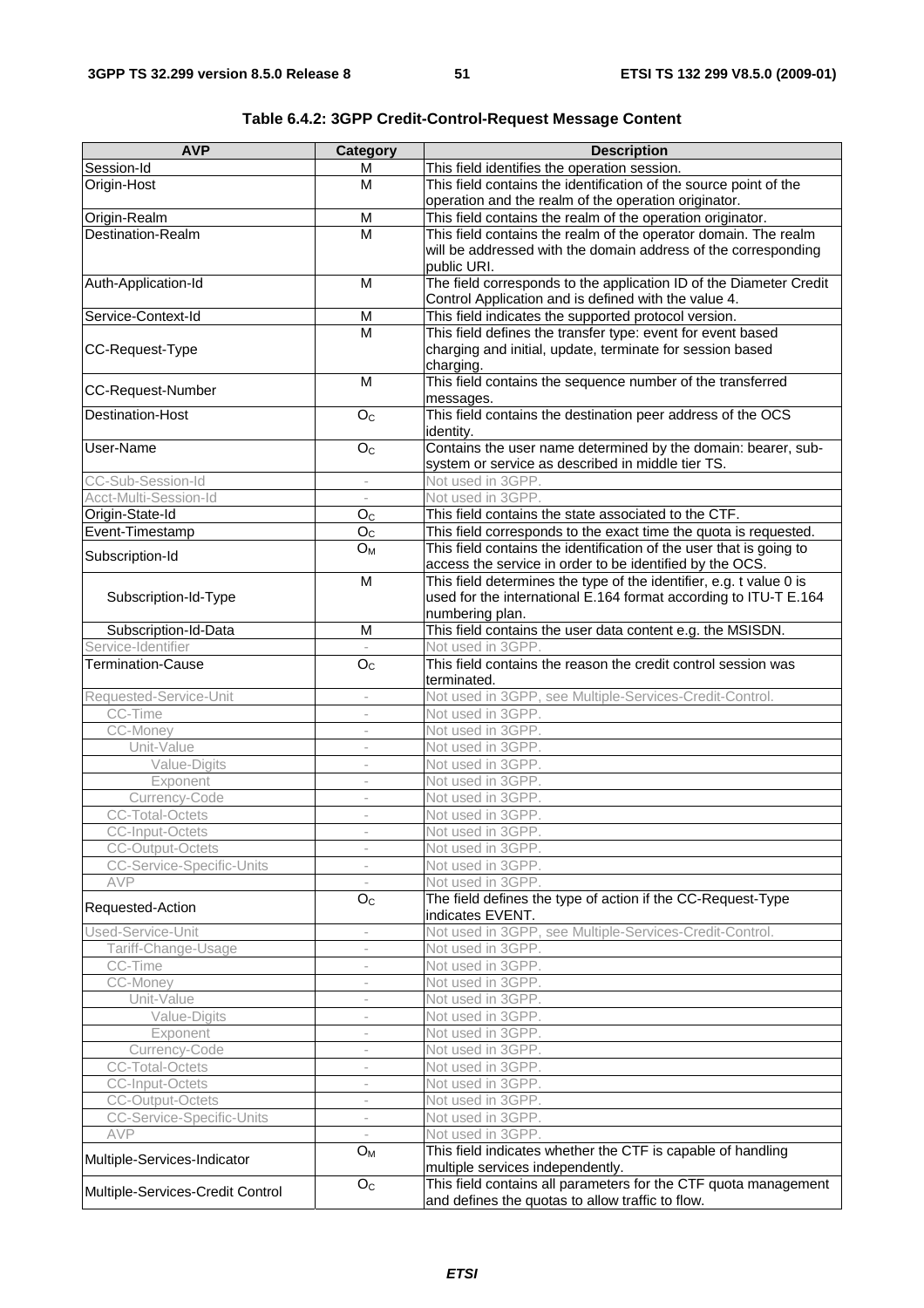### **3GPP TS 32.299 version 8.5.0 Release 8 52 ETSI TS 132 299 V8.5.0 (2009-01)**

| Granted-Service-Unit                             |                             | Not used in CCR.                                                                                                                                    |
|--------------------------------------------------|-----------------------------|-----------------------------------------------------------------------------------------------------------------------------------------------------|
| Tariff-Change-Usage                              |                             | Not used in CCR.                                                                                                                                    |
| CC-Time                                          |                             | Not used in CCR.                                                                                                                                    |
| CC-Money                                         | $\overline{\phantom{a}}$    | Not used in CCR.                                                                                                                                    |
| Unit-Value                                       | $\overline{\phantom{a}}$    | Not used in CCR.                                                                                                                                    |
| Value-Digits                                     |                             | Not used in CCR.                                                                                                                                    |
| Exponent                                         | ÷,                          | Not used in CCR.                                                                                                                                    |
| Currency-Code                                    |                             | Not used in CCR.                                                                                                                                    |
| <b>CC-Total-Octets</b>                           | $\overline{\phantom{a}}$    | Not used in CCR.                                                                                                                                    |
| <b>CC-Input-Octets</b>                           | $\overline{\phantom{a}}$    | Not used in CCR.                                                                                                                                    |
| <b>CC-Output-Octets</b>                          |                             | Not used in CCR.                                                                                                                                    |
| <b>CC-Service-Specific-Units</b>                 | $\sim$                      | Not used in CCR.                                                                                                                                    |
| AVP                                              |                             | Not used in 3GPP.                                                                                                                                   |
| Requested-Service-Unit                           | O <sub>C</sub>              | This field contains the amount of requested service units for a<br>particular category or an indication that units are needed for a                 |
| CC-Time                                          | O <sub>C</sub>              | particular category, as defined in DCCA [402].<br>This field contains the amount of requested time.                                                 |
| CC-Money                                         |                             | Not used in 3GPP.                                                                                                                                   |
| Unit-Value                                       | $\overline{\phantom{a}}$    | Not used in 3GPP.                                                                                                                                   |
| Value-Digits                                     | $\overline{\phantom{a}}$    | Not used in 3GPP.                                                                                                                                   |
| Exponent                                         |                             | Not used in 3GPP.                                                                                                                                   |
| Currency-Code                                    |                             | Not used in 3GPP.                                                                                                                                   |
|                                                  | O <sub>C</sub>              | This field contains the requested amount of octets to be sent and                                                                                   |
| <b>CC-Total-Octets</b><br><b>CC-Input-Octets</b> | O <sub>C</sub>              | received.<br>This field contains the requested amount of octets to be received.                                                                     |
| <b>CC-Output-Octets</b>                          |                             |                                                                                                                                                     |
|                                                  | O <sub>C</sub>              | This field contains the requested amount of octets to be sent.                                                                                      |
| CC-Service-Specific-Units                        | $\overline{O}_C$            | This field contains the requested amount of service specific units,<br>e.g. number of events.                                                       |
| AVP                                              | $\sim$                      | Not used in 3GPP.                                                                                                                                   |
| Used-Service-Unit                                | $\overline{O}_C$            | This field contains the amount of used non-monetary service units<br>measured for a particular category to a particular quota type.                 |
| Reporting-Reason                                 | O <sub>C</sub>              | Used as defined in clause 7.2.                                                                                                                      |
| Tariff-Change-Usage                              | $\overline{O}_C$            | This field identifies the reporting period for the used service unit,<br>i.e. before, after or during tariff change.                                |
| CC-Time                                          | O <sub>C</sub>              | This field contains the amount of used time.                                                                                                        |
| CC-Money                                         | $\sim$                      | Not used in 3GPP.                                                                                                                                   |
| Unit-Value                                       | $\sim$                      | Not used in 3GPP.                                                                                                                                   |
| Value-Digits                                     |                             | Not used in 3GPP.                                                                                                                                   |
| Exponent                                         | $\overline{\phantom{a}}$    | Not used in 3GPP.                                                                                                                                   |
| Currency-Code                                    | $\overline{\phantom{a}}$    | Not used in 3GPP.                                                                                                                                   |
| <b>CC-Total-Octets</b>                           | O <sub>C</sub>              | This field contains the amount of sent and received octets.                                                                                         |
| <b>CC-Input-Octets</b>                           | $O_{C}$                     | This field contains the amount of received octets.                                                                                                  |
| <b>CC-Output-Octets</b>                          | O <sub>C</sub>              | This field contains the amount of sent octets.                                                                                                      |
| CC-Service-Specific-Units                        | O <sub>C</sub>              | This field contains the amount of service specific units, e.g.<br>number of events.                                                                 |
| Event-Charging-TimeStamp                         | Oc                          | Used as defined in clause 7.2.                                                                                                                      |
| AVP                                              |                             | Not used in 3GPP.                                                                                                                                   |
| Tariff-Change-Usage                              |                             | Not used in 3GPP.                                                                                                                                   |
| Service-Identifier                               | O <sub>C</sub>              | This field contains identity of the used service. This ID with the<br>Service-Context-ID together forms an unique identification of the<br>service. |
| Rating-Group                                     | O <sub>C</sub>              | This field contains the identifier of a rating group.                                                                                               |
| G-S-U-Pool-Reference                             | $\mathcal{L}_{\mathcal{A}}$ | Not used in CCR.                                                                                                                                    |
| G-S-U-Pool-Identifier                            | $\sim$                      | Not used in CCR.                                                                                                                                    |
| CC-Unit-Type                                     |                             | Not used in CCR.                                                                                                                                    |
| Unit-Value                                       |                             | Not used in CCR.                                                                                                                                    |
| Value-Digits                                     |                             | Not used in CCR.                                                                                                                                    |
| Exponent                                         | $\bar{a}$                   | Not used in CCR.                                                                                                                                    |
| Validity-Time                                    | $\sim$                      | Not used in CCR.                                                                                                                                    |
| Result-Code                                      | $\overline{\phantom{a}}$    | Not used in CCR.                                                                                                                                    |
| Final-Unit-Indication                            | $\sim$                      | Not used in CCR.                                                                                                                                    |
| Final-Unit-Action                                | $\overline{\phantom{a}}$    | Not used in CCR.                                                                                                                                    |
| Restriction-Filter-Rule                          |                             | Not used in CCR.                                                                                                                                    |
| Filter-Id                                        | $\overline{\phantom{a}}$    | Not used in CCR.                                                                                                                                    |
| Redirect-Server                                  |                             | Not used in CCR.                                                                                                                                    |
| Redirect-Address-Type                            | $\overline{\phantom{a}}$    | Not used in CCR.                                                                                                                                    |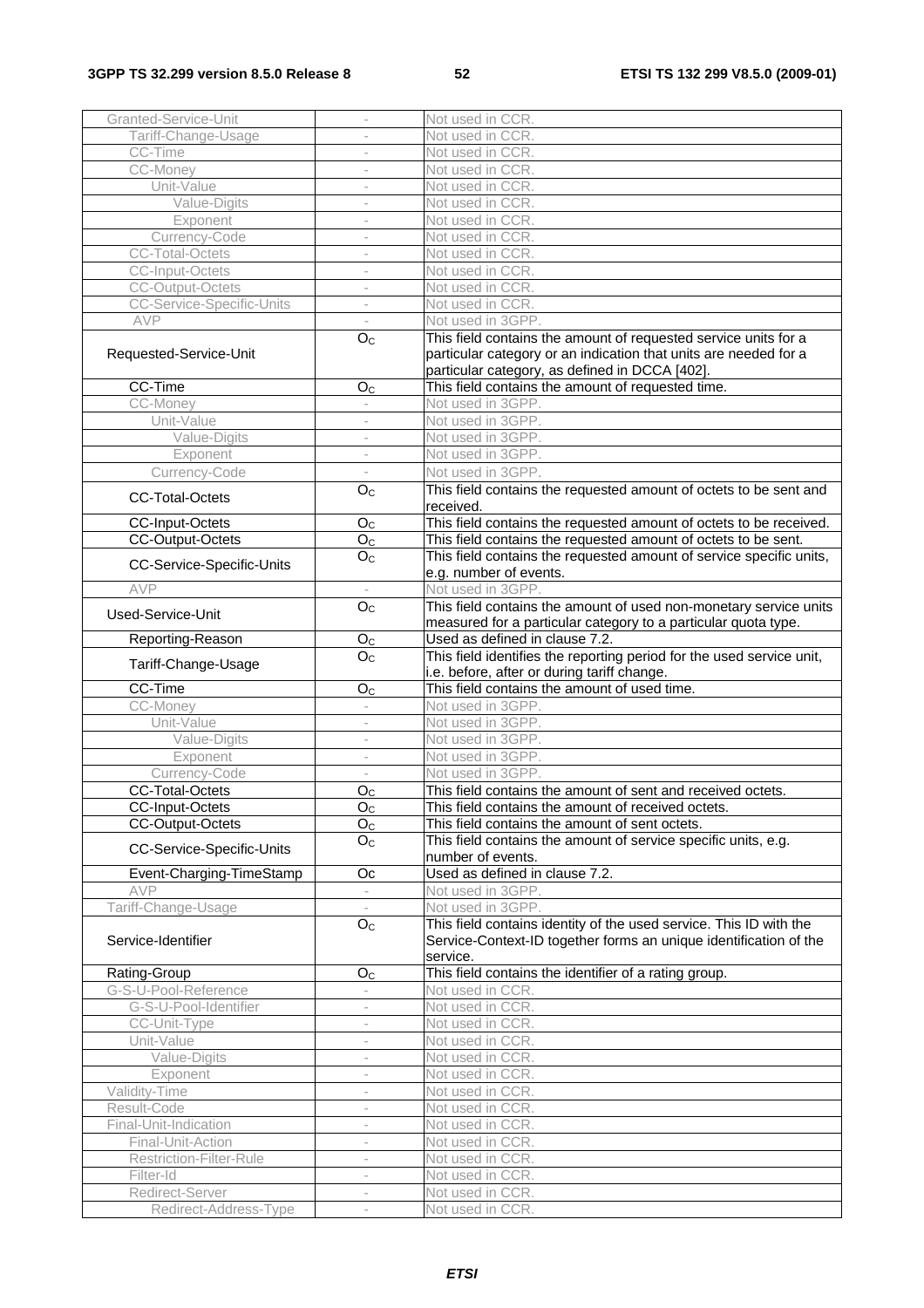| Redirect-Server-Address          |                          | Not used in CCR.                                                      |
|----------------------------------|--------------------------|-----------------------------------------------------------------------|
| Time-Quota-Threshold             | $\overline{\phantom{a}}$ | Not used in CCR.                                                      |
| Volume-Quota-Threshold           |                          | Not used in CCR.                                                      |
| Quota-Holding-Time               |                          | Not used in CCR.                                                      |
| Quota-Consumption-Time           | $\sim$                   | Not used in CCR.                                                      |
| Reporting-Reason                 | O <sub>C</sub>           | Used as defined in clause 7.2.                                        |
| Trigger                          | $\overline{O}_C$         | Used as defined in clause 7.2.                                        |
| Trigger-Type                     | O <sub>C</sub>           | Used as defined in clause 7.2.                                        |
| Refund-Information               | O <sub>C</sub>           | Used as defined in clause 7.2.                                        |
| Envelope                         | O <sub>C</sub>           | Used as defined in clause 7.2.                                        |
| Envelope-Start-Time              | $\overline{M}$           | Used as defined in clause 7.2.                                        |
| Envelope-End-Time                | O <sub>C</sub>           | Used as defined in clause 7.2.                                        |
| <b>CC-Total-Octets</b>           | $O_C$                    | Used as defined in clause 7.2.                                        |
| <b>CC-Input-Octets</b>           | O <sub>C</sub>           | Used as defined in clause 7.2.                                        |
| CC-Output-Octets                 | O <sub>C</sub>           | Used as defined in clause 7.2.                                        |
| <b>CC-Service-Specific-Units</b> | $\overline{O}_C$         | Used as defined in clause 7.2                                         |
| <b>AVP</b>                       | $\mathsf{O}_\mathbb{C}$  |                                                                       |
| AF-Correlation-Information       | $\overline{O_{C}}$       | Used as defined in clause 7.2.                                        |
| Service-Specific-Info            | O <sub>C</sub>           | Used as defined in clause 7.2.                                        |
| Service-Specific-Type            | O <sub>C</sub>           | Used as defined in clause 7.2.                                        |
| Service-Specific-Data            | O <sub>C</sub>           | Used as defined in clause 7.2.                                        |
| AVP                              |                          | Not used in 3GPP.                                                     |
| Service-Parameter-Info           | $\overline{\phantom{a}}$ | Not used in 3GPP.                                                     |
| Service-Parameter-Type           | $\overline{\phantom{a}}$ | Not used in 3GPP.                                                     |
| Service-Parameter-Value          | ÷                        | Not used in 3GPP.                                                     |
|                                  | $\overline{O}_C$         | This field contains information to correlate credit-control requests  |
| CC-Correlation-Id                |                          | generated for different components of the service, e.g., transport    |
|                                  |                          | and service level.                                                    |
|                                  | O <sub>C</sub>           | This field contains the identification of the identity and terminal   |
| User-Equipment-Info              |                          | capability the subscriber is using for the connection to mobile       |
|                                  |                          | network if available.                                                 |
|                                  | М                        | This field determines the type of the identifier. The used value is 0 |
| User-Equipment-Info-Type         |                          | for the international mobile equipment identifier and software        |
|                                  |                          | version according to 3GPP TS 23.003.                                  |
| User-Equipment-Info-Value        | M                        | This field contains the user IMEISV.                                  |
| Proxy-Info                       | $\overline{O_{C}}$       | This field contains information of the host.                          |
| Proxy-Host                       | м                        | This field contains the identity of the host that added the Proxy-    |
|                                  |                          | Info field.                                                           |
| Proxy-State                      | M                        | This field contains state local information.                          |
| Route-Record                     | O <sub>C</sub>           | This field contains an identifier inserted by a relaying or proxying  |
|                                  |                          | node to identify the node it received the message from.               |
| Service-Information              | O <sub>M</sub>           | This parameter holds the individual service specific parameters       |
|                                  |                          | as defined in the corresponding 'middle tier' TS.                     |
| <b>AVP</b>                       | O <sub>c</sub>           |                                                                       |

# 6.4.3 Credit-Control-Answer Message

The Credit-Control-Answer (CCA) messages, indicated by the Command-Code field set to 272 is sent by the OCF to the CTF in order to reply to the CCR.

The CCA message format is defined according to IETF RFC 4006 [402] as follows:

```
 <CCA> ::= < Diameter Header: 272, PXY > 
                < Session-Id > 
 { Result-Code } 
 { Origin-Host } 
 { Origin-Realm } 
 { Auth-Application-Id } 
                { CC-Request-Type } 
                { CC-Request-Number } 
                 leer-Nam
                [ CC-Session-Failover ] 
                [ CC-Sub-Session-Id ] 
               \overline{1} Acct-Multi-Session-Id ]
                [ Origin-State-Id ] 
                [ Event-Timestamp ]
```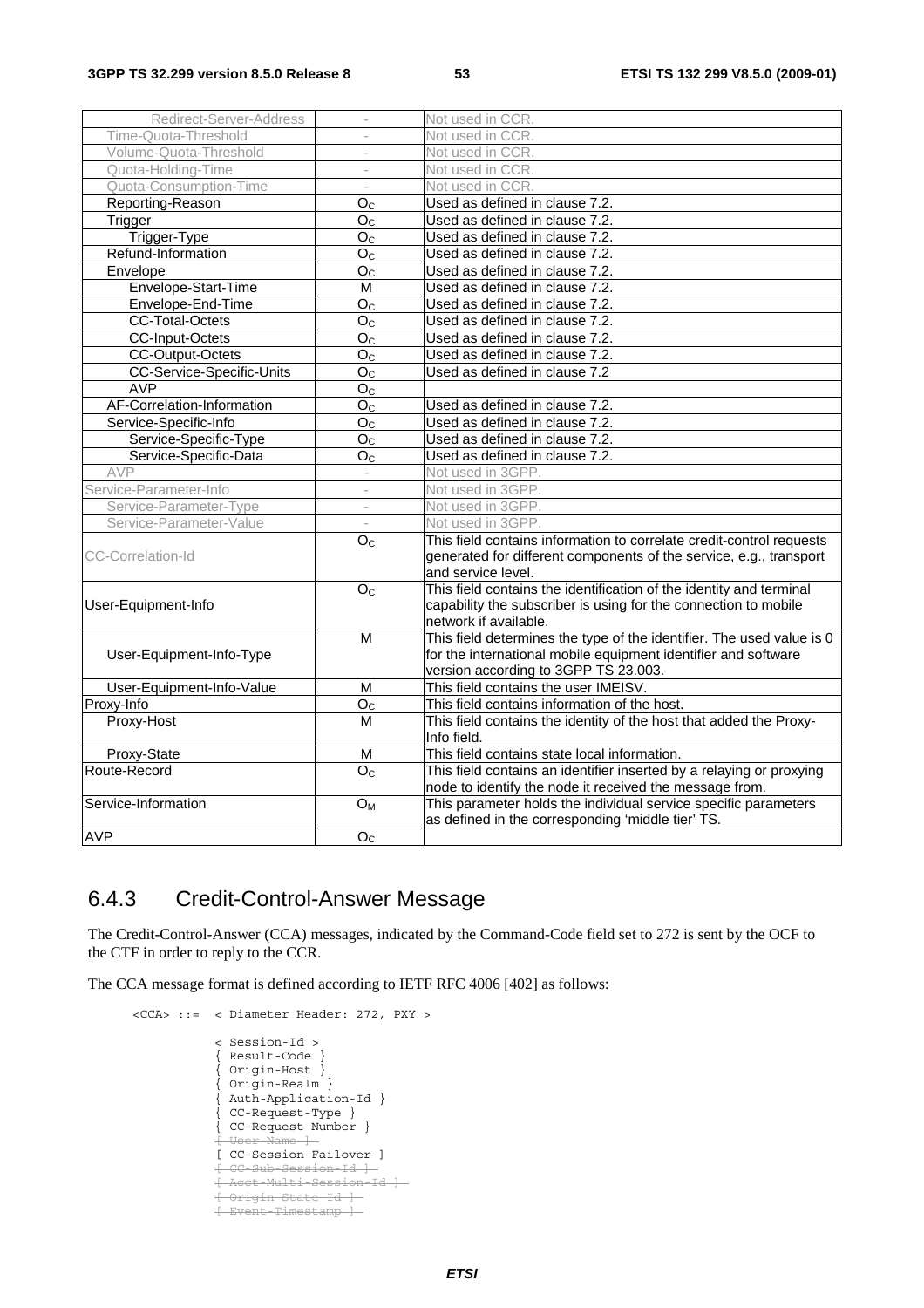[ Granted-Service-Unit ] \*[ Multiple-Services-Credit-Control ] [ Cost-Information] [ Low-Balance-Indication ] [ Remaining-Balance ] [ Final-Unit-Indication ] .<br><del>[ Check-Balance-Result ]</del> [ Credit-Control-Failure-Handling ] [ Direct-Debiting-Failure-Handling ] [ Validity-Time] \*[ Redirect-Host] [ Redirect-Host-Usage ] [ Redirect-Max-Cache-Time ] \*[ Proxy-Info ] \*[ Route-Record ] \*[ Failed-AVP ] [ Service-Information ]

\*[ AVP ]

*ETSI*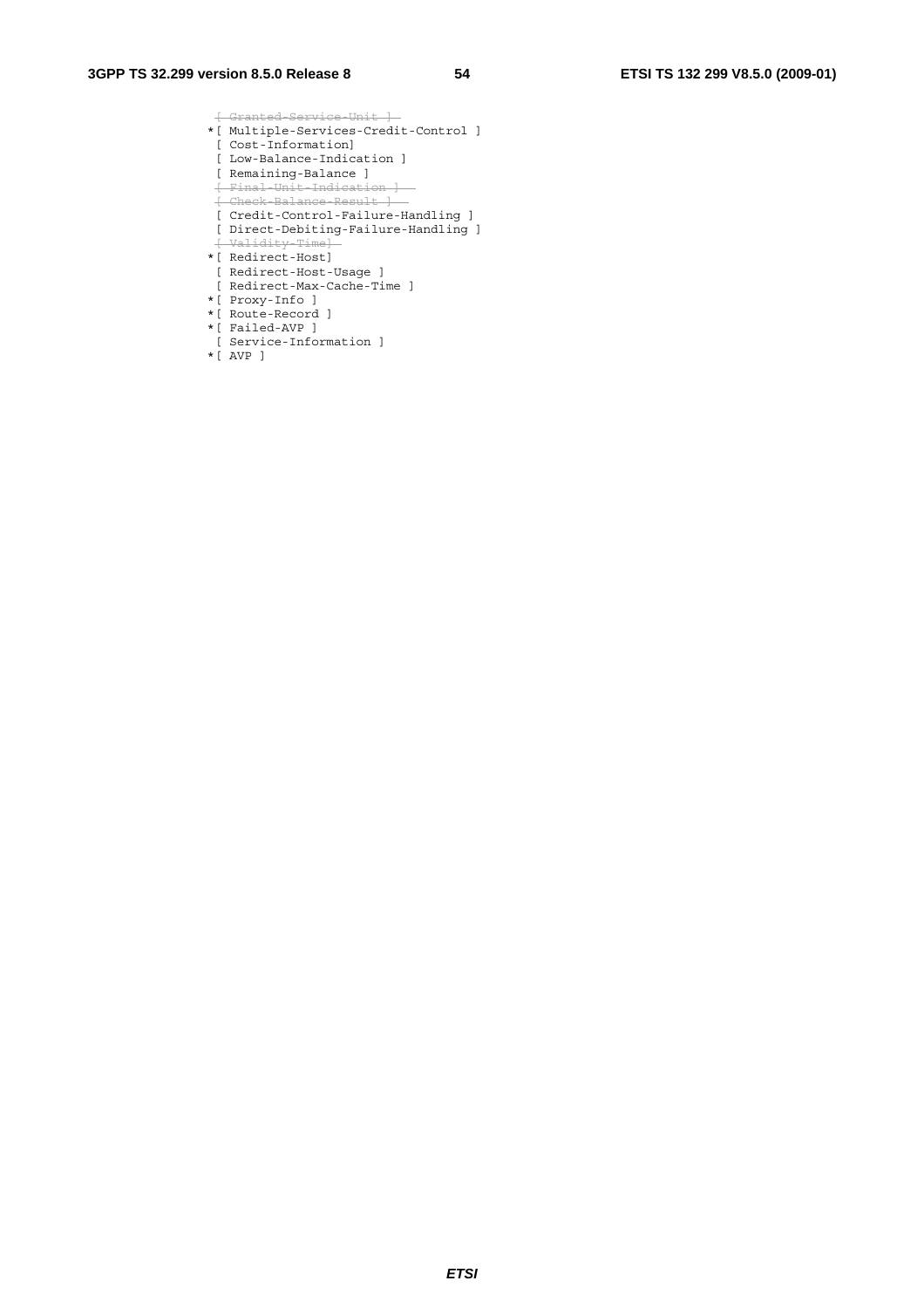Table 6.4.3 illustrates the basic structure of a 3GPP Diameter Credit-Control *Credit-Control-Answer* message as used for online charging. This message is always used by the OCF as specified below, independent of the receiving CTF and the CCR record type that is being replied to.

| <b>AVP</b>                         | Category                                             | <b>Description</b>                                                        |
|------------------------------------|------------------------------------------------------|---------------------------------------------------------------------------|
| Session-Id                         | м                                                    | This field identifies the operation session.                              |
| Result-Code                        | M                                                    | This field contains the result of the specific query.                     |
| Origin-Host                        | M                                                    | This field contains the identification of the source point of the         |
|                                    |                                                      | operation and the realm of the operation originator.                      |
| Origin-Realm                       | M                                                    | This field contains the realm of the operation originator.                |
| Auth-Application-Id                | M                                                    | The field corresponds to the application ID of the Diameter Credit        |
|                                    |                                                      | Control Application and is defined with the value 4.                      |
| CC-Request-Type                    | $\overline{M}$                                       | This field defines the transfer type: initial, update, terminate for      |
|                                    |                                                      | session based charging and event for event based charging.                |
| <b>CC-Request-Number</b>           | M                                                    | This field contains the sequence number of the transferred                |
|                                    |                                                      | messages.                                                                 |
| User-Name                          |                                                      | Not used in 3GPP.                                                         |
| <b>CC-Session Failover</b>         | O <sub>c</sub>                                       | This field contains an indication to the CTF whether or not a failover    |
|                                    |                                                      | handling is to be used when necessary.                                    |
| CC-Sub-session-Id                  | $\qquad \qquad -$                                    | Not used in 3GPP.                                                         |
| Acct-Multi-Session-Id              | $\overline{\phantom{a}}$                             | Not used in 3GPP.                                                         |
| Origin-State-Id<br>Event-Timestamp | i.<br>$\overline{a}$                                 | Not used in 3GPP.                                                         |
| Granted-Service-Unit               |                                                      | Not used in 3GPP.                                                         |
|                                    | $\overline{\phantom{a}}$                             | Not used in 3GPP, see Multiple-Services-Credit-Control.                   |
| Tariff-Time-Change<br>CC-Time      | $\bar{a}$<br>$\overline{\phantom{a}}$                | Not used in 3GPP.<br>Not used in 3GPP.                                    |
| <b>CC-Money</b>                    | i.                                                   | Not used in 3GPP.                                                         |
| Unit-Value                         | $\overline{a}$                                       | Not used in 3GPP.                                                         |
| Value-Digits                       | $\overline{\phantom{a}}$                             | Not used in 3GPP.                                                         |
| Exponent                           | $\bar{ }$                                            | Not used in 3GPP.                                                         |
| Currency-Code                      | $\overline{\phantom{a}}$                             | Not used in 3GPP.                                                         |
| <b>CC-Total-Octets</b>             | ÷,                                                   | Not used in 3GPP.                                                         |
| CC-Input-Octets                    |                                                      | Not used in 3GPP.                                                         |
| <b>CC-Output-Octets</b>            | $\bar{a}$                                            | Not used in 3GPP.                                                         |
| <b>CC-Service-Specific-Units</b>   | $\overline{\phantom{a}}$                             | Not used in 3GPP.                                                         |
| AVP                                |                                                      | Not used in 3GPP.                                                         |
|                                    | O <sub>C</sub>                                       | This field contains all parameters for the CTF quota management           |
| Multiple-Services-Credit-Control   |                                                      | and defines the quotas to allow traffic to flow.                          |
|                                    | $\overline{O}_C$                                     | This field contains the amount of granted service units for a particular  |
| Granted-Service-Unit               |                                                      | category.                                                                 |
|                                    | O <sub>c</sub>                                       | This field identifies the reporting period for the granted service units, |
| Tariff-Time-Change                 |                                                      | i.e. before, after or during tariff change.                               |
| CC-Time                            | O <sub>c</sub>                                       | This field contains the amount of granted time.                           |
| <b>CC-Money</b>                    | $\overline{\phantom{a}}$                             | Not used in 3GPP.                                                         |
| Unit-Value                         | $\qquad \qquad -$                                    | Not used in 3GPP.                                                         |
| Value-Digits                       |                                                      | Not used in 3GPP.                                                         |
| Exponent                           |                                                      | Not used in 3GPP.                                                         |
| Currency-Code                      | $\overline{\phantom{a}}$                             | Not used in 3GPP.                                                         |
| <b>CC-Total-Octets</b>             | O <sub>C</sub>                                       | This field contains the amount for sent and received octets.              |
| CC-Input-Octets                    | O <sub>C</sub>                                       | This field contains the amount for received octets.                       |
| <b>CC-Output-Octets</b>            | O <sub>C</sub>                                       | This field contains the amount for sent octets.                           |
| CC-Service-Specific-Units          | O <sub>c</sub>                                       | This field contains the amount for service specific units, e.g. number    |
|                                    |                                                      | of events.                                                                |
| AVP                                | $\overline{\phantom{a}}$                             | Not used in CCA.                                                          |
| Requested-Service-Unit             | $\qquad \qquad -$                                    | Not used in CCA.                                                          |
| Tariff-Time-Change                 | $\frac{1}{2}$                                        | Not used in CCA.                                                          |
| CC-Time                            | $\overline{\phantom{a}}$                             | Not used in CCA.                                                          |
| CC-Money<br>Unit-Value             |                                                      | Not used in CCA.<br>Not used in CCA.                                      |
| Value-Digits                       | $\overline{\phantom{a}}$                             | Not used in CCA.                                                          |
| Exponent                           | $\overline{\phantom{m}}$<br>$\overline{\phantom{m}}$ | Not used in CCA.                                                          |
| Currency-Code                      |                                                      | Not used in CCA.                                                          |
| CC-Total-Octets                    |                                                      | Not used in CCA.                                                          |
| CC-Input-Octets                    | $\overline{\phantom{a}}$                             | Not used in CCA.                                                          |
|                                    |                                                      |                                                                           |

### **Table 6.4.3: 3GPP Credit-Control-Answer Message Content**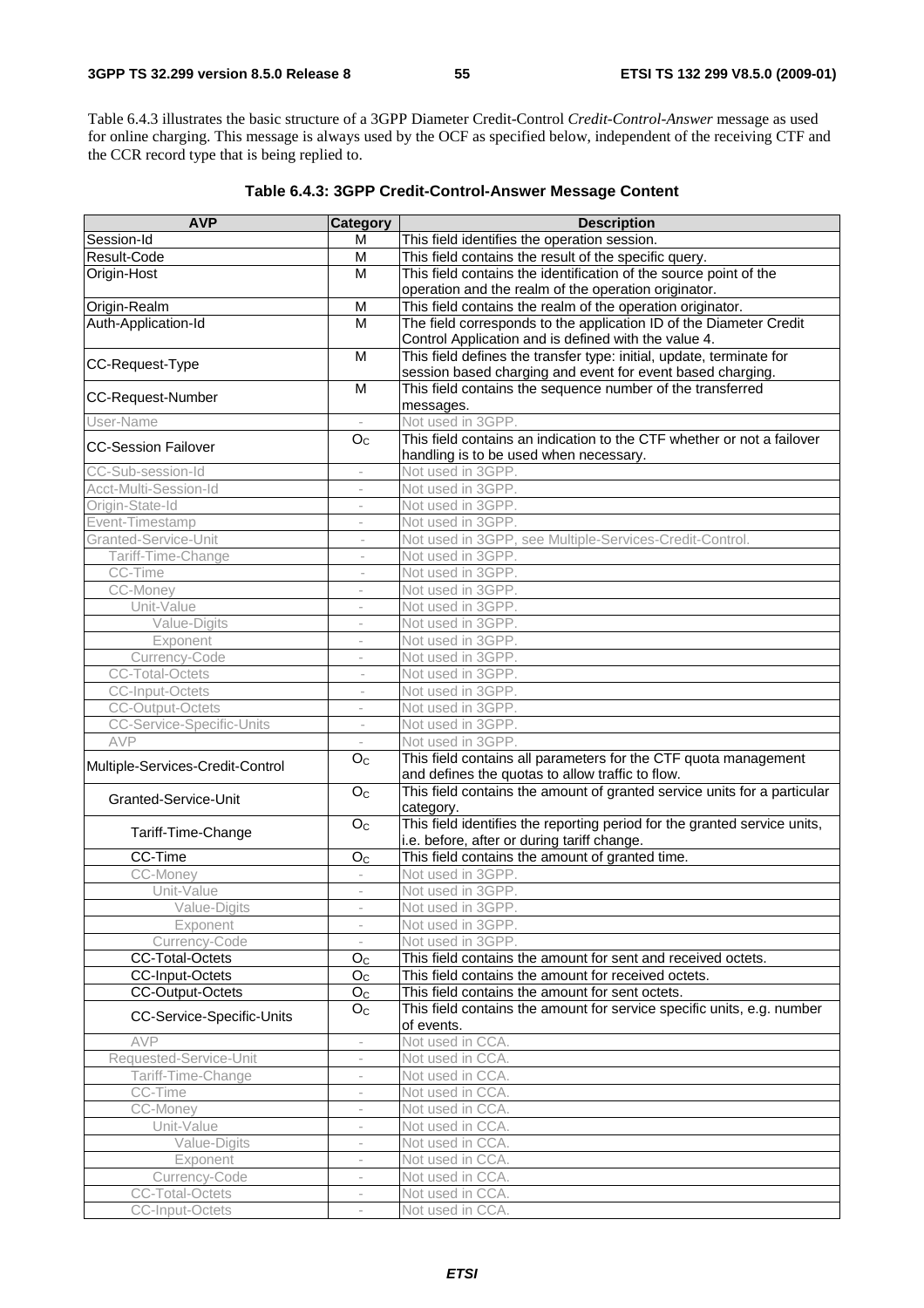| <b>AVP</b>                       | Category                 | <b>Description</b>                                                                                                                                  |
|----------------------------------|--------------------------|-----------------------------------------------------------------------------------------------------------------------------------------------------|
| <b>CC-Output-Octets</b>          |                          | Not used in CCA.                                                                                                                                    |
| <b>CC-Service-Specific-Units</b> |                          | Not used in CCA.                                                                                                                                    |
| Used-Service-Unit                | $\sim$                   | Not used in CCA.                                                                                                                                    |
| Tariff-Time-Change               | $\overline{\phantom{a}}$ | Not used in CCA.                                                                                                                                    |
| CC-Time                          |                          | Not used in CCA.                                                                                                                                    |
| CC-Money                         | $\sim$                   | Not used in CCA.                                                                                                                                    |
| Unit-Value                       |                          | Not used in CCA.                                                                                                                                    |
| Value-Digits                     | $\overline{\phantom{a}}$ | Not used in CCA.                                                                                                                                    |
| Exponent                         | $\overline{\phantom{a}}$ | Not used in CCA.                                                                                                                                    |
| Currency-Code                    | $\qquad \qquad -$        | Not used in CCA.                                                                                                                                    |
| <b>CC-Total-Octets</b>           | $\overline{\phantom{a}}$ | Not used in CCA.                                                                                                                                    |
| <b>CC-Input-Octets</b>           | $\overline{\phantom{a}}$ | Not used in CCA.                                                                                                                                    |
| <b>CC-Output-Octets</b>          | $\overline{a}$           | Not used in CCA.                                                                                                                                    |
| <b>CC-Service-Specific-Units</b> | $\overline{\phantom{a}}$ | Not used in CCA.                                                                                                                                    |
| Tariff-Change-Usage              | $\overline{\phantom{a}}$ | Not used in 3GPP.                                                                                                                                   |
| Service-Identifier               | O <sub>C</sub>           | This field contains identity of the used service. This ID with the<br>Service-Context-ID together forms an unique identification of the<br>service. |
| Rating-Group                     | O <sub>C</sub>           | This field contains the identifier of a rating group.                                                                                               |
| G-S-U-Pool-Reference             | O <sub>C</sub>           | Only used in ECUR and SCUR.                                                                                                                         |
| G-S-U-Pool-Identifier            | M                        |                                                                                                                                                     |
| CC-Unit-Type                     | M                        |                                                                                                                                                     |
| Unit-Value                       | M                        |                                                                                                                                                     |
| Value-Digits                     | M                        |                                                                                                                                                     |
| Exponent                         | O <sub>C</sub>           |                                                                                                                                                     |
| Validity-Time                    | O <sub>C</sub>           | This field defines the time in order to limit the validity of the granted<br>quota for a given category instance.                                   |
| Result-Code                      | O <sub>C</sub>           | This field contains the result of the query.                                                                                                        |
| Final-Unit-Indication            | O <sub>C</sub>           | This field indicates that the Granted-Service-Unit containing the final<br>units for the service.                                                   |
| Final-Unit-Action                | O <sub>C</sub>           |                                                                                                                                                     |
| Restriction-Filter-Rule          | O <sub>C</sub>           |                                                                                                                                                     |
| Filter-Id                        | $\overline{O}_C$         |                                                                                                                                                     |
| Redirect-Server                  | O <sub>C</sub>           |                                                                                                                                                     |
| Redirect-Address-Type            | M                        |                                                                                                                                                     |
| Redirect-Server-Address          | M                        |                                                                                                                                                     |
| Time-Quota-Threshold             | O <sub>C</sub>           | Used as defined in clause 7.2.                                                                                                                      |
| Volume-Quota-Threshold           | O <sub>C</sub>           | Used as defined in clause 7.2.                                                                                                                      |
| Unit-Quota-Threshold             | O <sub>C</sub>           | Used as defined in clause 7.2.                                                                                                                      |
| Quota-Holding-Time               | O <sub>C</sub>           | Used as defined in clause 7.2.                                                                                                                      |
| Quota-Consumption-Time           | O <sub>C</sub>           | Used as defined in clause 7.2.                                                                                                                      |
| Reporting-Reason                 |                          | Not used in CCA.                                                                                                                                    |
| Trigger                          | Oc                       | Used as defined in clause 7.2.                                                                                                                      |
| Trigger-Type                     | O <sub>C</sub>           | Used as defined in clause 7.2.                                                                                                                      |
| PS-Furnish-Charging-Information  | O <sub>C</sub>           | Used as defined in clause 7.2.                                                                                                                      |
| Refund-Information               | O <sub>C</sub>           | Used as defined in clause 7.2.                                                                                                                      |
| Envelope-Reporting               | O <sub>C</sub>           | Used as defined in clause 7.2.                                                                                                                      |
| Time-Quota-Mechanism             | O <sub>C</sub>           | Used as defined in clause 7.2.                                                                                                                      |
| Time-Quota-Type                  | M                        | Used as defined in clause 7.2.                                                                                                                      |
| Base-Time-Interval               | M                        | Used as defined in clause 7.2.                                                                                                                      |
| AF-Correlation-Information       | $\overline{\phantom{a}}$ | Not used in CCA.                                                                                                                                    |
| AVP                              |                          | Not used in 3GPP.                                                                                                                                   |
| Cost-Information<br>Unit-Value   | O <sub>C</sub><br>M      | Used as defined in DCCA [402].<br>Used as defined in DCCA [402].                                                                                    |
| Value-Digits                     | M                        | Used as defined in DCCA [402].                                                                                                                      |
| Exponent                         | $\mathsf{O}_\mathbb{C}$  | Used as defined in DCCA [402]                                                                                                                       |
| Currency-Code                    | M                        | Used as defined in DCCA [402].                                                                                                                      |
| Cost-Unit                        | O <sub>C</sub>           | Used as defined in DCCA [402].                                                                                                                      |
| Low-Balance-Indication           | Oc                       | This field indicates whether the subscriber account balance went                                                                                    |
|                                  |                          | below a designated threshold set by his account.                                                                                                    |
| Remaining-Balance                | O <sub>C</sub>           | This field contains the remaining balance of the subscriber.                                                                                        |
| Unit-Value                       | M                        | Used as defined in DCCA [402].                                                                                                                      |
| Value-Digits                     | M                        | Used as defined in DCCA [402].                                                                                                                      |
| Exponent                         | O <sub>C</sub>           | Used as defined in DCCA [402].                                                                                                                      |
| Currency-Code                    | м                        | Used as defined in DCCA [402].                                                                                                                      |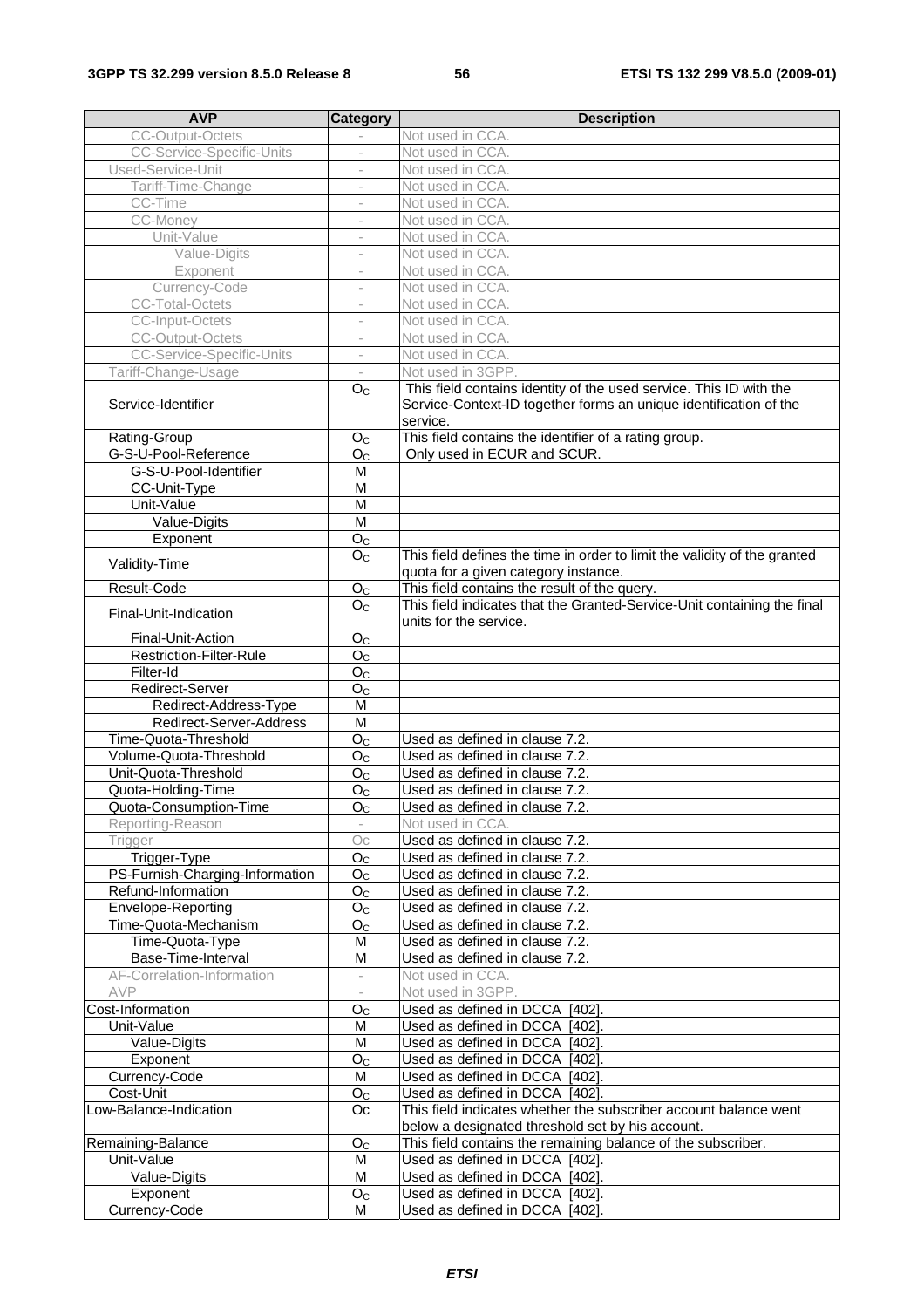| <b>AVP</b>                       | <b>Category</b>          | <b>Description</b>                                                               |
|----------------------------------|--------------------------|----------------------------------------------------------------------------------|
| Final-Unit-Indication            |                          | Not used in 3GPP, see Multiple-Services-Credit-Control.                          |
| Final-Unit-Action                | $\overline{\phantom{a}}$ | Not used in 3GPP.                                                                |
| <b>Restriction-Filter-Rule</b>   | $\overline{\phantom{a}}$ | Not used in 3GPP.                                                                |
| Filter-Id                        | ÷,                       | Not used in 3GPP.                                                                |
| Redirect-Server                  | $\overline{\phantom{a}}$ | Not used in 3GPP.                                                                |
| Redirect-Address-Type            | $\overline{\phantom{a}}$ | Not used in 3GPP.                                                                |
| Redirect-Server-Address          | $\overline{\phantom{a}}$ | Not used in 3GPP.                                                                |
| <b>Check-Balance-Result</b>      | $\overline{\phantom{a}}$ | Not used in 3GPP.                                                                |
| Credit-Control-Failure-Handling  | O <sub>C</sub>           | Used as defined in DCCA [402].                                                   |
| Direct-Debiting-Failure-Handling | O <sub>C</sub>           | Used as defined in DCCA [402].                                                   |
| Validity-Time                    |                          | Not used in 3GPP.                                                                |
| Redirect-Host                    | O <sub>C</sub>           |                                                                                  |
| Redirect-Host-Usage              | O <sub>C</sub>           |                                                                                  |
| Redirect-Max-Cache-Time          | O <sub>C</sub>           |                                                                                  |
| Proxy-Info                       | O <sub>C</sub>           | This field contains information of the host.                                     |
| Proxy-Host                       | м                        | This field contains the identity of the host that added the Proxy-Info<br>field. |
| Proxy-State                      | м                        | This field contains state local information.                                     |
| Route-Record                     | O <sub>C</sub>           | This field contains an identifier inserted by a relaying or proxying             |
|                                  |                          | node to identify the node it received the message from.                          |
| Failed-AVP                       | O <sub>C</sub>           |                                                                                  |
| Service-Information              | O <sub>C</sub>           | This parameter holds the individual service specific parameters as               |
|                                  |                          | defined in the corresponding 'middle tier' TS.                                   |
| <b>AVP</b>                       | O <sub>C</sub>           |                                                                                  |

# 6.4.4 Re-Auth-Request Message

Table 6.4.4 illustrates the basic structure of a Diameter Credit Control *Re-Auth-Request* message as used for online charging.

| Table 6.4.4: Re-Auth-Request (RAR) Message Contents for Online Charging |  |  |  |
|-------------------------------------------------------------------------|--|--|--|
|-------------------------------------------------------------------------|--|--|--|

| <b>AVP</b>              | <b>Category</b>          | <b>Description</b>                                                     |
|-------------------------|--------------------------|------------------------------------------------------------------------|
| Session-Id              | м                        | This field identifies the operation session.                           |
| Origin-Host             | м                        | This field contains the identification of the source point of the      |
|                         |                          | operation and the realm of the operation originator.                   |
| Origin-Realm            | M                        | This field contains the realm of the operation originator.             |
| Destination-Realm       | м                        | This field contains the realm of the operator domain. The realm will   |
|                         |                          | be addressed with the domain address of the corresponding public       |
|                         |                          | URI.                                                                   |
| <b>Destination-Host</b> | М                        | This field contains the destination peer address of the OCS identity.  |
| Auth-Application-Id     | м                        | The field corresponds to the application ID of the Diameter Credit     |
|                         |                          | Control Application and is defined with the value 4.                   |
| Re-Auth-Request-Type    | M                        | This field is used to inform the CTF of the action expected upon       |
|                         |                          | expiration of the Authorization-Lifetime                               |
| User-Name               | O <sub>C</sub>           | This field contains the username.                                      |
| Origin-State-Id         | O <sub>C</sub>           | This field contains the state associated to the CTF.                   |
| Proxy-Info              | O <sub>C</sub>           | This field contains information of the host.                           |
| Proxy-Host              | м                        | This field contains the identity of the host that added the Proxy-Info |
|                         |                          | field.                                                                 |
| Proxy-State             | M                        | This field contains state local information.                           |
| Route-Record            | O <sub>C</sub>           | This field contains an identifier inserted by a relaying or proxying   |
|                         |                          | node to identify the node it received the message from.                |
| CC-Sub-Session-Id       | $\overline{\phantom{a}}$ | Not used in 3GPP.                                                      |
| G-S-U-Pool-Reference    | O <sub>C</sub>           |                                                                        |
| Service-Identifier      | $O_{\rm C}$              |                                                                        |
| Rating-Group            | O <sub>C</sub>           |                                                                        |
| <b>AVP</b>              | O <sub>C</sub>           |                                                                        |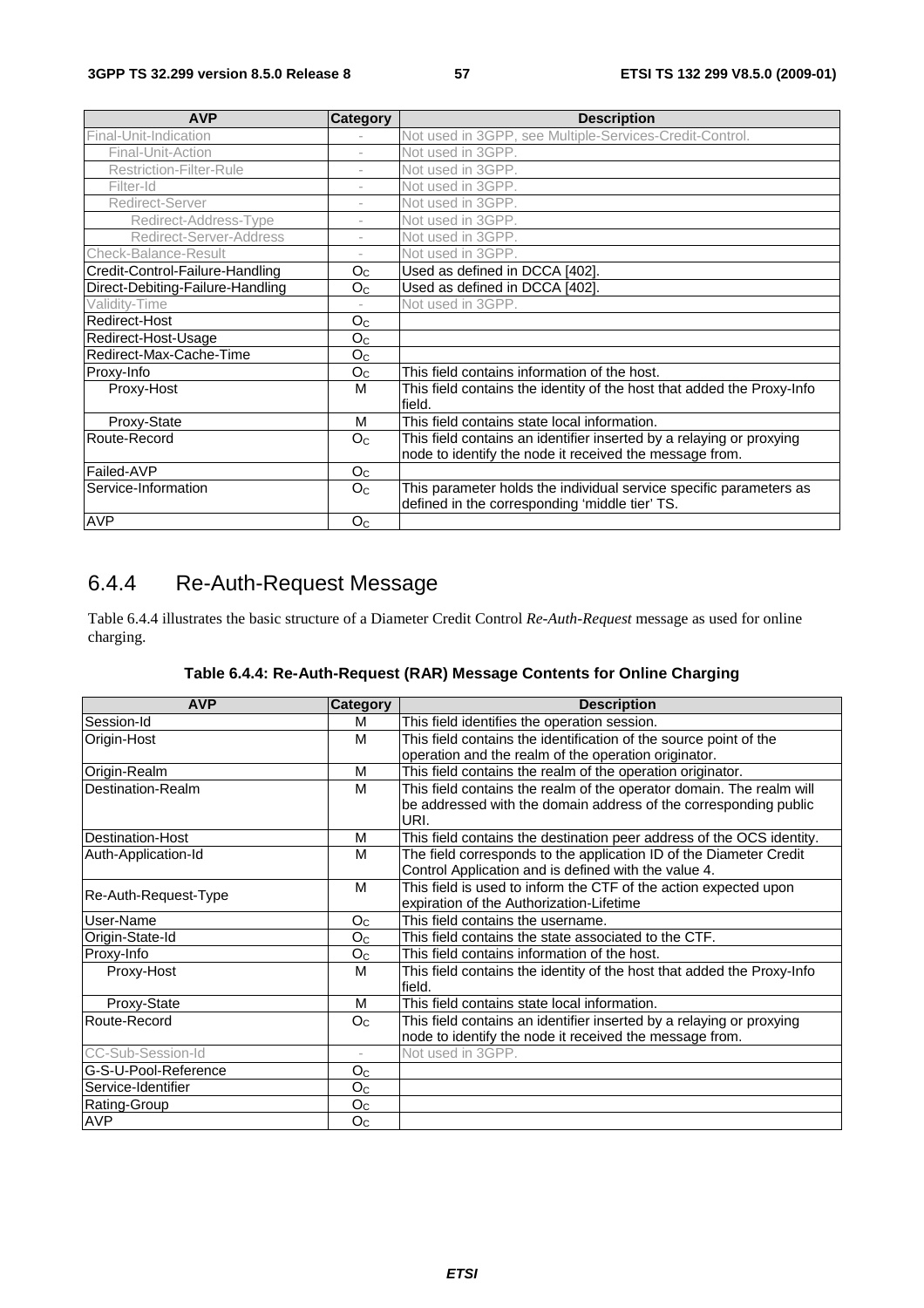# 6.4.5 Re-Auth-Answer Message

Table 6.4.5 illustrates the basic structure of a Diameter Credit Control *Re-Auth-Answer* message as used for online charging.

| <b>Diameter Credit Control Application AVPs</b> |                     |  |  |  |  |  |  |  |
|-------------------------------------------------|---------------------|--|--|--|--|--|--|--|
| <b>AVP</b>                                      | <b>Used in 3GPP</b> |  |  |  |  |  |  |  |
| <diameter 258,="" header:="" pxy=""></diameter> | Yes                 |  |  |  |  |  |  |  |
| <session-id></session-id>                       | Yes                 |  |  |  |  |  |  |  |
| {Result-Code}                                   | Yes                 |  |  |  |  |  |  |  |
| {Origin-Host}                                   | Yes                 |  |  |  |  |  |  |  |
| {Origin-Realm}                                  | Yes                 |  |  |  |  |  |  |  |
| [User-Name]                                     | Yes                 |  |  |  |  |  |  |  |
| [Origin-State-Id]                               | Yes                 |  |  |  |  |  |  |  |
| [Error-Message]                                 | Yes                 |  |  |  |  |  |  |  |
| [Error-Reporting-Host]                          | Yes                 |  |  |  |  |  |  |  |
| *[Failed-AVP]                                   | Yes                 |  |  |  |  |  |  |  |
| *[Redirect-Host]                                | Yes                 |  |  |  |  |  |  |  |
| [Redirect-Host-Usage]                           | Yes                 |  |  |  |  |  |  |  |
| [Redirect-Host-Cache-Time]                      | Yes                 |  |  |  |  |  |  |  |
| * [Proxy-Info]                                  | No                  |  |  |  |  |  |  |  |
| { Proxy-Host }                                  | No                  |  |  |  |  |  |  |  |
| { Proxy-State }                                 | No                  |  |  |  |  |  |  |  |
| *[AVP]                                          | Yes                 |  |  |  |  |  |  |  |

**Table 6.4.5: Re-Auth-Answer (RAA) Message Contents for Online Charging** 

*Editor's note: The rationale for "NO" above should be provided. If the message is identical to the definition in DCC the table may be replaced by a reference to DCC.* 

### 6.4.6. Capabilities-Exchange-Request Message

The Capabilities-Exchange-Request message structure is described in [401].

### 6.4.7 Capabilities-Exchange-Answer Message

The Capabilities-Exchange-Answer message structure is described in [401].

### 6.4.8 Device-Watchdog-Request Message

The Device-Watchdog-Request message structure is described in [401].

### 6.4.9 Device-Watchdog-Answer Message

The Device-Watchdog-Answer message structure is described in [401].

### 6.4.10 Disconnect-Peer-Request Message

The Disconnect-Peer-Request message structure is described in [401].

### 6.4.11 Disconnect-Peer-Answer Message

The Disconnect-Peer-Answer message structure is described in [401].

### 6.4.12 Abort-Session-Request Message

The Abort-Session-Request message structure is described in [401].

### 6.4.13 Abort-Session -Answer Message

The Abort-Session-Answer message structure is described in [401].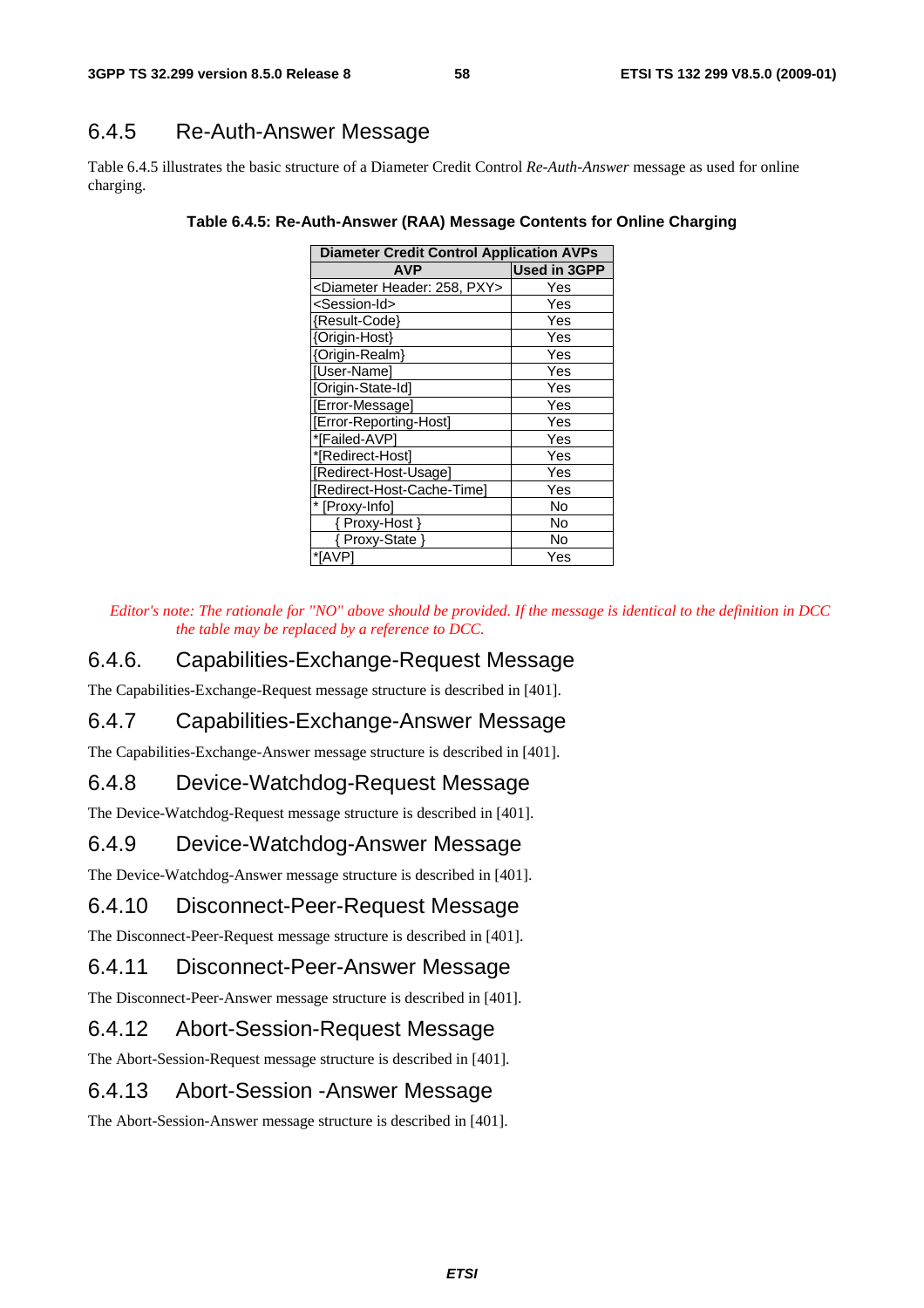# 6.5 Other procedural description of the 3GPP charging applications

### 6.5.1 Re-authorization

### 6.5.1.1 Idle timeout

The server may specify an idle timeout associated with a granted quota using the Quota-Holding-Time AVP. If no traffic associated with the quota is observed for this time, the client shall understand that the traffic has stopped and the quota is returned to the server. The client shall start the quota holding timer when quota consumption ceases. This is always when traffic ceases, i.e. the timer is re-started at the end of each packet. It applies equally to the granted time quota and to the granted volume quota. The timer is stopped on sending a CCR and re-initialised on receiving a CCA with the previous used value or a new value of Quota-Holding-Time if received.

Alternatively, if this AVP is not present, a locally configurable default value in the client shall be used. A Quota-Holding-Time value of zero indicates that this mechanism shall not be used.

### 6.5.1.2 Change of charging conditions

There are a number of mid-session service events (re-authorisation triggers), which could affect the rating of the current service usage, e.g. end user QoS changes or location updates. When allocating resources, the server may instruct the credit control client to re-authorize the quota upon a number of different session related triggers that can affect the rating conditions. The server instruct the Network Element to monitor for such events by using the Trigger AVP containing one or more Trigger-Type AVPs in the CCA command. These events are in addition to the static triggers defined in the service specific document (middle tier TS).

Once the OCS has armed one or more triggers using the Trigger AVP at the Network Element, these triggers shall remain in effect until another Trigger AVP is received for the same Rating Group, where the Network Element shall arm all triggers present in the Trigger AVP and reset all other triggers. The presence of the Trigger AVP without any Trigger-Type AVPs in a CCA allows OCS to disable all the triggers that were armed in a previous Trigger AVP.

NOTE: This removes the need for the OCS to send trigger information in every CCA message when they have not changed.

When one of the armed triggers happen, a credit re-authorization shall be sent to the server including information related to the service event even if all the granted service units have not been used. The quota is also being reported.

For example, if the Trigger AVP is used, then the client shall only re-authorise the quota for the service usage associated with events which were included in the last received Trigger AVP.

If the server does not control the events for re-authorisation using the Trigger AVP, the Network Element shall only monitor for default events defined in the relevant service specific document (middle tier TS).

### 6.5.1.3 Reporting quota usage

The credit control client shall report the quota usage under a number of circumstances. When this happens, the reason for the quota being reported is notified to the server through the use of the Reporting-Reason AVP in the CCR. The reason for reporting credit usage can occur directly in the Multiple-Services-Credit-Control AVP, or in the Used-Service-Units AVP, depending on whether it applies for all quota types or a particular quota type respectively. It shall not be used at command level. It shall always and shall only be sent when usage is being reported.

When the reason is RATING\_CONDITION\_CHANGE, the Trigger AVP shall also be included to indicate the specific armed trigger events which caused the reporting and re-authorisation request.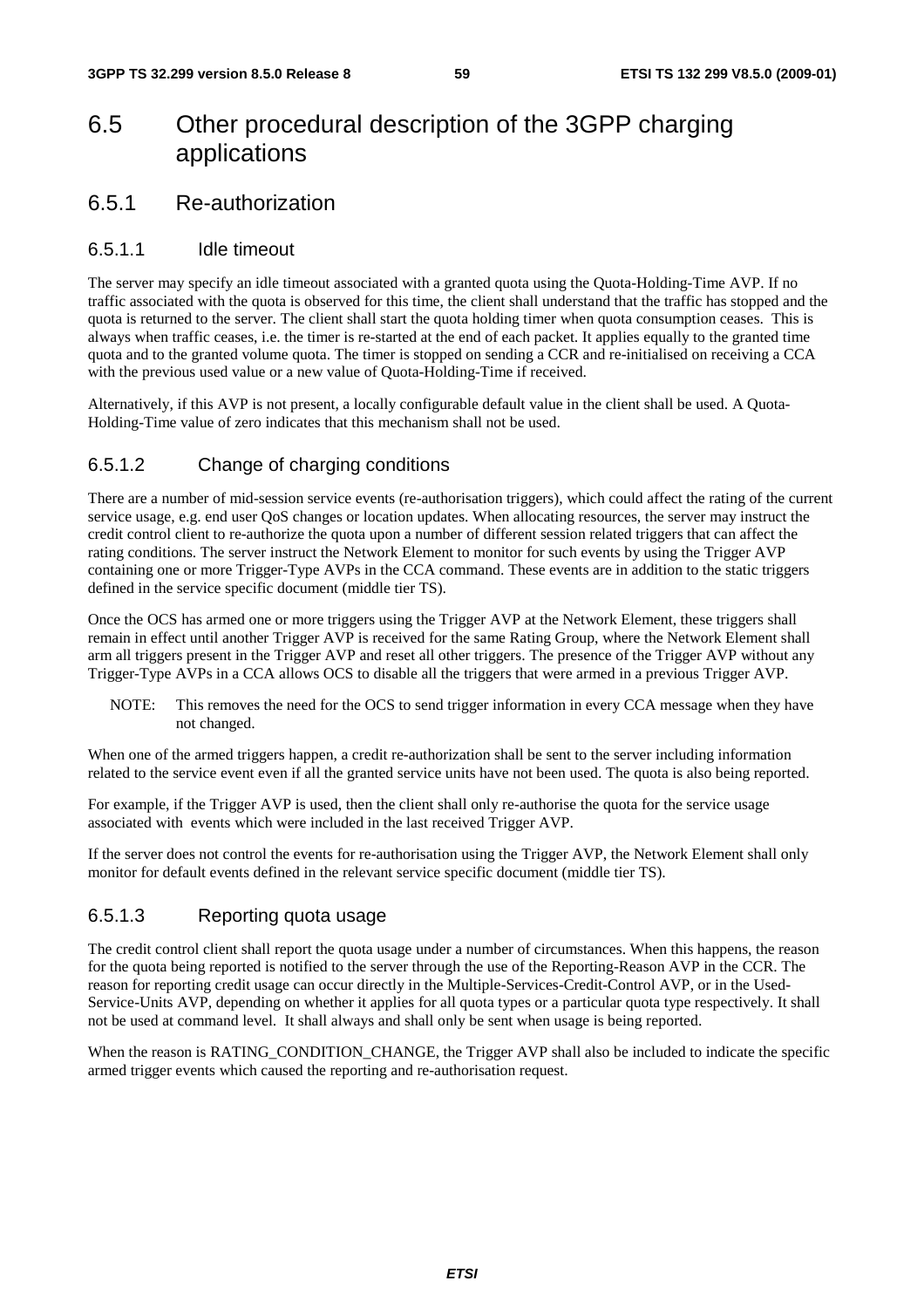### 6.5.1.4 Quota consumption

The consumption of quota is captured using mechanisms described in 6.5.1.3.

Volume quota is considered used or consumed in the normal way, corresponding to actual traffic.

The consumption of time quota may be controlled by Quota-Consumption-Time as described in clause 6.5.4, or by extended mechanisms as described in clause 6.5.7.

# 6.5.2 Threshold based re-authorization triggers

The server may optionally include as part of the Multiple-Services-Credit-Control AVP, when it is providing a quota, an indication to the client of the remaining quota threshold that shall trigger a quota re-authorization. The Time-Quota-Threshold AVP indicates the threshold in seconds when the granted quota is time, and the Volume-Quota-Threshold AVP indicates the threshold in octets when the granted quota is volume. The Unit-Quota-Threshold AVP indicates the threshold in service specific units, that are defined in the service specific documents, when the granted quota is service specific.

If the threshold triggers were included along with the quota granted, the Credit Control client, then, shall seek reauthorisation from the server for the quota when the quota contents fall below the supplied threshold. The client shall allow service to continue whilst the re-authorisation is progress, until the original quota had been consumed.

# 6.5.3 Termination action

The termination action is sent over the Ro reference point. Two different approaches are specified:

- The Final-Unit-Indication AVP with Final-Unit-Action TERMINATE does not include any other information. When the user has consumed the final granted units, the network element shall terminate the service. This is the default handling applicable whenever the client receives an unsupported Final-Unit-Action value. If the Final-Unit-Indication AVP is at Multiple-Services-Credit-Control level, the network element shall send Credit Control Request message with CC-Request-Type AVP set to the value UPDATE\_REQUEST and report the Used-Service-Unit AVP for the service that has terminated, as defined in IETF RFC 4006 [402].
- Another termination action consists in re-directing packets corresponding to a terminated service (consumption of the final granted units) to an application server. This allows the client to redirect user originated requ a top-up server so that network access can be re-instated. This functionality is achieved with the server returning a "REDIRECT" and redirect-to URL in the Final-Units-Action AVP of the Multiple-Services-Credit-Control AVP or at command level. Upon receiving this result code, the Network Element shall apply the redirection. The URL should be categorized so that the End-User's ability to reach it is guaranteed.

# 6.5.4 Quota consumption time

The server may optionally indicate to the client that the quota consumption must be stopped after a period equal to the Quota Consumption Time in which no packets are received or at session termination, whichever is sooner. This is indicated by including the Quota-Consumption-Time AVP in the CCA. The idle period equal to the Quota Consumption Time is included in the reported usage. The quota is consumed normally during gaps in traffic of duration less than or equal to the Quota-Consumption-Time. Quota consumption resumes on receipt of a further packet belonging to the service data flow.

If packets are allowed to flow during a Credit Control Request (Update)/Credit Control Answer exchange, and the Quota-Consumption-Time AVP value in the provided quota is the same as in the previously provided quota, then the Quota-Consumption-Time runs normally through this procedure. For example, if 5 seconds of a 10 second QCT timer have passed when a CCR(U) is triggered, and the CCA(U) returns 2 seconds later, then the QCT timer will expire 3 seconds after the receipt of the CCA and the remaining unaccounted 5 seconds of usage will be recorded against the new quota even though no packets were transmitted with the new quota.

In the case of a new quota with the Quota-Consumption-Time AVP, or when packets are blocked during the CCR(U)/CCA procedure then the Quota-Consumption-Time stops running (if it was running) and quota consumption begins again when the next service data flow packet matching the Charging Rule is received.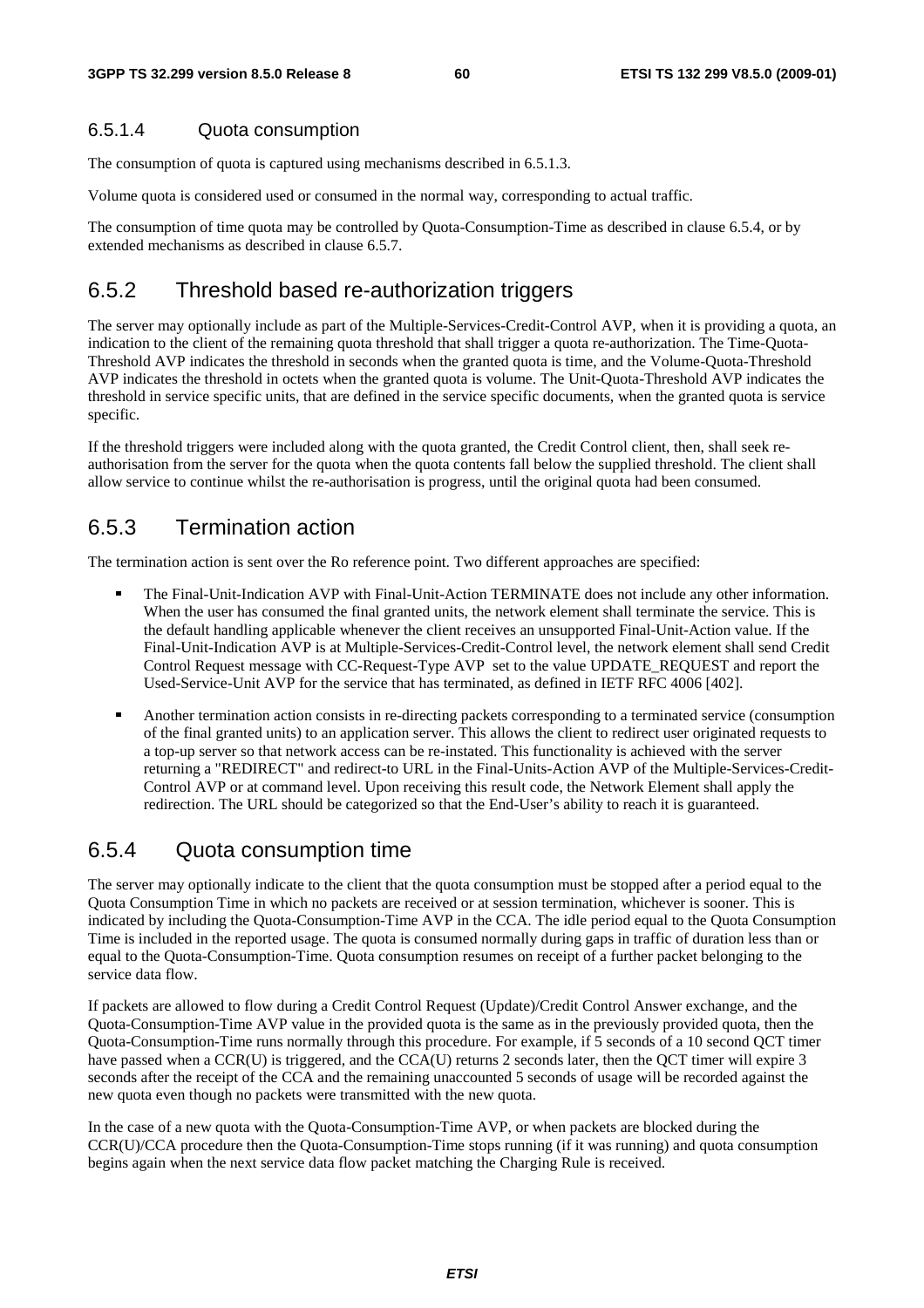If a Quota-Consumption-Time AVP value of zero is provided, or if no Quota-Consumption-Time AVP is present in the CCA, the quota is consumed continuously from the point at which it is granted.

# 6.5.5 Service Termination

The OCF may determine that a service requires termination. The OCF may perform this termination synchronously if it has a CCR pending processing by returning CCA with Result-Code AVP with value DIAMETER-AUTHORIZATION-REJECTED. If the OCF does not have a pending request (asynchronous), the OCF may trigger an ASR to terminate the Diameter session related to the service. On reception of an ASR, the CTF shall close the associated Credit-Control session by sending a CCR [TERMINATE]. The behaviour of the CTF, in relation to the user session, on reception of an ASR is detailed in the middle-tier TS. As an alternative to the ASR, the OCF may trigger a RAR to which the CTF behaves as described in RFC 4006 [402] and the OCF shall return a CCA with Result-Code AVP with value DIAMETER-AUTHORIZATION-REJECTED for the resulting CCR.

# 6.5.6 Envelope reporting

The OCF may determine the need for additional detailed reports identifying start time and end times of specific activity in addition to the standard quota management provided in RFC 4006 [402]. The OCF controls this by sending a CCA with Envelope-Report AVP with the appropriate values. The CTF, on receiving the command, will monitor for traffic for a period of time controlled by the Quota-Consumption-Time AVP and report each period as a single envelope for each Quota-Consumption-Time expiry where there was traffic. The OCF may request envelope reports for just time, time and volume, time and number of events, or time and volume and number of events.

NOTE: Envelope reporting is independent of quota management (i.e. there is no interaction).

# 6.5.7 Combinational quota

The Quota-Consumption-Time mechanism, described in clause 6.5.4, may be extended (and replaced) when granting time based quota to provide potentially more efficient use of the online charging interface, i.e. reduced traffic and the algorithms in the OCF are potentially simpler. The alternative handling mechanisms that are defined in this clause are:

- 1) Continuous Time Period (CTP)
- 2) Discrete Time Period (DTP)

Both DTP and CTP define time-envelopes in their own manner. The method of forming a time-envelope is controlled by the Time-Quota-Mechanism AVP, which selects the algorithm and the length of the base time interval.

The base time interval, specified by the Base-Time-Interval AVP, is a basic unit for consuming quota. Quota is deemed to be consumed at the start of each base time interval. The CTF shall allow traffic to pass for the duration of the base time interval.

For DTP, the base time interval defines the length of the discrete time period. A time envelope corresponds to exactly one DTP (and therefore to one base time interval). Quota consumption resumes only on the first traffic following the expiry of the DTP (or the closure of the envelope).

For CTP, the mechanism constructs a time-envelope out of consecutive base time intervals in which traffic has occurred up to and including the first base time interval which contains no traffic. Therefore quota consumption continues within the time envelope, if there was traffic in the previous base time interval. After an envelope has closed, then the quota consumption resumes only on the first traffic following the closure of the envelope. The envelope for CTP includes the last base time interval, i.e. the one which contained no traffic. The end of an envelope can only be determined "retrospectively".

If the CTF receives a Multiple-Services-Credit-Control AVP with both the Quota-Consumption-Time AVP and Time-Quota-Mechanism AVP, then the Time-Quota-Mechanism AVP takes precedence and the CTF shall behave accordingly.

If the server requires details of when the DTPs and CTPs occurred then it shall request the reporting of the corresponding time envelopes, by including the Envelope-Reporting AVP when granting quota in the CCA (INITIAL) to indicate whether the client shall report the start and end of each time envelope, in those cases in which quota is consumed in envelopes. The CTF generates envelopes according to the rules described above and carry each envelope in a separate instance of the Envelope AVP in the CCR.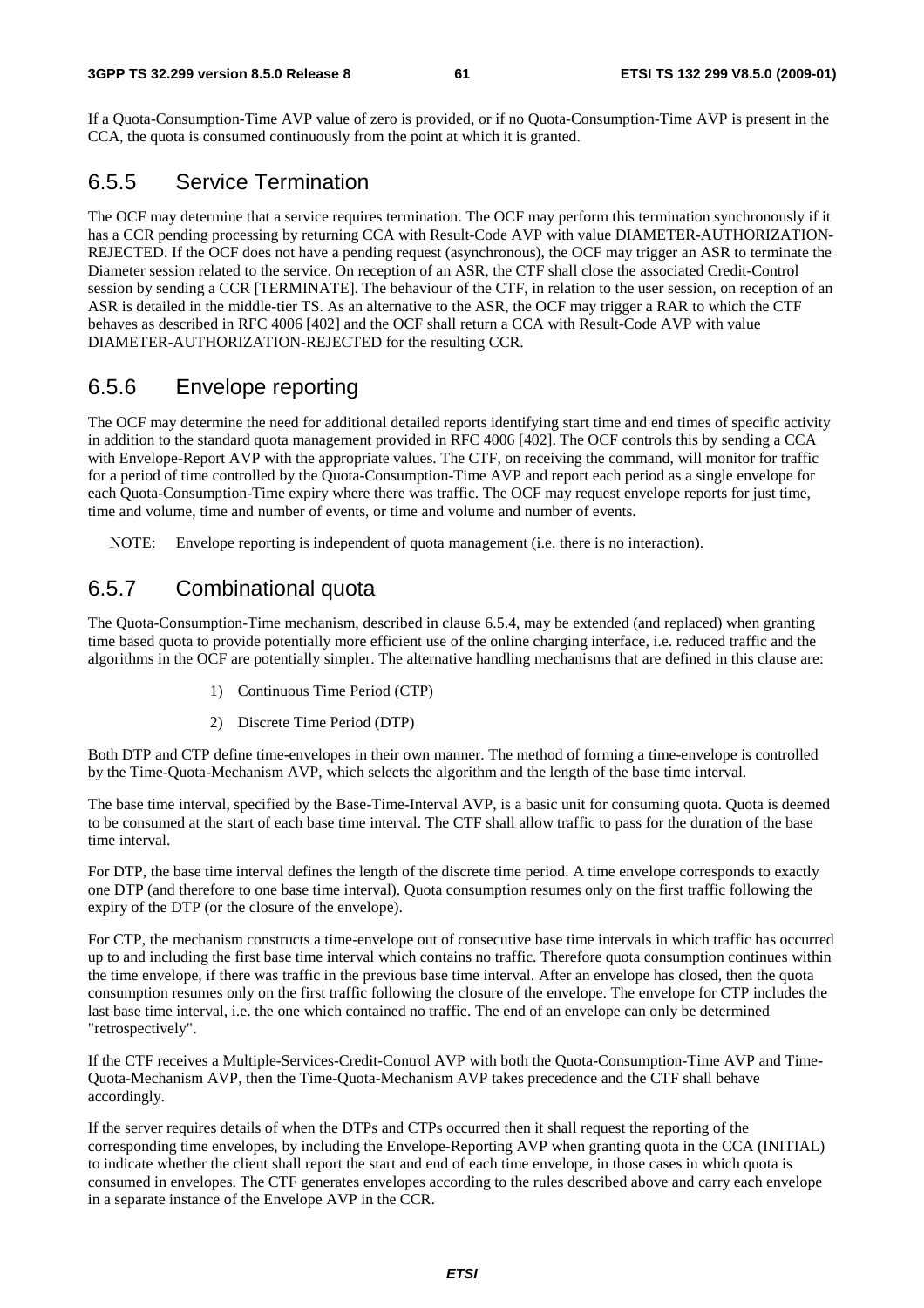# 6.5.8 Online control of offline charging information

The Offline-Charging AVP is used on the Ro interface by the OCS to control the CTF in relation to the mechanism by which the CTF generates offline charging information, e.g. for flow based charging controls the formation of service data containers. The information contained, within the Offline-Charging AVP, takes precedence over the default configuration at the CTF. If the Offline-Charging AVP is not sent in the CCA, the OCS does not control the offline charging mechanisms and therefore the default configuration at the CTF is employed.

Controls over time usage, defined in clause 6.5.6 and 6.5.7, are included.

# 6.6 Bindings of the operation to protocol application

This clause aims to describe the mapping between the protocol independent messages and parameter with the Diameter messages and AVP utilized on the 3GPP Offline and Online Charging.

# 6.6.1 Bindings of Charging Data Transfer to Accounting

Table 6.6.1 describes the bindings of the *Charging Data Transfer* operation parameter to the DBPA AVP for 3GPP Offline Charging.

| <b>Charging Data Transfer parameter</b> | <b>Diameter Accounting AVP</b> |
|-----------------------------------------|--------------------------------|
| <b>Operation Number</b>                 | Accounting-Record-Number       |
| <b>Operation Type</b>                   | Accounting-Record-Type         |
| <b>Operation Identifier</b>             | Acct-Application-Id            |
| Operation Interval                      | Acct-Interim-Interval          |
| <b>Destination Domain</b>               | Destination-Realm              |
| <b>Origination Timestamp</b>            | Event-Timestamp                |
| Originator Host                         | Origin-Host                    |
| Originator Domain                       | Origin-Realm                   |
| <b>Origination State</b>                | Origin-State-Id                |
| Proxy Information                       | Proxy-Info                     |
| <b>Operation Result</b>                 | Result-Code                    |
| Route Information                       | Route-Record                   |
| Service Information                     | Service-Information            |
| Session Identifier                      | Session-Id                     |
| <b>Operation Token</b>                  | Service-Context-Id             |
| <b>User Name</b>                        | User-Name                      |

#### **Table 6.6.1: Bindings to Accounting**

# 6.6.2 Bindings of Debit / Reserve Units to Credit-Control

Table 6.6.2 describes the bindings of the *Debit / Reserve Units* operation parameter to the DCCA AVP for 3GPP Online Charging.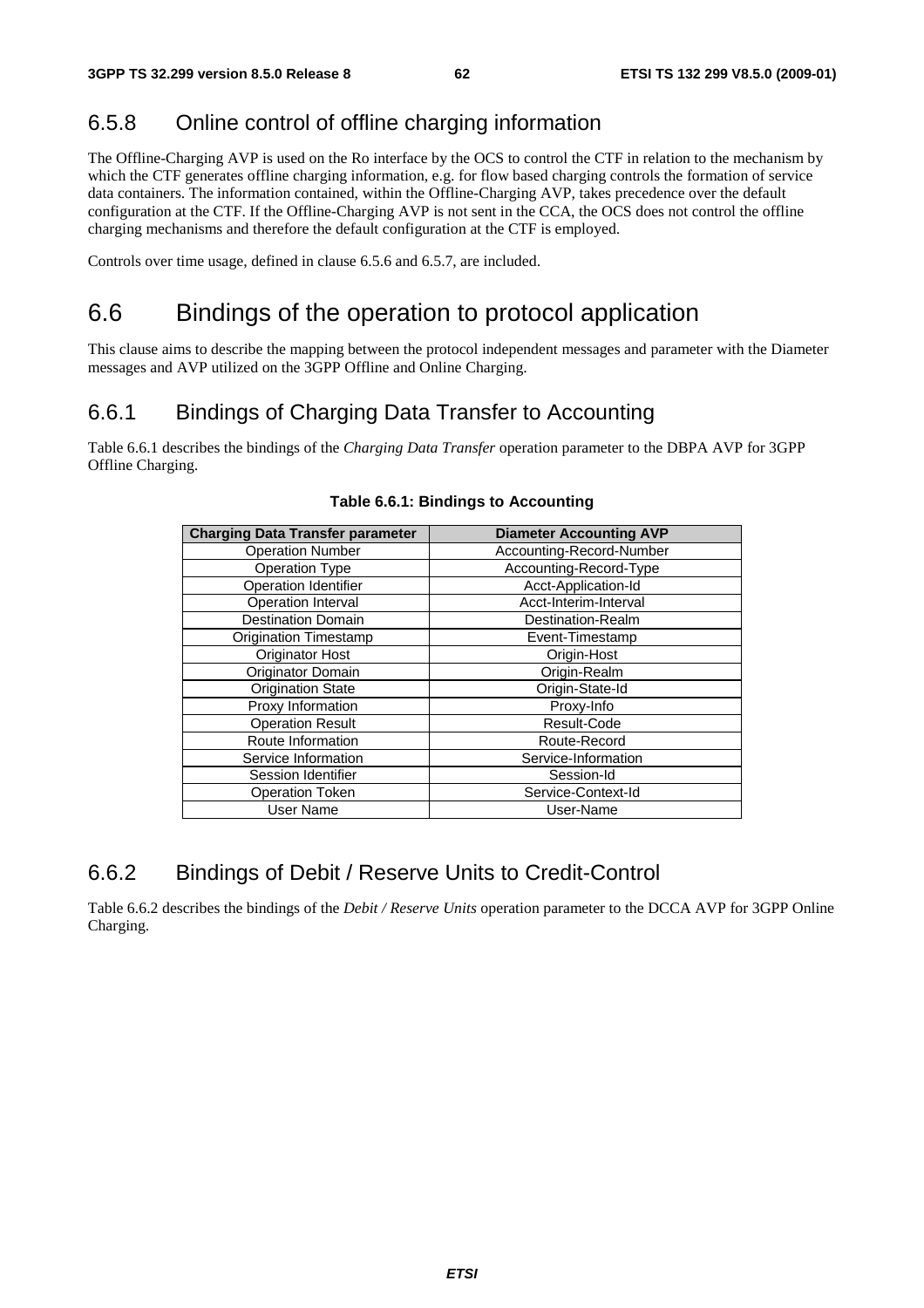| Debit / Reserve Units parameter | <b>DCCA AVP</b>                  |
|---------------------------------|----------------------------------|
| <b>Destination Domain</b>       | Destination-Realm                |
| <b>Destination Host</b>         | <b>Destination-Host</b>          |
| Failed parameter                | Failed-AVP                       |
| Multiple Operation              | Multiple-Services-Indicator      |
| Multiple Unit Operation         | Multiple-Services-Credit Control |
| <b>Operation Failover</b>       | <b>CC-Session-Failover</b>       |
| <b>Operation Failure Action</b> | Credit-Control-Failure-Handling  |
| Operation Identifier            | Auth-Application-Id              |
| <b>Operation Number</b>         | <b>CC-Request-Number</b>         |
| <b>Operation Result</b>         | Result-Code                      |
| <b>Operation Token</b>          | Service-Context-Id               |
| Operation Type                  | CC-Request-Type                  |
| <b>Origination State</b>        | Origin-State-Id                  |
| <b>Origination Timestamp</b>    | Event-Timestamp                  |
| Originator Domain               | Origin-Realm                     |
| Originator Host                 | Origin-Host                      |
| Proxy Information               | Proxy-Info                       |
| <b>Redirection Cache Time</b>   | Redirect-Max-Cache-Time          |
| <b>Redirection Host</b>         | Redirect-Host                    |
| <b>Redirection Host Usage</b>   | Redirect-Host-Usage              |
| Requested Action                | Requested-Action                 |
| Route Information               | Route-Record                     |
| Service Information             | Service-Information              |
| Session Identifier              | Session-Id                       |
| Subscriber Equipment Number     | User-Equipment-Info              |
| Subscriber Identifier           | Subscription-Id                  |
| <b>Termination Cause</b>        | <b>Termination-Cause</b>         |
| <b>User Name</b>                | User-Name                        |
|                                 |                                  |

|  |  | Table 6.6.2: Bindings to Credit-Control |
|--|--|-----------------------------------------|
|--|--|-----------------------------------------|

# 7 Summary of used Attribute Value Pairs

# 7.1 Diameter AVPs

The use of the Attribute Value Pairs (AVPs) that are defined in the Diameter Protocol is specified in clause 6.2 for offline charging and in clause 6.4 for online charging. The information is summarized in the table 7.1 in alphabetical order. Detailed specification of some of these AVPs is available after the table and for the others can be found from IETF RFC 3588 [401], IETF RFC 4006 [402] and and IETF RFC 4005 [407].

Those Diameter AVPs that are used are marked "M", " $O_M$ "or "Oc" in the following table. This implies that their content can be used by the CDF for offline and by the OCF for online charging purposes. Those Diameter AVPs that are not used are marked "-" in the following table.

|                              | <b>AVP</b> | Used in        |                          |                 |                          |                      | <b>AVP Flag rules</b>    |                          |                          |                          |                          |
|------------------------------|------------|----------------|--------------------------|-----------------|--------------------------|----------------------|--------------------------|--------------------------|--------------------------|--------------------------|--------------------------|
| <b>AVP Name</b>              | Code       |                |                          | ACR ACA CCR CCA |                          | Value<br><b>Type</b> | Must   May               |                          | <b>Should</b>            | <b>Must</b>              | May                      |
|                              |            |                |                          |                 |                          |                      |                          |                          | not                      | not                      | Encr.                    |
| Accounting-input-octets      | 363        | O <sub>C</sub> | $\blacksquare$           | -               | $\overline{\phantom{0}}$ | Unsigned64           | M                        | P                        |                          | V                        |                          |
| Accounting-input-packets     | 365        | O <sub>C</sub> | $\overline{\phantom{0}}$ | $\blacksquare$  | ۰                        | Unsigned64           | М                        | P                        |                          | V                        | v                        |
| Accounting-output-octets     | 364        | O <sub>C</sub> | $\overline{\phantom{0}}$ | -               | ۰                        | Unsigned64           | М                        | P                        | ٠                        | V                        | v                        |
| Accounting-output-packets    | 366        | O <sub>C</sub> | $\overline{\phantom{0}}$ |                 | $\overline{\phantom{0}}$ | Unsigned64           | М                        | P                        | $\overline{\phantom{0}}$ | V                        | ν                        |
| Accounting-Realtime-Required | 483        | $\blacksquare$ | -                        |                 | ۰                        | <b>IEnumerated</b>   | $\overline{\phantom{0}}$ | -                        |                          | -                        | $\overline{\phantom{0}}$ |
| Accounting-Record-Number     | 485        | М              | м                        | -               | ۰                        | Unsigned32           | М                        | P                        |                          | V                        | $\checkmark$             |
| Accounting-Record-Type       | 480        | М              | м                        |                 | ۰                        | <b>IEnumerated</b>   | М                        | P                        |                          | V                        | v                        |
| Accounting-Sub-Session-Id    | 287        | ۰              | ۰                        | -               | ٠                        | Unsigned64           | $\overline{\phantom{0}}$ | -                        |                          | $\overline{\phantom{0}}$ |                          |
| Acct-Application-Id          | 259        | O <sub>C</sub> | O <sub>C</sub>           | -               |                          | Unsigned32           | М                        | P                        |                          | V                        | N                        |
| Acct-Interim-Interval        | 85         | O <sub>C</sub> | O <sub>C</sub>           |                 | -                        | Unsigned32           | м                        | P                        |                          | V                        | v                        |
| Acct-Multi-Session-Id        | 50         | -              | ۰                        | -               | $\overline{\phantom{0}}$ | Unsigned32           | $\blacksquare$           | $\overline{\phantom{0}}$ |                          | $\overline{\phantom{0}}$ |                          |
| Acct-Session-Id              | 44         |                | -                        |                 | -                        | OctetString          | $\overline{\phantom{0}}$ |                          |                          | $\overline{\phantom{0}}$ |                          |

|  |  |  | Table 7.1: Use Of IETF Diameter AVPs |  |
|--|--|--|--------------------------------------|--|
|--|--|--|--------------------------------------|--|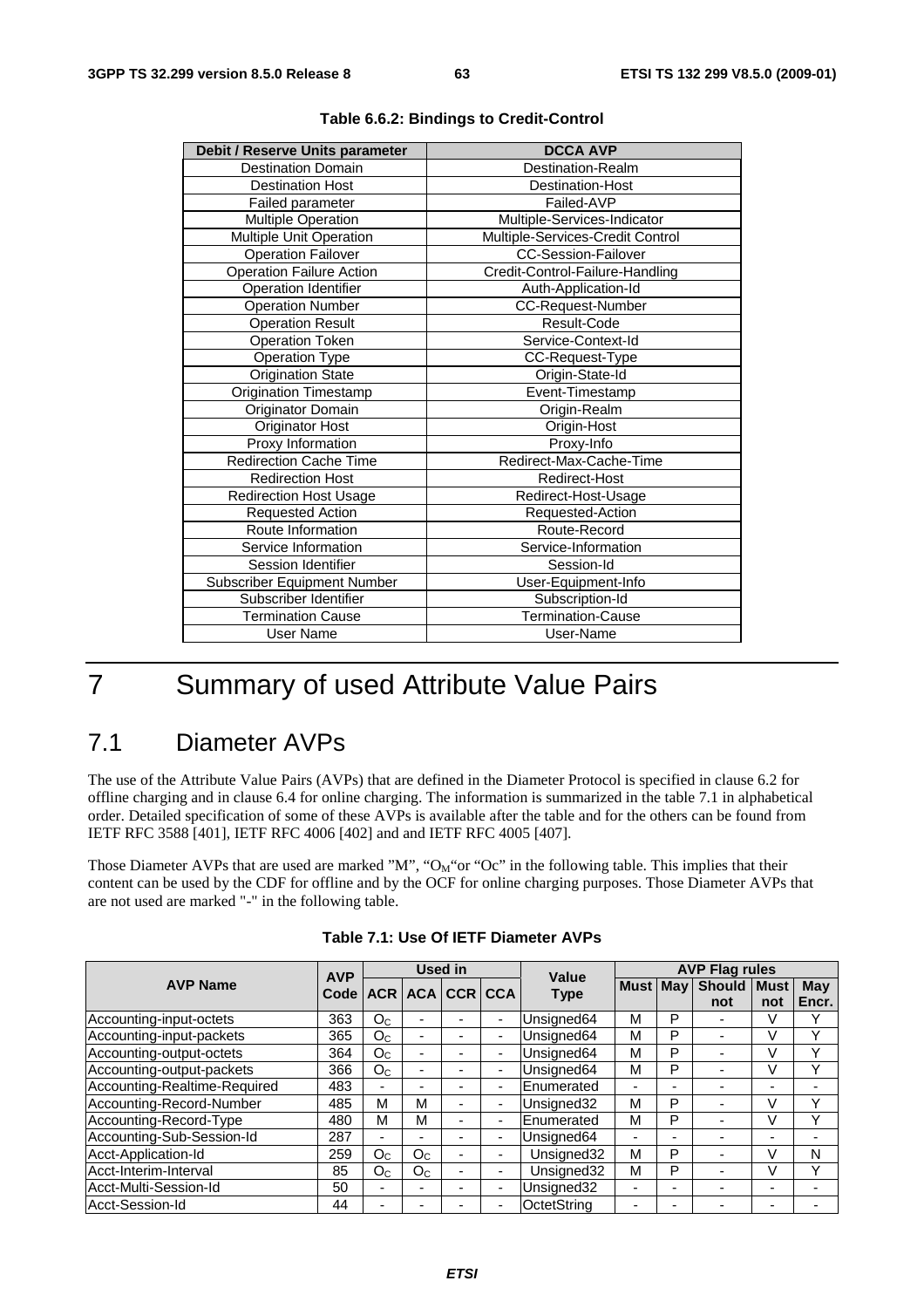### **3GPP TS 32.299 version 8.5.0 Release 8 64 ETSI TS 132 299 V8.5.0 (2009-01)**

|                                              |                    | <b>Used in</b>                           |                                  |                          |                                  | <b>AVP Flag rules</b>       |                                           |                          |                                            |                          |                          |
|----------------------------------------------|--------------------|------------------------------------------|----------------------------------|--------------------------|----------------------------------|-----------------------------|-------------------------------------------|--------------------------|--------------------------------------------|--------------------------|--------------------------|
| <b>AVP Name</b>                              | <b>AVP</b><br>Code |                                          | <b>ACR ACA</b>                   |                          | <b>CCR CCA</b>                   | <b>Value</b><br><b>Type</b> |                                           |                          | <b>Must May Should</b><br>not              | <b>Must</b><br>not       | May<br>Encr.             |
| Auth-Application-Id                          | 258                | $\blacksquare$                           | $\blacksquare$                   | M                        | M                                | Unsigned32                  | M                                         | P                        | $\blacksquare$                             | $\vee$                   | N                        |
| <b>AVP</b>                                   | $\star$            | L,                                       | $\blacksquare$                   | ä,                       | $\blacksquare$                   | Grouped                     | ÷                                         | $\blacksquare$           | $\overline{\phantom{a}}$                   | $\overline{\phantom{a}}$ | ä,                       |
| Called-Station-Id                            | 30                 | O <sub>C</sub>                           | $\overline{\phantom{a}}$         | O <sub>C</sub>           | $\overline{\phantom{a}}$         | UTF8String                  | M                                         | P                        | $\overline{\phantom{a}}$                   | V                        | N                        |
| CC-Correlation-Id                            | 411                | $\blacksquare$                           | $\overline{\phantom{a}}$         | O <sub>C</sub>           | $\overline{\phantom{a}}$         | OctetString                 | ٠                                         | $\overline{\mathsf{P}}$  | ä,                                         | $\overline{\vee}$        | Ÿ                        |
| CC-Input-Octets                              | 412                | ä,                                       | $\blacksquare$                   | O <sub>C</sub>           | O <sub>c</sub>                   | Unsigned64                  | $\overline{\phantom{a}}$                  | P,M                      | ä,                                         | $\overline{\mathsf{v}}$  | Ÿ                        |
| CC-Money                                     | 413                | ä,                                       |                                  |                          | $\overline{\phantom{a}}$         | Grouped                     | ÷,                                        |                          | $\blacksquare$                             | ä,                       | $\overline{a}$           |
| <b>CC-Output-Octets</b>                      | 414                | $\overline{\phantom{a}}$                 | $\overline{\phantom{a}}$         | O <sub>C</sub>           | $\overline{O}_C$                 | Unsigned64                  | M                                         | P                        | $\blacksquare$                             | V                        | Y                        |
| CC-Request-Number                            | 415                | $\qquad \qquad \blacksquare$             | $\overline{\phantom{a}}$         | M                        | м                                | Unsigned32                  | M                                         | P                        | $\overline{\phantom{a}}$                   | $\vee$                   | Υ                        |
| CC-Request-Type                              | 416                | $\blacksquare$                           | $\blacksquare$                   | M                        | M                                | Enumerated                  | $\overline{\mathsf{M}}$                   | $\overline{P}$           | ÷,                                         | $\overline{\vee}$        | Ÿ                        |
| <b>CC-Service-Specific-Units</b>             | 417                | $\overline{\phantom{a}}$                 | $\blacksquare$                   | O <sub>C</sub>           | O <sub>C</sub>                   | Unsigned64                  | $\overline{M}$                            | $\overline{P}$           | $\blacksquare$                             | $\overline{\vee}$        | Ÿ                        |
| <b>CC-Session-Failover</b>                   | 418                | $\blacksquare$                           | $\overline{\phantom{a}}$         |                          | O <sub>C</sub>                   | Enumerated                  | M                                         | P                        | ä,                                         | $\vee$                   | Y                        |
| CC-Sub-Session-Id                            | 419                | ä,                                       | $\blacksquare$                   | ÷,                       | $\blacksquare$                   | Unsigned64                  | $\overline{\phantom{a}}$                  | $\overline{a}$           | $\blacksquare$                             | ä,                       | ÷.                       |
| CC-Time                                      | 420                | $\blacksquare$                           | $\overline{\phantom{a}}$         | O <sub>C</sub>           | O <sub>C</sub>                   | Unsigned32                  | M                                         | P                        | $\overline{\phantom{a}}$                   | V                        | Υ                        |
| <b>CC-Total-Octets</b>                       | 421                |                                          |                                  | O <sub>c</sub>           | O <sub>C</sub>                   | Unsigned64                  | M                                         | P                        |                                            | $\overline{\vee}$        | $\overline{Y}$           |
| CC-Unit-Type                                 | 454                | $\blacksquare$                           | $\overline{\phantom{a}}$         | $\blacksquare$           | O <sub>C</sub>                   | Enumerated                  | M                                         | $\overline{\mathsf{P}}$  | $\blacksquare$                             | $\overline{\vee}$        | Ÿ                        |
| Check-Balance-Result                         | 422                | $\blacksquare$                           | $\overline{\phantom{a}}$         | $\overline{\phantom{0}}$ |                                  | Enumerated                  |                                           |                          | ä,                                         | ä,                       |                          |
| Cost-Information                             | 423                | $\blacksquare$                           | $\blacksquare$                   | $\blacksquare$           | O <sub>C</sub>                   | Grouped                     | $\overline{\mathsf{M}}$                   | $\overline{P}$           | $\blacksquare$                             | $\overline{\vee}$        | Ÿ                        |
| Cost-Unit<br>Credit-Control                  | 424<br>426         | $\overline{\phantom{a}}$                 | $\overline{\phantom{a}}$         | $\overline{\phantom{a}}$ | O <sub>c</sub>                   | UTF8String                  | M                                         | P                        | $\overline{\phantom{a}}$                   | V                        | Y                        |
|                                              | 427                |                                          |                                  | $\overline{\phantom{m}}$ | $\overline{\phantom{a}}$         | Enumerated                  | L,                                        | $\blacksquare$<br>P      | ä,                                         | ä,<br>$\overline{\vee}$  | ä,<br>Ÿ                  |
| Credit-Control-Failure-Handling              |                    | $\overline{a}$                           | $\blacksquare$                   | $\overline{\phantom{a}}$ | O <sub>C</sub>                   | Enumerated                  | M                                         | $\overline{\mathsf{P}}$  | $\blacksquare$                             | $\overline{\vee}$        | Ÿ                        |
| Currency-Code                                | 425<br>293         | $\overline{\phantom{a}}$<br>$\mathbf{r}$ | $\overline{\phantom{a}}$         |                          | м                                | Unsigned32                  | $\overline{\mathsf{M}}$<br>$\overline{M}$ | $\overline{\mathsf{P}}$  | $\blacksquare$<br>÷.                       | $\overline{\mathsf{v}}$  | $\overline{\mathsf{N}}$  |
| <b>Destination-Host</b><br>Destination-Realm | 283                | M                                        | $\blacksquare$<br>$\blacksquare$ | O <sub>C</sub><br>M      | $\blacksquare$<br>$\blacksquare$ | DiamIdent<br>DiamIdent      | M                                         | P                        |                                            | $\overline{\mathsf{v}}$  | $\overline{N}$           |
| Direct-Debiting-Failure-Handling             | 428                |                                          |                                  |                          | O <sub>C</sub>                   | Enumerated                  | M                                         | P                        | $\overline{\phantom{a}}$<br>$\blacksquare$ | V                        | Υ                        |
| Error-Message                                | 281                | $\overline{a}$                           | $\blacksquare$                   | $\overline{\phantom{m}}$ | $\overline{\phantom{a}}$         | UTF8String                  | ٠                                         | $\blacksquare$           | $\overline{\phantom{a}}$                   | $\blacksquare$           | $\blacksquare$           |
| Error-Reporting-Host                         | 294                | $\blacksquare$                           | O <sub>C</sub>                   | $\overline{\phantom{a}}$ | $\blacksquare$                   | DiamIdent                   | $\overline{a}$                            | $\overline{P}$           | ä,                                         | V, M                     | N                        |
| Event-Timestamp                              | $\overline{55}$    | O <sub>C</sub>                           | O <sub>C</sub>                   | O <sub>C</sub>           | $\blacksquare$                   | Time                        | M                                         | $\overline{\mathsf{P}}$  | ÷.                                         | $\vee$                   | $\overline{\mathsf{N}}$  |
| Exponent                                     | 429                | $\blacksquare$                           | $\blacksquare$                   | $\blacksquare$           | O <sub>c</sub>                   | Integer32                   | M                                         | $\overline{P}$           | $\blacksquare$                             | $\overline{\mathsf{v}}$  | Y                        |
| Failed-AVP                                   | 279                | $\qquad \qquad \blacksquare$             | $\overline{\phantom{a}}$         | $\overline{\phantom{0}}$ | O <sub>C</sub>                   | Grouped                     | $\overline{\mathsf{M}}$                   | P                        | $\overline{\phantom{a}}$                   | V                        | $\overline{N}$           |
| Filter-Id                                    | 11                 | $\overline{\phantom{a}}$                 | $\blacksquare$                   | $\overline{\phantom{m}}$ | O <sub>C</sub>                   | UTF8String                  | M                                         | $\overline{P}$           | $\blacksquare$                             | $\overline{\vee}$        | $\overline{Y}$           |
| Final-Unit-Action                            | 449                | $\blacksquare$                           | $\blacksquare$                   | ä,                       | O <sub>C</sub>                   | Enumerated                  | M                                         | P                        | ä,                                         | $\overline{\vee}$        | $\overline{Y}$           |
| Final-Unit-Indication                        | 430                | ÷,                                       | ä,                               | $\frac{1}{2}$            | O <sub>c</sub>                   | Grouped                     | $\overline{M}$                            | $\overline{\mathsf{P}}$  | L.                                         | $\overline{\vee}$        | Ÿ                        |
| Granted-Service-Unit                         | 431                | $\blacksquare$                           | $\overline{\phantom{a}}$         | $\blacksquare$           | O <sub>C</sub>                   | Grouped                     | $\overline{M}$                            | P                        | $\blacksquare$                             | $\overline{\mathsf{v}}$  | Ÿ                        |
| G-S-U-Pool-Identifier                        | 453                | $\qquad \qquad \blacksquare$             | $\overline{\phantom{a}}$         | $\overline{\phantom{0}}$ | O <sub>C</sub>                   | Unsigned32                  | $\overline{M}$                            | P                        | $\overline{\phantom{a}}$                   | V                        | Υ                        |
| G-S-U-Pool-Reference                         | 457                | $\blacksquare$                           | $\blacksquare$                   | $\blacksquare$           | O <sub>c</sub>                   | Grouped                     | M                                         | $\overline{P}$           | ÷,                                         | $\overline{\vee}$        | Ÿ                        |
| Location-Type                                | <b>IANA</b>        | O <sub>c</sub>                           | $\blacksquare$                   | O <sub>C</sub>           | $\blacksquare$                   | refer [403]                 |                                           |                          |                                            |                          |                          |
| Location-Information                         | <b>IANA</b>        | O <sub>C</sub>                           | $\overline{\phantom{a}}$         | O <sub>C</sub>           | $\overline{\phantom{a}}$         | refer [403]                 |                                           |                          |                                            |                          |                          |
| Multiple-Services-Credit-Control             | 456                | ÷,                                       | $\overline{a}$                   | O <sub>C</sub>           | O <sub>C</sub>                   | Grouped                     | $\overline{M}$                            | $\overline{P}$           | $\blacksquare$                             | $\overline{\mathsf{v}}$  | Ÿ                        |
| Multiple-Services-Indicator                  | 455                | $\overline{\phantom{a}}$                 | $\overline{\phantom{a}}$         | $O_{M}$                  | $\overline{\phantom{a}}$         | Enumerated                  | M                                         | P                        | $\blacksquare$                             | V                        | Υ                        |
| Operator-Name                                | <b>IANA</b>        | O <sub>C</sub>                           | $\overline{\phantom{a}}$         | O <sub>C</sub>           |                                  | refer [403]                 |                                           |                          |                                            |                          |                          |
| Origin-Host                                  | 264                | M                                        | M                                | M                        | M                                | DiamIdent                   | M                                         | $\mathsf{P}$             | $\overline{\phantom{a}}$                   | V                        | N                        |
| Origin-Realm                                 | 296                | M                                        | M                                | M                        | м                                | DiamIdent                   | M                                         | $\overline{P}$           | $\blacksquare$                             | $\overline{\vee}$        | ${\sf N}$                |
| Origin-State-Id                              | 278                | O <sub>C</sub>                           | O <sub>C</sub>                   | O <sub>C</sub>           | $\blacksquare$                   | Unsigned32                  | M                                         | $\overline{P}$           | ÷.                                         | $\vee$                   | $\mathsf{N}$             |
| Proxy-Info                                   | 284                | O <sub>C</sub>                           | O <sub>C</sub>                   | O <sub>C</sub>           | O <sub>C</sub>                   | Grouped                     | M                                         | $\overline{\phantom{a}}$ | $\blacksquare$                             | $\overline{P.V}$         | ${\sf N}$                |
| Proxy-Host                                   | 280                | м                                        | М                                | M                        | м                                | DiamIdent                   | M                                         | $\overline{\phantom{a}}$ | -                                          | P, V                     | N                        |
| Proxy-State                                  | 33                 | M                                        | M                                | M                        | M                                | OctetString                 | M                                         | $\overline{\phantom{a}}$ | $\overline{\phantom{a}}$                   | P, V                     | ${\sf N}$                |
| Rating-Group                                 | 432                | O <sub>C</sub>                           |                                  | O <sub>C</sub>           | O <sub>C</sub>                   | Unsigned32                  | M                                         | $\overline{P}$           |                                            | V                        | Y                        |
| Redirect-Address-Type                        | 433                | $\blacksquare$                           | ÷,                               | M                        | м                                | Enumerated                  | M                                         | P                        | $\Box$                                     | $\vee$                   | Y                        |
| Redirect-Host                                | 292                | $\qquad \qquad \blacksquare$             | $\overline{\phantom{a}}$         | $\blacksquare$           | O <sub>C</sub>                   | <b>DiamURI</b>              | M                                         | $\overline{P}$           | $\overline{\phantom{a}}$                   | $\overline{\vee}$        | ${\sf N}$                |
| Redirect-Host-Usage                          | 261                | $\qquad \qquad \blacksquare$             | $\overline{\phantom{a}}$         | $\overline{\phantom{0}}$ | O <sub>C</sub>                   | Enumerated                  | M                                         | $\overline{P}$           | $\overline{\phantom{a}}$                   | V                        | N                        |
| Redirect-Max-Cache-Time                      | 262                | $\overline{\phantom{0}}$                 | $\overline{\phantom{a}}$         | $\overline{\phantom{a}}$ | O <sub>C</sub>                   | Unsigned32                  | M                                         | $\overline{P}$           | $\overline{\phantom{a}}$                   | $\overline{\mathsf{V}}$  | $\overline{N}$           |
| Redirect-Server                              | 434                | $\overline{\phantom{a}}$                 | $\overline{\phantom{a}}$         | $\overline{\phantom{a}}$ | O <sub>C</sub>                   | Grouped                     | M                                         | $\overline{P}$           | ä,                                         | $\overline{\mathsf{v}}$  | Ÿ                        |
| Redirect-Server-Address                      | 435                |                                          | $\blacksquare$                   | L.                       | м                                | UTF8String                  | $\overline{M}$                            | $\overline{P}$           | ÷.                                         | $\overline{\mathsf{V}}$  | Ÿ                        |
| Requested-Action                             | 436                | $\blacksquare$                           | $\overline{\phantom{a}}$         | O <sub>c</sub>           | $\blacksquare$                   | Enumerated                  | M                                         | $\overline{P}$           | $\blacksquare$                             | $\overline{\vee}$        | Y                        |
| Requested-Service-Unit                       | 437                | ۰.                                       | ۰                                | O <sub>C</sub>           | $\blacksquare$                   | Grouped                     | M                                         | $\overline{P}$           | ۰                                          | V                        | Υ                        |
| Restriction-Filter-Rule                      | 438                | $\qquad \qquad \blacksquare$             | $\blacksquare$                   | $\blacksquare$           | O <sub>C</sub>                   | <b>IPFilterRule</b>         | M                                         | P                        | $\blacksquare$                             | $\overline{\mathsf{v}}$  | Ÿ                        |
| Result-Code                                  | 268                | $\overline{\phantom{a}}$                 | M                                | $\frac{1}{2}$            | м                                | Unsigned32                  | M                                         | $\overline{P}$           | $\blacksquare$                             | $\overline{\vee}$        | $\overline{N}$           |
| Route-Record                                 | 282                | O <sub>C</sub>                           |                                  | O <sub>C</sub>           | O <sub>C</sub>                   | DiamIdent                   | M                                         |                          | $\overline{a}$                             | $\overline{P,V}$         | $\mathsf{N}$             |
| Service-Context-Id                           | 461                | O <sub>M</sub>                           | $\blacksquare$                   | M                        | $\blacksquare$                   | UTF8String                  | $\overline{M}$                            | $\overline{P}$           | ÷,                                         | V                        | Y                        |
| Service-Identifier                           | 439                | O <sub>C</sub>                           | $\overline{\phantom{a}}$         | O <sub>C</sub>           | O <sub>C</sub>                   | Unsigned32                  | M                                         | $\overline{P}$           | $\blacksquare$                             | V                        | Υ                        |
| Service-Parameter-Info                       | 440                |                                          | $\overline{\phantom{a}}$         | $\blacksquare$           | $\overline{\phantom{a}}$         | Grouped                     | ÷                                         |                          | $\blacksquare$                             | $\overline{\phantom{a}}$ |                          |
| Service-Parameter-Type                       | 441                |                                          | $\overline{\phantom{a}}$         |                          |                                  | Unsigned32                  | ٠                                         |                          | $\qquad \qquad \blacksquare$               | $\overline{\phantom{a}}$ | $\overline{\phantom{a}}$ |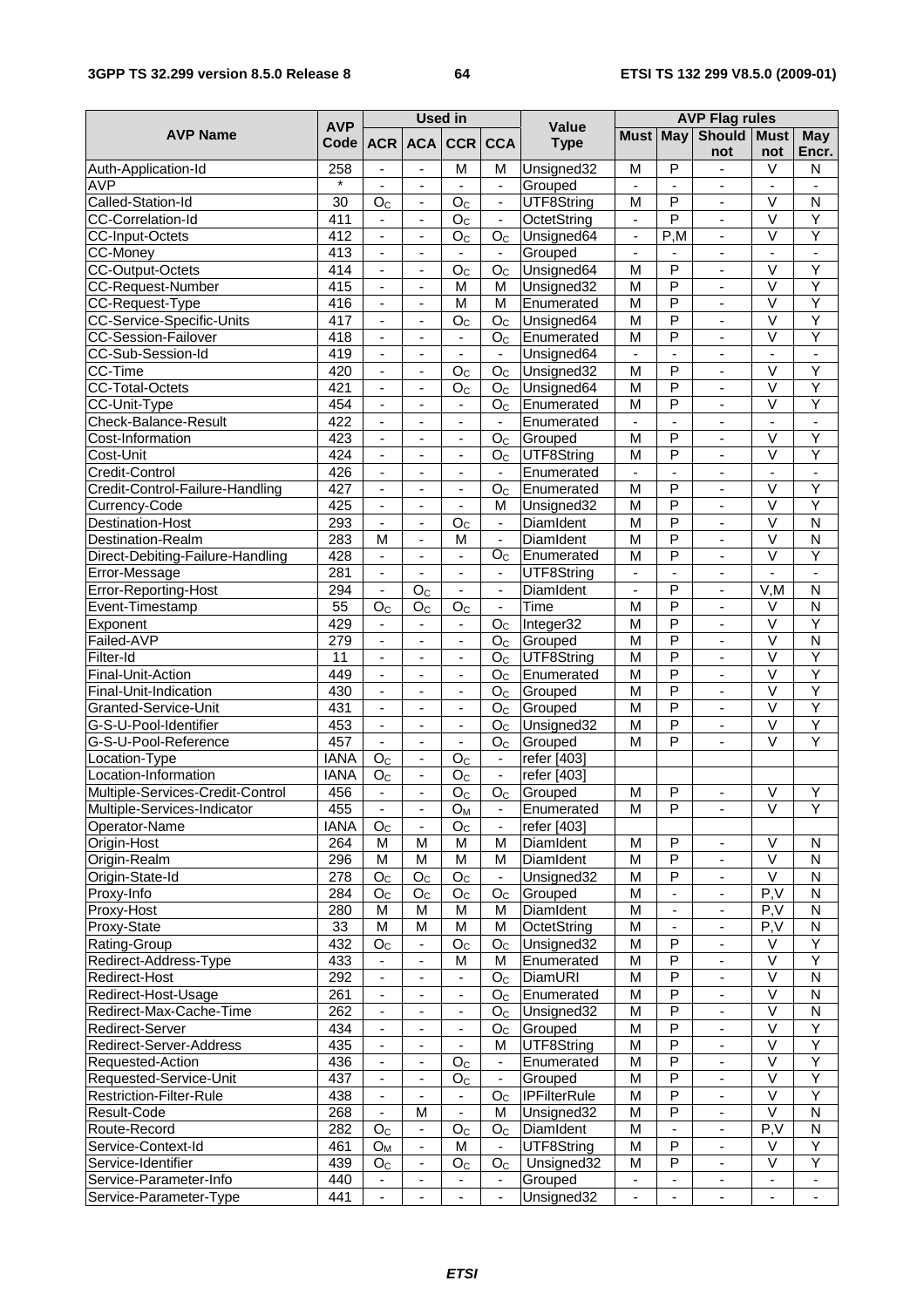|                                | <b>AVP</b>        | Used in<br>Value |                          |                          |                          |                       | <b>AVP Flag rules</b>    |                          |                |                |                |  |  |
|--------------------------------|-------------------|------------------|--------------------------|--------------------------|--------------------------|-----------------------|--------------------------|--------------------------|----------------|----------------|----------------|--|--|
| <b>AVP Name</b>                | Code <sup>l</sup> |                  |                          | ACR ACA CCR CCA          |                          | Type                  | <b>Must May</b>          |                          | <b>Should</b>  | <b>Must</b>    | May            |  |  |
|                                |                   |                  |                          |                          |                          |                       |                          |                          | not            | not            | Encr.          |  |  |
| Service-Parameter-Value        | 442               | $\blacksquare$   | -                        |                          | ٠                        | OctetString           |                          | -                        | $\blacksquare$ |                |                |  |  |
| Session-Id                     | 263               | М                | м                        | М                        | М                        | UTF8String            | M                        | P                        | ٠              | V              | Υ              |  |  |
| Subscription-Id                | 443               | $O_{M}$          | ٠                        | $O_{M}$                  | ٠                        | Grouped               | M                        | P                        | ÷              | V              | Υ              |  |  |
| Subscription-Id-Data           | 444               | М                | $\blacksquare$           | м                        | ٠                        | UTF8Strina            | М                        | P                        | ٠              | V              | Υ              |  |  |
| Subscription-Id-Type           | 450               | M                | -                        | м                        | ٠                        | Enumerated            | М                        | P                        | ٠              | V              | Υ              |  |  |
| Tariff-Change-Usage            | 452               | $\blacksquare$   | ٠                        | O <sub>C</sub>           | ۰                        | Enumerated            | M                        | P                        | L,             | V              | Υ              |  |  |
| Tariff-Time-Change             | 451               | $\blacksquare$   |                          | $\overline{\phantom{0}}$ | O <sub>C</sub>           | Time                  | M                        | P                        | $\blacksquare$ | V              | Υ              |  |  |
| Unit-Value                     | 445               | $\blacksquare$   |                          | $\overline{\phantom{a}}$ | М                        | Grouped               | M                        | P                        |                | V              | Υ              |  |  |
| Used-Service-Unit              | 446               | $\blacksquare$   |                          | O <sub>C</sub>           | ٠                        | Grouped               | М                        | P                        | $\blacksquare$ | v              | Υ              |  |  |
| User-Equipment-Info            | 458               | O <sub>C</sub>   |                          | O <sub>C</sub>           | ٠                        | Grouped               | $\blacksquare$           | P,M                      | $\blacksquare$ | ٧              | Υ              |  |  |
| User-Equipment-Info-Type       | 459               | Oм               |                          | м                        | $\blacksquare$           | Enumerated            | $\blacksquare$           | P,M                      | $\blacksquare$ | V              | v              |  |  |
| User-Equipment-Info-Value      | 460               | $O_M$            |                          | М                        | $\overline{\phantom{a}}$ | OctetString           | $\blacksquare$           | P,M                      | -              | V              | ٧              |  |  |
| User-Name                      |                   | O <sub>C</sub>   | O <sub>C</sub>           | O <sub>C</sub>           | $\blacksquare$           | UTF8String            | М                        | P                        |                | V              | Υ              |  |  |
| Value-Digits                   | 447               | $\blacksquare$   | -                        | $\overline{\phantom{a}}$ | M                        | Integer <sub>64</sub> | M                        | P                        | ٠              | V              | Υ              |  |  |
| Validity-Time                  | 448               | $\blacksquare$   | $\overline{\phantom{0}}$ | $\blacksquare$           | O <sub>C</sub>           | Unsigned32            | M                        | P                        | -              | V              | Υ              |  |  |
| Vendor-Id                      | 266               | $\blacksquare$   | -                        | $\blacksquare$           | ٠                        | Unsigned32            | $\blacksquare$           | $\overline{\phantom{0}}$ | $\blacksquare$ | $\blacksquare$ | $\blacksquare$ |  |  |
| Vendor-Specific-Application-Id | 260               | ۰                | -                        |                          | $\blacksquare$           | Grouped               | $\overline{\phantom{a}}$ | ۰                        | ۰              | -              |                |  |  |

NOTE: *Result-Code* AVP is defined in Diameter Base Protocol [401]. However, new values are used in offline and online charging applications. These additional values are defined below.

# 7.1.1a Accounting-Input-Octets

The *Accounting-Input-Octets* AVP (AVP code 363) together with the *Accounting-Input-Packets* AVP contain the number of octets (resp packets) reflecting the volume counts for uplink traffic for a service data flow.

# 7.1.1b Accounting-Input- Packets

The *Accounting-Input-Packets* AVP (AVP code 365) together with the *Accounting-Input-Octets* AVP contain the number of packets (resp octets) reflecting the volume counts for uplink traffic for a service data flow.

# 7.1.1c Accounting-Output-Octets

The *Accounting-Output-Octets* AVP (AVP code 364) together with the *Accounting-Output-Packets* AVP contain the number of octets (resp packets) reflecting the volume counts for downlink traffic for a service data flow.

# 7.1.1d Accounting-Ouput- Packets

The *Accounting-Output-Packets* AVP (AVP code 366) together with the *Accounting-Output-Octets* AVP contain the number of packets (resp octets) reflecting the volume counts for downlink traffic for a service data flow.

# 7.1.1 Acct-Application-Id AVP

The *Acct-Application-Id* AVP (AVP code 259) shall contain the value of 3 as defined in [401] according 3GPP TS 29.230 [206].

# 7.1.2 Auth-Application-Id AVP

The *Auth-Application-Id* AVP (AVP code 258) shall contain the value of 4 as defined in IETF RFC 4006 [402] according 3GPP TS 29.230 [206].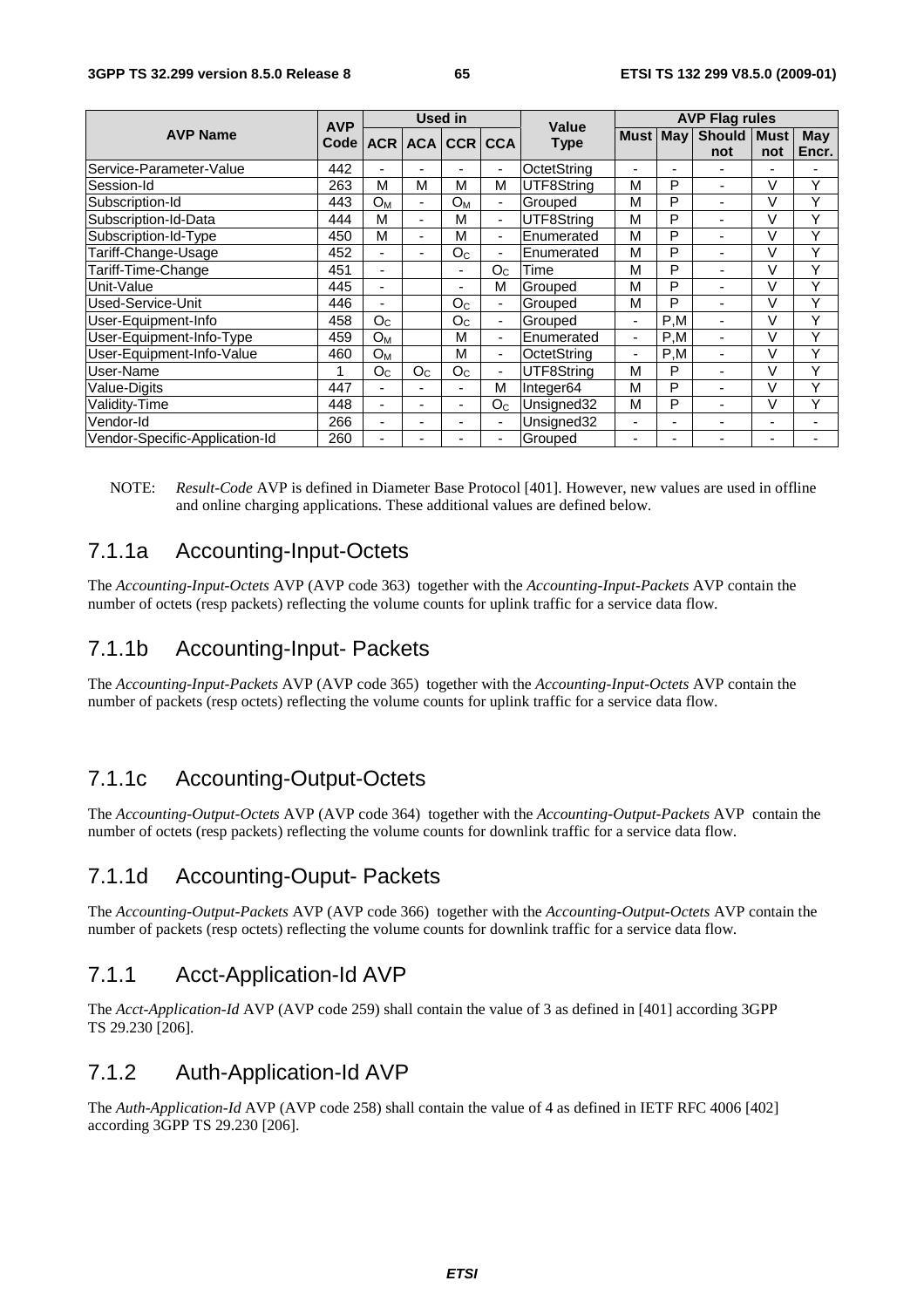# 7.1.3 Event-Timestamp AVP

The *Event-Timestamp* AVP (AVP code 55) shall contain the time when the chargeable event is received in the CTF.

# 7.1.4 Multiple-Services-Credit-Control

The *Multiple-Services-Credit-Control* AVP (AVP code 456) is of type grouped as specified in IETF RFC 4006 [402]. It contains additional 3GPP specific charging parameters.

It has the following ABNF grammar:

```
 <Multiple-Services-Credit-Control> ::= < AVP Header: 456 >
```

```
 [ Granted-Service-Unit ] 
 [ Requested-Service-Unit ]
* [ Used-Service-Unit ] 
   [ Tariff-Change-Usage ] 
* [ Service-Identifier ] 
 [ Rating-Group ]
* [ G-S-U-Pool-Reference ]
 [ Validity-Time ]
 [ Result-Code ]
 [ Final-Unit-Indication ]
 [ Time-Quota-Threshold ]
  [ Volume-Quota-Threshold ] 
  [ Unit-Quota-Threshold ] 
   [ Quota-Holding-Time ] 
   [ Quota-Consumption-Time ] 
* [ Reporting-Reason ] 
 [ Trigger ]
 [ PS-Furnish-Charging-Information ]
 [ Refund-Information ]
* [ AF-Correlation-Information] 
* [ Envelope ] 
  [ Envelope-Reporting ] 
 [ Time-Quota-Mechanism ]
* [ Service-Specific-Info ] 
* AVP
```
# 7.1.5 Rating-Group AVP

The *Rating-Group* AVP (AVP code 432), is defined in IETF RFC 4006 [402]. It contains the charging key (defined in 3GPP TS 23.203 [218]). Each quota allocated to a Diameter CC session has a unique Rating Group value as specified in IETF RFC 4006 [402].

# 7.1.6 Result-Code AVP

This subclause defines new *Result-Code* AVP (AVP code 268) values that must be supported by all Diameter implementations that conform to the present document. The Result-Code AVP operates as described in RFC 3588 [401] and IETF RFC 4006 [402].

The following result code descriptions are examples of the possible uses for the code:

**Transient Failures (4xxx):** 

DIAMETER\_END\_USER\_SERVICE\_DENIED 4010

The OCF denies the service request due to service restrictions (e.g. terminate rating group) or limitations related to the end-user, for example the end-user's account could not cover the requested service.

DIAMETER\_CREDIT\_CONTROL\_NOT\_APPLICABLE 4011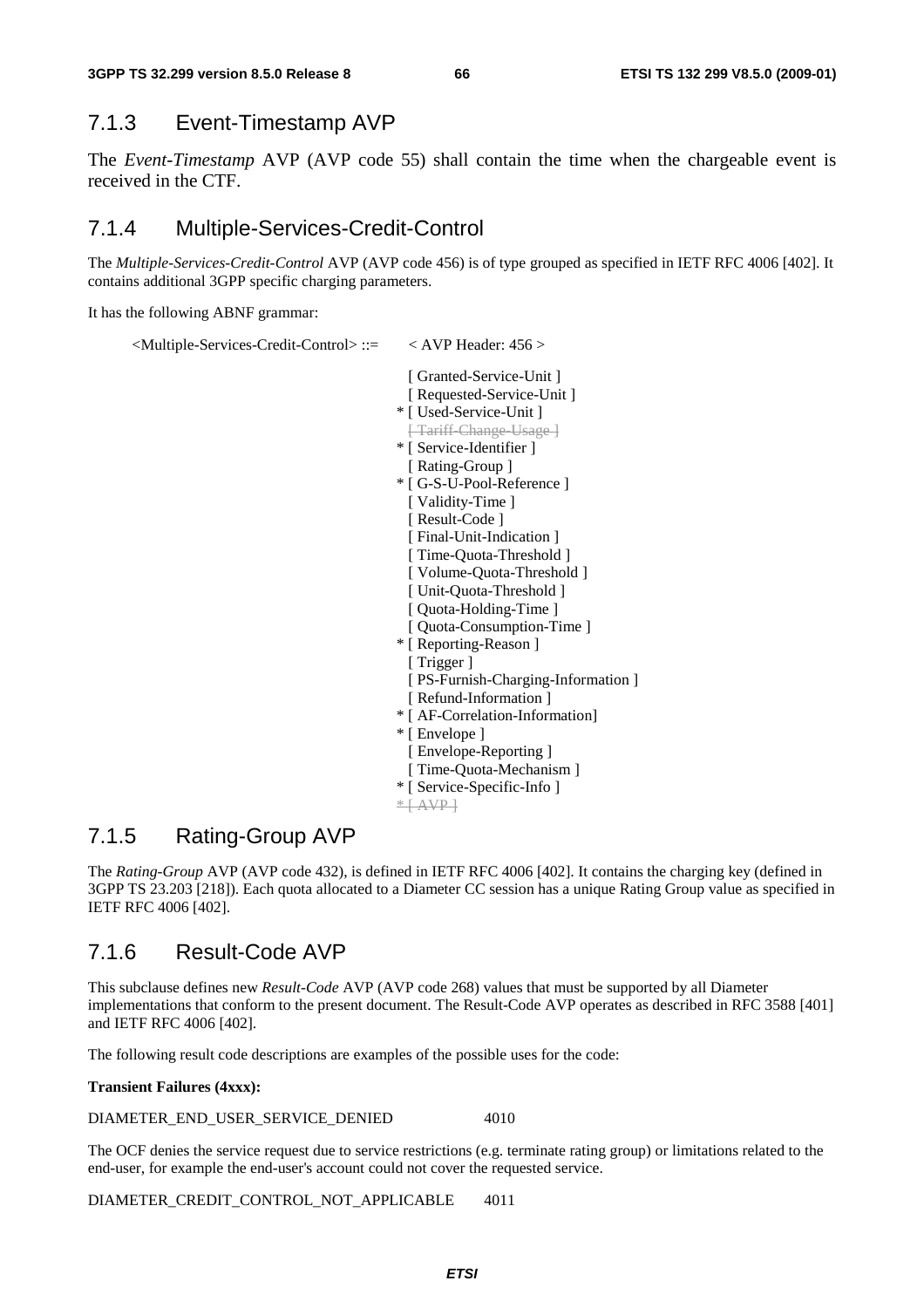The OCF determines that the service can be granted to the end user but no further credit control needed for the service (e.g. service is free of charge or the PDP context is treated for offline charging).<br>DIAMETER CREDIT LIMIT REACHED 4012 DIAMETER\_CREDIT\_LIMIT\_REACHED

The OCF denies the service request since the end- user's account could not cover the requested service. If the CCR contained used-service-units they are deducted, if possible.

#### **Permanent Failures (5xxx):**

#### DIAMETER\_AUTHORIZATION\_REJECTED 5003

The OCF denies the service request in order to terminate the service for which credit is requested. For example this error code is used to inform PDP Context has to be terminated in the CCR message or to inform blacklist the rating group in the Multiple-Service-Credit-Control AVP.

| DIAMETER USER UNKNOWN |  |  |
|-----------------------|--|--|
|-----------------------|--|--|

The specified end user could not be found in the OCF.

#### DIAMETER\_RATING\_FAILED 5031

This error code is used to inform the CTF that the OCF cannot rate the service request due to insufficient rating input, incorrect AVP combination or due to an AVP or an AVP value that is not recognized or supported in the rating. For Flow Based Charging this error code is used if the Rating group is not recognized. The Failed-AVP AVP MUST be included and contain a copy of the entire AVP(s) that could not be processed successfully or an example of the missing AVP complete with the Vendor-Id if applicable. The value field of the missing AVP should be of correct minimum length and contain zeroes.

## 7.1.7 Service-Context-Id AVP

The *Service-Context-Id* AVP is defined in IETF RFC 4006 [402]. It is of type UTF8String and contains a unique identifier of the Diameter Credit Control service specific document that applies to the request. This is an identifier allocated by the service provider/operator, by the service element manufacturer or by a standardization body and MUST uniquely identify a given Diameter Credit Control service specific document. For offline charging, this identifies the service specific document ('middle tier' TS) on which associated CDRs should based. The format of the Service-Context-Id is:

"extensions".MNC.MCC."Release"."service-context" "@" "domain"

The 3GPP specific values for "service-context" "@" "domain" are:

- For PS charging: 32251@3gpp.org
- For WLAN charging: 32252@3gpp.org
- For IMS charging: 32260@3gpp.org
- For MMS service charging: 32270@3gpp.org
- For LCS service charging: 32271@3gpp.org
- For PoC service charging: 32272@3gpp.org
- For MBMS service charging: 32273@3gpp.org
- For SMS service charging: 32274@3gpp.org
- For MMTel service charging: 32275@3gpp.org

The "Release" indicates the 3GPP Release the service specific document is based upon e.g. 6 for Release 6.

As a minimum, Release "service-context" "@" "domain" shall be used. If the minimum is used all operator configurable parameters (Oc and Om) are optional.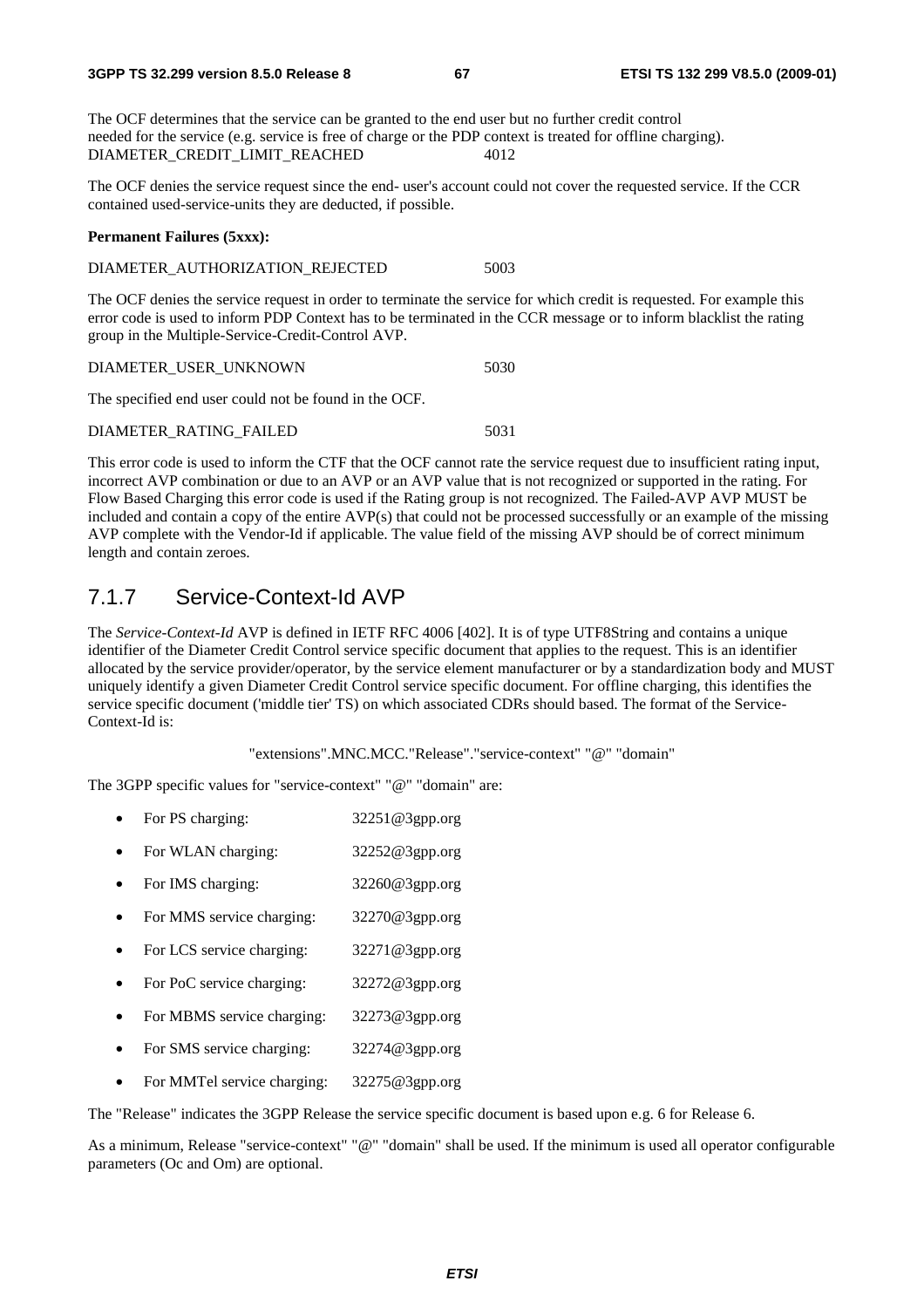The MNC.MCC identifies the operator implementing the service specific document, which is used to determine the specific requirements for the operator configurable parameters.

The "extensions" is operator specific information to any extensions in a service specific document.

### 7.1.8 Service-Identifier AVP

The *Service-Identifier* AVP (AVP code 439), is defined in IETF RFC 4006 [402]. For further details, please refer the middle-tier specification.

# 7.1.9 Used-Service-Unit AVP

The *Used-Service-Unit* AVP (AVP code 446) is of type grouped as specified in IETF RFC 4006 [402]. It contains additional 3GPP specific charging parameters.

It has the following ABNF grammar:

```
\langleUsed-Service-Unit\rangle ::= \langle AVP Header: 446 \rangle [ Reporting-Reason ] 
                              [ Tariff-Change-Usage ]
                              [ CC-Time ]
                              [ CC Money ]
                              [ CC-Total-Octets ]
                              [ CC-Input-Octets ]
                              [ CC-Output-Octets ]
                              [ CC-Service-Specific-Units ]
                              *[ Event-Charging-TimeStamp ] 
                             *AVP
```
### 7.1.10 User-Name AVP

The *User-Name* AVP (AVP code 1) contains the user name in the format of a NAI according to RFC 3588 [401].

# 7.1.11 Vendor-Id AVP

The *Vendor-Id* AVP (AVP code 266), as part of the *Vendor-Specific-Application-Id* grouped AVP, shall contain the value of 10415, which is the IANA registered value for '3GPP' in 3GPP TS 29.230 [206].

# 7.2 3GPP specific AVPs

For the purpose of offline charging additional AVPs are used in ACR / ACA and for online charging additional AVPs are used in CCR / CCA. All 3GPP specific AVPs mentioned are relevant for both offline and online charging unless specifically excluded. The information is summarized in the following table along with the AVP flag rules.

The 3GPP Charging Application uses the value 10415 (3GPP) as *Vendor-Id.*

Detailed descriptions of AVPs that are used specifically for 3GPP charging are provided in the subclauses below the table. However, for AVPs that are just borrowed from other applications only the reference (e.g. TS 29.229 [204]), is provided in the following table and the detailed description is not repeated.

Where 3GPP RADIUS VSAs are re-used, they shall be translated to Diameter AVPs as described in IETF RFC 4005 [407] with the exception that the 'M' flag shall be set and the ''P' flag may be set.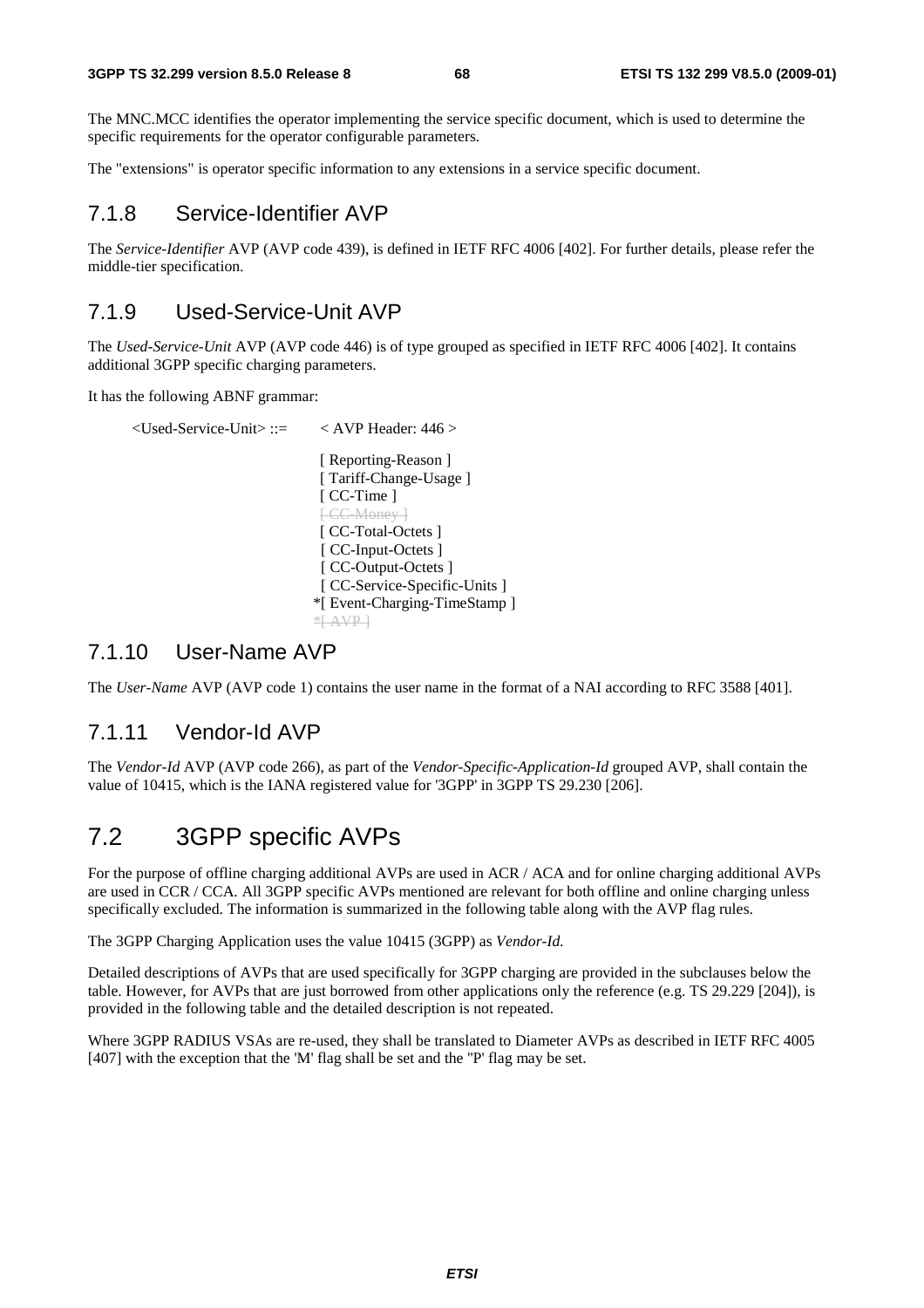|  |  |  | Table 7.2: 3GPP specific AVPs |  |
|--|--|--|-------------------------------|--|
|--|--|--|-------------------------------|--|

|                                                  |                       | <b>Used in</b><br><b>AVP</b>              |                                  |                                           |                                | Value                      | <b>AVP Flag rules</b> |                         |               |                    |                         |
|--------------------------------------------------|-----------------------|-------------------------------------------|----------------------------------|-------------------------------------------|--------------------------------|----------------------------|-----------------------|-------------------------|---------------|--------------------|-------------------------|
| <b>AVP Name</b>                                  | Code ACR              |                                           |                                  | ACA CCR CCA                               |                                | <b>Type</b>                | Must May              |                         | Should<br>not | <b>Must</b><br>not | <b>May</b><br>Encr.     |
| 3GPP-Charging-Characteristics                    | 13                    | X                                         | $\blacksquare$                   | X                                         | $\omega$                       | refer [207]                |                       |                         |               |                    |                         |
| 3GPP-Charging-Id                                 | 2                     | X                                         | $\blacksquare$                   | $\overline{\mathsf{X}}$                   | $\blacksquare$                 | refer [207]                |                       |                         |               |                    |                         |
| 3GPP-GGSN-MCC-MNC                                | 9                     | $\overline{\mathsf{x}}$                   | $\blacksquare$                   | $\overline{\mathsf{x}}$                   | $\mathbf{u}$                   | refer [207]                |                       |                         |               |                    |                         |
| 3GPP-GPRS-Negotiated-QoS-Profile                 | 5                     | $\overline{\mathsf{X}}$                   | $\Box$                           | $\overline{\mathsf{X}}$                   | $\mathbf{r}$                   | refer [207]                |                       |                         |               |                    |                         |
| 3GPP-IMSI-MCC-MNC                                | 8                     | X                                         | $\Box$                           | $\overline{\mathsf{X}}$                   | $\mathbf{u}$                   | refer [207]                |                       |                         |               |                    |                         |
| 3GPP-MS-TimeZone                                 | $\overline{23}$       | $\overline{\mathsf{x}}$                   | $\Box$                           | Χ                                         | $\mathbf{r}$                   | refer [207]                |                       |                         |               |                    |                         |
| 3GPP-NSAPI                                       | 10                    | $\overline{\mathsf{X}}$                   | $\blacksquare$                   | Χ                                         | $\overline{\phantom{a}}$       | refer [207]                |                       |                         |               |                    |                         |
| 3GPP-PDP-Type                                    | 3                     | $\overline{\mathsf{X}}$                   | $\blacksquare$                   | Χ                                         | $\mathbf{u}$<br>$\mathbf{r}$   | refer [207]                |                       |                         |               |                    |                         |
| 3GPP-RAT-Type                                    | $\overline{21}$       | Χ                                         | ä,<br>$\overline{\phantom{a}}$   | Χ                                         | $\mathcal{L}$                  | refer [207]                |                       |                         |               |                    |                         |
| 3GPP-Selection-Mode                              | $\overline{12}$<br>11 | $\overline{\mathsf{X}}$<br>$\Box$         | $\blacksquare$                   | Χ<br>$\overline{\mathsf{X}}$              | $\blacksquare$                 | refer [207]                |                       |                         |               |                    |                         |
| 3GPP-Session-Stop-Indicator<br>3GPP-SGSN-MCC-MNC | 18                    | $\overline{\mathsf{X}}$                   | $\blacksquare$                   | Χ                                         | $\mathbf{r}$                   | refer [207]<br>refer [207] |                       |                         |               |                    |                         |
| 3GPP-User-Location-Info                          | $\overline{22}$       | $\overline{\mathsf{x}}$                   | $\overline{\phantom{a}}$         | Χ                                         | $\mathbf{r}$                   | refer [207]                |                       |                         |               |                    |                         |
| Access-Network-Charging-Identifier-Value         | 503                   | $\overline{\mathsf{x}}$                   | $\overline{\phantom{a}}$         | $\overline{\mathsf{x}}$                   | $\mathbf{u}$                   | refer [214]                |                       |                         |               |                    |                         |
| Access-Network-Information                       | 1263                  | $\overline{\mathsf{x}}$                   | $\Box$                           | χ                                         | $\omega$                       | OctetString                | V,M                   | P                       |               |                    | N                       |
| Adaptations                                      | 1217                  | $\Box$                                    | $\blacksquare$                   | Χ                                         | $\mathbf{u}$                   | Enumerated                 | V, M                  | $\overline{\mathsf{P}}$ |               |                    | $\mathsf{N}$            |
| Additional-Content-Information                   | 1207                  | $\omega$                                  | $\Box$                           | $\overline{\mathsf{X}}$                   | $\omega$                       | Grouped                    | V, M                  | P                       |               |                    | $\mathsf{N}$            |
| Additional-Type-Information                      | 1205                  | $\blacksquare$                            | $\blacksquare$                   | $\overline{\mathsf{x}}$                   | $\blacksquare$                 | UTF8String                 | V, M                  | $\overline{P}$          |               |                    | N                       |
| Address-Data                                     | 897                   | ä,                                        | $\Box$                           | $\overline{\mathsf{x}}$                   | $\mathbf{r}$                   | UTF8String                 | V, M                  | $\overline{P}$          |               |                    | $\overline{N}$          |
| Address-Domain                                   | 898                   | $\blacksquare$                            | $\blacksquare$                   | $\overline{\mathsf{X}}$                   | $\blacksquare$                 | Grouped                    | V, M                  | $\overline{P}$          |               |                    | N                       |
| Addressee-Type                                   | 1208                  | $\blacksquare$                            | $\blacksquare$                   | Χ                                         | $\mathbf{u}$                   | Enumerated                 | V, M                  | $\overline{P}$          |               |                    | $\overline{N}$          |
| Address-Type                                     | 899                   | $\blacksquare$                            | $\Box$                           | $\overline{\mathsf{x}}$                   | $\mathbf{r}$                   | Enumerated                 | V, M                  | P                       |               |                    | $\overline{N}$          |
| AF-Charging-Identifier                           | 505                   | $\blacksquare$                            | $\blacksquare$                   | $\overline{\mathsf{x}}$                   | $\blacksquare$                 | refer [214]                |                       |                         |               |                    |                         |
| AF-Correlation-Information                       | 1276                  | $\overline{\mathsf{x}}$                   | $\blacksquare$                   | $\overline{\mathsf{x}}$                   | $\blacksquare$                 | Grouped                    | V, M                  | P                       |               |                    | N                       |
| Alternate-Charged-Party-Address                  | 1280                  | $\overline{\mathsf{X}}$                   | ÷,                               | $\Box$                                    | $\Box$                         | UTF8string                 | V.M                   | P                       |               |                    | $\overline{N}$          |
| Application-provided-called-party-address        | 837                   | $\overline{X}$                            | $\overline{\phantom{a}}$         | $\overline{\mathsf{x}}$                   | $\mathbf{r}$                   | UTF8String                 | V, M                  | P                       |               |                    | $\mathsf{N}$            |
| Application-Server                               | 836                   | $\overline{X}$                            | $\overline{\phantom{a}}$         | $\overline{X}$                            | $\mathbf{r}$                   | UTF8String                 | V.M                   | $\overline{P}$          |               |                    | N                       |
| Application-Server-ID                            | 2101                  | $\overline{\mathsf{X}}$                   | $\Box$                           | $\overline{\mathsf{X}}$                   | $\blacksquare$                 | refer[210]                 |                       |                         |               |                    |                         |
| Application-Server-Information                   | 850                   | $\overline{\mathsf{X}}$                   | $\blacksquare$                   | $\overline{\mathsf{X}}$                   | $\blacksquare$                 | Grouped                    | V,M                   | P                       |               |                    | N                       |
| Application-Service-Type                         | 2102                  | $\overline{\mathsf{x}}$                   | ä,                               | χ                                         | $\sim$                         | refer[210]                 |                       |                         |               |                    |                         |
| Application-Session-ID                           | 2103                  | X                                         | $\blacksquare$                   | $\overline{\mathsf{X}}$                   | $\omega$                       | refer[210]                 |                       |                         |               |                    |                         |
| Applic-ID                                        | 1218                  | $\mathbf{L}$                              | $\overline{a}$                   | Χ                                         | $\mathbb{Z}^2$                 | UTF8String                 | V,M                   | P                       |               |                    | N                       |
| Associated-Party-Address<br>Associated-URI       | 2035<br>856           | Χ<br>$\overline{\mathsf{X}}$              | $\blacksquare$<br>$\blacksquare$ | $\blacksquare$<br>$\overline{\mathsf{x}}$ | $\Box$<br>$\blacksquare$       | UTF8String                 | V, M<br>V, M          | P<br>$\overline{P}$     |               |                    | N<br>$\overline{N}$     |
| Authorized-QoS                                   | 849                   | χ                                         | ä,                               | $\Box$                                    | $\sim$                         | UTF8String<br>UTF8String   | V, M                  | $\overline{P}$          |               |                    | $\overline{N}$          |
| Aux-Applic-Info                                  | 1219                  | $\mathbf{r}$                              | $\blacksquare$                   | $\overline{\mathsf{X}}$                   | $\mathbb{Z}^2$                 | UTF8String                 | V, M                  | $\overline{P}$          |               |                    | $\overline{N}$          |
| Base-Time-Interval                               | 1265                  | $\omega$                                  | $\blacksquare$                   | $\Box$                                    | X                              | Unsigned32                 | V, M                  | $\overline{P}$          |               |                    | N                       |
| <b>Bearer-Service</b>                            | 854                   | $\overline{\mathsf{X}}$                   | $\blacksquare$                   | $\blacksquare$                            | $\omega$                       | OctetString                | V, M                  | P                       |               |                    | $\mathsf{N}$            |
| Called-Asserted-Identity                         | 1250                  | $\overline{\mathsf{x}}$                   | $\Box$                           | $\overline{\mathsf{x}}$                   | $\mathbf{r}$                   | UTF8String                 | V, M                  | $\overline{P}$          |               |                    | ${\sf N}$               |
| Called-Party-Address                             | 832                   | $\overline{\mathsf{x}}$                   | $\Box$                           | $\overline{\mathsf{x}}$                   | $\mathbb{Z}^2$                 | UTF8String                 | V, M                  | P                       |               |                    | N                       |
| Calling-Party-Address                            | 831                   | $\overline{\mathsf{x}}$                   | $\blacksquare$                   | χ                                         | $\blacksquare$                 | UTF8String                 | V, M                  | P                       |               |                    | N                       |
| Carrier-Select-Routing-Information               | 2023                  | $\overline{\mathsf{x}}$                   | $\blacksquare$                   | $\overline{\mathsf{x}}$                   | $\blacksquare$                 | UTF8String                 | V, M                  | P                       |               |                    | N                       |
| Cause-Code                                       | 861                   | χ                                         | $\Box$                           | χ                                         | $\mathbb{Z}^2$                 | Integer32                  | V, M                  | P                       |               |                    | $\overline{\mathsf{N}}$ |
| <b>CG-Address</b>                                | 846                   | X                                         | $\blacksquare$                   | X                                         |                                | Address                    | $V, M \mid$           | P.                      |               |                    | Y                       |
| Change-Condition                                 | 2037                  | X                                         |                                  |                                           | $\blacksquare$                 | Enumerated                 | V, M                  | $\overline{P}$          |               |                    | N                       |
| Change-Time                                      | 2038                  | X                                         | $\blacksquare$                   | $\blacksquare$                            | $\blacksquare$                 | Time                       | V, M                  | $\overline{P}$          |               |                    | N                       |
| Charged-Party                                    | 857                   | X                                         | $\blacksquare$                   | $\blacksquare$                            | $\blacksquare$                 | UTF8String                 | V,M                   | $\overline{P}$          |               |                    | $\overline{N}$          |
| Charging-Rule-Base-Name                          | 1004                  | $\overline{X}$                            | $\Box$                           | X                                         | $\blacksquare$                 | refer [215]                |                       |                         |               |                    |                         |
| Class-Identifier                                 | 1214                  | $\blacksquare$                            | $\blacksquare$                   | $\overline{\mathsf{X}}$                   | $\blacksquare$                 | Enumerated                 | V, M                  | P                       |               |                    | N                       |
| <b>Client-Address</b>                            | 2018                  | $\blacksquare$                            |                                  | $\overline{\mathsf{X}}$                   |                                | Address                    | V, M                  | $\overline{P}$          |               |                    | ${\sf N}$               |
| Content-Class                                    | 1220                  | $\blacksquare$                            | $\Box$                           | $\overline{\mathsf{X}}$                   | $\blacksquare$                 | Enumerated                 | V, M                  | P                       |               |                    | $\overline{\mathsf{N}}$ |
| <b>Content-Disposition</b>                       | 828                   | X                                         | $\blacksquare$                   | X                                         |                                | UTF8String                 | V, M                  | P                       |               |                    | $\overline{N}$          |
| Content-Length                                   | 827                   | $\overline{\mathsf{x}}$                   | $\Box$                           | $\overline{\mathsf{X}}$                   | $\blacksquare$                 | Unsigned32                 | V, M                  | P                       |               |                    | $\overline{N}$          |
| Content-Size<br>Content-Type                     | 1206                  | $\blacksquare$<br>$\overline{\mathsf{x}}$ | $\blacksquare$                   | $\overline{X}$                            | $\blacksquare$                 | Unsigned32                 | V,M                   | $\overline{P}$<br>P     |               |                    | $\mathsf{N}$            |
| Data-Coding-Scheme                               | 826<br>2001           | $\omega$                                  | $\blacksquare$<br>ä,             | Χ<br>$\overline{\mathsf{X}}$              | $\blacksquare$<br>$\mathbf{L}$ | UTF8String<br>Integer32    | V, M<br>V,M           | P                       |               |                    | N<br>N                  |
| Deferred-Location-Event-Type                     | 1230                  |                                           |                                  | X                                         | $\blacksquare$                 | UTF8String                 | V,M                   | P                       |               |                    | N                       |
| Delivery-Report-Requested                        | 1216                  | $\omega$                                  | $\overline{\phantom{a}}$         | Χ                                         | $\blacksquare$                 | Enumerated                 | V, M                  | $\overline{P}$          |               |                    | $\overline{\mathsf{N}}$ |
| Delivery-Status                                  | 2104                  | X                                         | $\Box$                           | $\overline{\mathsf{X}}$                   | $\blacksquare$                 | refer[210]                 |                       |                         |               |                    |                         |
| Destination-Interface                            | 2002                  | $\blacksquare$                            | $\blacksquare$                   | $\overline{X}$                            | $\blacksquare$                 | Grouped                    | V, M                  | $\overline{P}$          |               |                    | N                       |
| Domain-Name                                      | 1200                  | $\mathbf{r}$                              | ä,                               | $\overline{\mathsf{x}}$                   | $\mathcal{L}$                  | UTF8String                 | V, M                  | $\overline{P}$          |               |                    | ${\sf N}$               |
| <b>DRM-Content</b>                               | 1221                  | $\blacksquare$                            | $\blacksquare$                   | Χ                                         | $\blacksquare$                 | Enumerated                 | V,M                   | P                       |               |                    | N                       |
| Early-Media-Description                          | 1272                  | X                                         | $\blacksquare$                   |                                           | $\blacksquare$                 | Grouped                    | V, M                  | $\overline{P}$          |               |                    | ${\sf N}$               |
| Envelope                                         | 1266                  | $\blacksquare$                            | $\Box$                           | $\overline{\mathsf{X}}$                   | $\blacksquare$                 | Grouped                    | V, M                  | P                       |               |                    | $\overline{\mathsf{N}}$ |
| Envelope-End-Time                                | 1267                  | $\blacksquare$                            | $\blacksquare$                   | X                                         | $\blacksquare$                 | Time                       | V, M                  | P                       |               |                    | N                       |
| Envelope-Reporting                               | 1268                  | $\blacksquare$                            | $\blacksquare$                   | $\frac{1}{2}$                             | Χ                              | Enumerated                 | V,M                   | $\overline{P}$          |               |                    | N                       |
| Envelope-Start-Time                              | 1269                  | $\blacksquare$                            | $\blacksquare$                   | X                                         | $\Box$                         | Time                       | V, M                  | P                       |               |                    | N                       |
| Event                                            | 825                   | X                                         | $\blacksquare$                   | X                                         | $\blacksquare$                 | UTF8String                 | V, M                  | $\overline{P}$          |               |                    | N                       |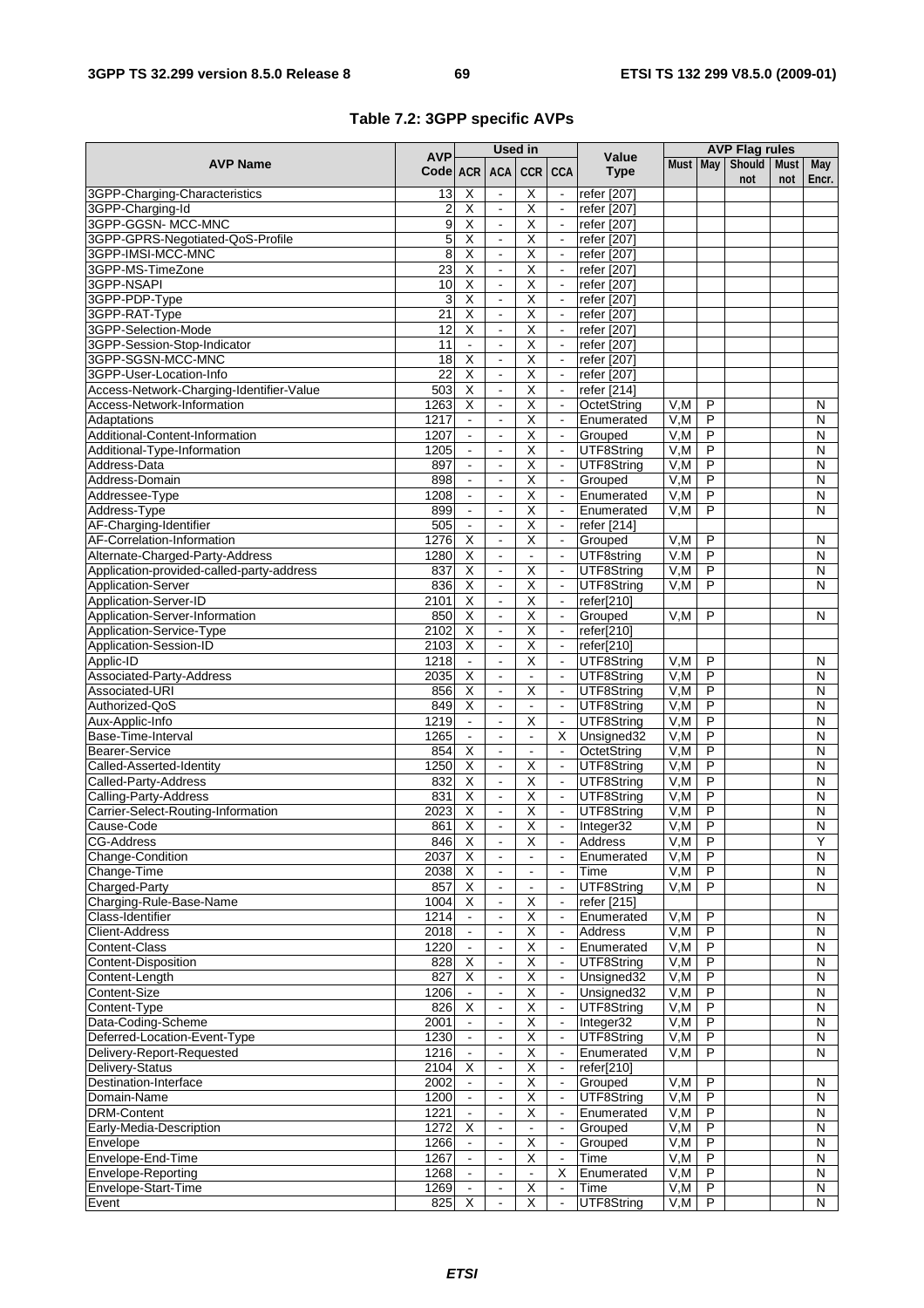### **3GPP TS 32.299 version 8.5.0 Release 8 70 ETSI TS 132 299 V8.5.0 (2009-01)**

|                                                                                  | Used in                |                                         |                                  |                                                    | <b>AVP Flag rules</b>            |                          |             |                                  |                      |                    |                              |
|----------------------------------------------------------------------------------|------------------------|-----------------------------------------|----------------------------------|----------------------------------------------------|----------------------------------|--------------------------|-------------|----------------------------------|----------------------|--------------------|------------------------------|
| <b>AVP Name</b>                                                                  | <b>AVP</b><br>Code ACR |                                         | <b>ACA</b>                       | CCR CCA                                            |                                  | Value<br><b>Type</b>     | Must May    |                                  | <b>Should</b><br>not | <b>Must</b><br>not | May<br>Encr.                 |
| Event-Charging-TimeStamp                                                         | 1258                   |                                         | $\blacksquare$                   | Х                                                  | $\blacksquare$                   | Time                     | V, M        | P                                |                      |                    | N                            |
| Event-Type                                                                       | 823                    | $\overline{\mathsf{x}}$                 | $\overline{\phantom{a}}$         | Χ                                                  | $\blacksquare$                   | Grouped                  | V,M         | $\overline{P}$                   |                      |                    | N                            |
| <b>Expires</b>                                                                   | 888                    | $\overline{\mathsf{X}}$                 | $\Box$                           | $\overline{\mathsf{X}}$                            | $\Box$                           | Unsigned32               | V, M        | P                                |                      |                    | $\mathsf{N}$                 |
| File-Repair-Supported                                                            | 1224                   | X                                       | $\blacksquare$                   | $\overline{\mathsf{x}}$                            | $\blacksquare$                   | Enumerated               | V.M         | P                                |                      |                    | Υ                            |
| <b>Flows</b>                                                                     | 510                    | $\mathbf{r}$                            | $\omega$                         | Χ                                                  | $\blacksquare$                   | refer [214]              |             |                                  |                      |                    |                              |
| <b>GGSN-Address</b>                                                              | 847                    | X                                       | $\blacksquare$                   | $\overline{\mathsf{x}}$                            | $\blacksquare$                   | <b>Address</b>           | V, M        | P                                |                      |                    | N                            |
| <b>IM-Information</b>                                                            | 2110                   | X                                       | $\blacksquare$                   | $\overline{\mathsf{x}}$                            | $\blacksquare$                   | refer[210]               |             |                                  |                      |                    |                              |
| IMS-Charging-Identifier                                                          | 841                    | $\overline{\mathsf{x}}$                 | $\Box$                           | $\overline{\mathsf{x}}$                            | $\Box$                           | UTF8String               | V, M        | P                                |                      |                    | N                            |
| <b>IMS-Communication-Service-Identifier</b>                                      | 1281                   | X                                       | $\blacksquare$                   | X                                                  | $\blacksquare$                   | UTF8String               | V, M        | $\overline{P}$                   |                      |                    | N                            |
| <b>IMS-Information</b>                                                           | 876                    | $\overline{\mathsf{x}}$                 | $\overline{\phantom{a}}$         | $\overline{\mathsf{x}}$                            | $\blacksquare$                   | Grouped                  | V, M        | $\overline{P}$                   |                      |                    | $\overline{N}$               |
| Incoming-Trunk-Group-Id                                                          | 852                    | $\overline{\mathsf{x}}$                 | $\blacksquare$                   | $\blacksquare$                                     | $\Box$                           | UTF8String               | V, M        | P                                |                      |                    | N                            |
| Interface-Id                                                                     | 2003                   | $\Box$                                  | $\blacksquare$                   | $\overline{\mathsf{X}}$                            | $\blacksquare$                   | UTF8String               | V, M        | $\overline{\mathsf{P}}$          |                      |                    | $\overline{N}$               |
| Interface-Port                                                                   | 2004                   | $\mathbb{Z}^2$                          | $\overline{\phantom{a}}$         | $\overline{\mathsf{x}}$                            | $\blacksquare$                   | UTF8String               | V, M        | P                                |                      |                    | N                            |
| Interface-Text                                                                   | 2005                   | $\Box$<br>$\mathbb{Z}^2$                | $\blacksquare$<br>$\mathbb{Z}^2$ | $\overline{\mathsf{X}}$                            | $\bar{\phantom{a}}$              | UTF8String               | V,M         | P                                |                      |                    | $\mathsf{N}$                 |
| Interface-Type                                                                   | 2006                   |                                         |                                  | Χ                                                  | $\blacksquare$                   | Enumerated               | V, M        | $\overline{\mathsf{P}}$          |                      |                    | $\overline{N}$               |
| Inter-Operator-Identifier                                                        | 838                    | $\overline{\mathsf{x}}$<br>$\mathbf{L}$ | $\Box$<br>$\blacksquare$         | $\blacksquare$<br>Χ                                | $\Box$<br>$\mathbf{u}$           | Grouped                  | V, M        | P<br>$\overline{P}$              |                      |                    | $\mathsf{N}$                 |
| LCS-Client-Dialed-By-MS                                                          | 1233<br>1234           | $\mathbb{Z}^2$                          | $\overline{\phantom{a}}$         | $\overline{\mathsf{x}}$                            | $\mathbf{r}$                     | UTF8String<br>UTF8String | V,M<br>V, M | P                                |                      |                    | $\mathsf{N}$<br>$\mathsf{N}$ |
| LCS-Client-External-ID<br>LCS-Client-Id                                          | 1232                   | $\blacksquare$                          | $\blacksquare$                   | $\overline{\mathsf{X}}$                            | $\blacksquare$                   | Grouped                  | V,M         | P                                |                      |                    | N                            |
| LCS-Client-Name                                                                  | 1231                   | $\mathbf{r}$                            | $\overline{\phantom{a}}$         | $\overline{\mathsf{x}}$                            | $\bar{\phantom{a}}$              | UTF8String               | V,M         | P                                |                      |                    | $\mathsf{N}$                 |
| <b>LCS-Client-Name</b>                                                           | 1235                   | $\Box$                                  | $\Box$                           | $\overline{\mathsf{x}}$                            | $\omega$                         | Grouped                  | V, M        | P                                |                      |                    | $\mathsf{N}$                 |
| LCS-Client-Type                                                                  | 1241                   | $\blacksquare$                          | $\blacksquare$                   | $\overline{\mathsf{x}}$                            | $\blacksquare$                   | Enumerated               | V, M        | $\overline{P}$                   |                      |                    | N                            |
| LCS-Data-Coding-Scheme                                                           | 1236                   | $\Box$                                  | $\Box$                           | $\overline{\mathsf{x}}$                            | $\blacksquare$                   | UTF8String               | V, M        | $\overline{P}$                   |                      |                    | $\overline{\mathsf{N}}$      |
| LCS-Format-Indicator                                                             | 1237                   | $\blacksquare$                          | $\blacksquare$                   | $\overline{\mathsf{X}}$                            | $\overline{\phantom{a}}$         | Enumerated               | V,M         | P                                |                      |                    | N                            |
| <b>LCS-Information</b>                                                           | 878                    | $\blacksquare$                          | $\blacksquare$                   | $\overline{\mathsf{x}}$                            | $\blacksquare$                   | Grouped                  | V, M        | P                                |                      |                    | $\overline{N}$               |
| LCS-Name-String                                                                  | 1238                   | $\blacksquare$                          | $\blacksquare$                   | $\overline{\mathsf{x}}$                            | $\overline{\phantom{a}}$         | UTF8String               | V, M        | P                                |                      |                    | $\overline{\mathsf{N}}$      |
| LCS-Requestor-Id                                                                 | 1239                   | $\blacksquare$                          | $\blacksquare$                   | $\overline{\mathsf{X}}$                            | $\blacksquare$                   | Grouped                  | V,M         | P                                |                      |                    | N                            |
| LCS-Requestor-Id-String                                                          | 1240                   | $\blacksquare$                          | $\blacksquare$                   | Χ                                                  | $\Box$                           | UTF8String               | V, M        | $\overline{\mathsf{P}}$          |                      |                    | N                            |
| Location-Estimate                                                                | 1242                   | $\blacksquare$                          | $\blacksquare$                   | $\overline{\mathsf{x}}$                            | $\blacksquare$                   | UTF8String               | V, M        | P                                |                      |                    | $\mathsf{N}$                 |
| Location-Estimate-Type                                                           | 1243                   | $\overline{a}$                          | $\overline{\phantom{a}}$         | Χ                                                  | $\mathbf{r}$                     | Enumerated               | V, M        | P                                |                      |                    | ${\sf N}$                    |
| Location-Type                                                                    | 1244                   | $\blacksquare$                          | $\Box$                           | $\overline{\mathsf{x}}$                            | $\blacksquare$                   | Grouped                  | V, M        | P                                |                      |                    | N                            |
| Low-Balance-Indication                                                           | 2020                   | $\Box$                                  | $\blacksquare$                   | $\Box$                                             | X                                | Enumerated               | V,M         | P                                |                      |                    | N                            |
| Mandatory-Capability                                                             | 604                    | $\overline{\mathsf{x}}$                 | $\blacksquare$                   | $\overline{\phantom{a}}$                           | $\bar{\phantom{a}}$              | refer [204]              |             |                                  |                      |                    |                              |
| MBMS-2G-3G-Indicator                                                             | 907                    | $\overline{\mathsf{x}}$                 | $\omega$                         | $\overline{\mathsf{x}}$                            | $\mathbf{r}$                     | refer [207]              |             |                                  |                      |                    |                              |
| <b>MBMS-Information</b>                                                          | 880                    | X                                       | $\Box$                           | Χ                                                  | $\blacksquare$                   | Grouped                  | V,M         | P                                |                      |                    | N                            |
| MBMS-Service-Area                                                                | 903                    | $\overline{\mathsf{x}}$                 | $\overline{\phantom{a}}$         | $\overline{\mathsf{x}}$                            | $\blacksquare$                   | refer [207]              |             |                                  |                      |                    |                              |
| MBMS-Service-Type                                                                | 906                    | $\overline{\mathsf{X}}$                 | $\Box$                           | Χ                                                  | $\overline{\phantom{a}}$         | refer [207]              |             |                                  |                      |                    |                              |
| <b>MBMS-Session-Identity</b>                                                     | 908                    | $\overline{X}$                          | $\blacksquare$                   | $\overline{\mathsf{X}}$                            | $\blacksquare$                   | refer [207]              |             |                                  |                      |                    |                              |
| MBMS-User-Service-Type                                                           | 1225                   | $\overline{\mathsf{X}}$                 | $\omega$                         | $\overline{\mathsf{X}}$                            | $\mathbf{r}$                     | Enumerated               | V,M         | $\overline{P}$                   |                      |                    | Y                            |
| Media-Initiator-Flag                                                             | 882                    | $\overline{X}$                          | $\Box$                           | $\overline{\mathsf{X}}$                            | $\mathbf{u}$                     | Enumerated               | V,M         | P                                |                      |                    | $\mathsf{N}$                 |
| Media-Initiator-Party                                                            | 1288                   | $\overline{\mathsf{X}}$                 | $\blacksquare$                   | Χ                                                  | $\blacksquare$                   | UTF8String               | V,M         | $\overline{\mathsf{P}}$          |                      |                    | N                            |
| Message-Body                                                                     | 889                    | $\overline{X}$                          | $\blacksquare$                   | Χ                                                  | $\mathbf{r}$                     | Grouped                  | V, M        | P                                |                      |                    | $\overline{\mathsf{N}}$      |
| Message-Class                                                                    | 1213                   | $\Box$                                  | $\Box$                           | $\overline{\mathsf{x}}$                            | $\bar{\phantom{a}}$              | Grouped                  | V,M         | $\overline{P}$                   |                      |                    | N                            |
| Message-ID                                                                       | 1210                   | $\blacksquare$                          | $\blacksquare$                   | $\overline{X}$                                     | $\blacksquare$                   | UTF8String               | V,M         | P                                |                      |                    | N                            |
| Message-Size                                                                     | 1212                   |                                         | $\blacksquare$                   | $\overline{\mathsf{X}}$                            |                                  | Unsigned32               | V,M         | $\overline{P}$                   |                      |                    | N                            |
| Message-Type                                                                     | 1211                   |                                         | $\blacksquare$                   | Χ                                                  | $\sim$                           | Enumerated               | V,M         | P                                |                      |                    | N                            |
| MMBox-Storage-Requested                                                          | 1248                   | $\overline{\phantom{a}}$                | $\overline{\phantom{a}}$         | χ                                                  | $\sim$                           | Enumerated               | V,M         | P                                |                      |                    | N                            |
| MM-Content-Type                                                                  | 1203                   | $\blacksquare$                          | $\blacksquare$                   | Χ                                                  | $\blacksquare$                   | Grouped                  | V,M         | $\overline{P}$                   |                      |                    | N                            |
| MMS-Information                                                                  | 877                    | $\blacksquare$                          | $\Box$                           | Χ                                                  | $\blacksquare$                   | Grouped                  | V, M        | $\overline{P}$                   |                      |                    | $\overline{N}$               |
| MMTel-Information                                                                | 2030                   | $\overline{X}$                          | $\blacksquare$                   | $\Box$                                             | $\blacksquare$                   | Grouped                  | V,M         | P                                |                      |                    | ${\sf N}$                    |
| Node-Functionality                                                               | 862                    | $\overline{\mathsf{x}}$                 | ۰.                               | $\overline{\mathsf{X}}$                            | $\blacksquare$                   | Enumerated               | V,M         | P                                |                      |                    | $\overline{N}$               |
| Non-3GPP-Access-Information                                                      | 2050                   | X                                       | $\bar{\Xi}$                      | $\overline{\mathsf{x}}$                            | $\blacksquare$                   | Grouped                  | V,M         | P                                |                      |                    | N                            |
| Number-Of-Diversions                                                             | 2034                   | $\overline{\mathsf{x}}$                 | $\blacksquare$                   | $\blacksquare$                                     | $\blacksquare$                   | Unsigned32               | V,M         | $\overline{P}$<br>$\overline{P}$ |                      |                    | N<br>$\overline{N}$          |
| Number-Of-Messages-Sent                                                          | 2019<br>2111           | $\overline{\mathsf{x}}$                 | $\Box$                           | $\overline{\mathsf{X}}$<br>$\overline{\mathsf{X}}$ | $\blacksquare$<br>$\blacksquare$ | Unsigned32               | V,M         |                                  |                      |                    |                              |
| Number-Of-Messages-Successfully-Exploded<br>Number-Of-Messages-Successfully-Sent | 2112                   | X<br>X                                  | $\blacksquare$<br>$\blacksquare$ | $\overline{\mathsf{X}}$                            | $\blacksquare$                   | refer[210]<br>refer[210] |             |                                  |                      |                    |                              |
| Number-Of-Participants                                                           | 885                    | $\overline{\mathsf{x}}$                 | $\overline{\phantom{a}}$         | $\overline{\mathsf{X}}$                            | $\blacksquare$                   | Unsigned32               | V, M        | $\overline{P}$                   |                      |                    | N                            |
| Number-Of-Received-Talk-Bursts                                                   | 1282                   | $\overline{\mathsf{x}}$                 | $\blacksquare$                   | $\blacksquare$                                     | $\blacksquare$                   | Unsigned32               | V, M        | $\overline{P}$                   |                      |                    | N                            |
| Number-Of-Talk-Bursts                                                            | 1283                   | $\overline{\mathsf{x}}$                 | $\Box$                           | $\Box$                                             | $\Box$                           | Unsigned32               | V,M         | P                                |                      |                    | ${\sf N}$                    |
| Number-Portability-Routing-Information                                           | 2024                   | $\overline{\mathsf{x}}$                 | $\Box$                           | $\overline{X}$                                     | $\Box$                           | UTF8String               | V, M        | P                                |                      |                    | N                            |
| <b>Offline-Charging</b>                                                          | 1278                   | $\blacksquare$                          | $\omega$                         | $\Box$                                             | X                                | Grouped                  | V,M         | $\overline{P}$                   |                      |                    | N                            |
| Optional-Capability                                                              | 605                    | $\overline{\mathsf{x}}$                 | $\omega$                         | $\overline{\phantom{a}}$                           | $\mathbf{u}$                     | refer [204]              |             |                                  |                      |                    |                              |
| Originating-IOI                                                                  | 839                    | $\overline{X}$                          | $\blacksquare$                   | X                                                  | $\blacksquare$                   | UTF8String               | V,M         | P                                |                      |                    | N                            |
| Originator-SCCP-Address                                                          | 2008                   |                                         | $\blacksquare$                   | $\overline{\mathsf{X}}$                            | $\blacksquare$                   | Address                  | V,M         | P                                |                      |                    | N                            |
| Originator                                                                       | 864                    | $\overline{X}$                          | $\omega$                         | Χ                                                  | $\mathbf{r}$                     | Enumerated               | V,M         | $\overline{P}$                   |                      |                    | $\overline{N}$               |
| Originator-Address                                                               | 886                    | $\blacksquare$                          | $\blacksquare$                   | X                                                  | $\blacksquare$                   | Grouped                  | V,M         | $\overline{P}$                   |                      |                    | N                            |
| Originator-Received-Address                                                      | 2027                   | $\Box$                                  | $\Box$                           | $\overline{\mathsf{x}}$                            | $\blacksquare$                   | Grouped                  | V, M        | $\overline{P}$                   |                      |                    | N                            |
| Originator-Interface                                                             | 2009                   | $\blacksquare$                          | $\blacksquare$                   | $\overline{\mathsf{X}}$                            | $\overline{\phantom{a}}$         | Grouped                  | V,M         | $\overline{P}$                   |                      |                    | N                            |
| Outgoing-Trunk-Group-Id                                                          | 853                    | X                                       | $\blacksquare$                   | $\blacksquare$                                     | $\blacksquare$                   | UTF8String               | V,M         | P                                |                      |                    | $\overline{N}$               |
| Participant-Access-Priority                                                      | 1259                   | $\overline{\mathsf{x}}$                 | $\omega$                         | $\overline{\mathsf{x}}$                            | $\blacksquare$                   | Enumerated               | V, M        | $\overline{P}$                   |                      |                    | $\overline{N}$               |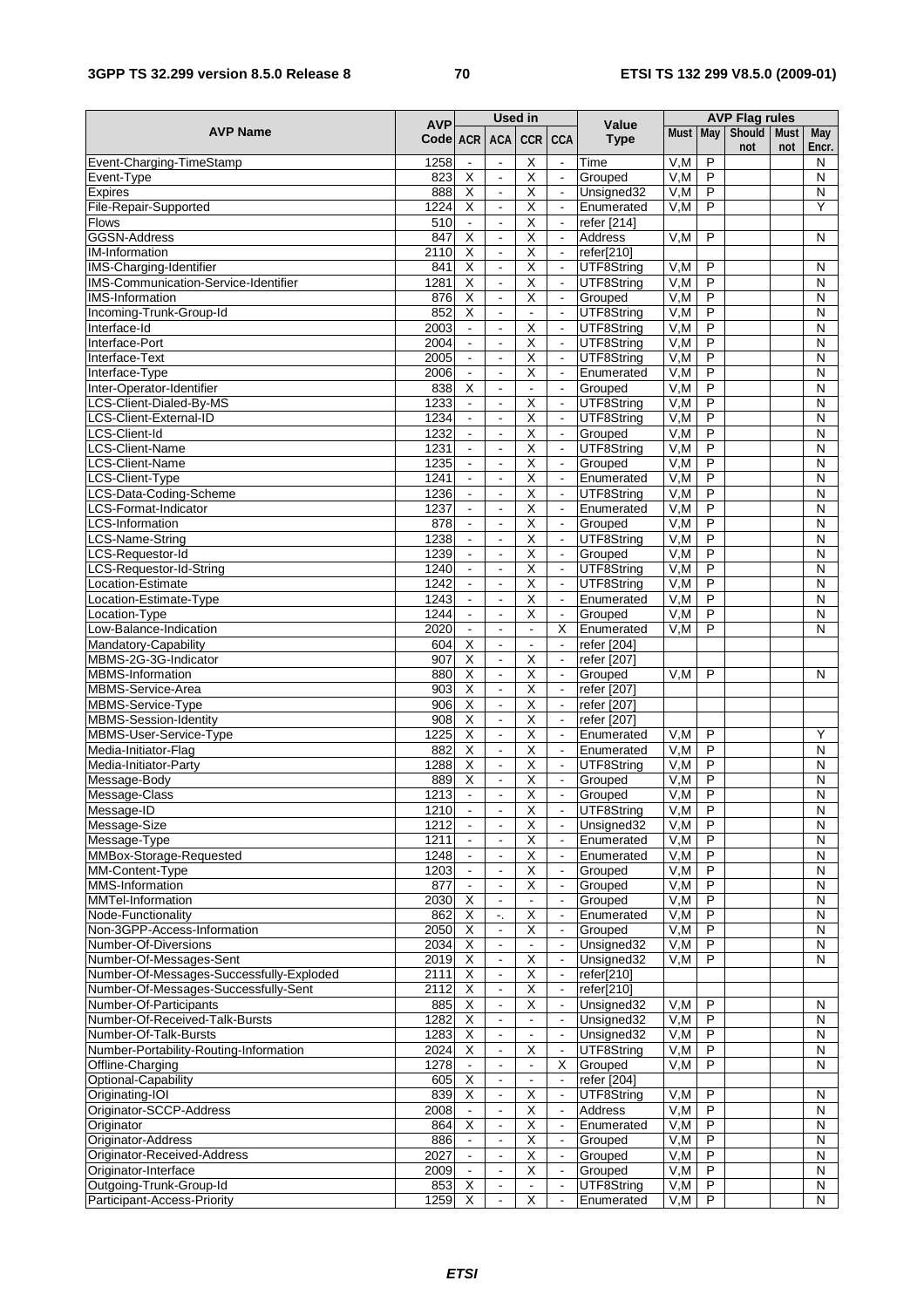### **3GPP TS 32.299 version 8.5.0 Release 8 71 ETSI TS 132 299 V8.5.0 (2009-01)**

|                                               |                        | <b>Used in</b>                            |                                      |                                                    |                                  |                          |              | <b>AVP Flag rules</b>            |                      |     |                              |
|-----------------------------------------------|------------------------|-------------------------------------------|--------------------------------------|----------------------------------------------------|----------------------------------|--------------------------|--------------|----------------------------------|----------------------|-----|------------------------------|
| <b>AVP Name</b>                               | <b>AVP</b><br>Code ACR |                                           | <b>ACA</b>                           | CCR CCA                                            |                                  | Value<br><b>Type</b>     | Must May     |                                  | Should   Must<br>not | not | May<br>Encr.                 |
| Participant-Group                             | 1260                   | Χ                                         | $\blacksquare$                       | $\overline{\mathsf{X}}$                            | $\omega$                         | Grouped                  | V, M         | $\overline{P}$                   |                      |     | N                            |
| Participants-Involved                         | 887                    | $\overline{\mathsf{x}}$                   | $\overline{\phantom{a}}$             | $\overline{\mathsf{X}}$                            | $\mathbf{r}$                     | UTF8String               | V, M         | $\overline{P}$                   |                      |     | $\overline{N}$               |
| <b>PDG-Address</b>                            | 895                    | $\overline{\mathsf{X}}$                   | $\blacksquare$                       | $\overline{\mathsf{X}}$                            | $\blacksquare$                   | <b>Address</b>           | V,M          | P                                |                      |     | $\mathsf{N}$                 |
| PDG-Charging-Id<br>PDP-Address                | 896<br>1227            | $\overline{\mathsf{X}}$<br>$\overline{X}$ | $\blacksquare$<br>$\hat{\mathbf{r}}$ | $\overline{\mathsf{X}}$<br>$\overline{\mathsf{X}}$ | $\blacksquare$<br>$\mathbf{r}$   | Unsigned32<br>Address    | V, M<br>V, M | P<br>$\overline{P}$              |                      |     | $\overline{\mathsf{N}}$<br>Y |
| PDP-Context-Type                              | 1247                   | Χ                                         | $\Box$                               | $\overline{X}$                                     | $\blacksquare$                   | Enumerated               | V,M          | $\overline{P}$                   |                      |     | $\mathsf{N}$                 |
| PoC-Change-Condition                          | 1261                   | $\overline{\mathsf{x}}$                   | $\sim$                               | $\overline{\phantom{a}}$                           | $\blacksquare$                   | Enumerated               | V,M          | $\overline{P}$                   |                      |     | N                            |
| PoC-Change-Time                               | 1262                   | $\overline{\mathsf{X}}$                   | $\Box$                               | $\blacksquare$                                     | $\Box$                           | Time                     | V, M         | P                                |                      |     | $\mathsf{N}$                 |
| PoC-Controlling-Address                       | 858                    | $\overline{\mathsf{X}}$                   |                                      | $\overline{\mathsf{X}}$                            |                                  | UTF8String               | V,M          | $\overline{P}$                   |                      |     | $\overline{N}$               |
| PoC-Event-Type                                | 2025                   | $\overline{\mathsf{X}}$                   |                                      | $\overline{\mathsf{X}}$                            |                                  | Enumerated               | V,M          | P                                |                      |     | $\mathsf{N}$                 |
| PoC-Group-Name                                | 859                    | $\overline{\mathsf{X}}$                   |                                      | $\overline{\mathsf{X}}$                            |                                  | UTF8String               | V,M          | P                                |                      |     | $\mathsf{N}$                 |
| PoC-Information                               | 879                    | $\overline{\mathsf{x}}$                   | $\blacksquare$                       | $\overline{\mathsf{X}}$                            | $\blacksquare$                   | Grouped                  | V, M         | $\overline{\mathsf{P}}$          |                      |     | N                            |
| PoC-Server-Role                               | 883                    | $\overline{\mathsf{x}}$                   | $\Box$                               | Χ                                                  | $\blacksquare$                   | Enumerated               | V, M         | $\overline{P}$                   |                      |     | $\overline{\mathsf{N}}$      |
| PoC-Session-Id                                | 1229                   | X                                         | $\blacksquare$                       | $\overline{\mathsf{X}}$                            | $\blacksquare$                   | UTF8String               | V, M         | $\overline{P}$                   |                      |     | N                            |
| PoC-Session-Initiation-type                   | 1277                   | $\overline{\mathsf{x}}$                   | $\Box$                               | Χ                                                  | $\blacksquare$                   | Enumerated               | V, M         | $\overline{P}$                   |                      |     | $\overline{\mathsf{N}}$      |
| PoC-Session-Type                              | 884                    | $\overline{\mathsf{X}}$                   | $\blacksquare$                       | $\overline{\mathsf{X}}$                            | $\blacksquare$                   | Enumerated               | V, M         | $\overline{P}$                   |                      |     | N                            |
| PoC-User-Role                                 | 1252                   | $\overline{\mathsf{x}}$                   | $\blacksquare$                       | $\overline{X}$                                     | $\blacksquare$                   | Grouped                  | V, M         | $\overline{P}$                   |                      |     | $\overline{N}$               |
| PoC-User-Role-IDs<br>PoC-User-Role-info-Units | 1253                   | Χ                                         | $\omega$                             | χ                                                  | $\mathbf{r}$                     | UTF8String               | V, M         | $\overline{P}$<br>$\overline{P}$ |                      |     | N                            |
|                                               | 1254<br>1245           | $\overline{X}$<br>$\blacksquare$          | $\blacksquare$<br>$\blacksquare$     | Χ<br>$\overline{\mathsf{x}}$                       | $\blacksquare$<br>$\blacksquare$ | Enumerated<br>UTF8String | V,M<br>V, M  | $\overline{P}$                   |                      |     | ${\sf N}$<br>N               |
| Positioning-Data<br>Priority                  | 1209                   | $\blacksquare$                            | $\Box$                               | $\overline{\mathsf{X}}$                            | $\Box$                           | Enumerated               | V, M         | P                                |                      |     | $\mathsf{N}$                 |
| PS-Append-Free-Format-Data                    | 867                    | $\overline{\mathsf{x}}$                   | $\Box$                               | $\Box$                                             | X                                | Enumerated               | V, M         | $\overline{P}$                   |                      |     | $\mathsf{N}$                 |
| PS-Free-Format-Data                           | 866                    | $\overline{\mathsf{x}}$                   | $\Box$                               | $\mathbf{r}$                                       | X                                | OctetString              | V, M         | P                                |                      |     | N                            |
| PS-Furnish-Charging-Information               | 865                    | $\overline{\mathsf{X}}$                   | $\blacksquare$                       | $\blacksquare$                                     | X                                | Grouped                  | V,M          | P                                |                      |     | N                            |
| PS-Information                                | 874                    | $\overline{\mathsf{x}}$                   | $\blacksquare$                       | $\overline{\mathsf{x}}$                            | X                                | Grouped                  | V,M          | $\overline{P}$                   |                      |     | N                            |
| QoS-Information                               | 1016                   | Χ                                         | $\omega$                             | $\Box$                                             | $\mathbf{r}$                     | refer [215]              |              |                                  |                      |     |                              |
| Quota-Consumption-Time                        | 881                    | $\blacksquare$                            | $\blacksquare$                       | $\overline{\phantom{a}}$                           | X                                | Unsigned32               | V, M         | $\overline{P}$                   |                      |     | N                            |
| Quota-Holding-Time                            | 871                    | $\overline{\phantom{a}}$                  | $\blacksquare$                       | $\mathbf{r}$                                       | X                                | Unsigned32               | V, M         | $\overline{P}$                   |                      |     | $\overline{N}$               |
| RAI                                           | 909                    | $\overline{X}$                            | $\blacksquare$                       | $\overline{X}$                                     | $\mathbf{r}$                     | refer [207]              |              |                                  |                      |     |                              |
| Read-Reply-Report-Requested                   | 1222                   | $\blacksquare$                            | $\blacksquare$                       | X                                                  | $\mathbf{u}$                     | Enumerated               | V,M          | P                                |                      |     | ${\sf N}$                    |
| Received-Talk-Burst-Time                      | 1284                   | $\overline{\mathsf{x}}$                   | $\omega$                             | $\blacksquare$                                     | $\mathbf{r}$                     | Unsigned32               | V, M         | $\overline{P}$                   |                      |     | $\overline{N}$               |
| Received-Talk-Burst-Volume                    | 1285                   | $\overline{\mathsf{x}}$                   | $\blacksquare$                       | $\mathbf{r}$                                       | $\mathbf{r}$                     | Unsigned32               | V,M          | $\overline{P}$                   |                      |     | ${\sf N}$                    |
| Recipients                                    | 2026                   | $\omega$                                  | $\blacksquare$                       | $\overline{\mathsf{X}}$                            | $\blacksquare$                   | Grouped                  | V, M         | $\overline{P}$                   |                      |     | $\overline{N}$               |
| Recipient-Address                             | 1201                   | $\blacksquare$                            | $\Box$                               | $\overline{\mathsf{X}}$                            | $\mathbf{r}$                     | Grouped                  | V, M         | P                                |                      |     | $\overline{N}$               |
| Recipient-Received-Address                    | 2028                   | $\omega$                                  | $\blacksquare$                       | $\overline{\mathsf{X}}$                            | $\mathbf{u}$                     | Grouped                  | V, M         | P                                |                      |     | ${\sf N}$                    |
| Recipient-SCCP-Address                        | 2010                   | $\Box$                                    | $\overline{\phantom{a}}$             | $\overline{\mathsf{X}}$                            | $\mathbb{Z}^2$                   | <b>Address</b>           | V,M          | P                                |                      |     | $\overline{N}$               |
| Refund-Information                            | 2022                   | $\blacksquare$                            | $\blacksquare$                       | Χ                                                  | X                                | OctetString              | V,M          | $\overline{P}$                   |                      |     | $\mathsf{N}$                 |
| Remaining-Balance                             | 2021                   |                                           | ÷,                                   | $\overline{\phantom{a}}$                           | X                                | Grouped                  | V, M         | P                                |                      |     | $\mathsf{N}$                 |
| Reply-Applic-ID                               | 1223                   | $\omega$                                  | $\Box$                               | $\overline{\mathsf{X}}$                            | $\omega$                         | UTF8String               | V, M         | $\overline{P}$                   |                      |     | $\mathsf{N}$                 |
| Reply-Path-Requested                          | 2011                   | $\blacksquare$<br>$\overline{a}$          | $\sim$<br>L.                         | $\overline{X}$<br>Χ                                | $\mathbf{r}$<br>$\mathbb{Z}^2$   | Enumerated<br>Enumerated | V,M          | $\overline{P}$<br>$\overline{P}$ |                      |     | ${\sf N}$<br>$\overline{N}$  |
| Reporting-Reason<br>Requested-Party-Address   | 872<br>1251            | X                                         | $\blacksquare$                       | Χ                                                  | $\blacksquare$                   | UTF8String               | V, M<br>V, M | $\overline{P}$                   |                      |     | N                            |
| Required-MBMS-Bearer-Capabilities             | 901                    | $\overline{\mathsf{x}}$                   | $\overline{\phantom{a}}$             | Χ                                                  | $\omega$                         | refer [207]              |              |                                  |                      |     |                              |
| Role-of-Node                                  | 829                    | X                                         | $\blacksquare$                       | Х                                                  | $\blacksquare$                   | Enumerated               | V,M          | P                                |                      |     | N                            |
| SDP-Answer-Timestamp                          | 1275                   | $\overline{X}$                            |                                      | $\Box$                                             | $\blacksquare$                   | Time                     | V,M          | $\overline{P}$                   |                      |     | ${\sf N}$                    |
| SDP-Media-Component                           | 843                    | X                                         |                                      | X                                                  |                                  | Grouped                  | V,M          | $\overline{P}$                   |                      |     | ${\sf N}$                    |
| SDP-Media-Description                         | 845                    | $\overline{\mathsf{x}}$                   | $\blacksquare$                       | $\overline{\mathsf{X}}$                            | $\mathcal{L}$                    | UTF8String               | V,M          | $\overline{P}$                   |                      |     | ${\sf N}$                    |
| SDP-Media-Name                                | 844                    | $\overline{X}$                            | $\blacksquare$                       | X                                                  | $\blacksquare$                   | UTF8String               | V, M         | $\overline{\mathsf{P}}$          |                      |     | N                            |
| SDP-Offer-Timestamp                           | 1274                   | $\overline{X}$                            | $\Box$                               | $\blacksquare$                                     | $\omega$                         | Time                     | V, M         | $\overline{P}$                   |                      |     | ${\sf N}$                    |
| SDP-Session-Description                       | 842                    | $\overline{X}$                            | $\blacksquare$                       | X                                                  | $\blacksquare$                   | UTF8String               | V,M          | P                                |                      |     | ${\sf N}$                    |
| SDP-TimeStamps                                | 1273                   | $\overline{X}$                            | $\blacksquare$                       | $\blacksquare$                                     | $\blacksquare$                   | Grouped                  | V, M         | P                                |                      |     | ${\sf N}$                    |
| SDP-Type                                      | 2036                   | $\overline{X}$                            | $\omega$                             | Χ                                                  | $\omega$                         | Enumerated               | V,M          | $\overline{P}$                   |                      |     | ${\sf N}$                    |
| Served-Party-IP-Address                       | 848                    | X                                         | $\blacksquare$                       | $\blacksquare$                                     | $\blacksquare$                   | Address                  | V,M          | $\overline{P}$                   |                      |     | N                            |
| Server-Capabilities                           | 603                    | $\overline{X}$                            | $\blacksquare$                       | $\blacksquare$                                     | $\blacksquare$                   | refer [204]              |              |                                  |                      |     |                              |
| Server-Name                                   | 602                    | $\overline{X}$                            | $\blacksquare$                       | $\blacksquare$                                     | $\omega$                         | refer [204]              |              |                                  |                      |     |                              |
| Service-Condition-Change                      | 2039                   | X                                         | $\blacksquare$                       | $\blacksquare$                                     | $\blacksquare$                   | Enumerated               | V,M          | $\overline{P}$                   |                      |     | N                            |
| Service-Data-Container                        | 2040                   | $\overline{\mathsf{x}}$                   | $\blacksquare$                       | $\blacksquare$                                     | $\blacksquare$                   | Grouped                  | V, M         | $\overline{P}$                   |                      |     | $\overline{N}$               |
| Service-Generic-Information                   | 1256                   | X                                         | $\blacksquare$                       | X                                                  | $\blacksquare$                   | Refer[210]               |              |                                  |                      |     |                              |
| Service-Id                                    | 855                    | X                                         | $\blacksquare$                       | $\overline{\mathsf{X}}$                            | $\blacksquare$                   | UTF8String               | V, M         | $\overline{P}$                   |                      |     | N                            |
| Service-Information                           | 873                    | $\overline{\mathsf{x}}$                   | $\blacksquare$                       | $\overline{\mathsf{X}}$                            | X                                | Grouped                  | V, M         | $\overline{P}$                   |                      |     | $\overline{\mathsf{N}}$      |
| Service-mode                                  | 2032                   | $\overline{X}$                            | $\blacksquare$                       | $\blacksquare$                                     | $\blacksquare$                   | Enumerated               | V,M          | $\overline{P}$                   |                      |     | N                            |
| Service-Specific-Data                         | 863                    | $\overline{\mathsf{x}}$                   | $\omega$                             | $\blacksquare$                                     | $\blacksquare$                   | UTF8String               | V, M         | $\overline{P}$<br>$\overline{P}$ |                      |     | N                            |
| Service-Specific-Info                         | 1249                   | $\overline{X}$                            | $\blacksquare$                       | $\blacksquare$                                     | $\blacksquare$                   | Grouped                  | V,M          |                                  |                      |     | ${\sf N}$                    |
| Service-Specific-Type                         | 1257<br>2031           | $\overline{\mathsf{X}}$<br>$\overline{X}$ | $\blacksquare$<br>$\omega$           | $\blacksquare$<br>$\blacksquare$                   | $\blacksquare$<br>$\mathbf{r}$   | Unsigned32<br>Enumerated | V, M<br>V, M | P<br>$\overline{P}$              |                      |     | ${\sf N}$<br>${\sf N}$       |
| Service-type<br>SGSN-Address                  | 1228                   | X                                         | $\blacksquare$                       | X                                                  | $\blacksquare$                   | Address                  | V, M         | $\overline{P}$                   |                      |     | N                            |
| SIP-Method                                    | 824                    | $\overline{\mathsf{x}}$                   | $\Box$                               | $\overline{\mathsf{x}}$                            | $\blacksquare$                   | UTF8String               | V, M         | $\overline{P}$                   |                      |     | N                            |
| SIP-Request-Timestamp                         | 834                    | $\overline{X}$                            | $\Box$                               | X                                                  | $\blacksquare$                   | Time                     | V,M          | $\overline{P}$                   |                      |     | N                            |
| SIP-Response-Timestamp                        | 835                    | X                                         | $\blacksquare$                       | $\overline{\mathsf{X}}$                            | $\blacksquare$                   | Time                     | V,M          | P                                |                      |     | N                            |
| SM-Discharge-Time                             | 2012                   | $\mathbf{L}$                              | $\overline{a}$                       | $\overline{\mathsf{X}}$                            | $\mathbf{r}$                     | Time                     | V, M         | P                                |                      |     | N                            |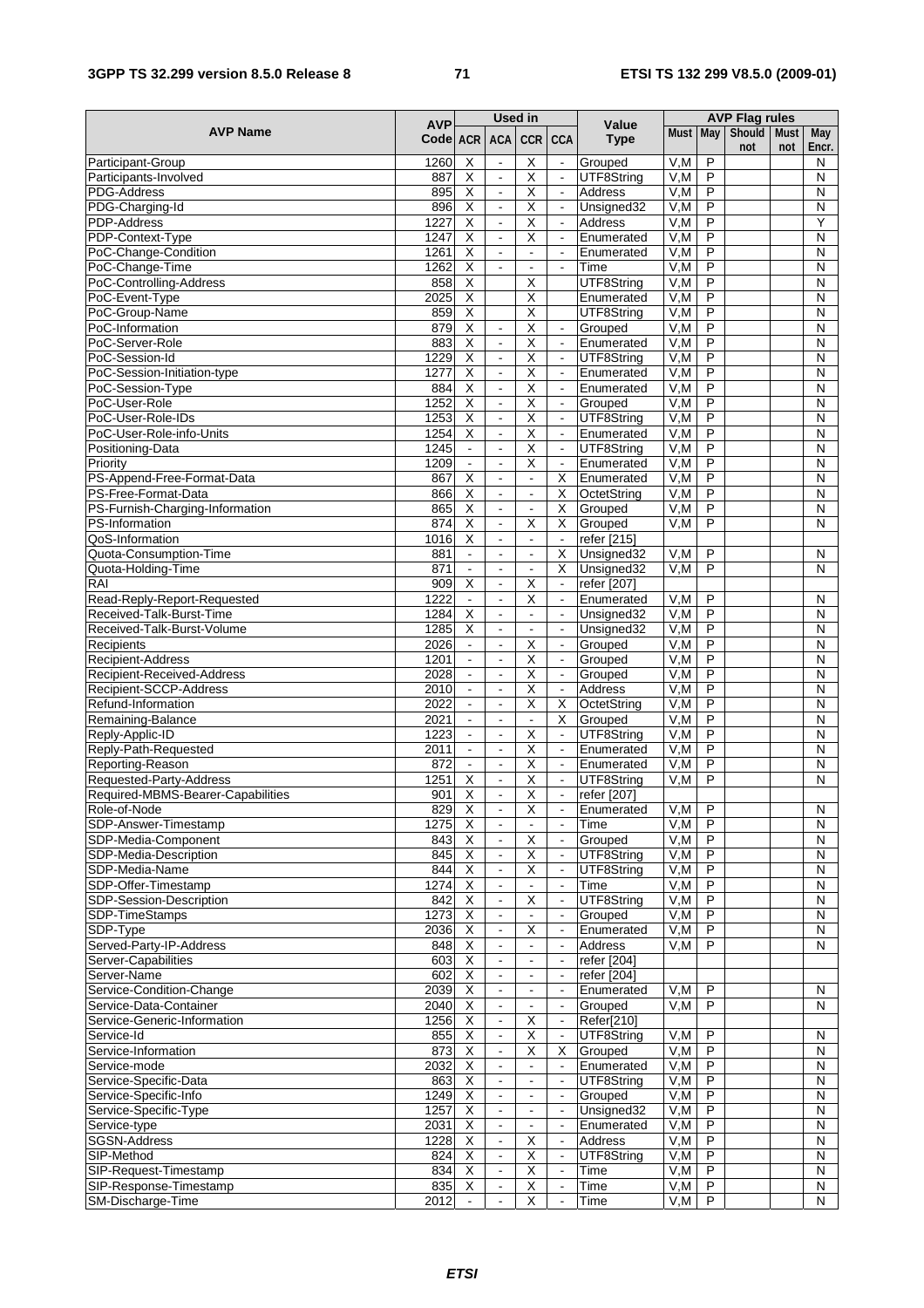#### **3GPP TS 32.299 version 8.5.0 Release 8 72 ETSI TS 132 299 V8.5.0 (2009-01)**

|                                   | <b>AVP</b>   | <b>Used in</b>           |                          |                                                    |                                  | Value                     | <b>AVP Flag rules</b> |                         |               |             |                         |
|-----------------------------------|--------------|--------------------------|--------------------------|----------------------------------------------------|----------------------------------|---------------------------|-----------------------|-------------------------|---------------|-------------|-------------------------|
| <b>AVP Name</b>                   | Code ACR     |                          | <b>ACA</b>               | <b>CCR</b>                                         | <b>CCA</b>                       | <b>Type</b>               | Must May              |                         | <b>Should</b> | <b>Must</b> | <b>May</b>              |
|                                   |              |                          | $\blacksquare$           |                                                    |                                  |                           |                       | P                       | not           | not         | Encr.                   |
| SM-Message-Type<br>SM-Protocol-ID | 2007<br>2013 | $\blacksquare$<br>ä,     | $\blacksquare$           | $\overline{\mathsf{X}}$<br>$\overline{\mathsf{x}}$ | $\blacksquare$<br>$\blacksquare$ | Enumerated<br>OctetStrina | V,M<br>V.M            | $\overline{\mathsf{P}}$ |               |             | N<br>N                  |
| <b>SMSC-Address</b>               | 2017         | $\Box$                   | $\blacksquare$           | χ                                                  | $\blacksquare$                   | <b>Address</b>            | V.M                   | P                       |               |             | N                       |
| SMS-Information                   | 2000         | $\blacksquare$           | $\overline{\phantom{a}}$ | Χ                                                  | $\blacksquare$                   | Grouped                   | V, M                  | $\overline{\mathsf{P}}$ |               |             | N                       |
| SMS-Node                          | 2016         | ä,                       | $\blacksquare$           | Χ                                                  | $\mathbf{r}$                     | Enumerated                | V.M                   | P                       |               |             | N                       |
| SM-Service-Type                   | 2029         | $\overline{a}$           | $\blacksquare$           | $\overline{\mathsf{x}}$                            | $\bar{\phantom{a}}$              | Enumerated                | V, M                  | P                       |               |             | N                       |
| <b>SM-Status</b>                  | 2014         | $\overline{a}$           | $\blacksquare$           | $\overline{\mathsf{x}}$                            | $\overline{\phantom{a}}$         | OctetString               | V, M                  | P                       |               |             | N                       |
| SM-User-Data-Header               | 2015         | $\blacksquare$           | $\overline{\phantom{a}}$ | $\overline{\mathsf{x}}$                            | $\blacksquare$                   | OctetString               | V, M                  | $\overline{P}$          |               |             | N                       |
| Start-Time                        | 2041         | Χ                        | $\blacksquare$           | $\Box$                                             | $\blacksquare$                   | Time                      | V, M                  | P                       |               |             | N                       |
| Stop-Time                         | 2042         | $\overline{\mathsf{x}}$  | ä,                       | ä,                                                 | $\overline{a}$                   | Time                      | V.M                   | $\overline{P}$          |               |             | N                       |
| Submission-Time                   | 1202         | $\frac{1}{2}$            | $\blacksquare$           | $\overline{\mathsf{x}}$                            | $\mathbf{r}$                     | Time                      | V, M                  | P                       |               |             | N                       |
| Subscriber-Role                   | 2033         | X                        | $\overline{\phantom{a}}$ | $\mathbf{r}$                                       | $\mathbf{r}$                     | Enumerated                | V,M                   | $\overline{\mathsf{P}}$ |               |             | N                       |
| Talk-Burst-Exchange               | 1255         | $\overline{\mathsf{x}}$  | $\blacksquare$           | $\overline{\phantom{a}}$                           | $\mathbf{r}$                     | Grouped                   | V, M                  | P                       |               |             | N                       |
| Talk-Burst-Time                   | 1286         | $\overline{\mathsf{x}}$  | $\blacksquare$           | $\blacksquare$                                     | $\Box$                           | Unsigned32                | V, M                  | $\overline{P}$          |               |             | N                       |
| Talk-Burst-Volume                 | 1287         | $\overline{\mathsf{x}}$  | $\blacksquare$           | $\overline{\phantom{a}}$                           | ä,                               | Unsigned32                | V, M                  | P                       |               |             | N                       |
| Terminating-IOI                   | 840          | X                        | $\overline{\phantom{a}}$ | $\overline{X}$                                     | $\Box$                           | UTF8String                | V, M                  | P                       |               |             | N                       |
| Time-First-Usage                  | 2043         | $\overline{\mathsf{x}}$  | $\Box$                   | $\blacksquare$                                     | $\blacksquare$                   | Time                      | V, M                  | $\overline{P}$          |               |             | $\overline{\mathsf{N}}$ |
| Time-Last-Usage                   | 2044         | X                        | $\blacksquare$           | $\Box$                                             | $\mathbf{r}$                     | Time                      | V, M                  | $\overline{P}$          |               |             | $\overline{N}$          |
| Time-Quota-Mechanism              | 1270         | $\blacksquare$           | $\blacksquare$           | $\overline{\phantom{a}}$                           | X                                | Grouped                   | V,M                   | P                       |               |             | N                       |
| Time-Quota-Threshold              | 868          | $\blacksquare$           | $\blacksquare$           | $\Box$                                             | X                                | Unsigned32                | V, M                  | $\overline{P}$          |               |             | N                       |
| Time-Quota-Type                   | 1271         | $\overline{\phantom{a}}$ | $\overline{\phantom{a}}$ | $\Box$                                             | X                                | Enumerated                | V, M                  | $\overline{P}$          |               |             | N                       |
| Time-Stamps                       | 833          | X                        | $\blacksquare$           | Χ                                                  | $\blacksquare$                   | Grouped                   | V,M                   | P                       |               |             | N                       |
| Time-Usage                        | 2045         | X                        | $\blacksquare$           | $\overline{\phantom{a}}$                           | $\mathbf{r}$                     | Unsigned32                | V.M                   | P                       |               |             | N                       |
| <b>TMGI</b>                       | 900          | X                        | $\blacksquare$           | X                                                  | $\blacksquare$                   | refer [207]               |                       |                         |               |             |                         |
| <b>Token-Text</b>                 | 1215         | $\blacksquare$           | $\Box$                   | $\overline{\mathsf{x}}$                            | ä,                               | UTF8String                | V, M                  | P                       |               |             | N                       |
| Total-Number-Of-Messages-Exploded | 2113         | X                        | $\overline{\phantom{a}}$ | Χ                                                  | $\Box$                           | refer[210]                |                       |                         |               |             |                         |
| Total-Number-Of-Messages-Sent     | 2114         | X                        | $\blacksquare$           | $\overline{\mathsf{x}}$                            | $\Box$                           | refer[210]                |                       |                         |               |             |                         |
| <b>Traffic-Data-Volumes</b>       | 2046         | $\overline{\mathsf{x}}$  | $\blacksquare$           | $\Box$                                             | $\blacksquare$                   | Grouped                   | V, M                  | P                       |               |             | N                       |
| Trigger                           | 1264         | $\overline{a}$           | $\overline{\phantom{a}}$ | Χ                                                  | X                                | Grouped                   | V.M                   | $\overline{P}$          |               |             | N                       |
| Trigger-Type                      | 870          | $\blacksquare$           | $\blacksquare$           | Χ                                                  | X                                | Enumerated                | V,M                   | P                       |               |             | N                       |
| Trunk-Group-Id                    | 851          | $\overline{\mathsf{x}}$  | $\Box$                   | $\overline{a}$                                     | $\mathbf{r}$                     | Grouped                   | V.M                   | $\overline{P}$          |               |             | $\overline{N}$          |
| <b>Type-Number</b>                | 1204         | $\Box$                   | $\overline{\phantom{a}}$ | $\overline{X}$                                     | $\blacksquare$                   | Enumerated                | V, M                  | $\overline{P}$          |               |             | $\mathsf{N}$            |
| Unit-Quota-Threshold              | 1226         | $\mathbf{r}$             | $\overline{a}$           | $\overline{\phantom{a}}$                           | X                                | Unsigned32                | V.M                   | $\overline{P}$          |               |             | $\overline{N}$          |
| User-Data                         | 606          | Χ                        | $\overline{\phantom{a}}$ | $\overline{\phantom{a}}$                           | $\mathbf{r}$                     | refer [204]               | V, M                  | $\overline{P}$          |               |             | N                       |
| User-Participating-Type           | 1279         | $\overline{\mathsf{x}}$  | $\blacksquare$           | Χ                                                  | $\blacksquare$                   | Enumerated                | V, M                  | $\overline{\mathsf{P}}$ |               |             | N                       |
| User-Session-Id                   | 830          | $\overline{\mathsf{x}}$  | $\Box$                   | χ                                                  | $\blacksquare$                   | UTF8Strina                | V.M                   | P                       |               |             | N                       |
| VAS-Id                            | 1102         | $\mathbb{Z}^2$           | $\overline{\phantom{a}}$ | Χ                                                  | $\mathbf{r}$                     | refer [213]               |                       |                         |               |             |                         |
| VASP-Id                           | 1101         | $\Box$                   | $\blacksquare$           | Χ                                                  | $\blacksquare$                   | refer [213]               |                       |                         |               |             |                         |
| Volume-Quota-Threshold            | 869          | ä,                       | $\blacksquare$           | ä,                                                 | X                                | Unsigned32                | V, M                  | P                       |               |             | N                       |
| <b>WAG-Address</b>                | 890          | X                        | $\blacksquare$           | $\overline{\mathsf{x}}$                            | $\Box$                           | Address                   | V, M                  | P                       |               |             | N                       |
| WAG-PLMN-Id                       | 891          | $\overline{\mathsf{x}}$  | $\blacksquare$           | $\overline{\mathsf{x}}$                            | $\mathbf{r}$                     | OctetString               | V, M                  | $\overline{P}$          |               |             | N                       |
| <b>WLAN-Information</b>           | 875          | $\overline{\mathsf{X}}$  | $\blacksquare$           | $\overline{\mathsf{x}}$                            | $\blacksquare$                   | Grouped                   | V, M                  | P                       |               |             | N                       |
| <b>WLAN-Radio-Container</b>       | 892          | Χ                        | $\blacksquare$           | $\overline{\mathsf{x}}$                            | $\blacksquare$                   | Grouped                   | V, M                  | $\overline{\mathsf{P}}$ |               |             | N                       |
| <b>WLAN-Session-Id</b>            | 1246         | $\overline{\mathsf{x}}$  | $\blacksquare$           | Χ                                                  | $\mathbf{r}$                     | UTF8String                | V, M                  | $\overline{P}$          |               |             | N                       |
| <b>WLAN-Technology</b>            | 893          | $\overline{\mathsf{x}}$  | $\blacksquare$           | $\overline{\mathsf{x}}$                            | $\mathbf{r}$                     | Unsigned32                | V, M                  | $\overline{P}$          |               |             | N                       |
| WLAN-UE-Local-IPAddress           | 894          | $\overline{\mathsf{x}}$  | $\overline{a}$           | $\overline{\mathsf{x}}$                            | $\overline{a}$                   | <b>Address</b>            | V, M                  | P                       |               |             | N                       |

Editor's Note : Fields setting for MMTel charging for CCR is ffs

# 7.2.1 Adaptations AVP

The *Adaptations* AVP (AVP code 1217) is of type Enumerated and indicates whether the originator allows adaptation of the content (default Yes).

The values indicating whether adaptations are allowed are:

- 0 Yes
- 1 No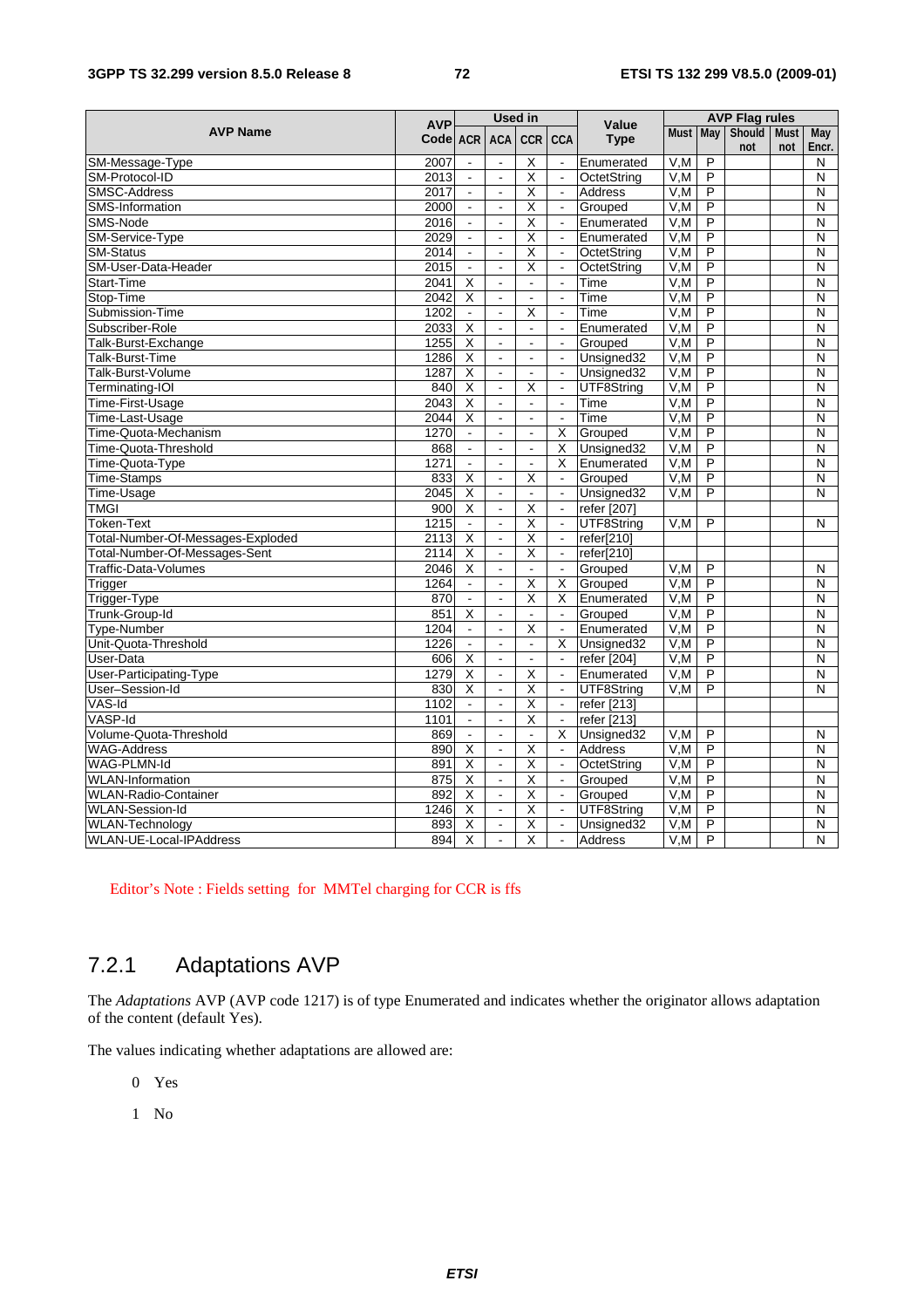### 7.2.2 Access-Network-Information AVP

The *Access-Network-Information* AVP (AVP code 1263) is of type OctetString and indicates the SIP P-header "P-Access-Network-Information".

### 7.2.3 Additional-Content-Information AVP

The *Additional-Content-Information* AVP (AVPcode 1207) is of type Grouped and identifies any subsequent content types. It is used to identify each content (including re-occurences) within an MM when the Type-Number AVP or Additional-Type-Information AVP from the Content-Type AVP indicate a multi-part content.

It has the following ABNF grammar:

```
Additional-Content-Information:: = < AVP Header: 1207 > 
                                     [ Type-Number ] 
                                    [ Additional-Type-Information ]
```
### 7.2.4 Additional-Type-Information AVP

The *Additional-Type-Information* AVP (AVP code 1205) is of type UTF8String and identifies any additional information beyond well-known media types or non-well-known media types.

[ Content-Size ]

### 7.2.5 Address-Data AVP

The *Address-Data* AVP (AVP code 897) is of type UTF8String and indicates the address information and formatted according type of address indicated in the Address-Type AVP and according to MMS encapsulation [209].

### 7.2.6 Address-Domain AVP

The *Address-Domain* AVP (AVP code 898) is of type Grouped and indicates the domain/network to which the associated address resides. If this AVP is present, at least one of the AVPs described within the grouping must be included.

It has the following ABNF:

Address-Domain :: = < AVP Header: 898 > [ Domain-Name ] [ 3GPP-IMSI-MCC-MNC ]

### 7.2.7 Address-Type AVP

The *Address-Type* AVP (AVP code 899) is of type Enumerated and indicates the type of address carried within the Address-Information AVP.

It has the following values:

- 0 e-mail address
- 1 MSISDN
- 2 IPv4 Address
- 3 IPv6 Address
- 4 Numeric Shortcode
- 5 Alphanumeric Shortcode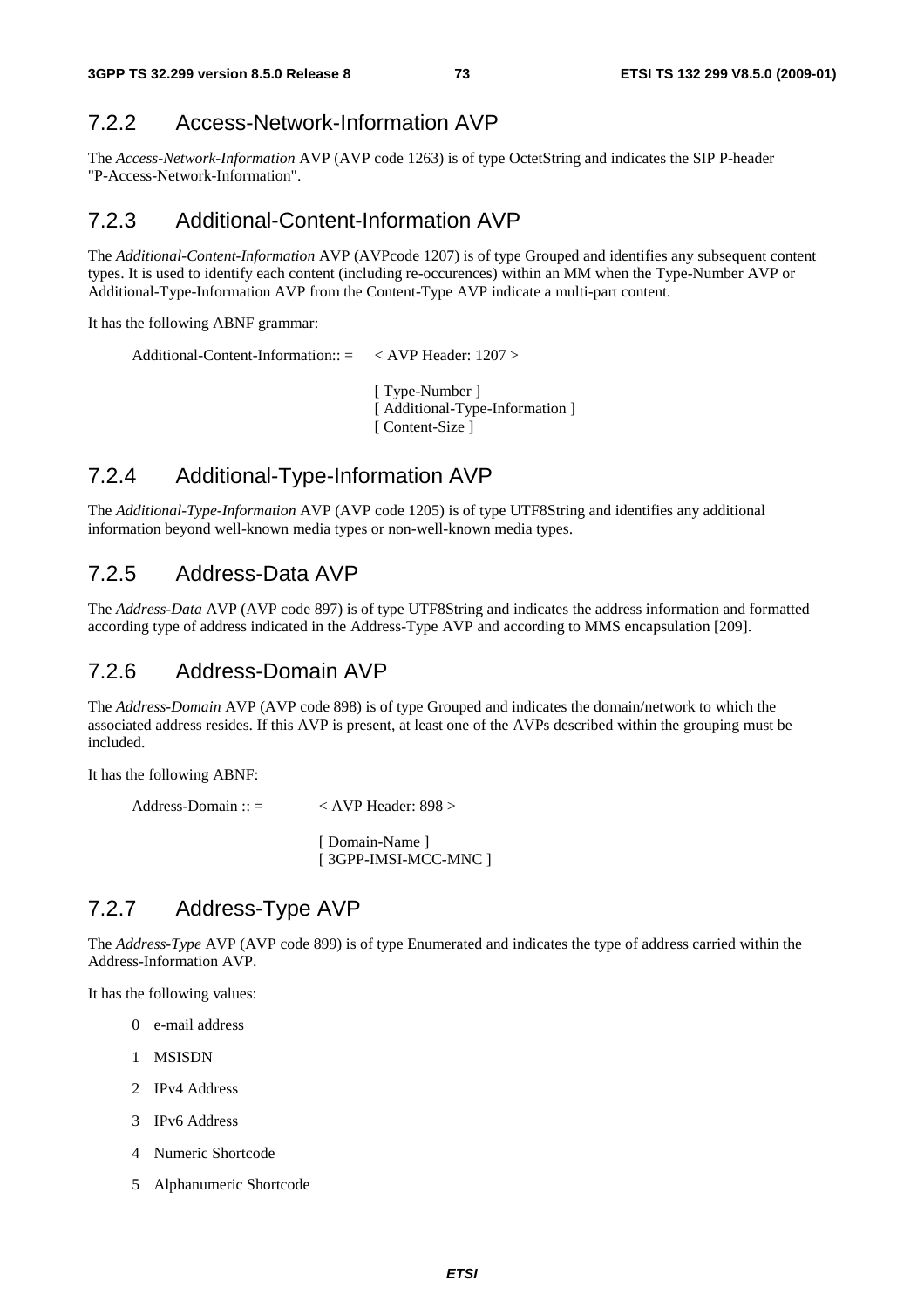6 Other

### 7.2.8 Addressee-Type AVP

The Addressee-Type AVP (AVP code 1208) is of type Enumerated and identifies the how the recipient is addressed in the header of an MM.

The following values are defined:

- $0$  TO :
- 1 CC ;
- 2 BCC.

### 7.2.9 Applic-ID AVP

The *Applic-ID* AVP (AVP code 1218) is of type UTF8String and holds the identification of the destination application that the underlying MMS abstract message was addressed to.

### 7.2.10 Additional-Content-Information AVP

The *Additional-Content-Information* AVP (AVPcode 1207) is of type Grouped and identifies any subsequent content types. It is used to identify each content (including re-occurrences) within an MM when the Type-Number AVP or Additional-Type-Information AVP from the Content-Type AVP indicate a multi-part content.

It has the following ABNF grammar:

```
Additional-Content-Information:: = < AVP Header: 1207 >
```
[ Type-Number ] [ Additional-Type-Information ] [ Content-Size ]

### 7.2.11 AF-Correlation-Information AVP

The *AF-Correlation-Information* AVP (AVPcode 1276) is of type Grouped and includes the "AF Charging Identifier" (ICID for IMS) and associated flow identifiers generated by the AF and received by P-GW over Rx/Gx as defined in TS 29.214 [214] and TS 29.212 [215]. The AF-Correlation-Information is defined per Rating Group or per Rating Group and Service Identifier when Service Identifier level reporting applies.

When several AF sessions (refer to TS 29.214 [214]) are conveyed over the same PDP Context, this AVP may appear several times per MSCC instance.

It has the following ABNF grammar:

AF-Correlation-Information:: = < AVP Header: 1276 >

 { AF-Charging-Identifier } \* [ Flows ]

### 7.2.12 Alternate-Charged-Party-Address AVP

The *Alternate-Charged-Party-Address* AVP (AVP code 1280) is of type UTF8String and holds the address of the alternate charged party determined by an AS at IMS session initiation.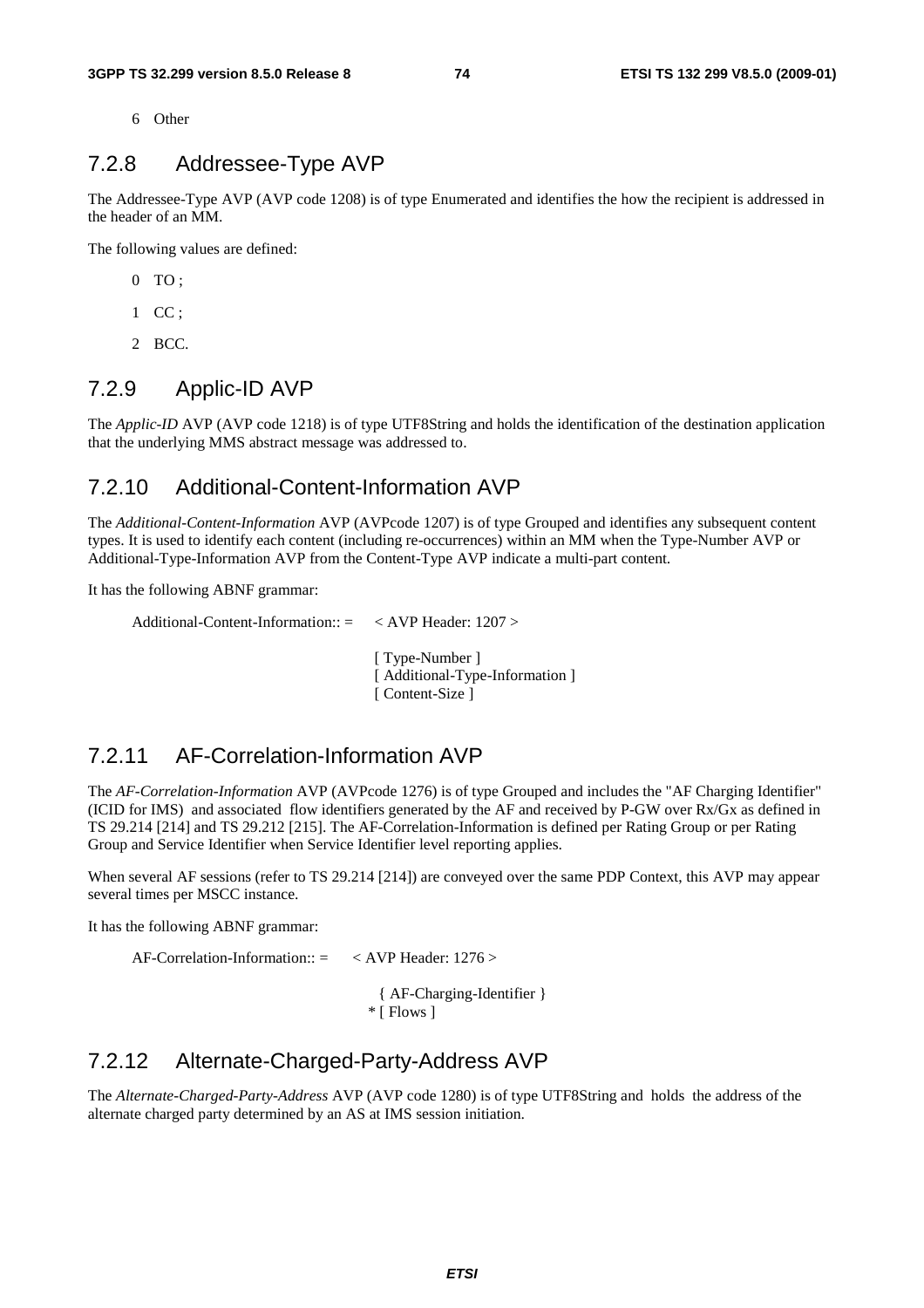### 7.2.13 Application-provided-Called-Party-Address AVP

The *Application-Provided-Called-Party-Address* AVP (AVP code 837) is of type UTF8String and holds the called party number (SIP URI, E.164), if it is determined by an application server.

### 7.2.14 Application-Server AVP

The *Application-Server* AVP (AVP code 836) is of type UTF8String and holds the SIP URL(s) of the AS(s) addressed during the session.

### 7.2.15 Application-Server-Information AVP

The *Application-Server-Information* AVP (AVP code 850) is of type Grouped and contains information about application servers visited through ISC interface.

It has the following ABNF grammar:

<Application-Server-Information>::= <AVP Header: 850 >

[ Application-Server ]

\* [ Application-Provided-Called-Party-Address ]

### 7.2.15A Associated-Party-Address AVP

The *Associated-Party-Address* AVP (AVP code 2031) is of type UTF8String and is used for MMTel supplementary service. It holds the address (SIP URI or TEL URI) of the user, the MMTel supplementary service is provided to : the "forwarding party" for CDIV, the "transferor" for ECT.

### 7.2.16 Associated-URI AVP

The Associated-URI AVP (AVP code 856) is of type UTF8String and holds a non-barred public user identity (SIP URI or TEL URI) associated to the the public user identity under registration. This identity is obtained from the P-Associated-URI header of a 200 OK SIP response to a REGISTER request. This AVP may appear several times when the P-Associated-URI header contains more than one public user identity.

### 7.2.17 Authorised-QoS AVP

The *Authorised-QoS* AVP (AVP code 849) is of type UTF8String and holds the Authorised QoS as defined in TS 23.207 [200] / TS 29.207 [203] and applied via the Go reference point.

### 7.2.18 Aux-Applic-Info AVP

The *Aux-Applic-Info* AVP (AVP code 1219) is of type UTF8String and holds additional application/implementation specific control information.

### 7.2.19 Base-Time-Interval AVP

The *Base-Time-Interval* AVP (AVP code 1265) is of type Unsigned32. It contains the length of the base time interval, for controlling the consumption of time quota, in seconds.

### 7.2.20 Bearer-Service AVP

The *Bearer-Service* AVP (AVP code 854) is of type OctetString and holds the used bearer service for the PSTN leg.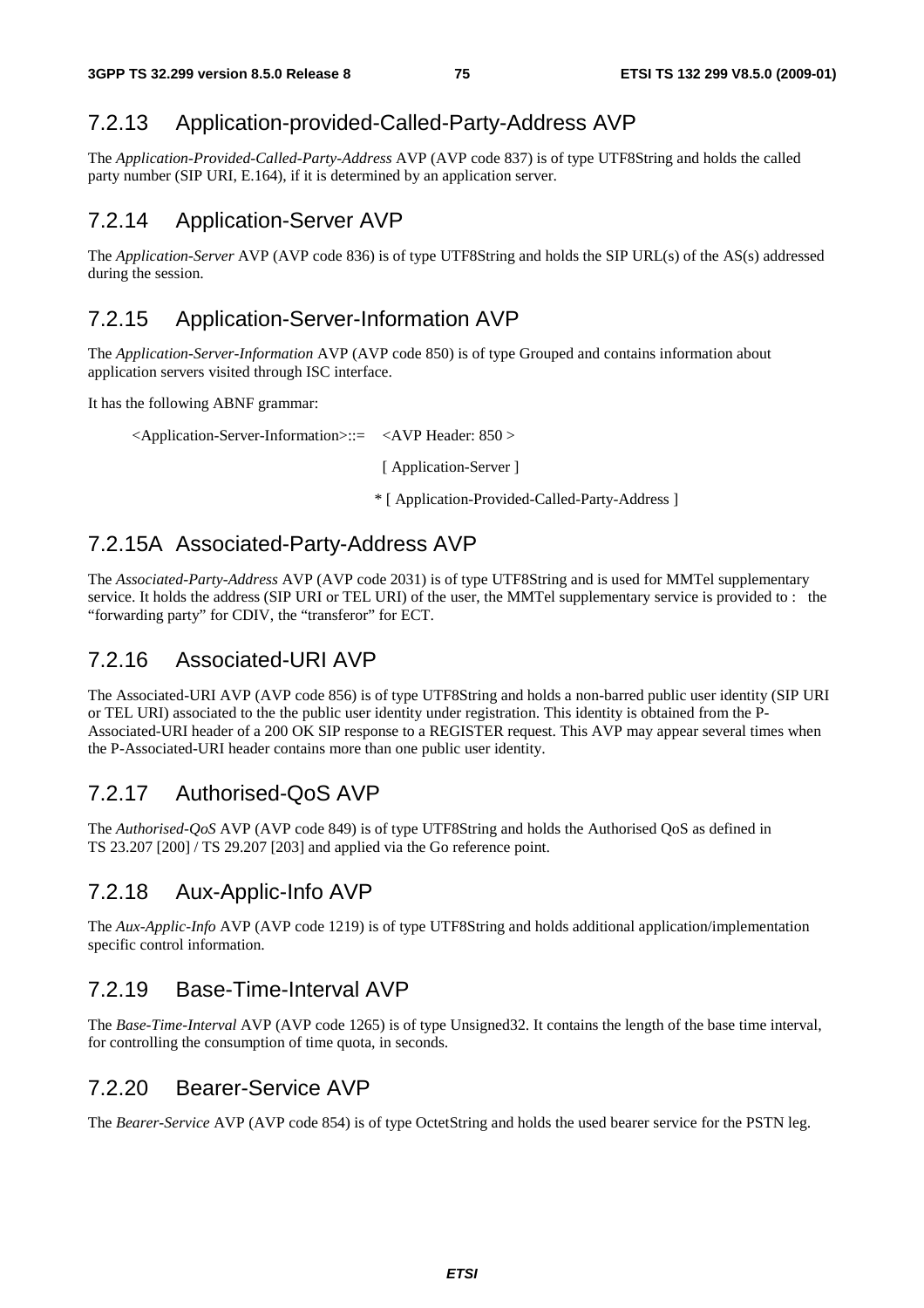### 7.2.21 Called-Asserted-Identity AVP

The *Called-Asserted-Identity* AVP (AVP code 1250) is of type UTF8String and holds the address (Public User ID: SIP URI, E.164, etc.) of the finally asserted called party.

The address is obtained from the P-Asserted-Identity SIP header field of the 2xx responses corresponding to a SIP request either initiating a dialog or a standalone transaction. This field may appear several times in the request when the P-Asserted-Identity contains both a SIP URI and a TEL URI.

This field shall be present when the P-Asserted-Identity SIP header field is available in the SIP 2xx response.

### 7.2.22 Called-Party-Address AVP

The *Called-Party-Address* AVP (AVP code 832) is of type UTF8String. In IMS charging (except for SIP Register and SIP Subscription transactions), it holds the address (SIP URI or TEL URI) of the party (Public User ID or Public Service ID) to whom the SIP transaction is posted. The Called Party Address shall be populated with the SIP URI or TEL URI contained in the Request-URI of the outgoing request.

For a registration procedure, this field holds the party (Public User ID) to be registered. In this case, the Called Party Address field is obtained from the "To" SIP header of the SIP Request. For a subscription procedure this field holds the address of the resource for which the originator wants to receive notifications of change of states. In this case, the Called Party Address field is obtained from the outgoing Request-URI of the SIP Request.

### 7.2.23 Calling-Party-Address AVP

The *Calling-Party-Address* AVP (AVP code 831) is of type UTF8String and holds the address (SIP URI or TEL URI) which identifies the party (Public User Identity or Public Service Identity) initiating a SIP transaction. . It is obtained from the P-Asserted-Identity header of any non-REGISTER SIP Request, either initiating a dialog or a standalone transaction. This AVP may appear several times when the P-Asserted-Identity header contains both a SIP URI and a TEL URI.

### 7.2.23A Carrier-Select-Routing-Information AVP

The *Carrier-Select-Routing-Informations* AVP (AVP code 2023) is of type UTF8String and This AVP holds information on carrier select routing, received by S-CSCF during ENUM/DNS processes. This information is sent over SIP in the Requested URI header.

### 7.2.24 Cause-Code AVP

The *Cause-Code* AVP (AVP code 861) is of type Integer32 and includes the cause code value from IMS node. It is used in Accounting-request[stop] and/or Accounting-request[event] messages. It is also used in the Credit-Control-request [Terminate] and/or Credit-Control-request [Event] messages.

Within the cause codes, values  $\leq 0$  are reserved for successful causes while values  $\geq 1$  are used for failure causes. In case of errors where the session has been terminated as a result of a specific known SIP error code, then the SIP error code is also used as the cause code.

#### **Successful cause code values.**

"Normal end of session" 0

The cause "Normal end of session" is used in Accounting-request[stop] message to indicate that an ongoing SIP session has been normally released either by the user or by the network (SIP BYE message initiated by the user or initiated by the network has been received by the IMS node after the reception of the SIP ACK message).

"Successful transaction" -1

The cause "Successful transaction" is used in Accounting-request[event] message to indicate a successful SIP transaction (e.g. REGISTER, MESSAGE, NOTIFY, SUBSCRIBE). It may also be used by an Application Server to indicate successful service event execution.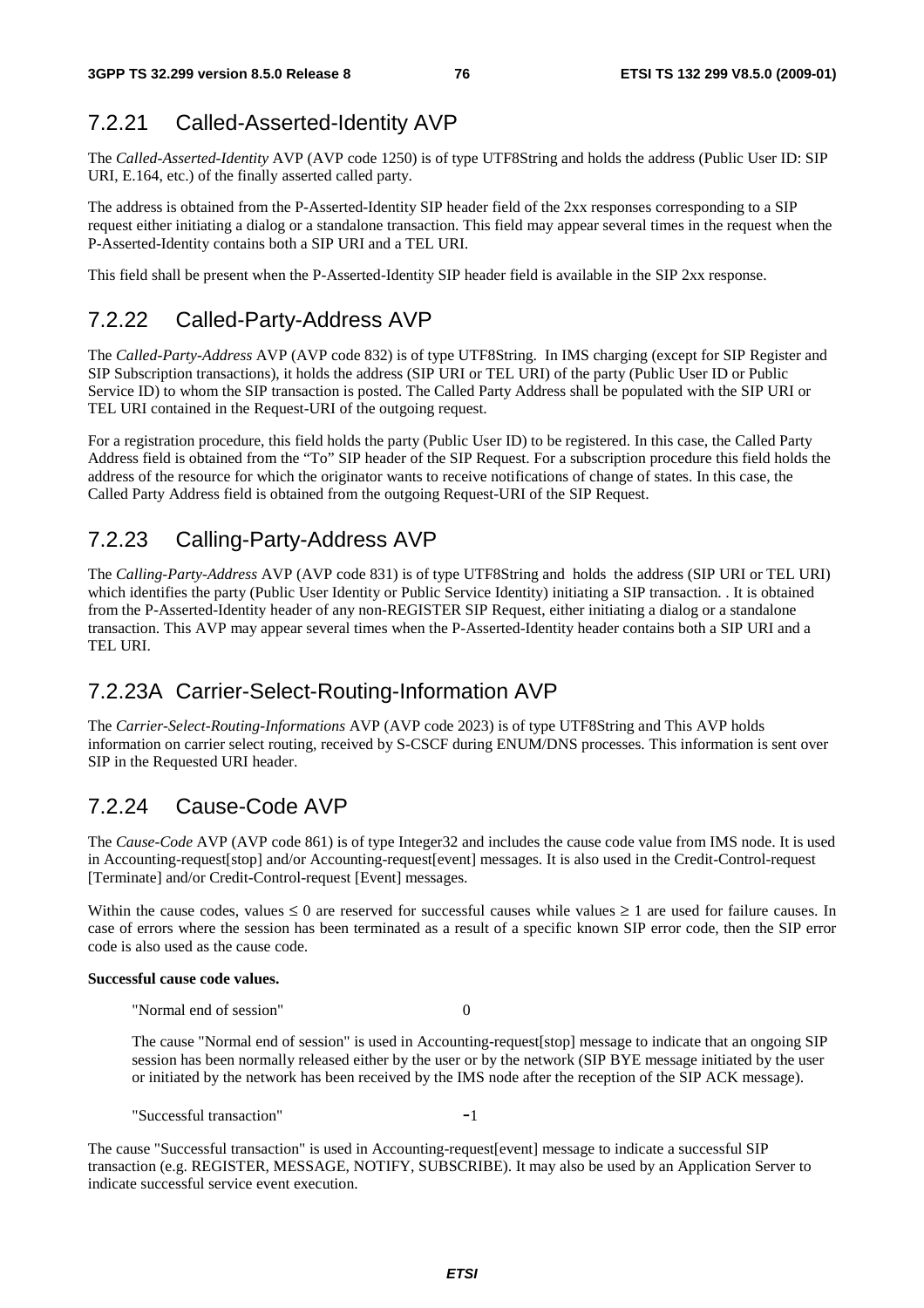"End of SUBSCRIBE dialog" -2 The cause "End of SUBSCRIBE dialog" is used to indicate the closure of a SIP SUBSCRIBE dialog . For instance a successful SIP SUBSCRIBE transaction terminating the dialog has been detected by the IMS node (i.e. SUBSCRIBE with expire time set to 0). " $2xx$  Final Response"  $-2xx$ The cause-code "2xx Final Response"(except 200) is used when the SIP transaction is terminated due to an IMS node receiving/initiating a 2xx Final response [405]. " $3xx$  Redirection"  $-3xx$ The cause "3xx Redirection" is used when the SIP transaction is terminated due to an IMS node receiving/initiating a 3xx response [405]. "End of REGISTER dialog" -3 The cause "End of REGISTER dialog" is used to indicate the closure of a SIP REGISTER dialog. For instance a successful SIP REGISTER transaction terminating the dialog has been detected by the IMS node (i.e. REGISTER with expire time set to 0). **Failure cause code values.**  "Unspecified error" 1 The cause "Unspecified error" is used when the SIP transaction is terminated due to an unknown error. " 4xx Request failure" 4xx The cause "4xx Request failure" is used when the SIP transaction is terminated due to an IMS node receiving/initiating a 4xx error response [405]. "5xx Server failure" 5xx The cause "5xx Server failure" is used when the SIP transaction is terminated due to an IMS node receiving/initiating a 5xx error response [405]. "6xx Global failure" 6xx The cause "6xx Global failure" is used when the SIP transaction is terminated due to an IMS node receiving/initiating a 6xx error response [405]. "Unsuccessful session setup" 2 The cause "Unsuccessful session setup" is used in the Accounting-request[stop] when the SIP session has not been successfully established (i.e. Timer H expires and SIP ACK is not received or SIP BYE is received after reception of the 200OK final response and SIP ACK is not received) [202] [405]. "Internal error" 3

The cause "Internal error" is used when the SIP transaction is terminated due to an IMS node internal error (e.g. error in processing a request/response).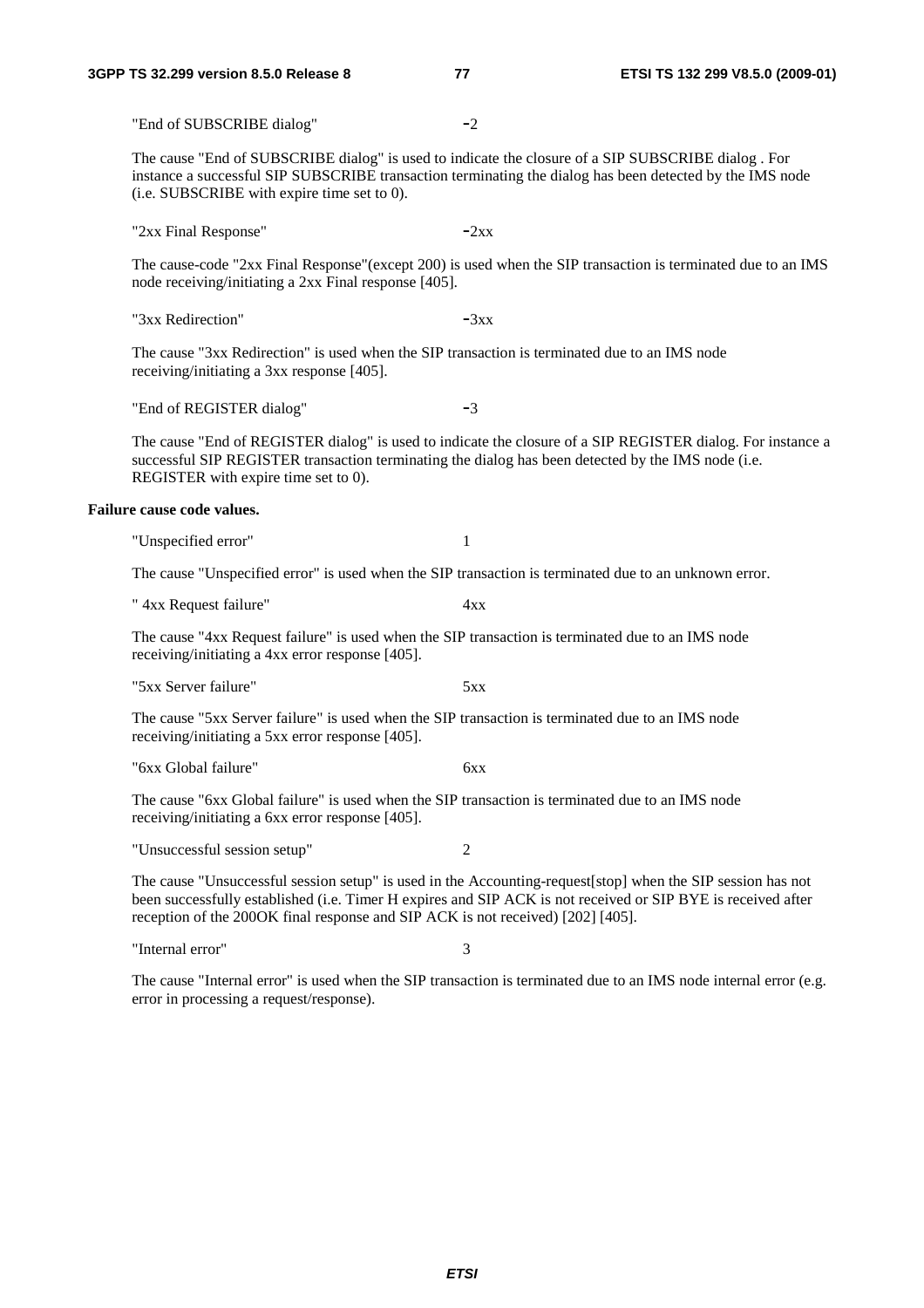### 7.2.25 CG-Address AVP

The *CG-Address* AVP (AVP code 846) is of type Address and holds the IP-address of the charging gateway.

### 7.2.25A Change-Condition AVP

The *Change-Condition* AVP (AVP code TBD) is of type Enumerated , and indicates the change in charging condition: (Qos change, tariff time change …) which causes the volume counts reporting for an IP-CAN bearer.

Editor's Note: values are FFS

### 7.2.25B Change-Time AVP

The *Change-Time* AVP (AVP code TBD) is of type Time and holds the time in UTC format when the volume counts associated to the IP-CAN bearer is closed and reported due to Charging condition change.

### 7.2.26 Charged-Party AVP

The Charged-Party AVP (AVP code 857) is of type UTF8String and holds the address (Public User ID: SIP URI, TEL URI, etc.) of the party to be charged.

### 7.2.27 Class-Identifier AVP

The *Class-Identifier* AVP (AVP code 1214) is of type Enumerated and

The values are:

- 0 Personal
- 1 Advertisement
- 2 Informational
- 3 Auto

### 7.2.28 Client-Address

The *Client-Address* AVP (AVP code 2018) is of type Address and is the address of the messaging Node which the OCS is connected to.

### 7.2.29 Content-Class AVP

The *Content-Class* AVP (AVP code 1220) is of type Enumerated and classifies the content of the MM to the highest content class to which the MM belongs, as defined in MMS Encapsulation [209].

The classes can be one of the following:

- 0 text
- 1 image-basic
- 2 image-rich
- 3 video-basic
- 4 video-rich
- 5 megapixel
- 6 content-basic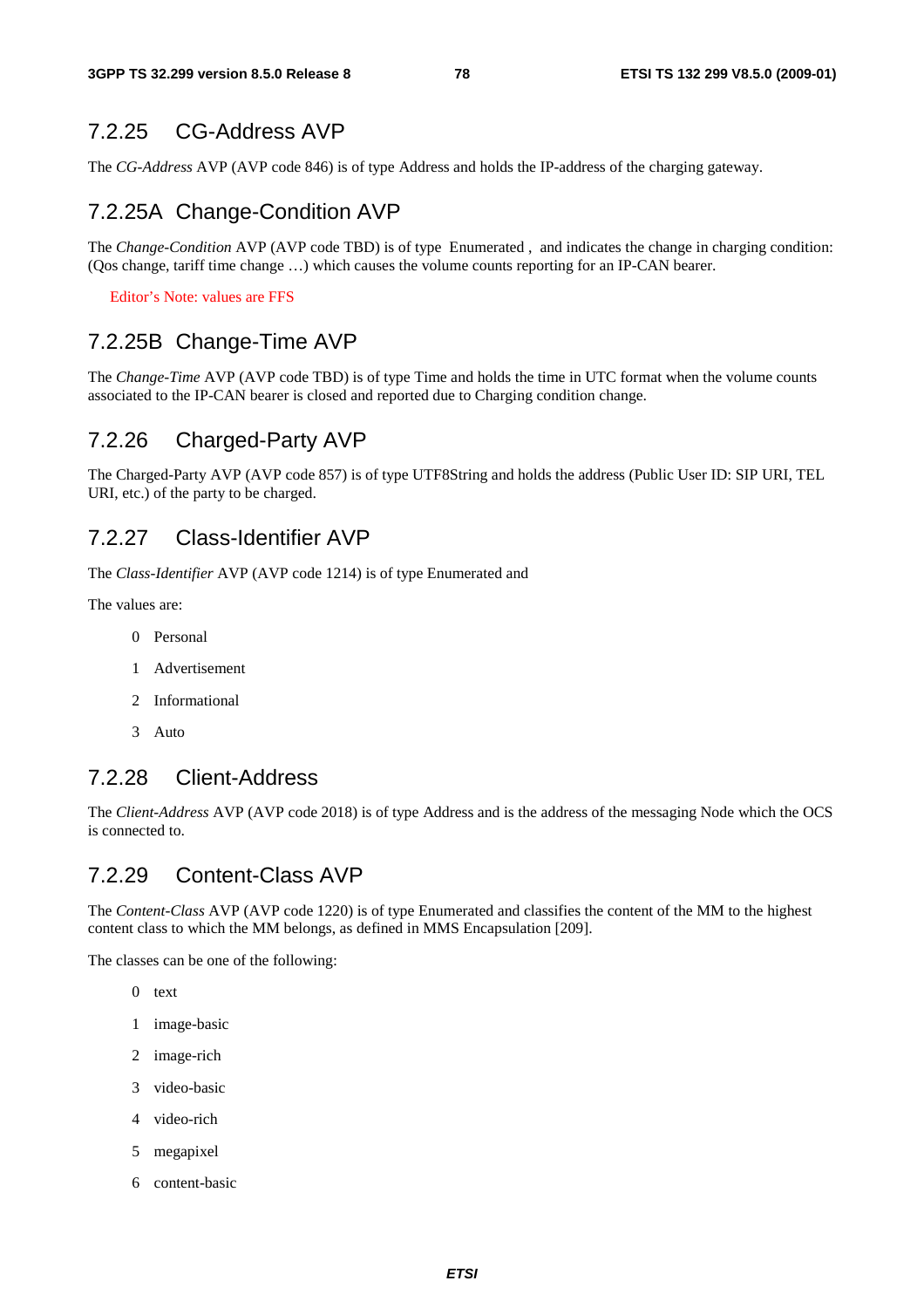7 content-rich

### 7.2.30 Content-Disposition AVP

The *Content-Disposition* AVP (AVP code 828) is of type UTF8String and indicates how the message body or a message body part is to be interpreted (e.g. session, render), as described in [405].

### 7.2.31 Content-Length AVP

The *Content-Length* AVP (AVP code 827) is of type Unsigned32 and holds the size of the message-body, as described in [405].

### 7.2.32 Content-Size AVP

The *Content-Size* AVP (AVP code 1206) is of type Unsigned32 and indicates the size in bytes of the specified content type.

### 7.2.33 Content-Type AVP

The *Content-Type* AVP (AVP code 826) is of type UTF8String and holds the media type (e.g. application/sdp, text/html) of the message-body, as described in [405].

### 7.2.34 Data-Coding-Scheme AVP

The *Data-Coding-Scheme* AVP (AVP code 2001) is of type Integer 32 and contains the data coding scheme of the message. For SM applications the specific coding is as described in TS 23.040 [216].

### 7.2.35 Deferred-Location-Event-Type AVP

The *Deferred-Location-Even-Type* AVP (AVP code 1230) is of type UTF8String and holds information related to a deferred location request.

### 7.2.36 Delivery-Report-Requested AVP

The *Delivery-Report-Requested* AVP (AVP code 1216) is of type Enumerated and indicates whether a delivery report has been requested by the originator or not.

The values for whether a report was requested are:

 $0$  No

1 Yes

### 7.2.37 Destination-Interface AVP

The *Destination-Interface* AVP (AVP code 2002) is type Grouped, which contains information related to the Interface on which the message is to be delivered.

Destination-Interface ::= < AVP Header: 2002 > [ Interface-Id ] [ Interface-Text ] [ Interface-Port ]

```
[ Interface-Type ]
```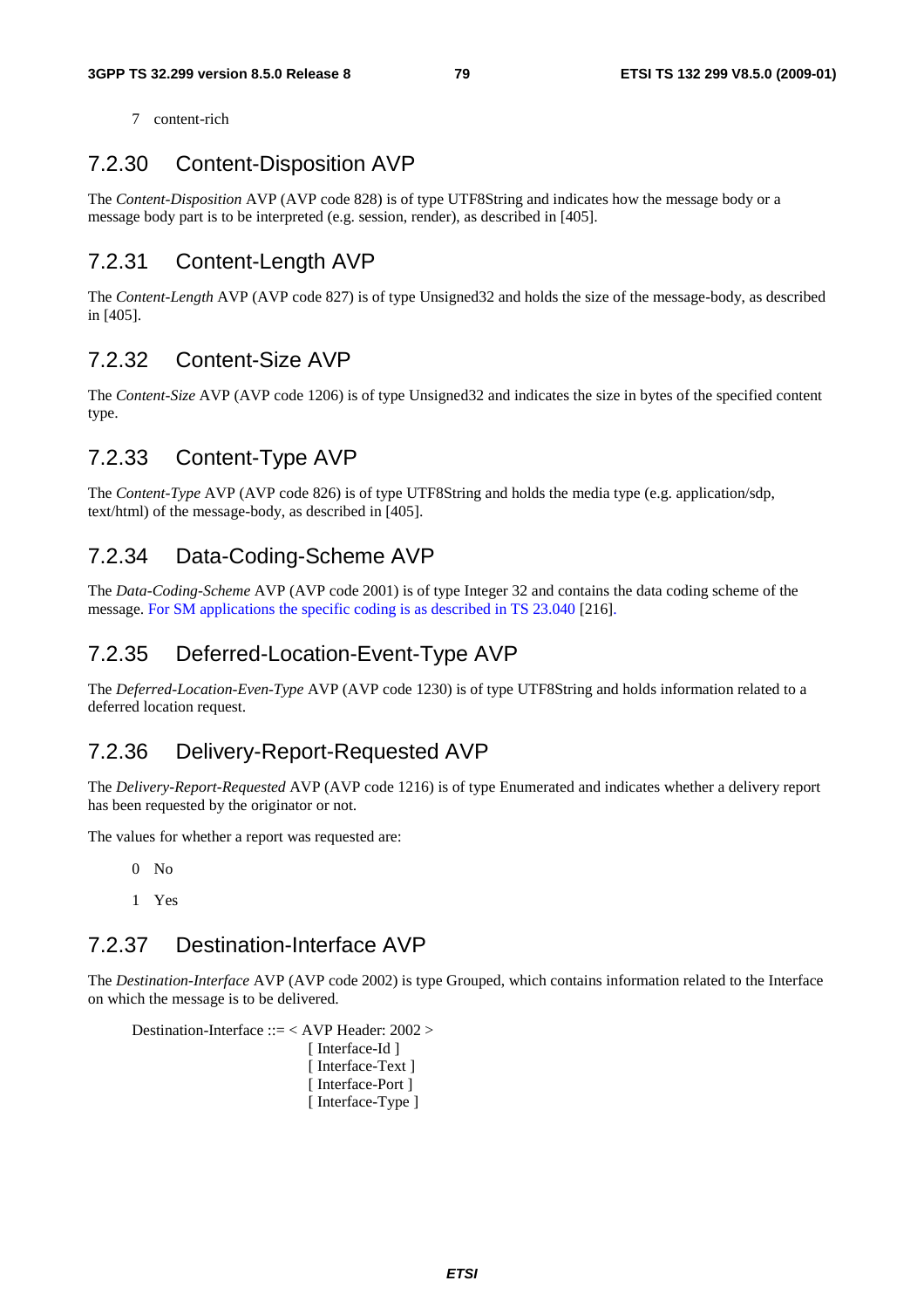### 7.2.38 Domain-Name AVP

The *Domain-Name* AVP (AVP code 1200) is of type UTF8String and represents a fully qualified domain name (FQDN).

### 7.2.39 DRM-Content AVP

The *DRM-Content* AVP (AVP code 1221) is of type Enumerated and indicates if the MM contains DRM-protected content.

The values are:

- $0$  No
- 1 Yes

### 7.2.40 Early-Media-Description AVP

The *Early-Media-Description* AVP (AVP code 1272) is of type grouped and describes the SDP session, media parameters and timestamps related to media components set to active according to SDP signalling exchanged during a SIP session establishment before the final successful or unsuccessful SIP answer to the initial SIP INVITE message is received. Once a media component has been set to active, subsequent status changes shall also be registered.

It has the following ABNF grammar:

 <Early-Media-Description>:: = <AVP Header: 1272> [ SDP-TimeStamps ] \*[ SDP-Media-Component ] \*[ SDP-Session-Description ]

Media can be considered as inactive in range of situations, such as the listed below according to RFC 3264 [408]:

- Media marked with "a=inactive" attribute.
- Media offered with zero bandwith.

In contrast, media with directionality marked as "a=recvonly", "a=sendonly", "a=sendrecv" shall be considered in state "active" and thus, it may be exchanged in one or both directions.

### 7.2.41 Envelope AVP

The *Envelope* AVP (AVP code 1266) is a grouped AVP which reports the start and end time of one time envelope using the Envelope-Start-Time and Envelope-End-Time AVPs. Further details of its usage are described in clause 6.5.6 and 6.5.7.

Envelope ::= < AVP Header: 1266>

 { Envelope-Start-Time } [ Envelope-End-Time ] [ CC-Total-Octets ] [ CC-Input-Octets ] [ CC-Output-Octets ] [ CC-Service-Specific-Units ] \*[ AVP ]

If an envelope has not been closed at the time of the usage report, then the Envelope-End-Time AVP shall be absent. If an envelope was started before the reporting interval then the Envelope-Start-Time is nevertheless present and contains the same time as previously reported, i.e. the actual time of the start of the envelope. The client shall include the volume reports (the CC-xxxxx-Octets AVPs) or events (CC-Service-Specific-Units) if these were requested in the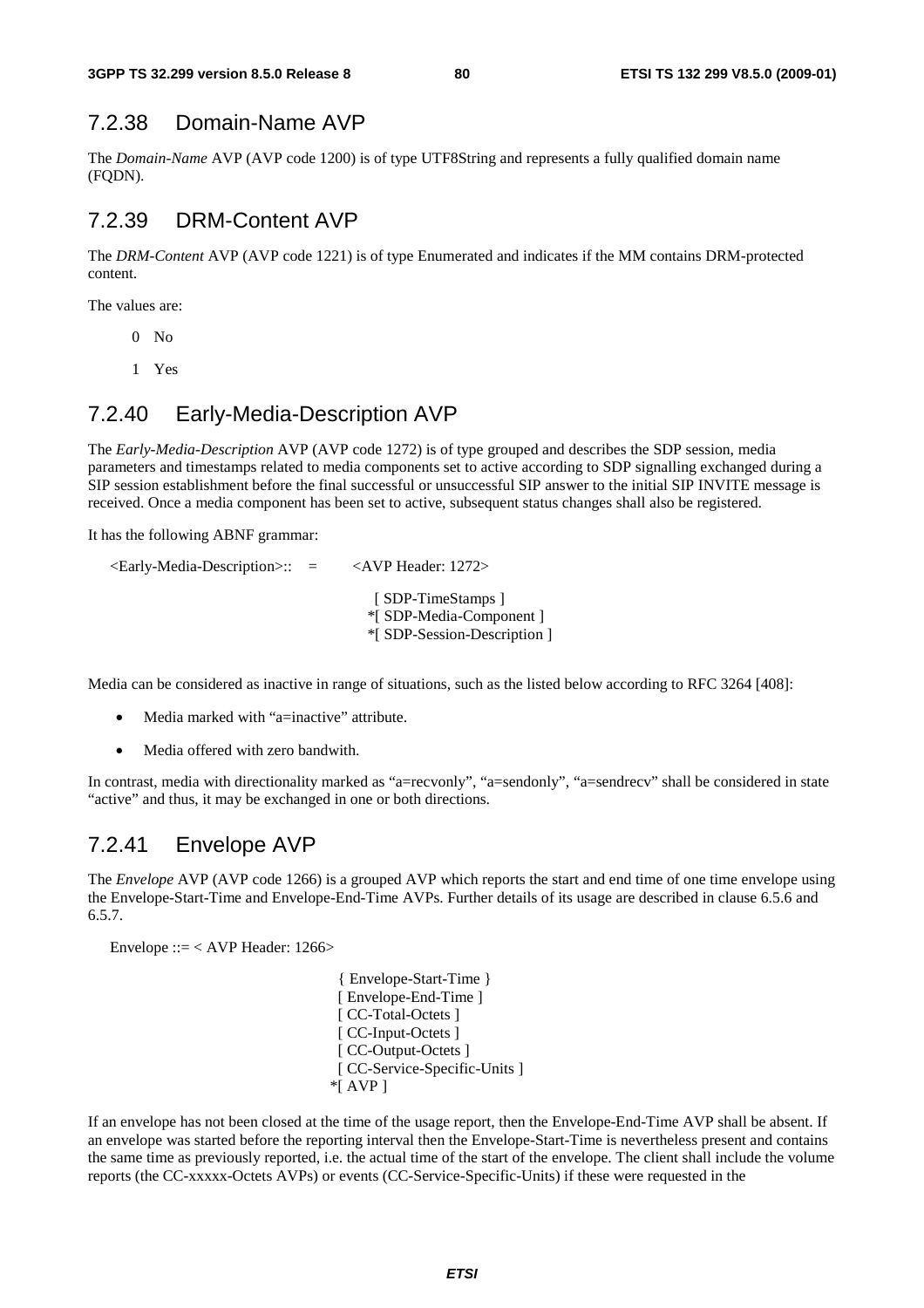corresponding Envelope-Reporting AVP. The reported volume is always the volume from the beginning of the time envelope.

In circumstances, in which an envelope is retrospectively deemed to have been closed, e.g. with Quota-Consumption-Time changes in a CCA, then the client shall include the Envelope-AVP for the envelope in the next usage report.

Multiple occurrences of this AVP shall be in chronological order, i.e. the first envelope is listed first in CCR.

### 7.2.42 Envelope-End-Time AVP

This *Envelope-End-Time* AVP (AVP code 1267) is of type Time. It is set to the time of the end of the time envelope.

### 7.2.43 Envelope-Reporting AVP

This *Envelope-Reporting* AVP (AVP code 1268) is of type Enumerated and is used in the CCA (INITIAL) to indicate whether the client shall report the start and end of each time envelope, in those cases in which quota is consumed in envelopes.

It can take the values:

| DO NOT REPORT ENVELOPES                     | (0) |
|---------------------------------------------|-----|
| <b>REPORT ENVELOPES</b>                     | (1) |
| REPORT ENVELOPES WITH VOLUME                | (2) |
| REPORT ENVELOPES WITH EVENTS                | (3) |
| REPORT ENVELOPES WITH VOLUME AND EVENTS (4) |     |

If this AVP is not included in the CCA (INITIAL) then the client shall not report the individual envelopes. If this AVP is included within the Offline-Charging AVP, the value shall dictate the mechanism by which offline charging information is generated.

### 7.2.44 Envelope-Start-Time AVP

The *Envelope-Start-Time* AVP (AVP code 1269) is of type Time. It is set to the time of the packet of user data which caused the time envelope to start.

### 7.2.45 Event AVP

The *Event* AVP (AVP code 825) is of type UTF8String and holds the content of the "Event" header.

### 7.2.46 Event-Charging-TimeStamp AVP

The *Event-Charging-TimeStamps* AVP (AVP code 1258) is of type Time, and it holds the timestamp of the event reported in the CC-Service-Specific-Units AVP when event based charging applies.

### 7.2.47 Event-Type AVP

The *Event-Type* AVP (AVP code 823) is of type Grouped and contains information about the type of chargeable telecommunication service/event for which the accounting-request and/or credit control request message(s) is generated.

It has the following ABNF grammar:

```
\leqEvent-Type\geq:: = \leqAVP Header: 823 >
                             [ SIP-Method ] 
                            [ Event ]
                            [ Expires ]
```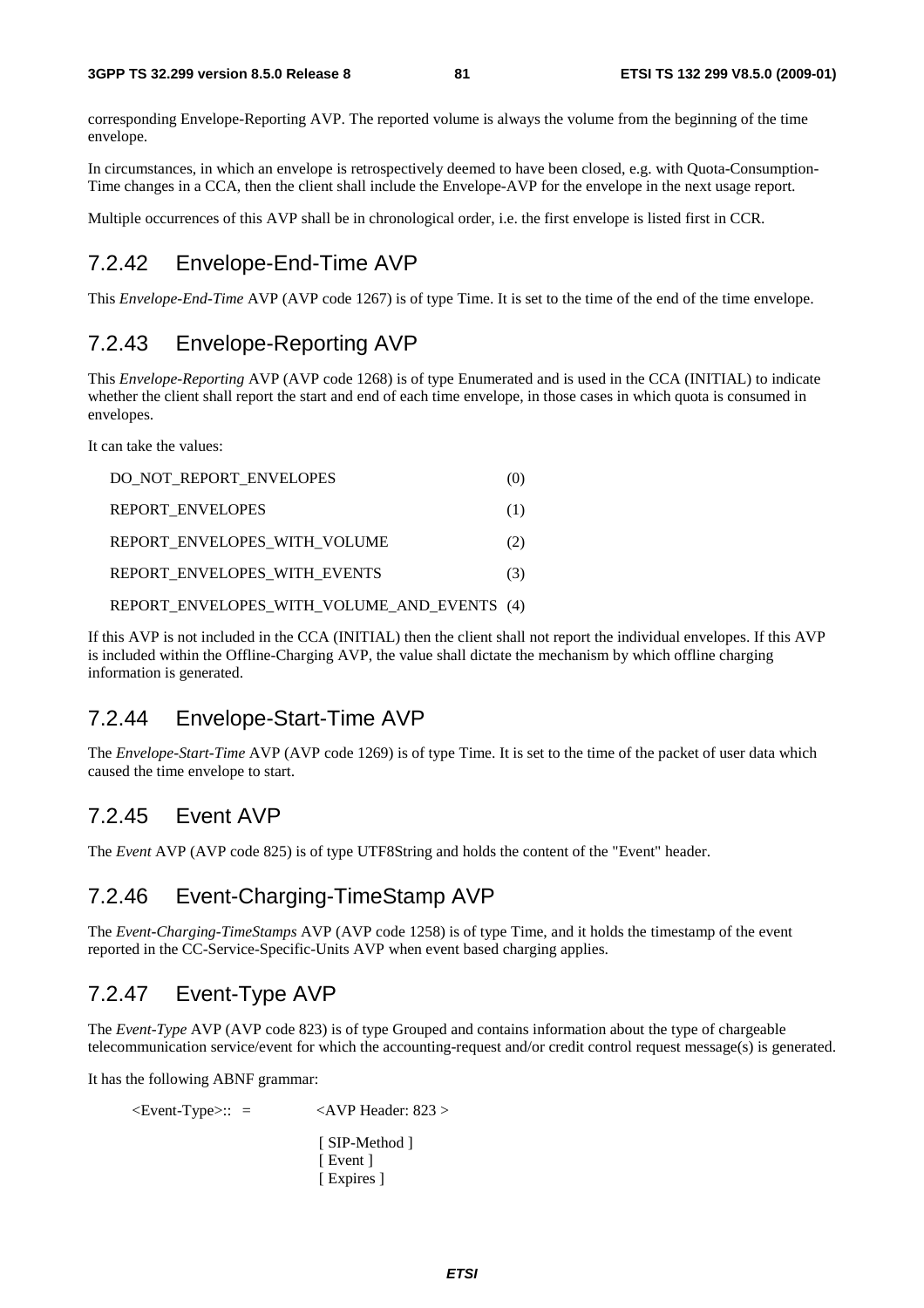### 7.2.48 Expires AVP

The *Expires* AVP (AVP code 888) is of type Unsigned32 and holds the content of the "Expires" header.

Editor's note: to be clarified.

### 7.2.49 File-Repair-Supported AVP

The File-Repair-Supported AVP (AVP code 1224) is of type Enumerated and indicates whether the MBMS user service supports point-to-point file repair. The following values are supported:

#### SUPPORTED (1)

The MBMS user service does support point-to-point file repair.

#### NOT\_SUPPORTED (2)

The MBMS user service does not support point-to-point file repair.

### 7.2.50 GGSN-Address AVP

The *GGSN-Address* AVP (AVP code 847) is of type Address and holds the IP-address of the P-GW that generated the GPRS Charging ID, as described in [1].

### 7.2.51 IM-Information AVP

The *IM-Information* AVP (AVP code 2110) is of type Grouped. Its purpose is to allow the transmission of service information elements used for IM services.

The OMA specific use is defined at OMNA WSP Content Type Codes database [210].

### 7.2.52 Interface-Id AVP

The *Interface-Id* AVP (AVP code 2003) is of type UTF8String and holds the interface identification provided by the messaging node (originator/destination).

### 7.2.53 Interface-Port AVP

The *Interface-Port* AVP (AVP code 2004) is of type UTF8String and holds the port-identification or contains information about the transport layer port used by the application associated with the charging event.

### 7.2.54 Interface-Text AVP

The *Interface-Text* AVP (AVP code 2005) is of type UTF8String and is the consolidation information about the application associated with the charging event.

### 7.2.55 Interface-Type AVP

The *Interface-Type* AVP (AVP code 2006) is of type Enumerated and contains information about type of interface / nature of the transaction in the messaging node for which the charging event occurs. The AVP can take the following values:

- 0 Unknown
- 1 MOBILE\_ORIGINATING
- 2 MOBILE\_TERMINATING
- 3 APPLICATION\_ORIGINATING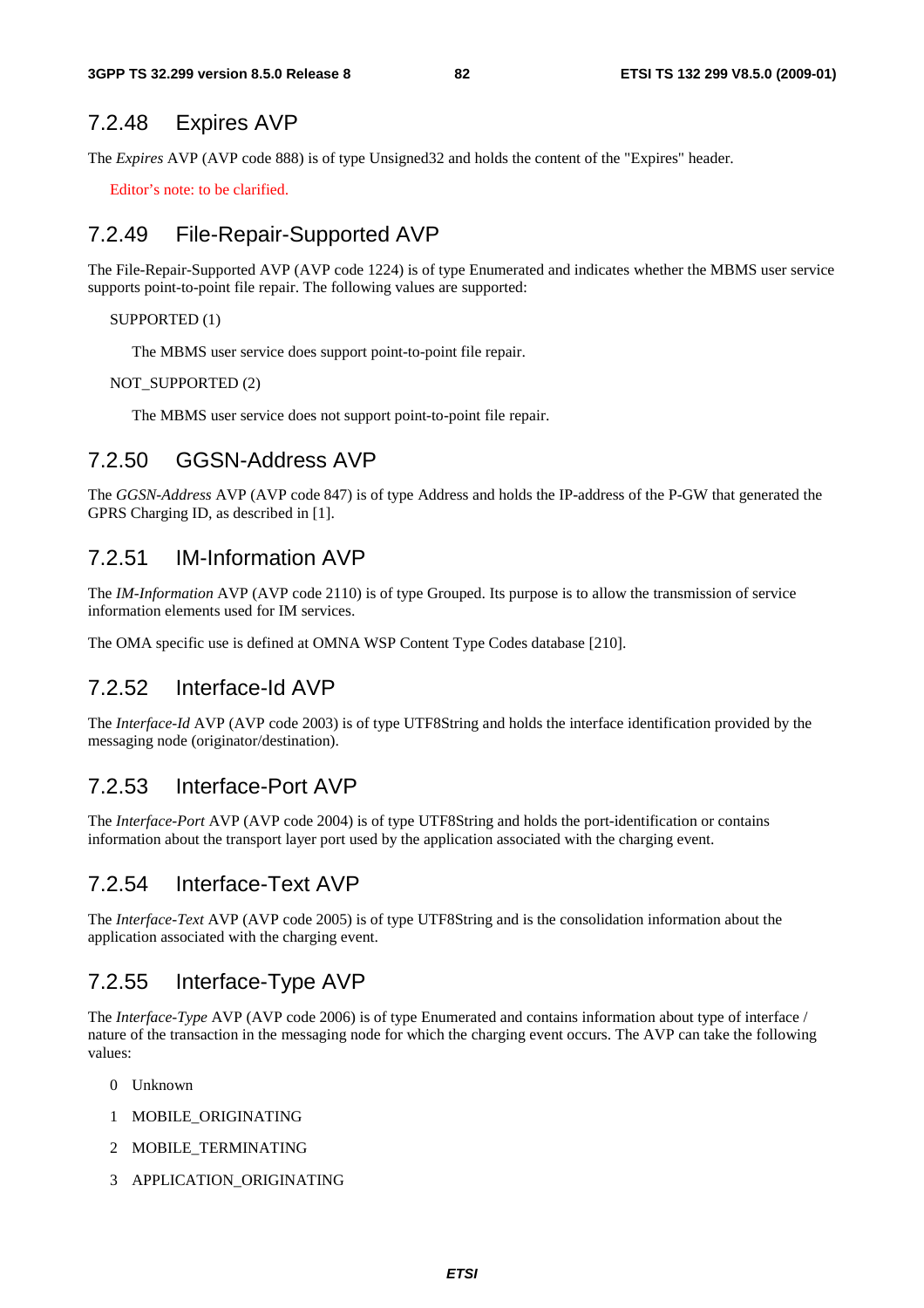4 APPLICATION TERMINATION

# 7.2.56 IMS-Charging-Identifier (ICID) AVP

The *IMS-Charging-Identifier* AVP (AVP code 841) is of type UTF8String and holds the IMS Charging Identifier (ICID) as generated by a IMS node for a SIP session and described in subclause 5.2.4.10.

# 7.2.57 IMS-Communication-Service-Identifier (ICSI) AVP

The *IMS-Communication-Service-Identifier* AVP (AVP code 1281) is of type UTF8String and holds the IMS Communication Service Identifier (ICSI) as contained in the P-Asserted-Service header of a SIP request to identify an IMS Communication Service as defined in TS 24.229 [202].

# 7.2.58 IMS-Information AVP

The *IMS-Information* AVP (AVP code 876) is of type Grouped. Its purpose is to allow the transmission of additional IMS service specific information elements.

It has the following ABNF grammar:

```
IMS-Information :: = < AVP Header: 876>
                           [ Event-Type ]
                            [ Role-Of-Node ] 
                            { Node-Functionality } 
                           [ User-Session-ID ] 
                          * [ Calling-Party-Address ] 
                          [ Called-Party-Address ]
                          * [ Called-Asserted-Identity ] 
                            [ Number-Portability-Routing-Information ] 
                           [ Carrier-Select-Routing-Information ]
                            [ Alternate-Charged-Party-Address ] 
                            [ Requested-Party-Address ] 
                          * [ Associated-URI ] 
                          [ Time-Stamps ]
                          * [ Application-Server-Information ] 
                          * [ Inter-Operator-Identifier ] 
                          [ IMS-Charging-Identifier ]
                          * [ SDP-Session-Description ] 
                          * [ SDP-Media-Component ] 
                            [ Served-Party-IP-Address ] 
                            [ Server-Capabilities ] 
                            [ Trunk-Group-ID ] 
                           [ Bearer-Service ]
                           [ Service-Id ] 
                          * [ Service-Specific-Info ] 
                          * [ Message-Body ] 
                          [ Cause-Code ]
                           [ Access-Network-Information ] 
                          * [ Early-Media-Description] 
                           [ IMS-Communication-Service-Identifier ]
```
### 7.2.59 Incoming-Trunk-Group-ID AVP

The *Incoming-Trunk-Group-ID* AVP (AVP code 852) is of type UTF8String and identifies the incoming PSTN leg.

### 7.2.60 Inter-Operator-Identifier AVP

The *Inter-Operator-Identifier* AVP (AVP code 838) is of type Grouped and holds the identification of the network neighbours (originating and terminating) as exchanged via SIP signalling and described in [404].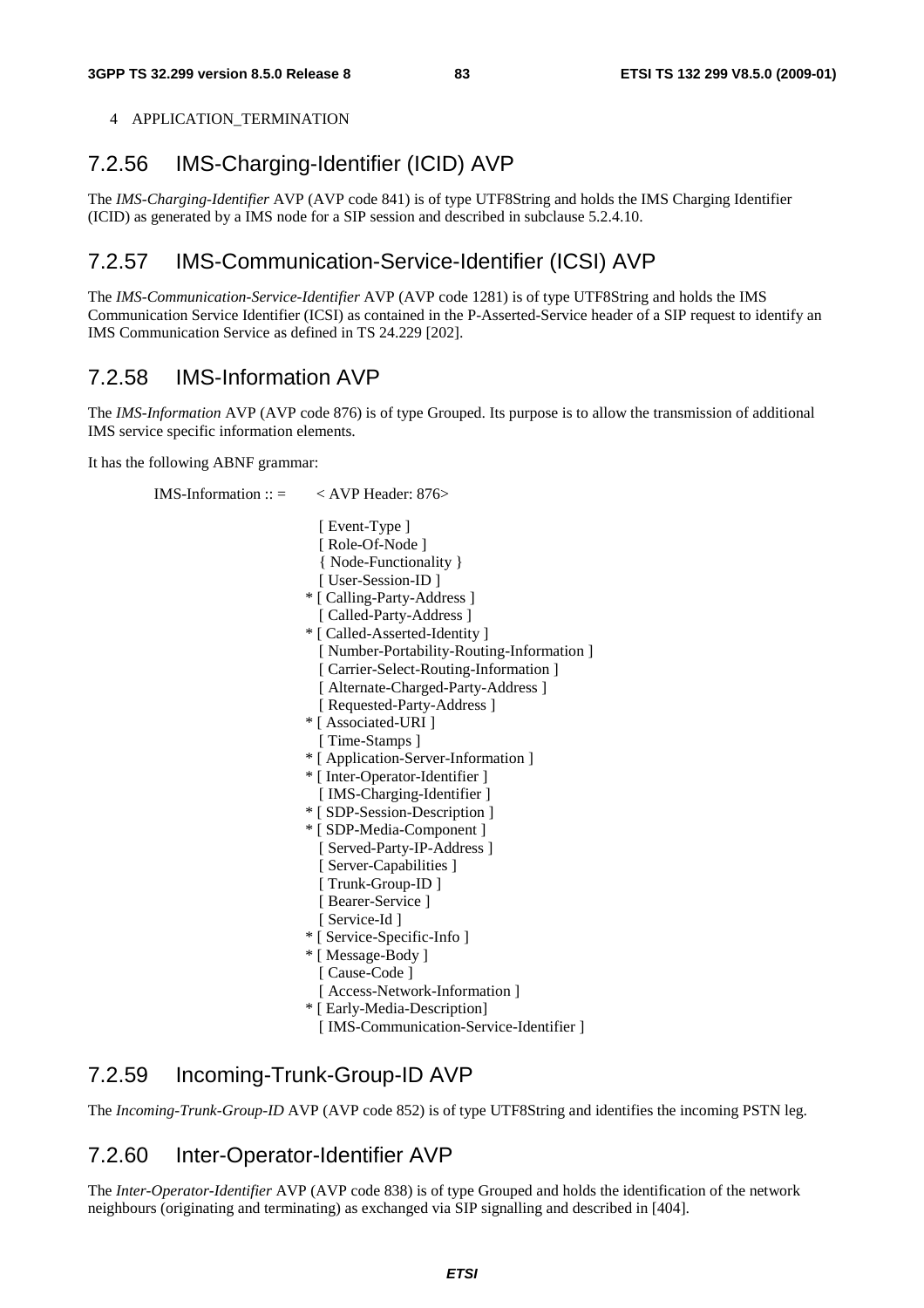It has the following ABNF grammar:

 $\alpha$  <Inter-Operator-Identifier>:: =  $\alpha$  AVP Header: 838

[ Originating-IOI ] [ Terminating-IOI ]

### 7.2.61 LCS-APN AVP

The *LCS-Client-Name* AVP (AVP code 1231) is of type UTF8String and contains the APN of the LCS Client.

### 7.2.62 LCS-Client-Dialed-By-MS AVP

The *LCS-Client-Dialed-By-MS* AVP (AVP code 1233) is of type UTF8String and holds the number of the LCS Client dialled by the UE.

### 7.2.63 LCS-Client-External-ID AVP

The *LCS-Client-External-ID* AVP (AVP code 1234) is of type UTF8String and holds the identification of the external LCS Client.

### 7.2.64 LCS-Client-ID AVP

The *LCS-Client-Id* AVP (AVP code 1232) is of type Grouped and holds information related to the identity of an LCS client.

It has the following ABNF grammar:

- $\angle$ LCS-Client-ID $\angle$ :: =  $\angle$  AVP Header: 1232  $>$ 
	- [ LCS-Client-Type ] [ LCS-Client-External-ID ] [ LCS-Client-Dialed-By-MS ] [ LCS-Client-Name ] [ LCS-APN ] [ LCS-Requestor-ID ]

#### 7.2.65 LCS-Client-Name AVP

The *LCS-Client-Name* AVP (AVP code 1235) is of type Grouped and contains the information related to the name of the LCS Client.

It has the following ABNF grammar:

 $\langle$ LCS-Client-Name>:: =  $\langle$  AVP Header: 1235>

[ LCS-Data-Coding-Scheme ] [ LCS-Name-String ] [ LCS-Format-Indicator ]

### 7.2.66 LCS-Client-Type AVP

The *LCS-Client-Type* AVP (AVP code 1241) is of type Enumerated and contains an estimate of the location of an MS in universal coordinates and the accuracy of the estimate.

It can be one of the following values:

| <b>EMERGENCY SERVICES</b> |  |
|---------------------------|--|
| VALUE ADDED SERVICES      |  |
| PLMN OPERATOR SERVICES    |  |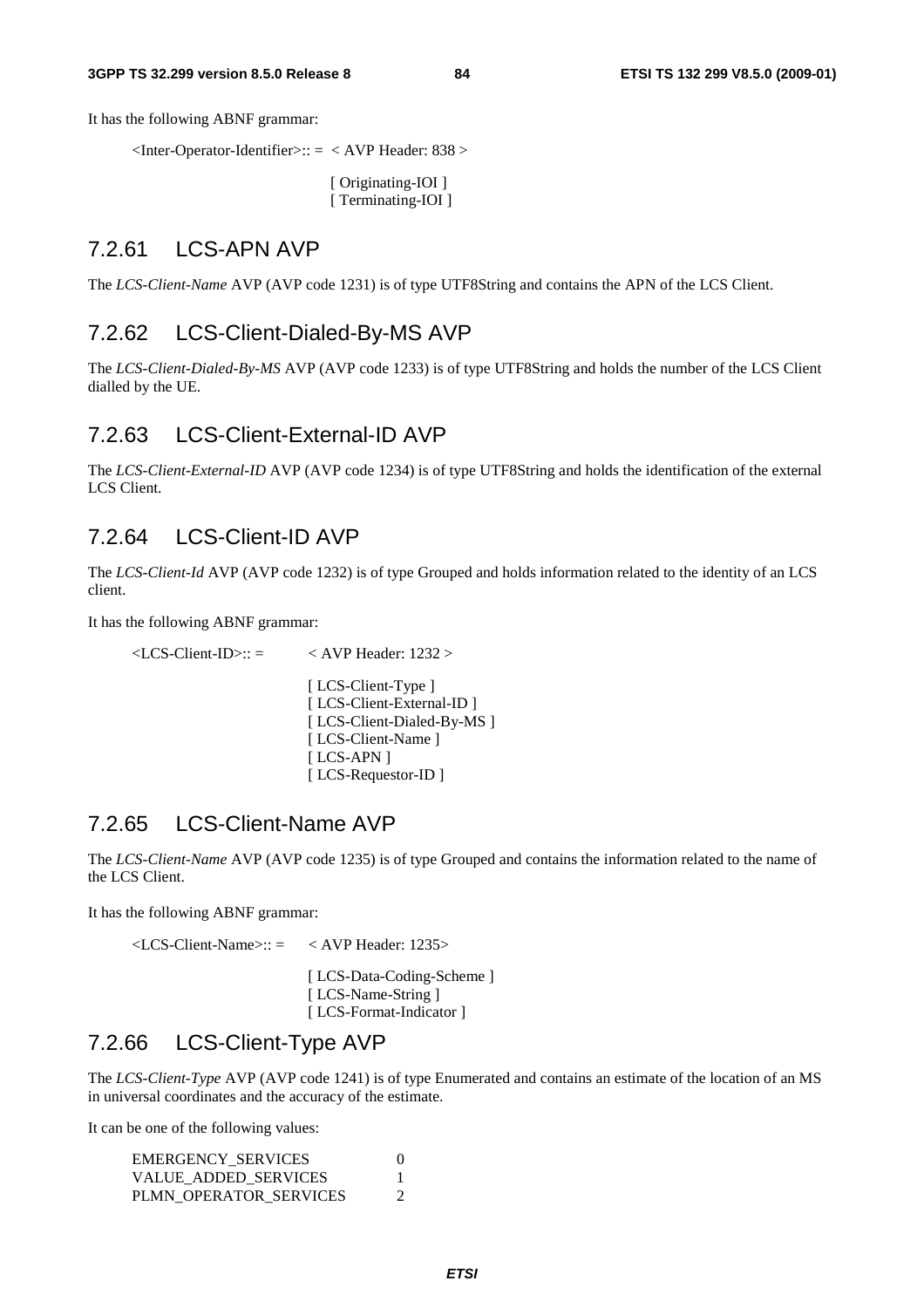LAWFUL\_INTERCEPT\_SERVICES 3

### 7.2.67 LCS-Data-Coding-Scheme AVP

The *LCS-Data-Coding-Scheme* AVP (AVP code 1236) is of type UTF8String and contains the information of the alphabet and the language used.

# 7.2.68 LCS-Format-Indicator AVP

The *LCS-Format-Indicator* AVP (AVP code 1237) is of type Enumerated and contains the format of the LCS Client name.

It can be one of the following values:

| LOGICAL NAME         |   |
|----------------------|---|
| <b>EMAIL ADDRESS</b> |   |
| <b>MSISDN</b>        |   |
| URL                  | 3 |
| SIP URL              |   |
|                      |   |

### 7.2.69 LCS-Information AVP

The LC*S-Information* AVP (AVP code 878) is of type Grouped. Its purpose is to allow the transmission of additional LCS service specific information elements.

It has the following ABNF grammar:

```
LCS-Information :: = \langle AVP Header: 878>
                           [ LCS-Client-ID ]
                           [Location-Type ]
                           [ Location-Estimate ]
                           [ Positioning-Data ]
                           [ IMSI ] 
                           [ MSISDN ]
```
### 7.2.70 LCS-Name-String AVP

The *LCS-Name-String* AVP (AVP code 1238) is of type UTF8String and contains the LCS Client name.

### 7.2.71 LCS-Requestor-ID AVP

The *LCS-Requestor-Id* AVP (AVP code 1239) is of type Grouped and contains information related to the identification of the Requestor.

It has the following ABNF grammar:

 $\langle$ LCS-Requestor-ID>:: =  $\langle$  AVP Header: 1239 > [ LCS-Data-Coding-Scheme ] [ LCS-Requestor-ID-String ]

### 7.2.72 LCS-Requestor-ID-String AVP

The *LCS-Requestor-Id-String* AVP (AVP code 1240) is of type UTF8String and contains the identification of the Requestor and can be e.g. MSISDN or logical name.

### 7.2.73 Location-Estimate AVP

The *Location-Estimate* AVP (AVP code 1242) is of type UTF8String and contains an estimate of the location of an MS in universal coordinates and the accuracy of the estimate.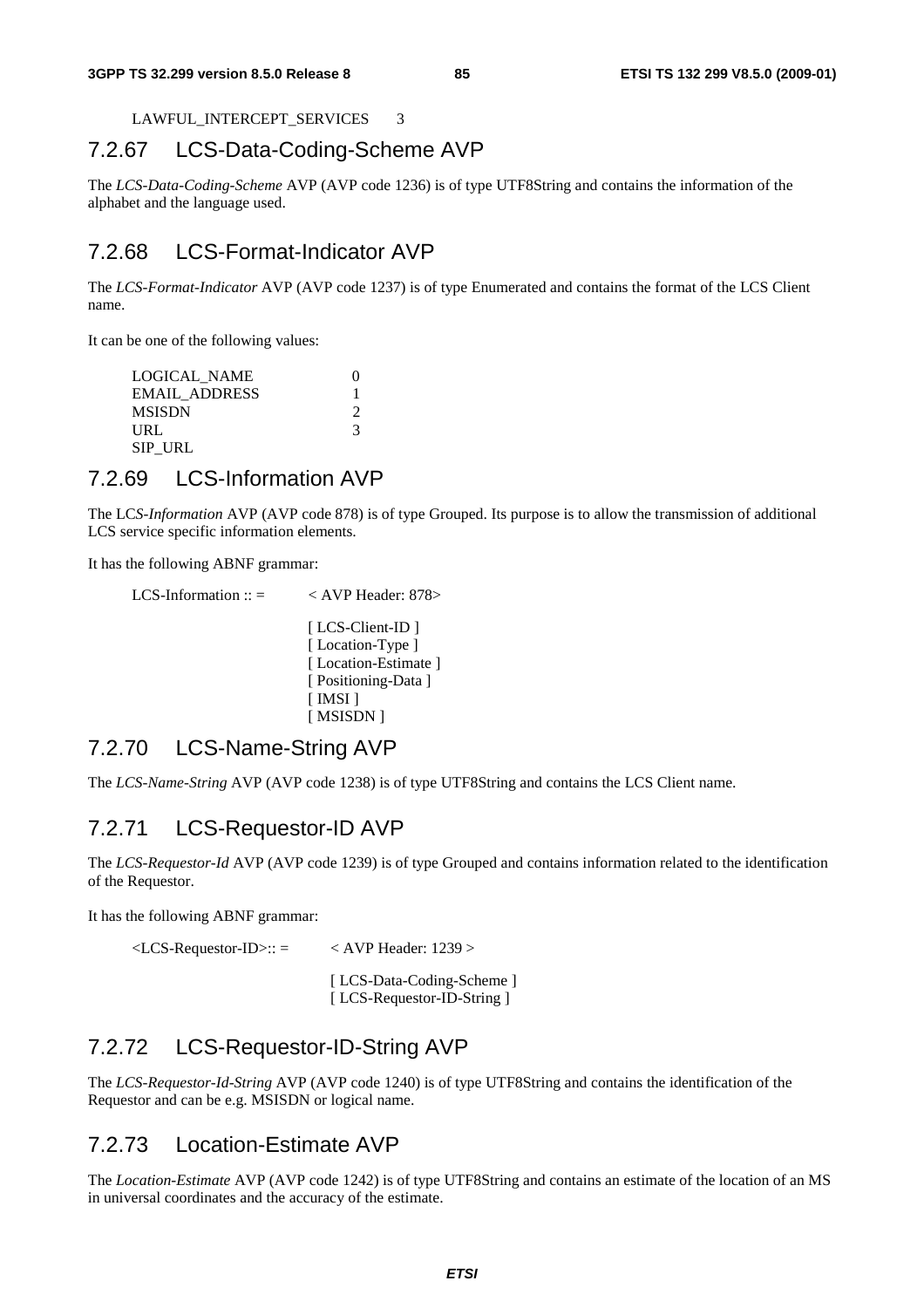### 7.2.74 Location-Estimate-Type AVP

The *Location-Estimate-Type* AVP (AVP code 1243) is of type Enumerated and contains one of the following values:

| <b>CURRENT LOCATION</b>            |   |
|------------------------------------|---|
| <b>CURRENT LAST KNOWN LOCATION</b> |   |
| INITIAL LOCATION                   |   |
| ACTIVATE DEFERRED_LOCATION         | 3 |
| CANCEL DEFERRED LOCATION           |   |

### 7.2.75 Location-Type AVP

The *Location-Type* AVP (AVP code 1244) is of type Grouped and indicates the type of location estimate required by the LCS client.

It has the following ABNF grammar:

Location-Type:: = < AVP Header: 1244> [Location-Estimate-Type ] [ Deferred-Location-Event-Type ]

### 7.2.76 Low-Balance-Indication AVP

The *Low-Balance-Indication* AVP (AVP code 2020) is of type Enumerated and indicates if the subscriber balance went below a designated threshold by its account.

This indication can be used to advise the end user about the need to replenish his balance.

It can be one of the following values:

| NOT-APPLICABLE |  |
|----------------|--|
| YES.           |  |

### 7.2.77 MBMS-Information AVP

The *MBMS-Information* AVP (AVP code 880) is of type Grouped. Its purpose is to allow the transmission of additional MBMS service specific information elements.

It has the following ABNF grammar:

 $MBMS\text{-}Information :: = \langle AVP \text{Header}: 880 \rangle$ [ TMGI ] [ MBMS-Service-Type ] [ MBMS-User-Service-Type ] [ File-Repair-Supported ] [ Required-MBMS-Bearer-Capabilities ] [ MBMS-2G-3G-Indicator ] [ RAI ] \* [ MBMS-Service-Area ] [ MBMS-Session-Identity ]

### 7.2.78 MBMS-User-Service-Type AVP

The *MBMS-User-Service-Type* AVP (AVP code 1225) is of type Enumerated and indicates type of service the MBMS user service that is being delivered. The following values are supported:

DOWNLOAD (1)

The MBMS user service of type: download.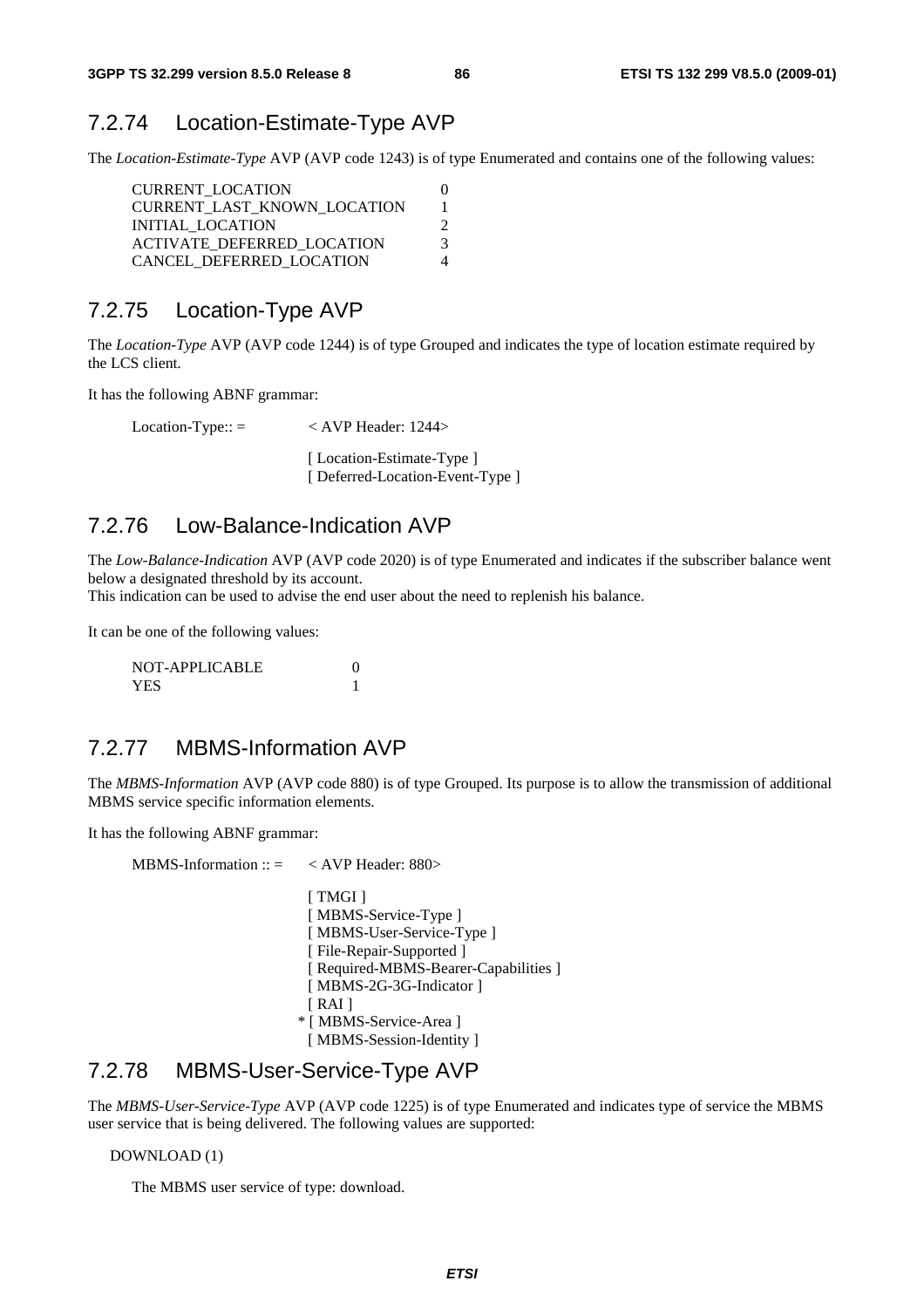STREAMING (2)

The MBMS user service is of type: streaming.

### 7.2.79 Media-Initiator-Flag AVP

The *Media-Initiator-Flag* AVP (AVP code 882) is of type Enumerated and indicates which party has requested the session modification. The default value is '0' indicating the called party initiated the modification.

- [0] called party
- [1] calling party
- [2] unknown

#### 7.2.80 Media-Initiator-Party AVP

The *Media-Initiator-Party* AVP (AVP code 1288) is of type UTF8String. Enumerated in IMS charging, it holds the address (SIP URI or TEL URI) of the party (Public User ID or Public Service ID) who initiates the media action, like adding/removing, connecting/disconnecting the media. The Media Initiator Party shall be populated with the SIP URI or TEL URI contained in the Request-URI of the outgoing request. It is use for PoC charging.

#### 7.2.81 Message-Body AVP

The *Message-Body* AVP (AVP Code 889) is of type Grouped AVP and holds information about the message bodies including user-to-user data.

It has the following ABNF grammar:

<Message-Body>::= < AVP Header: 889 >

{ Content-Type } { Content-Length } [ Content-Disposition ] [ Originator ]

The message bodies shall not include the bodies' of Content-Type = "application-sdp" as these are captured in other AVPs.

#### 7.2.82 Message-Class AVP

The *Message-Class* AVP (AVP code 1213) is of type Grouped.

It has the following ABNF grammar:

 $Message-Class :: = \n\qquad \qquad \text{AVP} \nHeader: 1213 >$ 

[ Class-Identifier ] [ Token-Text ]

### 7.2.83 Message-ID AVP

The *Message-ID* AVP (AVP code 1210) is of type UTF8String and holds the identification of the message being charged.

### 7.2.84 Message-Size AVP

The *Message-Size* AVP (AVP code 1212) is of type Unsigned32. For MMS, it holds the total size in bytes of the MM calculated according to TS 23.140 [208]. For SMS, it holds the total size in octets of SM including any user data header.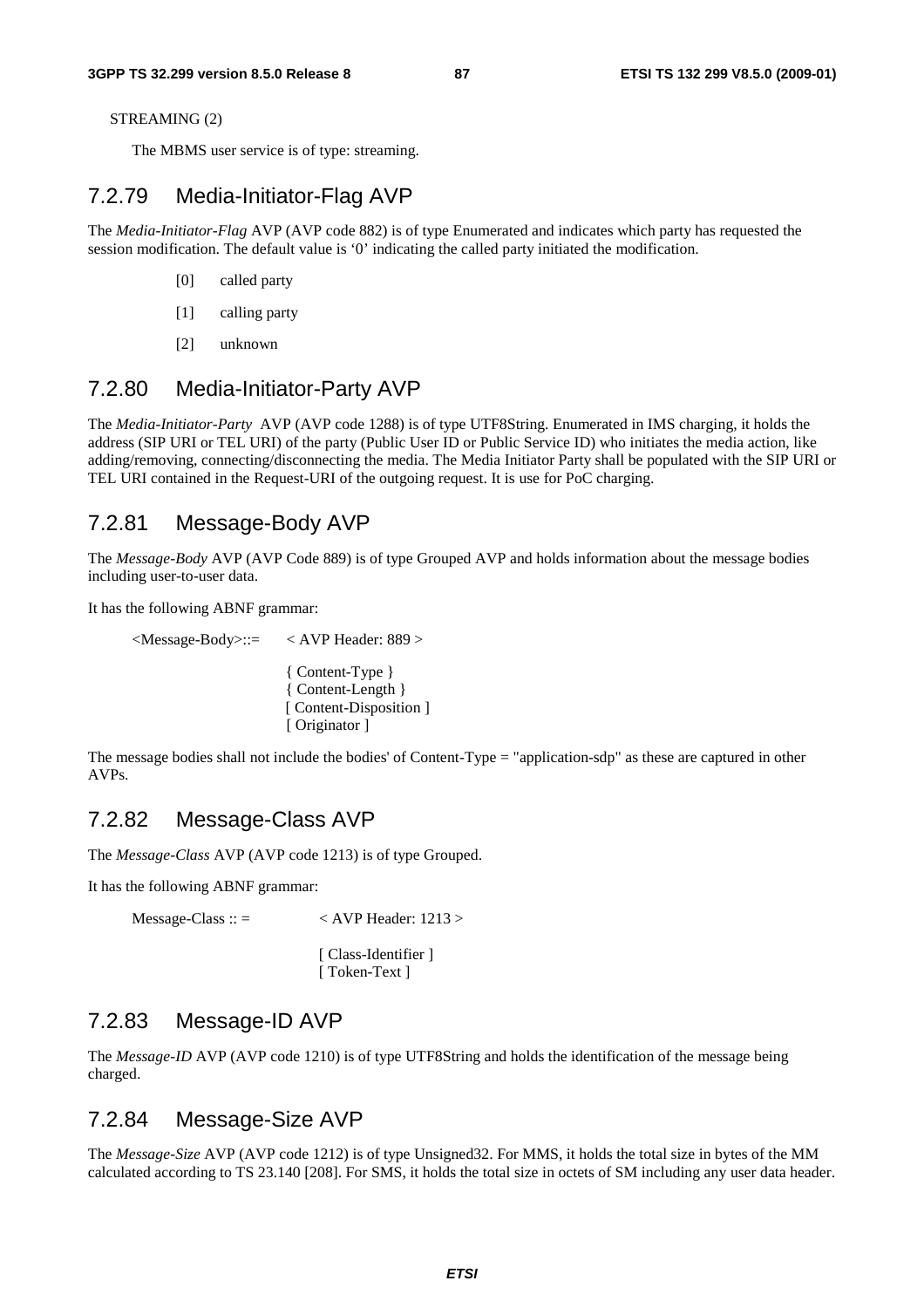### 7.2.85 Message-Type AVP

The *Message-Type* AVP (AVP code 1211) is of type Enumerated and holds the type of the message according to the MMS transactions e.g. submission, delivery.

The following values are defined and are as specified in MMS Encapsulation [209]:

- 1 m-send-req
- 2 m-send-conf
- 3 m-notification-ind
- 4 m-notifyresp-ind
- 5 m-retrieve-conf
- 6 m-acknowledge-ind
- 7 m-delivery-ind
- 8 m-read-rec-ind
- 9 m-read-orig-ind
- 10 m-forward-req
- 11 m-forward-conf
- 12 m-mbox-store-conf
- 13 m-mbox-view-conf
- 14 m-mbox-upload-conf
- 15 m-mbox-delete-conf

### 7.2.86 MM-Content-Type AVP

The *MM-Content-Type* AVP (AVP code 1203) is of type Grouped and indicates the overall content type of the MM content and includes information about all the contents of an MM.

It has the following ABNF grammar:

 $MM-Content-Type :: = \nightharpoonup \nightharpoonup \nightharpoonup \nightharpoonup \nightharpoonup \nightharpoonup \nightharpoonup \nightharpoonup \nightharpoonup \nightharpoonup \nightharpoonup \nightharpoonup \nightharpoonup \nightharpoonup \nightharpoonup \nightharpoonup \nightharpoonup \nightharpoonup \nightharpoonup \nightharpoonup \nightharpoonup \nightharpoonup \nightharpoonup \nightharpoonup \nightharpoonup \nightharpoonup \nightharpoonup \nightharpoonup \nightharpoonup \nightharpoonup \nightharpoonup \nightharpoonup \nightharpoonup \nightharpoonup \nightharpoonup \nighthar$ 

[ Type-Number ] [ Additional-Type-Information ] [ Content-Size ] \* [ Additional-Content-Information ]

### 7.2.87 MMBox-Storage-Requested AVP

The *MMBox-Storage-Requested* AVP (AVP code 1248) is of type Enumerated and indicates whether an MMBoxstorage has been requested by the originator MMS User Agent or not. The values for whether an MMBox Storage was requested are:

 $0$  No

1 Yes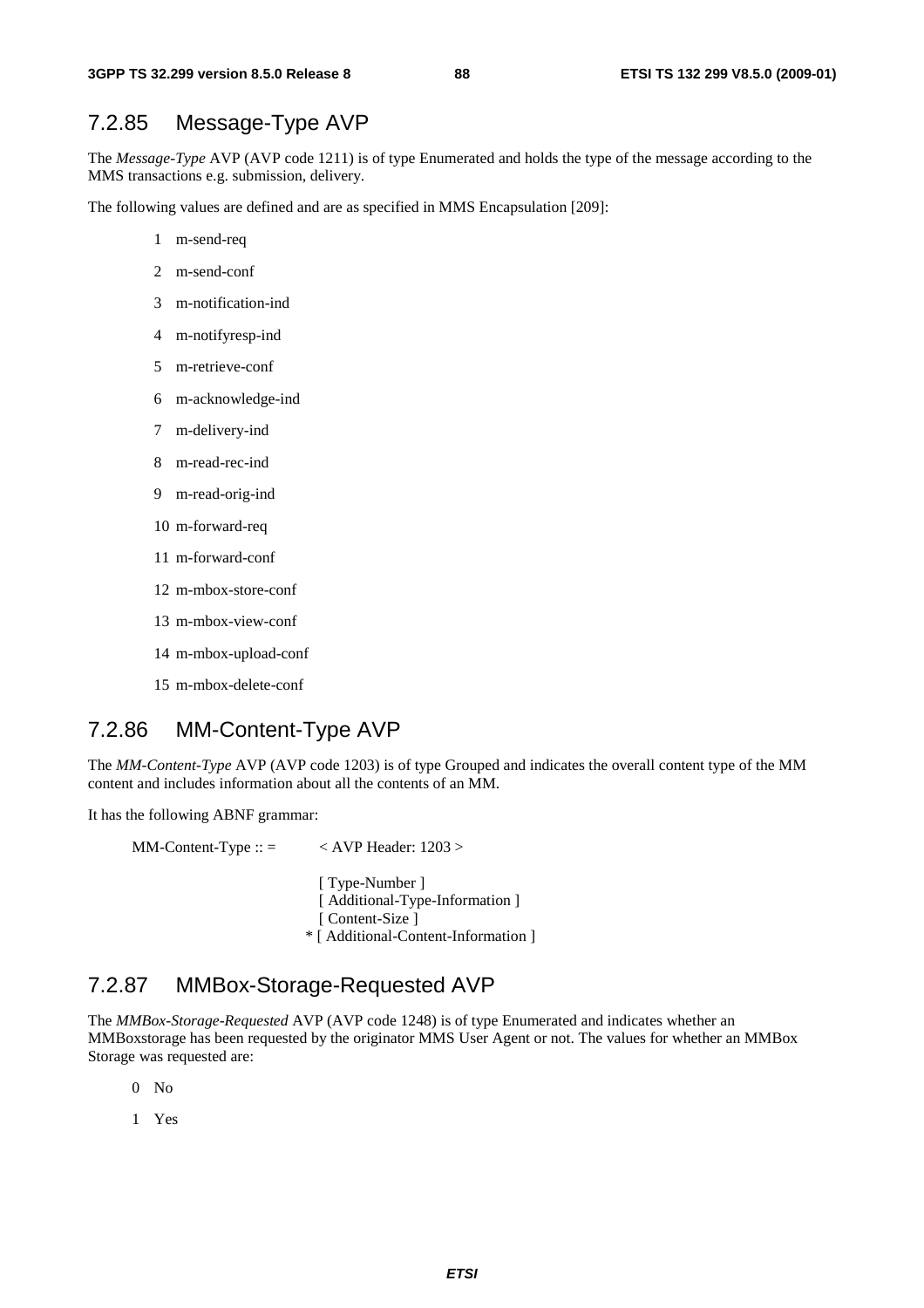### 7.2.88 MMS-Information AVP

The MM*S-Information* AVP (AVP code 877) is of type Grouped. Its purpose is to allow the transmission of additional MMS service specific information elements.

It has the following ABNF grammar:

MMS-Information ::  $=$   $\langle$  AVP Header: 877> \* [ Originator-Address ] \* [ Recipient-Address ] [ Submission-Time ] [ MM-Content-Type ] [ Priority ] [ Message-ID ] [Message-Type ] [ Message-Size ] [ Message-Class ] [ Delivery-Report-Requested ] [ Read-Reply-Report-Requested ] [ MMBox-Storage-Requested ] [ Applic-ID ] [ Reply-Applic-ID ] [ Aux-Applic-Info ] [ Content-Class ] [ DRM-Content ] [ Adaptations ] [ VASP-Id ] [ VAS-Id ]

### 7.2.88A MMTel-Information AVP

The MMTel*-Information* AVP (AVP code 2026) is of type Grouped. Its purpose is to allow the transmission of additional MMtel service specific information elements. It holds MMTel supplementary services invoked during MMTel service.

It has the following ABNF grammar:

```
MMTel-Information :: = \langle AVP Header: 20xx>
                          [ Service-type ]
                          [ Service-mode ]
                          [ Subscriber-Role ] 
                           [ Number-Of-Diversions ]
                          [ Associated-Party-Address ]
```
Editor's Note : how to define multiple occurrence for MMTel supplementary services is ffs

### 7.2.89 Node-Functionality AVP

The *Node-Functionality* AVP (AVP code 862) is of type Enumerated and includes the *functionality* identifier of the *node*.

The functionality identifier can be one of the following:

| S-CSCF      | $\mathbf{0}$ |
|-------------|--------------|
| P-CSCF      | 1            |
| LCSCF       | 2            |
| <b>MRFC</b> | 3            |
| MGCF        | 4            |
| <b>BGCF</b> | 5            |
| AS          | 6            |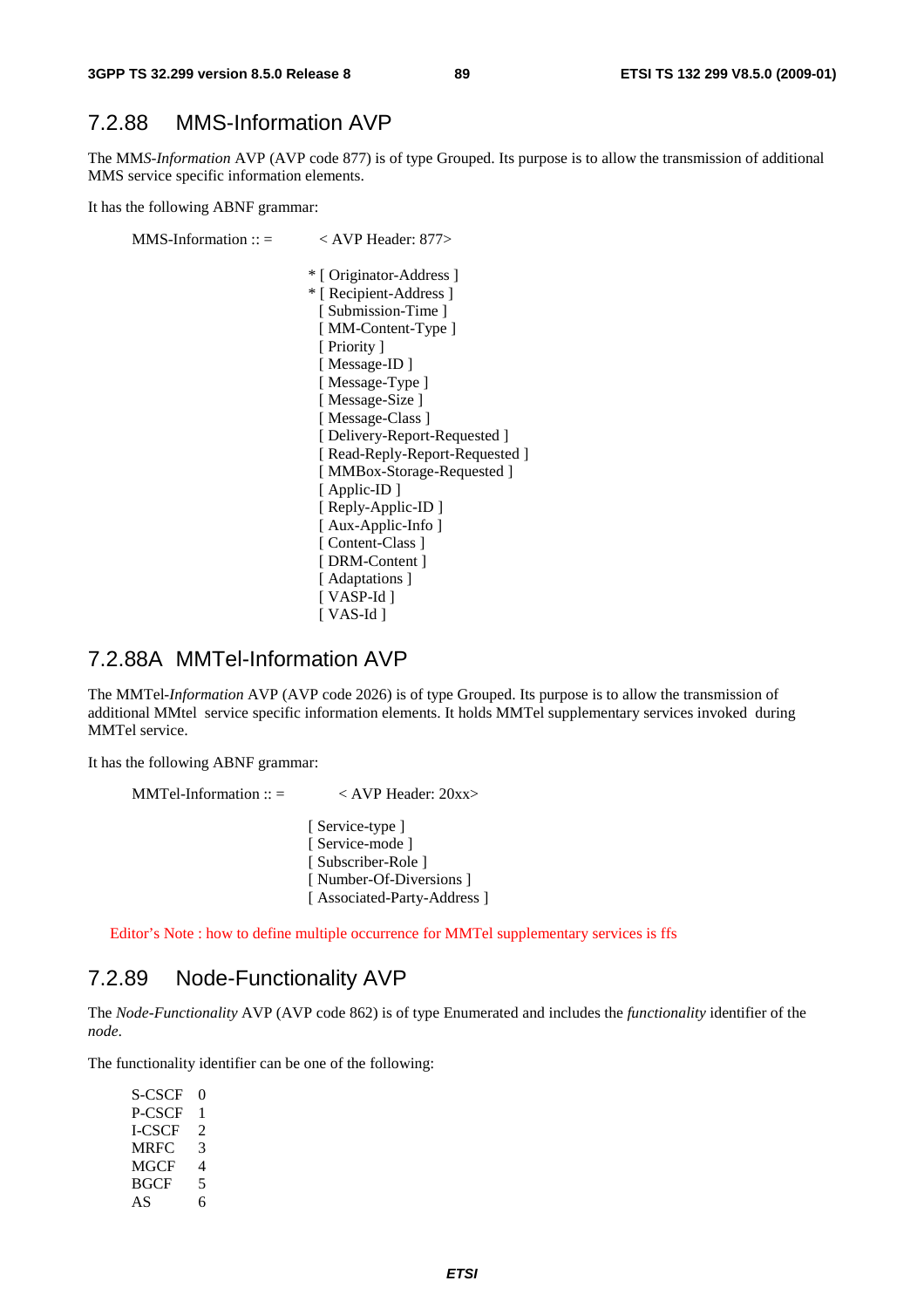| IBCF | 7 |
|------|---|
| S-GW | x |
| P-GW | 9 |

### 7.2.89a Non-3GPP-Access-Information AVP

The *Non-3GPP-Access-Information* AVP (AVP code 2050) is of type Grouped. Its purpose is to allow the transmission of non 3GPP access specific information elements.

### 7.2.89aa Number-Of-Diversions AVP

The *Number-of-Diversions* AVP (AVP Code 2029) is of type Unsigned32 and holds the number of diversions related to a CDIV service. When counting the number of diversions, all types of diversion are included.

### 7.2.89A Number-Of-Messages-Sent AVP

The *Number-Of-Messages-Sent* AVP (AVP code 2019) is of type Unsigned32 and indicates the number of SMSs sent by the IMS application if applicable.

### 7.2.90 Number-Of-Participants AVP

The *Number-Of-Participants* AVP (AVP code 885) is of type Unsigned32 and holds the number of invited parties of the multi-party session when included in the initial charging request message, e.g. in PoC and SIMPLE IM. When included in interim / update charging messages, it indicates the number of parties who are currently attached in the session at the time the interim / update messages are sent.

NOTE: The information to populate this field may be obtained from the TBCP-Talk-Burst-Grant message in PoC case.

### 7.2.91 Number-Of-Received-Talk-Bursts AVP

The *Number-Of-Received-Talk-Bursts* AVP (AVP code 1282) is of type Unsigned32 and holds the number of the received talk bursts.

### 7.2.92 Number-Of-Talk-Bursts AVP

The *Number-Of-Talk-Bursts* AVP (AVP code 1283) is of type Unsigned32 and holds the number of the sent talk bursts.

### 7.2.92A Number-Portability-Routing-Information AVP

The *Number-Portability-Routing-Information* AVP (AVP code 2024) is of type UTF8String and This AVP holds information on carrier select routing, received by S-CSCF during ENUM/DNS processes. This information is sent over SIP in the Requested URI header.

### 7.2.93 Offline-Charging AVP

The *Offline-Charging* AVP (AVP code 1278) is a grouped AVP, which is used to set the parameters required to control offline charging.

It has the following ABNF grammar:

Offline-Charging ::= < AVP Header: >

```
 [ Quota-Consumption-Time ] 
 [ Time-Quota-Mechanism ]
 [ Envelope-Reporting ]
* [ Multiple-Services-Credit-Control ] 
* [ AVP ]
```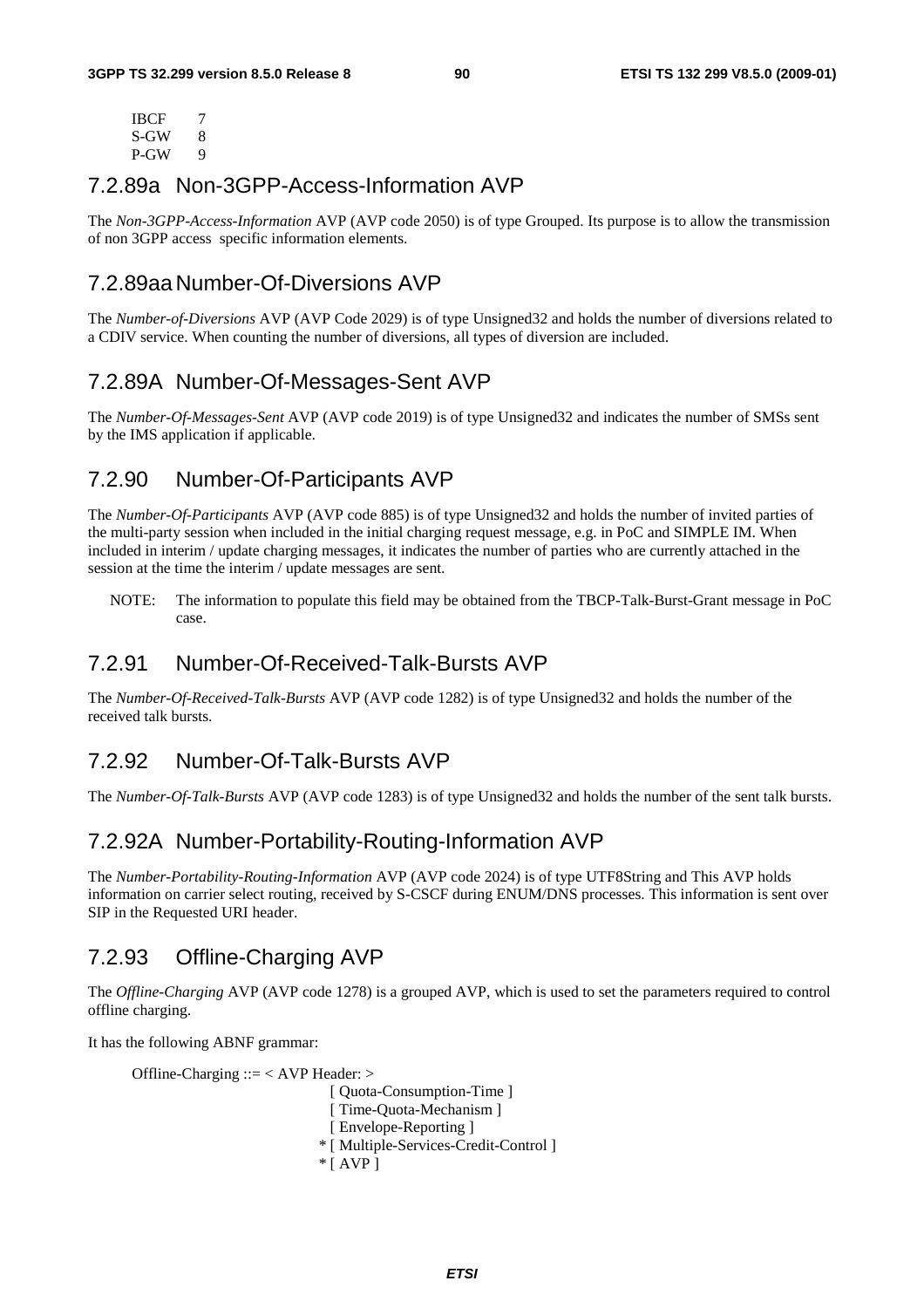#### **3GPP TS 32.299 version 8.5.0 Release 8 91 ETSI TS 132 299 V8.5.0 (2009-01)**

At most one of Quota-Consumption-Time AVP or Time-Quota-Mechanism AVP shall be present, if individual instances are not included within the Multiple-Services-Credit-Control AVP.

The Multiple-Services-Credit-Control AVPs, if present, shall contain the Rating-Group AVP to identify the category, optionally one of Quota-Consumption-Time AVP and Time-Quota-Mechanism AVP, and optionally the Envelope-Reporting AVP.

Any values specified in the Offline-Charging AVP take precedence over the configured defaults. The values of the parameters specified at Multiple-Services-Credit-Control level take precedence over the values specified directly at Offline-Charging level. If neither Quota-Consumption-Time AVP nor Time-Quota-Mechanism AVP is included in the Multiple-Services-Credit-Control AVP, then the general reporting requirements dictated by the Quota-Consumption-Time AVP or Time-Quota-Mechanism AVP and Envelope-Reporting AVP directly within the Offline-Charging AVP shall apply.

# 7.2.94 Originating-IOI AVP

The *Originating-IOI* AVP (AVP code 839) is of type UTF8String (alphanumeric string) and holds the Inter Operator Identifier (IOI) for the originating network as generated by the IMS network element which takes responsibility for populating this parameter [404] in a SIP request [202].

The Originating IOI contains the following values:

- Type 1 IOI: IOI of the visited network where the P-CSCF is located.
- Type 2 IOI:
	- IOI of the home network of the originating end user where the S-CSCF is located in case a session is initiated from the IMS. In case of redirection by the S-CSCF, *Originating-IOI* AVP indicates the terminating party's network operator from which the session is redirected.
	- IOI of the originating network where the MGCF is located in case a session is initiated from the PSTN toward the IMS.
- Type 3 IOI:
	- IOI of the home network (originating side or terminating side) where the S-CSCF is located when forwarding a SIP request [202] to an AS (proxy, terminating UA or redirect server or B2BUA).
	- IOI of the service provider network where the AS is located when an AS (originating UA or B2BUA) initiates a SIP request [202].

For further details on the Type 1, Type 2 and Type 3 IOIs, please refer to 3GPP TS 32.240 [1].

### 7.2.95 Originator AVP

 The *Originator* AVP (AVP code 864) is of type Enumerated and indicates the originating party of the message body. The following values are defined:

Calling Party 0

Called Party 1

# 7.2.96 Originator-Address AVP

The *Originator-Address* AVP (AVP code 886) is of type Grouped. Its purpose is to identify the originator of a message.

It has the following ABNF grammar:

```
Originator-Address :: = < AVP Header: 886 >
```
[ Address-Type ] [ Address-Data ] [ Address-Domain ]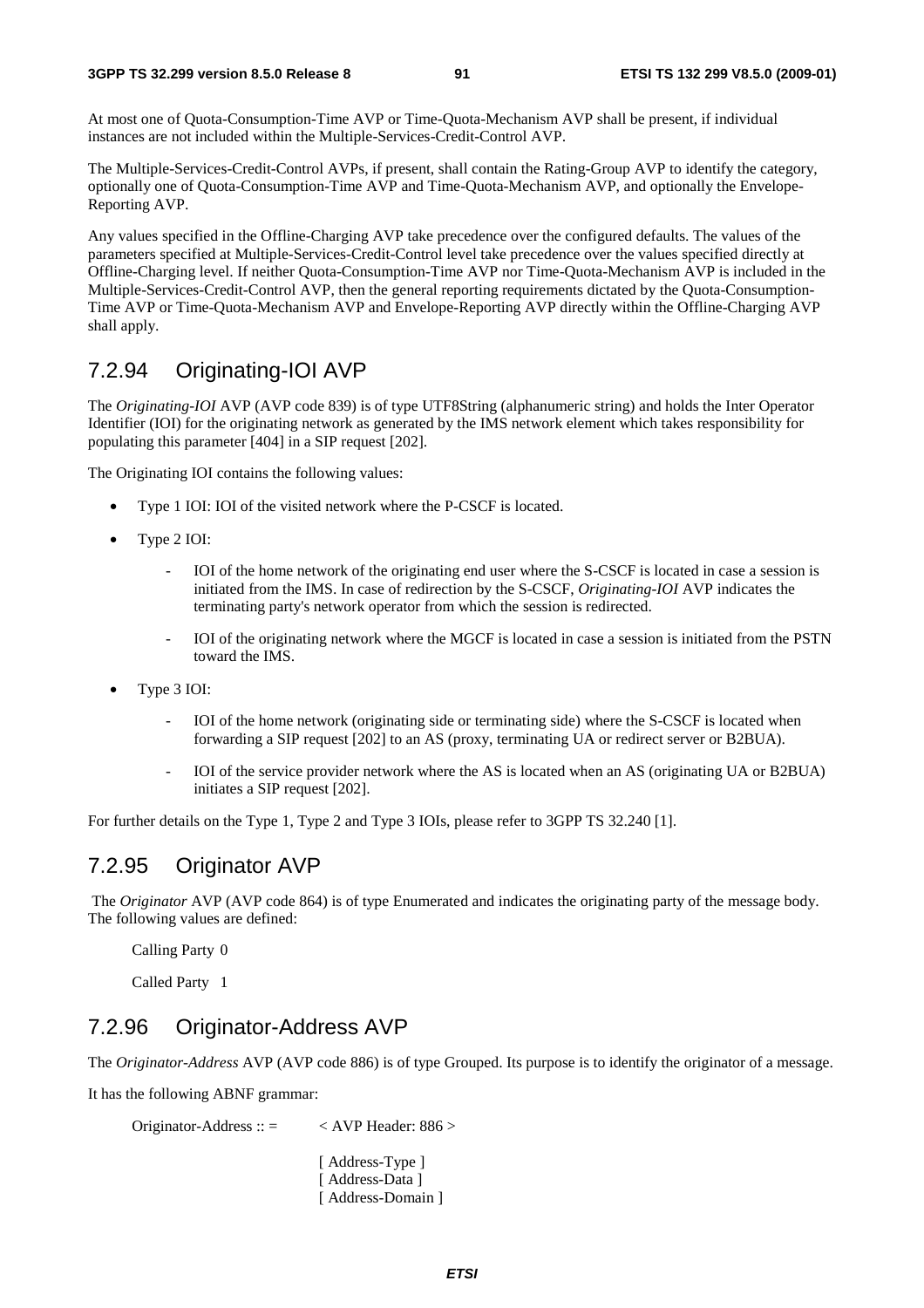### 7.2.97 Originator-Interface AVP

The *Originator-Interface* AVP (AVP code 2009) is the group AVP which contains information related to the Interface on which the message originated.

Originator-Interface ::= < AVP Header: 2009 >

[ Interface-Id ] [ Interface-Text ] [ Interface-Port ] [ Interface-Type ]

### 7.2.97A Originator-Received-Address AVP

The *Originator-Received-Address* AVP (AVP code 2027) is of type Grouped. Its purpose is to identify the originator of a message with the original, unmodified address information as received before any address manipulations has taken place in the entity generating the charging information. This field allows correlation of address information with information generated by other nodes in the message flow.

It has the following ABNF grammar:

Originator-Received-Address :: = < AVP Header: 2027>

[ Address-Type ] [ Address-Data ] [ Address-Domain ]

### 7.2.98 Originator-SCCP-Address

The *Originator-SCCP-Address* AVP (AVP code 2008) is of type Address. It is the "SCCP calling address" used by the messaging node when receiving a message. This is usually the address of the MSC or SGSN/Serving Node that was serving the UE when it submitted the SM. It contains either a Point Code (ISPC) or a Global Title, where Global Title represents an E.164 number. The AddressType disciminator [401] is set to value 8, E.164, and the address information is UTF8 encoded.

### 7.2.99 Outgoing-Trunk-Group-ID AVP

The *Outgoing-Trunk-Group-ID* AVP (AVP code 853) is of type UTF8String and identifies the outgoing PSTN leg.

### 7.2.100 Participants-Involved AVP

The *Participants-Involved* AVP (AVP code 887) is of type UTF8String and holds the list of address (Public User ID: SIP URI, TEL URI, MSISDN) of the parties who are involved into the PoC session.

### 7.2.101 Participant-Group AVP

The *Participant-Group* AVP (AVP code 1260) is of type Grouped and holds detailed information, e.g. the address (Public User ID: SIP URI, TEL URI, MSISDN), the access priority parameters, etc, of the party who is involved into the PoC session.

It has the following ABNF grammar:

```
\langle Participant-Group >: : = \langle AVP Header: 1260>[ Called-Party-Address ]
                               [ Participant-Access-Priority ] 
                               [ User-Participating-Type ]
```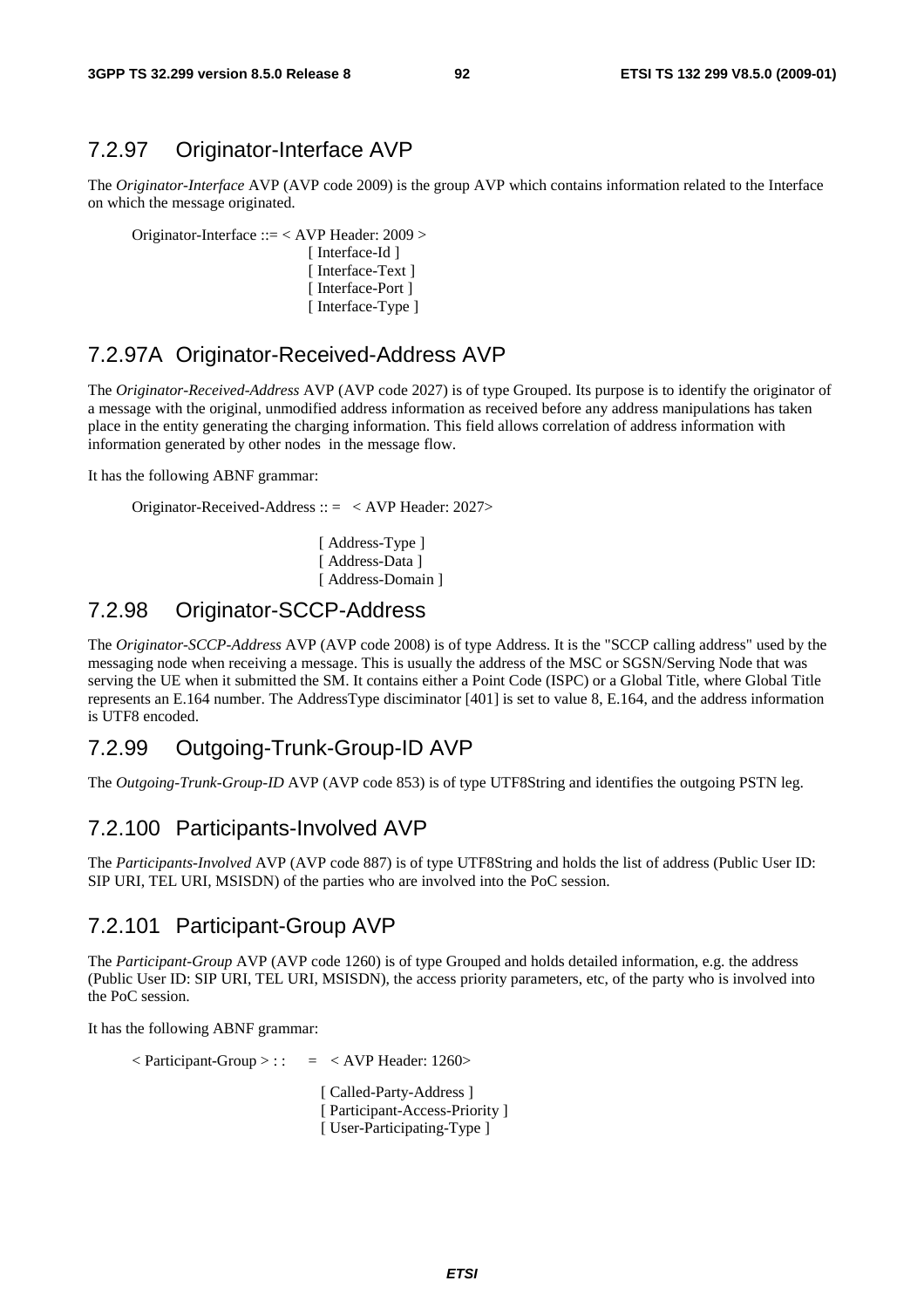# 7.2.102 Participant-Access-Priority AVP

Participant-Access-Priority AVP (AVP code 1259) is of type Enumerated. It is a subfield of Participants-Group AVP to indicate the priority level for users when initiating a new PoC session or participating in a PoC session.

The AVP may take the values as follows:

- 1 Pre-emptive priority: The highest level priority. A request with pre-emptive priority SHALL cause the current other requests to be revoked immediately, unless they are also with pre-emptive priority.
- 2 High priority: Lower than Pre-emptive priority.
- 3 Normal priority: Normal level. Lower than High priority.
- 4 Low priority: Lowest level priority.

# 7.2.103 PDG-Address AVP

The *PDG-Address* AVP (AVP code 895) is of type Address and contains the PDG IP address.

# 7.2.104 PDG-Charging-Id AVP

The *PDG-Charging-Id* AVP (AVP code 896) is of type Unsigned32 and contains the charging identifier generated by the PDG for the tunnel. Charging identifier is generated at tunnel establishment and transferred to 3GPP AAA Server.

Different PDGs allocate the charging identifier independently of each other and may allocate the same numbers. PDG-Charging-Id together with PDG-Address constitutes a unique identifier for the tunnel.

Coding of this AVP is same as 3GPP-Charging-Id coding described in 3GPP TS 29.061 [207].

# 7.2.105 PDP-Address AVP

The *PDP-Address* AVP (AVP code 1227) is of type Address and holds the IP-address associated with the IP CAN bearer session.

# 7.2.106 PDP-Context-Type AVP

The *PDP-Context-Type* AVP (AVP code 1247) is of type Enumerated and indicates the type of a PDP context.

The values for requested are:

- 0 PRIMARY
- 1 SECONDARY

This AVP shall only be present in the CCR Initial.

# 7.2.107 PoC-Change-Condition AVP

The *PoC-Change-Condition* AVP (AVP code 1261) is of type Enumerated and contains the reason for closing a container and the addition of a new container. The AVP may take the following values:

| serviceChange              | (U) |
|----------------------------|-----|
| volumeLimit                | (1) |
| timeLimit                  | (2) |
| numberofTalkBurstLimit     | (3) |
| numberofActiveParticipants | (4) |
| tariffTime                 | (5) |
|                            |     |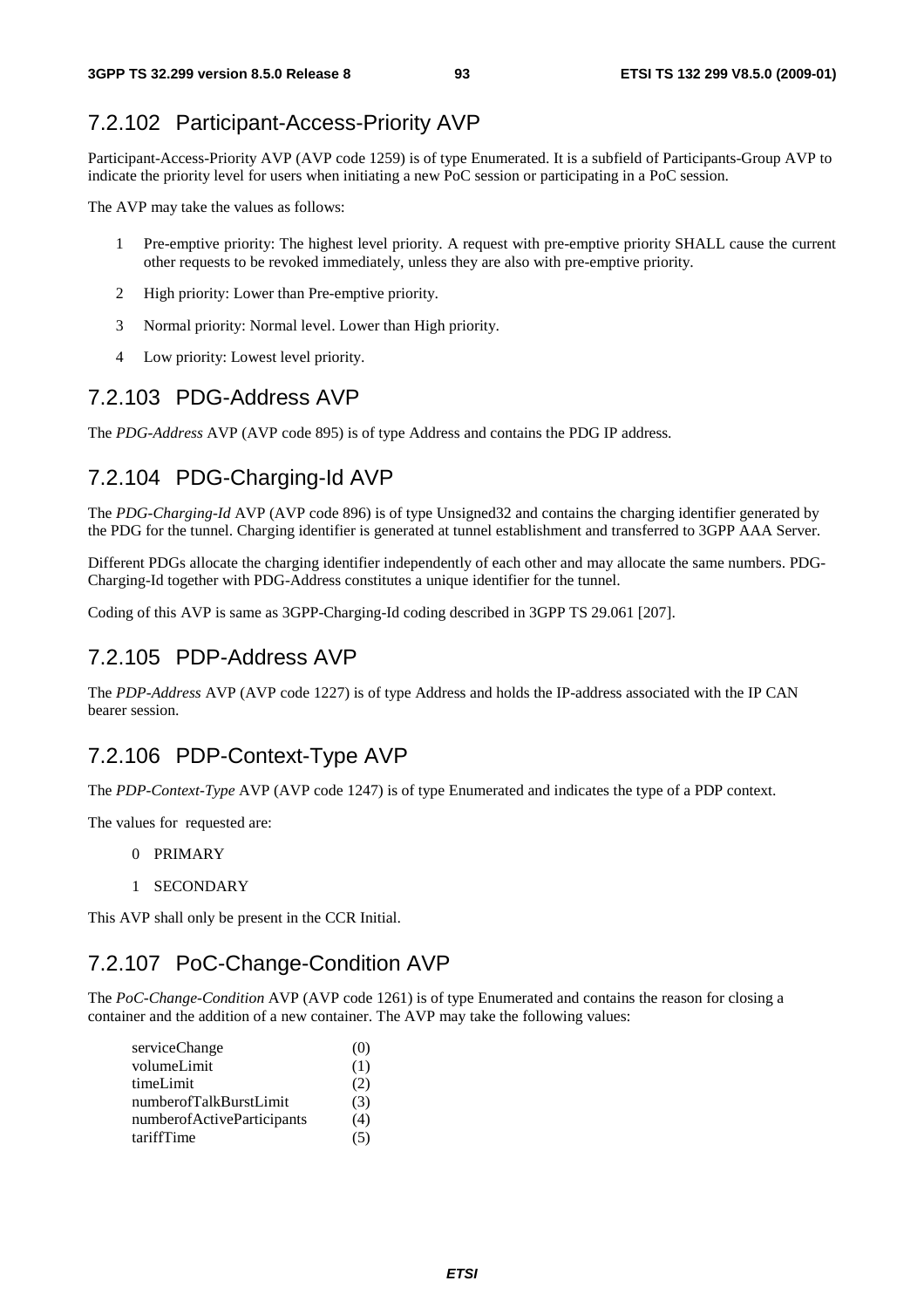### 7.2.108 PoC-Change-Time AVP

The *PoC-Change-Time* AVP (AVP code 1262) is of type Time and is a time stamp that defines the moment when a container is closed or the CDR is closed.

### 7.2.109 PoC-Controlling-Address AVP

The *PoC-Controlling-Address* AVP (AVP code 858) is of type UTF8String and identifies the PoC server performing the controlling function for the associated PoC session.

### 7.2.109A PoC-Event-Type AVP

The *PoC-Event-Type* AVP (AVP code 2025) is of type Enumerated and indicates PoC session unrelated charging event.

The AVP may take the values as follows:

- 0 Normal;
- 1 Instant Ppersonal Aalert event;
- 2 PoC Group Advertisement event;
- 3 Early Ssession Setting-up event;
- 4 PoC Talk Burst

### 7.2.110 PoC-Group-Name AVP

The *PoC-Group-Name* AVP (AVP code 859) is of type UTF8String and identifies a group. Included if the session is a pre-arranged group session or a chat group session. It can be used for PoC and OMA SIMPE IM Charging, or other applications.

### 7.2.111 PoC-Information AVP

The PoC*-Information* AVP (AVP code 879) is of type Grouped. Its purpose is to allow the transmission of additional PoC service specific information elements.

It has the following ABNF grammar:

```
PoC-Information :: = < AVP Header: 879>
                             [ PoC-Server-Role ] 
                             [ PoC-Session-Type ]
                             [ PoC-User-Role ] 
                             [ PoC-Session-Initiation-type ] 
                             [ PoC-Event-Type ]
                            [ Number-Of-Participants ]
                            * [ Participants-Involved ] 
                           * [ Participant-Group ] 
                            * [ Talk-Burst-Exchange ] 
                            [ PoC-Controlling-Address ]
                             [ PoC-Group-Name ]
                            [ PoC-Session-Id ]
                            [ Charged-Party ]
```
NOTE: In the ABNF definition of PoC-Information AVP, the Participants-Involved AVP is kept only for backward compatibility with Releases before the 3GPP Release 7.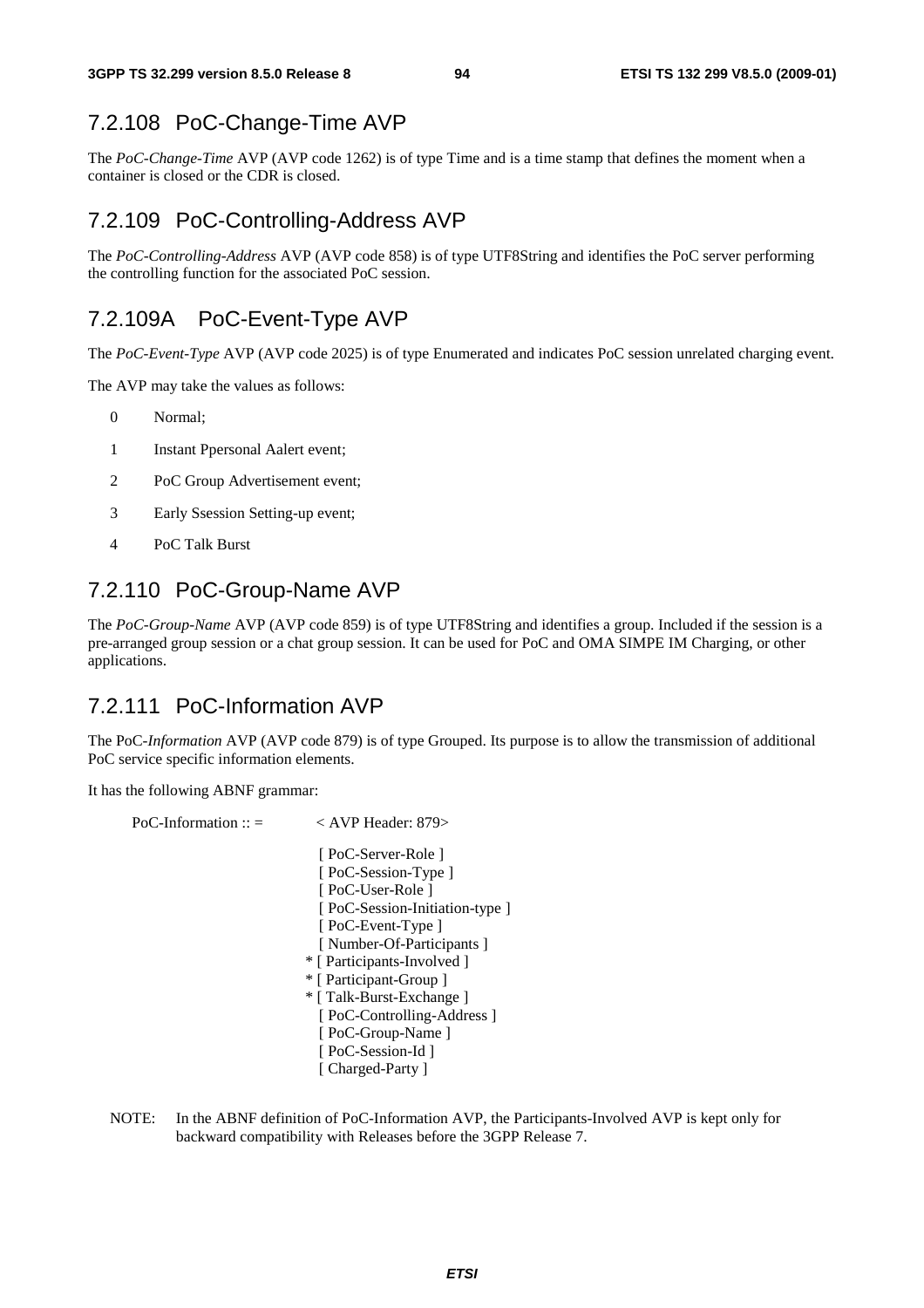### 7.2.112 PoC-Server-Role AVP

The *PoC-Server-Role* AVP (AVP code 883) is of type Enumerated and specifies the role of the PoC server.

The identifier can be one of the following:

- 0 Participating PoC Server
- 1 Controlling PoC Server

### 7.2.113 PoC-Session-Id AVP

The *PoC-Session-Id* AVP (AVP code 1229) is of type UTF8String. It uniquely identifies an end-to-end PoC session and may be used for correlation between charging information generated by participating and controlling PoC functions. This information is obtained from the "Contact" header of the SIP message received from the controlling PoC function.

NOTE: The PoC-Session-Id may not be available in the initial charging interactions for the PoC session.

### 7.2.114 PoC-Session-Initiation-Type AVP

The PoC-Session-Initiation-Type AVP (AVP code 1277) is of type Enumerated and specifies the type of the PoC session initiation.

The identifier can be one of the following:

- 0 Pre-established
- 1 On-demand

### 7.2.115 PoC-Session-Type AVP

The *PoC-Session-Type* AVP (AVP code 884) is of type Enumerated and specifies the type of the PoC session.

The identifier can be one of the following, refer Appendix C.5.1 in OMA PoC Control Plane specification [211]:

- 0 1 to 1 PoC session
- 1 chat PoC group session
- 2 pre-arranged PoC group session
- 3 ad-hoc PoC group session

### 7.2.116 PoC-User-Role AVP

The *PoC-User-Role* AVP (AVP code 1252) is of type Grouped. It specifies the role(s) related information of the PoC User that participating in the PoC Session.

It has the following grammar:

PoC-User-Role ::  $\langle AVP \text{ header}: 1252 \rangle$ 

 [ PoC-User-Role-Ids ] [ PoC-User-Role-info-Units ]

### 7.2.117 PoC-User-Role-IDs AVP

The *PoC-User-Role-IDs* AVP (AVP code 1253) is of type UTF8String and identifies the PoC user role.

### 7.2.118 PoC-User-Role-info-Units AVP

The *Poc-User-Role-info-Units* (AVP code 1254) is of type Enumerated and specify the role type details of PoC users.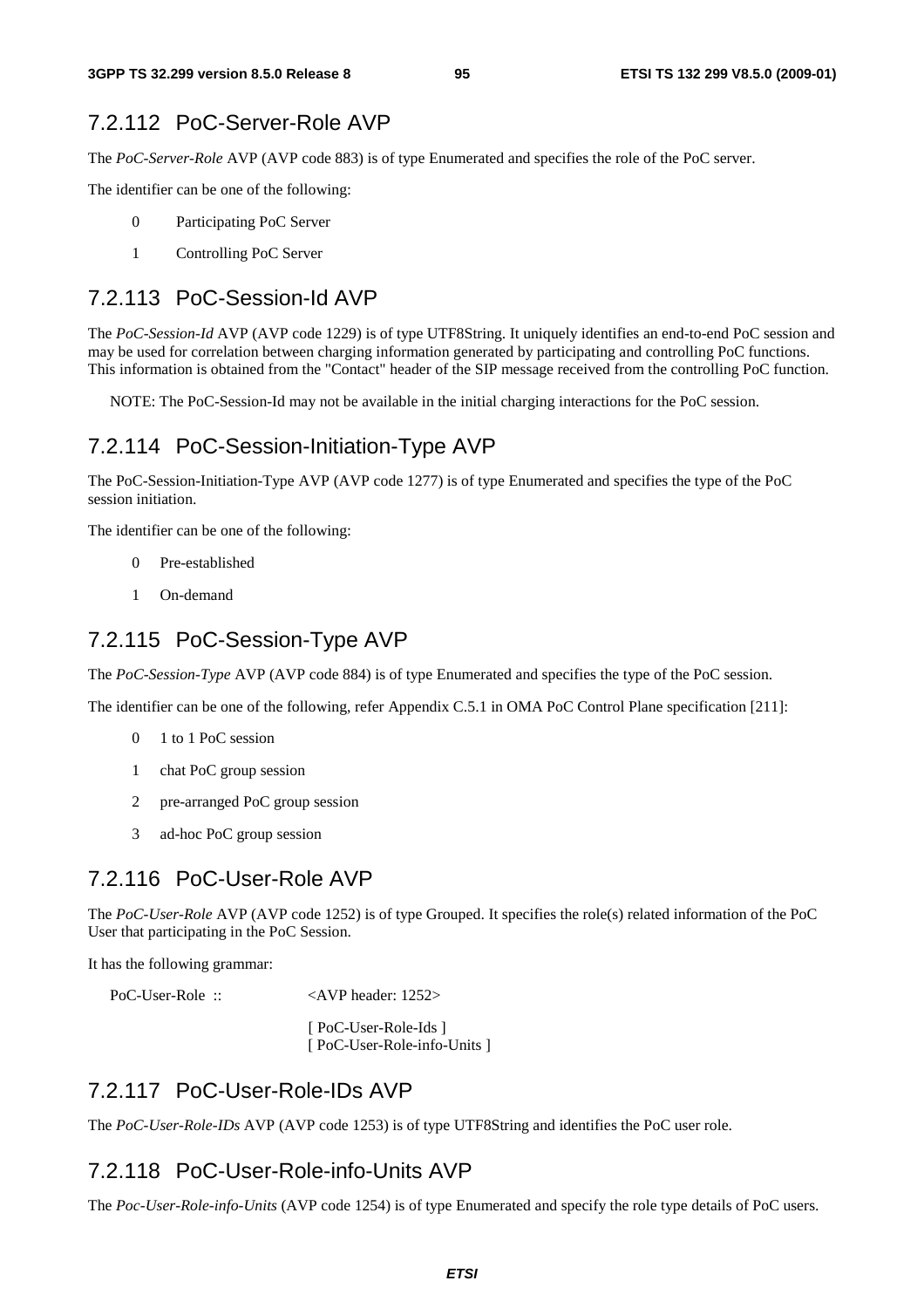The identifier can be one of the following:

- 1. Moderator
- 2. Dispatcher
- 3. Session-Owner
- 4. Session-Participant

### 7.2.119 Positioning-Data AVP

The *Positioning-Data* AVP (AVP code 1245) is of type UTF8String and indicates the usage of each positioning method that was attempted to determine the location estimate either successfully or unsuccessfully.

### 7.2.120 Priority AVP

The *Priority* AVP (AVP code 1209) is of type Enumerated and the priority (importance) of the message if specified. For SMS Charging the value "low" is not applicable.

The values are:

- 0 Low
- 1 Normal
- 2 High

### 7.2.121 PS-Append-Free-Format-Data AVP

The PS-Append-Free-Format-Data AVP (AVP code 867) is of type enumerated and indicates if the information sent in the PS-Free-Format-Data AVP must be appended to the PS-free-format-data stored for the online-session.

The following values are defined:

- 0 'Append': If this AVP is present and indicates 'Append', the P-GW shall append the received PS free format data to the PS free format data stored for the online charging session.
- 1 'Overwrite': If this AVP is absent or in value 'Overwrite', the P-GW shall overwrite all PS free format data already stored for the online charging session.

The P-GW shall ignore this AVP if no PS free format data is stored for the online charging session.

### 7.2.122 PS-Free-Format-Data AVP

The PS-Free-Format-Data AVP (AVP code 866) is of type OctectString and holds online charging session specific data.

### 7.2.123 PS-Furnish-Charging-Information AVP

The PS-Furnish-Charging-Information AVP (AVP code 865) is of type Grouped. Its purpose is to add online charging session specific information, received via the Ro reference point, onto the Rf reference point in order to facilitate its inclusion in CDRs. This information element may be received in a CCA message via the Ro reference point. In situations where online and offline charging are active in parallel, the information element is transparently copied into an ACR to be sent on the Rf reference point.

It has the following ABNF grammar:

PS-Furnish-Charging-Information  $\therefore$   $\leq$   $\lt$  AVP Header: 865 $\gt$ 

{ 3GPP-Charging-Id } { PS-Free-Format-Data } [ PS-Append-Free-Format-Data ]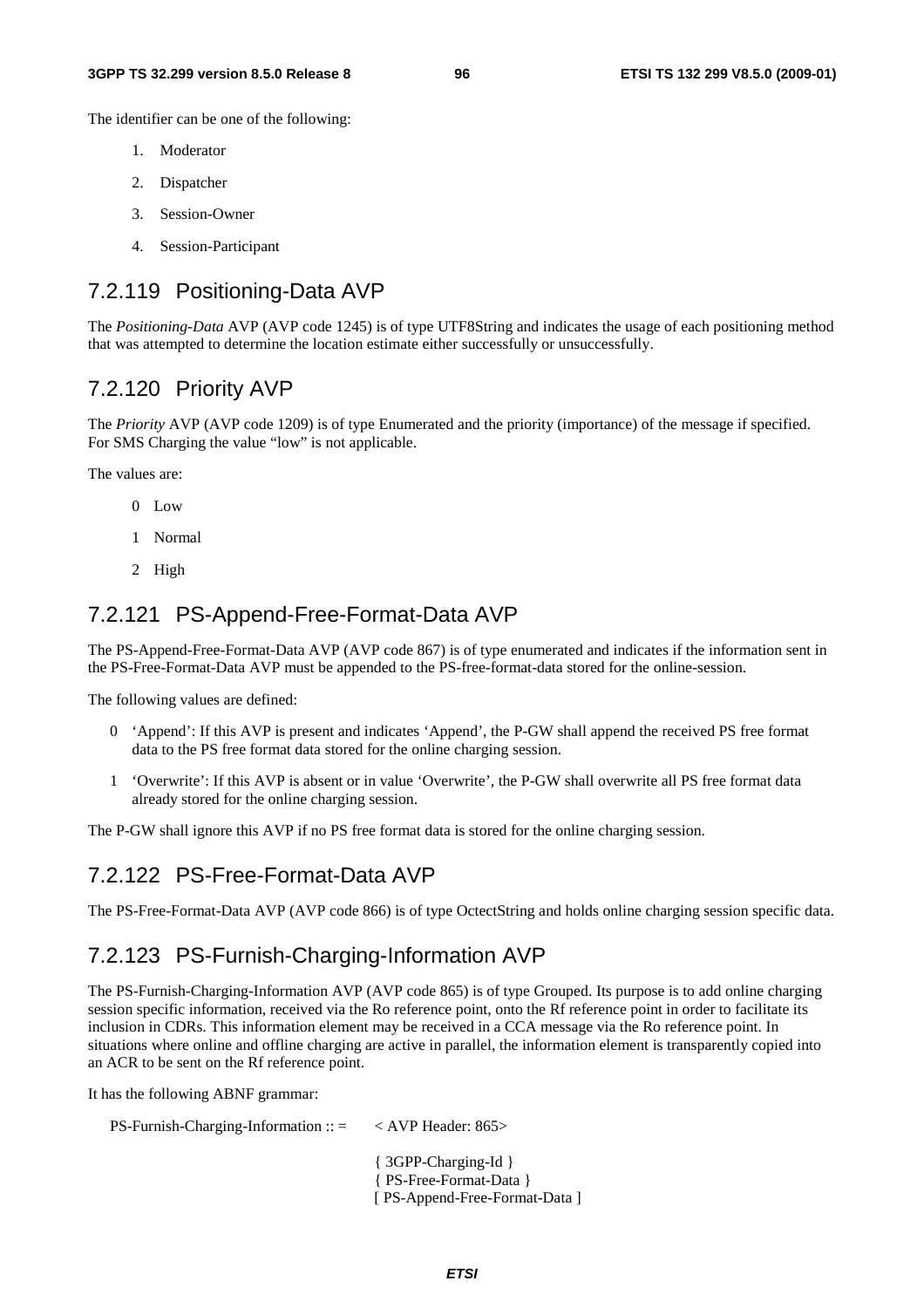### 7.2.124 PS-Information AVP

The *PS-Information* AVP (AVP code 874) is of type Grouped. Its purpose is to allow the transmission of additional PS service specific information elements.

It has the following ABNF grammar:

PS-Information  $:: = <$  AVP Header: 874>

- [ 3GPP-Charging-Id ] [ 3GPP-PDP-Type ] [ PDP-Address ] [ 3GPP-GPRS-Negotiated-QoS-Profile ] [ SGSN-Address ] [ GGSN-Address ] [ CG-Address ] [ 3GPP-IMSI-MCC-MNC ] [ 3GPP-GGSN- MCC-MNC ] [ 3GPP-NSAPI ] [ Called-Station-Id ] [ 3GPP-Session-Stop-Indicator ] [ 3GPP-Selection-Mode ] [ 3GPP-Charging-Characteristics ] [ 3GPP-SGSN-MCC-MNC ] [ 3GPP-MS-TimeZone ] \* [ Charging-Rule-Base-Name ] [ 3GPP-User-Location-Info ] [ 3GPP-RAT-Type ] [ PS-Furnish-Charging-Information ] [ PDP-Context-Type ] [ Offline-Charging ] \* [ Traffic-Data-Volumes ] \* [ Service-Data-Container ]
- [ User-Equipment-Info ] [Start-Time ] [Stop-Time ]
- Editor's Note: PS-information field content is to be further refined. The different existing fields inherited from the current GPRS description (SGSN-address, GGSN-address …) have not been changed here: they have to be further adapted, and the list need to be completed for full EPS considerations, in alignment with work within other 3GPP CT groups

### 7.2.125 Quota-Consumption-Time AVP

The *Quota-Consumption-Time* AVP (AVP code 881) is of type Unsigned32 and contains an idle traffic threshold time in seconds. This AVP may be included within the Multiple-Services-Credit-Control AVP when this AVP also contains a Granted-Service-Units AVP containing a CC-Time AVP (i.e. when the granted quota is a time quota).

### 7.2.126 Quota-Holding-Time AVP

The *Quota-Holding-Time* AVP (AVP code 871) is of type Unsigned32 and contains the quota holding time in seconds. The client shall start the quota holding timer when quota consumption ceases. This is always when traffic ceases, i.e. the timer is re-started at the end of each packet. The Credit Control Client shall deem a quota to have expired when no traffic associated with the quota is observed for the value indicated by this AVP. The timer is stopped on sending a CCR and re-initialised on receiving a CCA with the previous used value or a new value of Quota-Holding-Time if received.

This optional AVP may only occur in a CCA command. It is contained in the Multiple-Services-Credit-Control AVP. It applies equally to the granted time quota and to the granted volume quota.

A Quota-Holding-Time value of zero indicates that this mechanism shall not be used. If the Quota-Holding-Time AVP is not present, then a locally configurable default value in the client shall be used.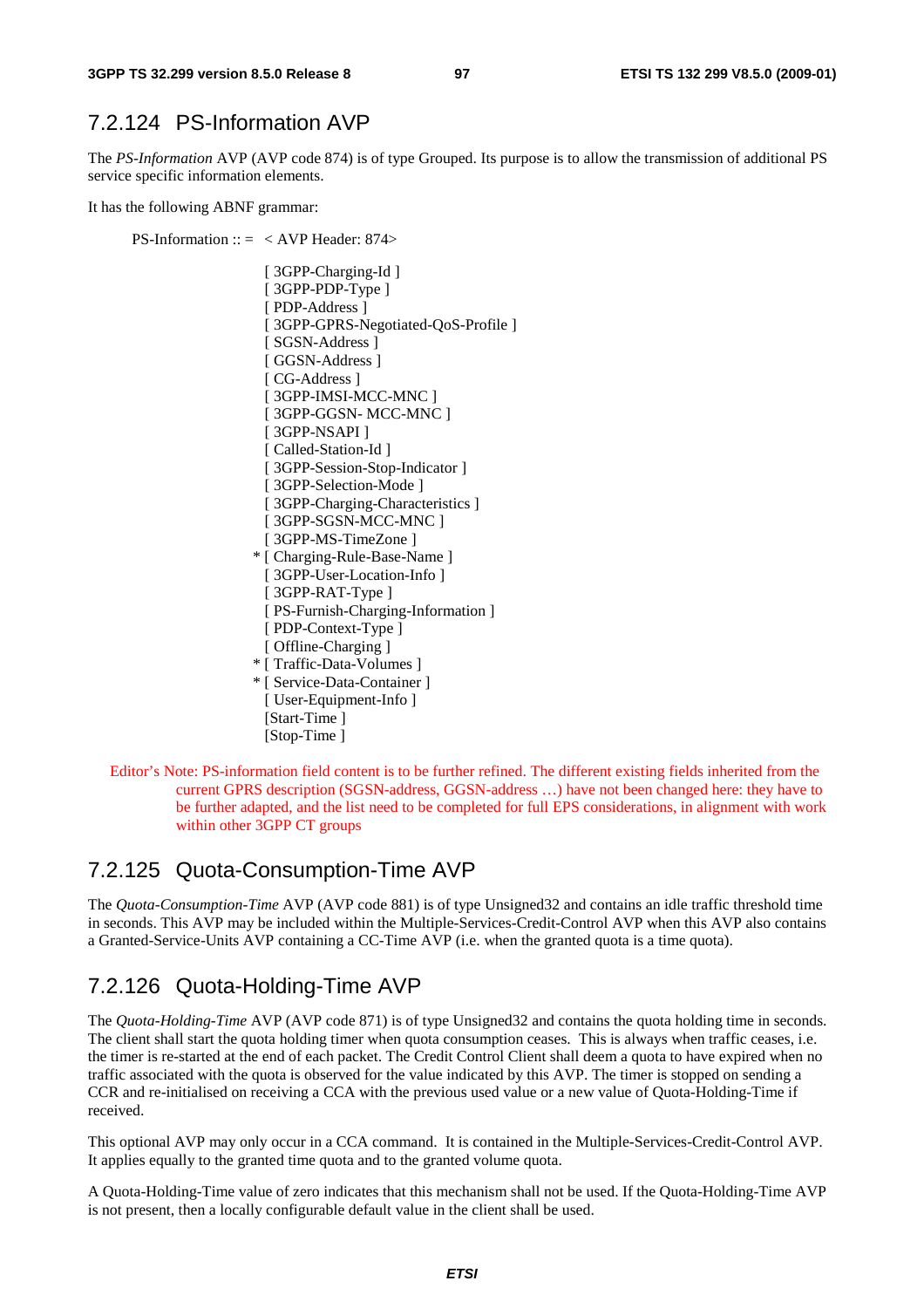### 7.2.127 Read-Reply-Report-Requested AVP

The *Read-Reply-Report-Requested* AVP (AVP code 1222) is of type Enumerated and indicates whether a read reply report has been requested by the originator MMS User Agent or not.

The values for whether a report was requested are:

- $0$  No
- 1 Yes

### 7.2.128 Received-Talk-Burst-Time AVP

The *Received-Talk-Burst-Time* AVP (AVP code 1284) is of type Unsigned32 and holds the duration in seconds of the received talk bursts.

### 7.2.129 Received-Talk-Burst-Volume AVP

The *Received-Talk-Burst-Volume* AVP (AVP code 1285) is of type Unsigned32 and holds the volume in bytes of the received talk bursts.

#### 7.2.129A Recipients AVP

The *Recipients* AVP (AVP code 2026) is of type Grouped and contains the list of Recipient addresses of the message.

It has the following ABNF grammar:

Recipients ::  $=$  < AVP Header: 2026 >

\* [ Recipient-Address ]

### 7.2.130 Recipient-Address AVP

The *Recipient-Address* AVP (AVP code 1201) is of type Grouped. Its purpose is to identify the recipient of a message.

It has the following ABNF grammar:

```
Recipient-Address :: = < AVP Header: 1201 >
```
[ Address-Type ] [ Address-Data ] [ Address-Domain ] [ Addressee-Type ]

### 7.2.130A Recipient-Received-Address AVP

The *Recipient-Received-Address* AVP (AVP code 2028) is of type Grouped. Its purpose is to identify the recipient of a message with the original, unmodified address information as received before any address manipulations has taken place in the entity generating the charging information. This field allows correlation of address information with information generated by other nodes in the message flow.

It has the following ABNF grammar:

Recipient-Received-Address :: = < AVP Header: 2028>

[Address-Type ] [ Address-Data ] [ Address-Domain ]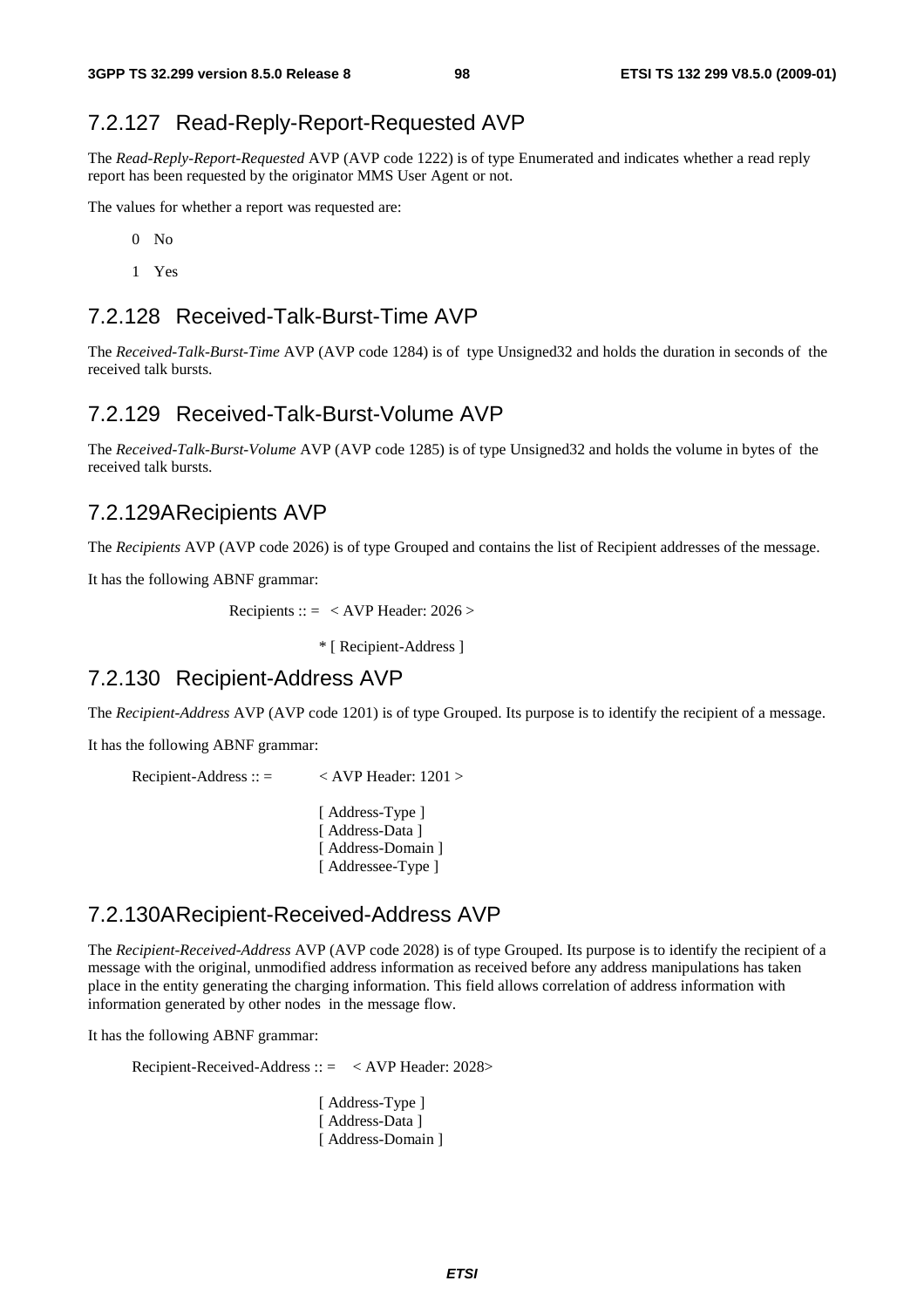### 7.2.131 Recipient-SCCP-Address

The *Recipient-SCCP-Address* AVP (AVP code 2010) is of type Address. It is the "SCCP called address" used by the messaging node when delivering the message. This is usually the address of the MSC or SGSN/Serving Node that is serving the UE when it delivers the SM. It contains a Global Title, where Global Title represents an E.164 number, and possibly a Point Code (ISPC). The AddressType discriminator [401] is set to value 8, E.164, and the address information is UTF8 encoded.

### 7.2.132 Refund-Information AVP

The *Refund-Information* AVP (AVP code 2022) is of type OctetString and it conveys relevant information for the OCS application relative to refund mechanism. When refund mechanism is implemented in the OCS this AVP is included in the CCA of the previous IEC. This AVP must be used by the CTF in case of a refund scenario and thus must be included in the CCR for refund.

### 7.2.133 Remaining-Balance AVP

The *Remaining-Balance* AVP (AVPcode 2021) is of type Grouped and provides information about the remaining account balance of the subscriber.

It has the following ABNF grammar:

Remaining-Balance :: = < AVP Header: 2021 >

 { Unit-Value } { Currency-Code }

### 7.2.134 Reply-Applic-ID AVP

The *Reply-Applic-ID* AVP (AVP code 1223) is of type UTF8String and holds the identifier of a "reply path", i.e. the identifier of the application to which delivery reports, read-reply reports and reply-MMs are addressed.

### 7.2.135 Reply-Path-Requested AVP

The *Reply-Path-Requested* AVP (AVP code 2011) is of type Enumerated. The possible values are:

- 0 No Reply Path Set
- 1 Reply path Set

### 7.2.136 Reporting-Reason AVP

The *Reporting-Reason* AVP (AVP code 872) is of type Enumerated and specifies the reason for usage reporting for one or more types of quota for a particular category. It can occur directly in the Multiple-Services-Credit-Control AVP, or in the Used-Service-Units AVP within a Credit Control Request command reporting credit usage. It shall not be used at command level. It shall always and shall only be sent when usage is being reported.

The following values are defined for the Reporting-Reason AVP:

THRESHOLD (0)

This value is used to indicate that the reason for usage reporting of the particular quota type indicated in the Used-Service-Units AVP where it appears is that the threshold has been reached.

 $QHT$  (1)

• This value is used to indicate that the reason for usage reporting of all quota types of the Multiple-Service-Credit-Control AVP where its appears is that the quota holding time specified in a previous CCA command has been hit (i.e. the quota has been unused for that period of time).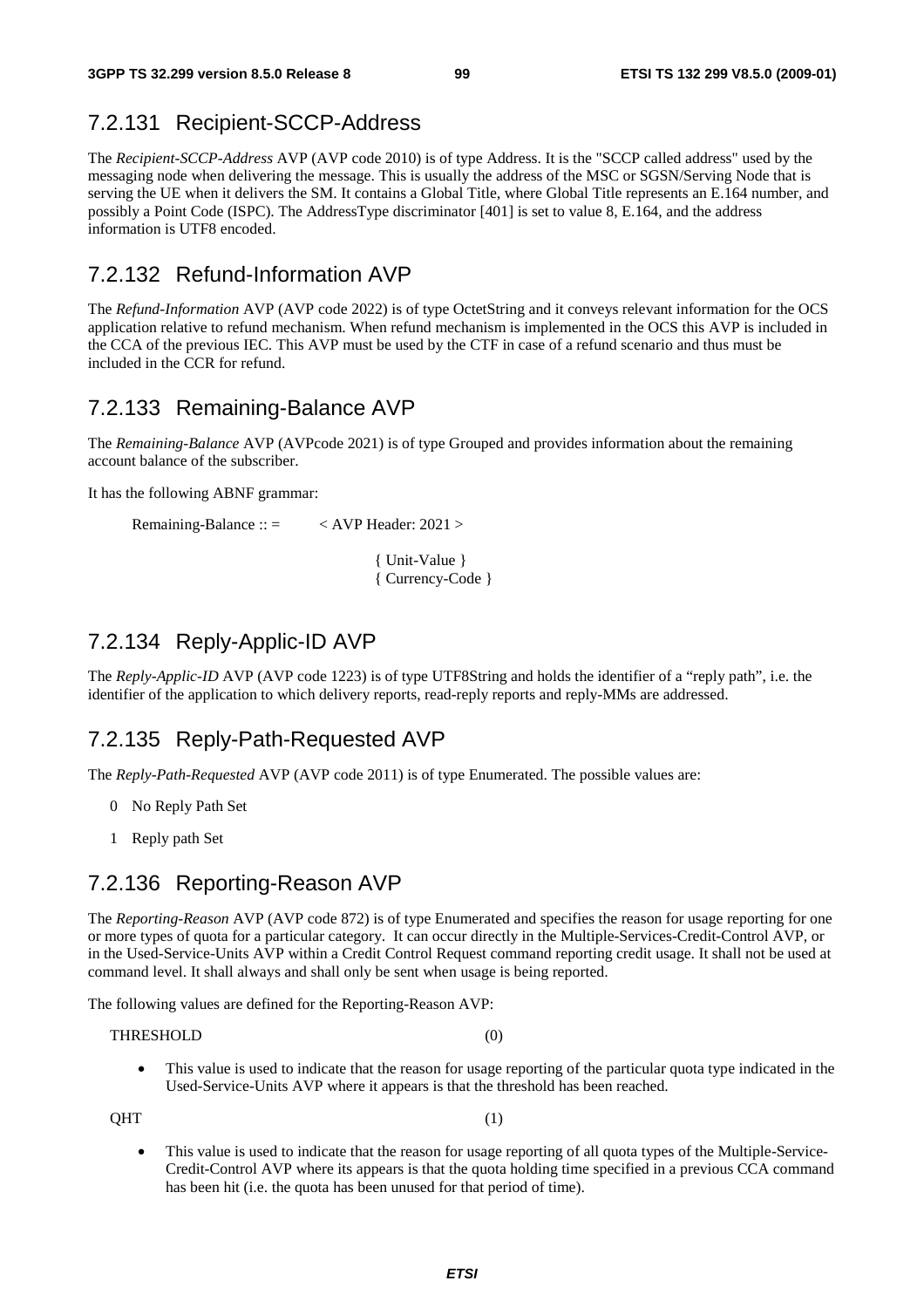- FINAL (2)
	- This value is used to indicate that the reason for usage reporting of all quota types of the Multiple-Service-Credit-Control AVP where its appears is that a normal PDP context termination has happened.

#### QUOTA\_EXHAUSTED (3)

• This value is used to indicate that the reason for usage reporting of the particular quota type indicated in the Used-Service-Units AVP where it appears is that the quota has been exhausted.

#### VALIDITY TIME (4)

• This value is used to indicate that the reason for usage reporting of all quota types of the Multiple-Service-Credit-Control AVP where its appears is that the credit authorization lifetime provided in the Validity-Time AVP has expired.

#### OTHER\_QUOTA\_TYPE (5)

This value is used to indicate that the reason for usage reporting of the particular quota type indicated in the Used-Service-Units AVP where it appears is that, for a multi-dimensional quota, one reached a trigger condition and the other quota is being reported.

RATING CONDITION CHANGE (6)

• This value is used to indicate that the reason for usage reporting of all quota types of the Multiple-Service-Credit-Control AVP where its appears is that a change has happened in some of the rating conditions that were previously armed (through the Trigger AVP, e.g. QoS, Radio Access Technology,…). The specific conditions that have changed are indicated in an associated Trigger AVP.

#### FORCED\_REAUTHORISATION (7)

• This value is used to indicate that the reason for usage reporting of all quota types of the Multiple-Service-Credit-Control AVP where its appears is that it is there has been a Server initiated re-authorisation procedure, i.e. receipt of RAR command

#### POOL\_EXHAUSTED (8)

• This value is used to indicate that the reason for usage reporting of the particular quota type indicated in the User-Service-Units AVP where it appears is that granted units are still available in the pool but are not sufficient for a rating group using the pool.

The values QHT, FINAL, VALIDITY\_TIME, FORCED\_REAUTHORISATION, RATING\_CONDITION\_CHANGE apply for all quota types and are used directly in the Multiple-Services-Credit-Control AVP, whereas the values THRESHOLD, QUOTA\_EXHAUSTED and OTHER\_QUOTA\_TYPE apply to one particular quota type and shall occur only in the Used-Service-Units AVP. The value POOL\_EXHAUSTED apply to all quota types using the credit pool and occurs in the Used-Service-Units AVP. It may optionally occur in the Multiple-Services-Credit-Control AVP if all quota types use the same pool.

When the value RATING\_CONDITION\_CHANGE is used, the Trigger AVP shall also be included to indicate the specific events which caused the re-authorisation request.

### 7.2.137 Requested-Party-Address AVP

The *Requested-Party-Address* AVP (AVP code 1251) is of type UTF8 String. In IMS it holds the address (SIP URI or TEL URI) of the party (Public User ID or Public Service ID) to whom the SIP transaction was originally posted. The Requested Party Address shall be populated with the SIP URI or TEL URI contained in the Request-URI of the incoming request. This field is only present if different from the Called Party Address parameter.

### 7.2.138 Role-of-node AVP

The *Role-Of-Node* AVP (AVP code 829) is of type Enumerated and specifies the role of the AS/CSCF.

The identifier can be one of the following: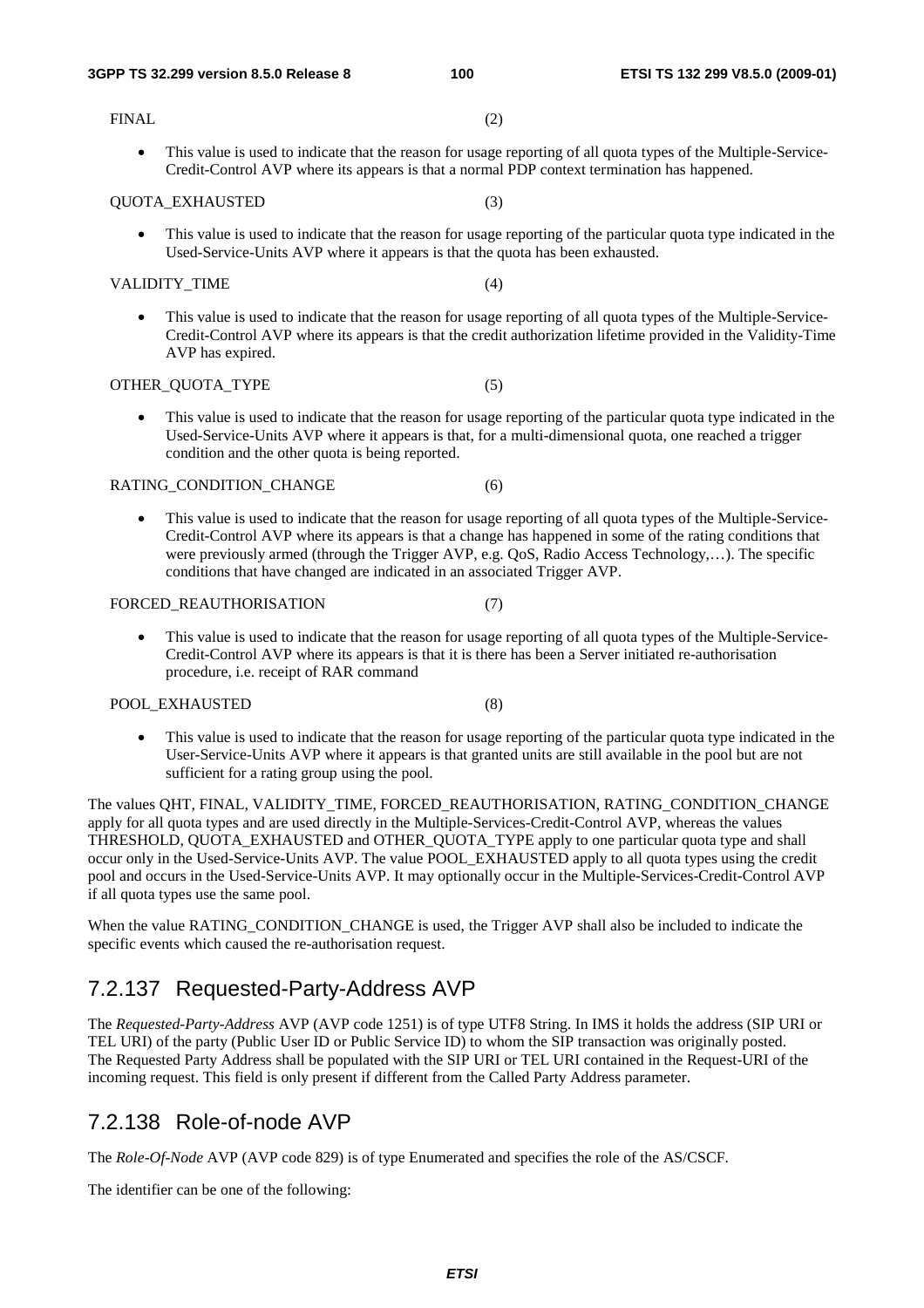ORIGINATING ROLE 0 The AS/CSCF is applying an originating role, serving the calling subscriber.

 TERMINATING\_ROLE 1 The AS/CSCF is applying a terminating role, serving the called subscriber.

PROXY ROLE 2 The AS is applying a proxy role.

B2BUA ROLE 3 The AS is applying a B2BUA role.

### 7.2.139 SDP-Answer-Timestamp AVP

The *SDP-Answer-Timestamp* AVP (AVP code 1275) is of type Time and holds the time in UTC format of the response to the SDP offer.

### 7.2.140 SDP-Media-Component AVP

The *SDP- Media-Component* AVP (AVP code 843) is of type Grouped and contains information about media used for a IMS session.

It has the following ABNF grammar:

```
 <SDP-Media-Component>:: = <AVP Header: 843 > 
                                    [ SDP-Media-Name ] 
                                    * [ SDP-Media-Description ] 
                                     [ Media-Initiator-Flag ] 
                                    [ Media-Initiator-Party ]
                                    [ Authorized-QoS ]
                                    [ 3GPP-Charging-Id ]
                                    [ Access-Network-Charging-Identifier-Value ] 
                                    [SDP-Type]
```
NOTE: When populating the SDP-Media-Component, either the 3GPP-Charging-ID or the Access-Network-Charging-Identifier-Value should be present but not both. The 3GPP-Charging-ID is expected to be used for 3GPP defined IP-CANS (e.g. GPRS) while the Access-Network-Charging-Identifier-Value is used for non-3GPP defined IP-CANs.

### 7.2.141 SDP-Media-Description AVP

The *SDP-Media-Description* AVP (AVP code 845) is of type UTF8String and holds the content of an "attribute-line"  $(i=, c=, b=, k=, a=, etc.)$  related to a media component, as described in [406]. The attributes are specifying the media described in the SDP-Media-Name AVP.

### 7.2.142 SDP-Media-Name AVP

The *SDP-Media-Name* AVP (AVP code 844) is of type UTF8String and holds the content of a "m=" line in the SDP data.

### 7.2.143 SDP-Offer-Timestamp AVP

The *SDP-Offer-Timestamp* AVP (AVP code 1274) is of type Time and holds the time in UTC format of the SDP offer.

### 7.2.144 SDP-Session-Description AVP

The *SDP-Session-Description* AVP (AVP code 842) is of type UTF8String and holds the content of an "attribute-line"  $(i=, c=, b=, k=, a=, etc.)$  related to a session, as described in [406].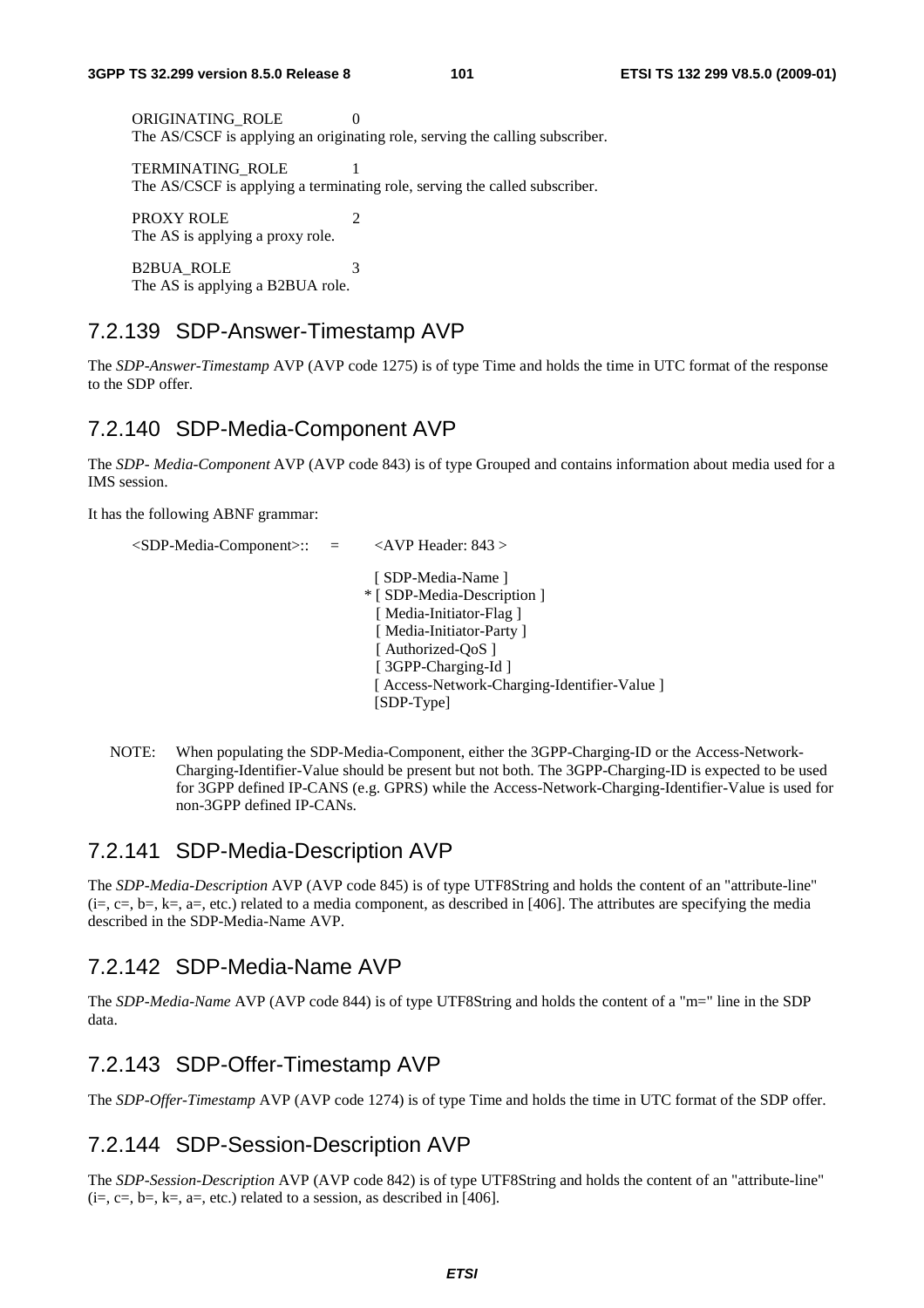### 7.2.145 SDP-TimeStamps AVP

The SDP-*TimeStamps* AVP (AVP code 1273) is of type Grouped and holds the time of the SDP offer and the SDP answer.

It has the following ABNF grammar:

 $\langle$ SDP-TimeStamps>:: =  $\langle$  AVP Header: 1273 > [ SDP-Offer-Timestamp ] [ SDP-Answer-Timestamp ]

### 7.2.145A SDP-Type AVP

The SDP-*Type* AVP (AVP code 2036) is of type Enumerated and holds information if the SDP media component was of type SDP offer or SDP answer.

The values are:

- 0 SDP Offer
- 1 SDP Answer

### 7.2.146 Served-Party-IP-Address AVP

The *Served-Party-IP-Address* AVP (AVP code 848) is of type Address and holds the IP address of either the calling or called party, depending on whether the P-CSCF is in touch with the calling or the called party. This AVP is only provided by the P-CSCF.

### 7.2.146A Service-Condition-Change AVP

The *Service-Condition-Change* AVP (AVP code TBD) is of type Enumerated. It indicates the change in charging condition ( Qos change, tariff time change, service usage thresholds …) for closing the service data container.

Editor's Note: values are FFS

### 7.2.146B Service-Data-Container AVP

The *Service-Data-Container* AVP (AVP code TBD) is of type Grouped. Its purpose is to allow the transmission of the container to be reported for Flow based Charging. On encountering change on charging condition, this container identifies the volume count (separated for uplink and downlink), elapsed time or number of events, per service data flow identified rating group or combination of the rating group and service id within an IP-CAN bearer.

It has the following ABNF grammar:

Service-Data-Container :: = < AVP Header: TBD>

[AF-Correlation-Information] [ Charging-Rule-Base-Name ] [ Accounting-Input-Octets ] [ Accounting-Output-Octets ] [ Accounting-Input-Packets ] [ Accounting-Output-Packets ] [ Event-based-charging-inf ] [ Local-Sequence-Number ] [ QoS-Information ] [ Rating-Group ] [ Service-Identifier ] [Service-Specific-Info ] [Report-time ] [Time-First-Usage] [Time-Last-Usage ]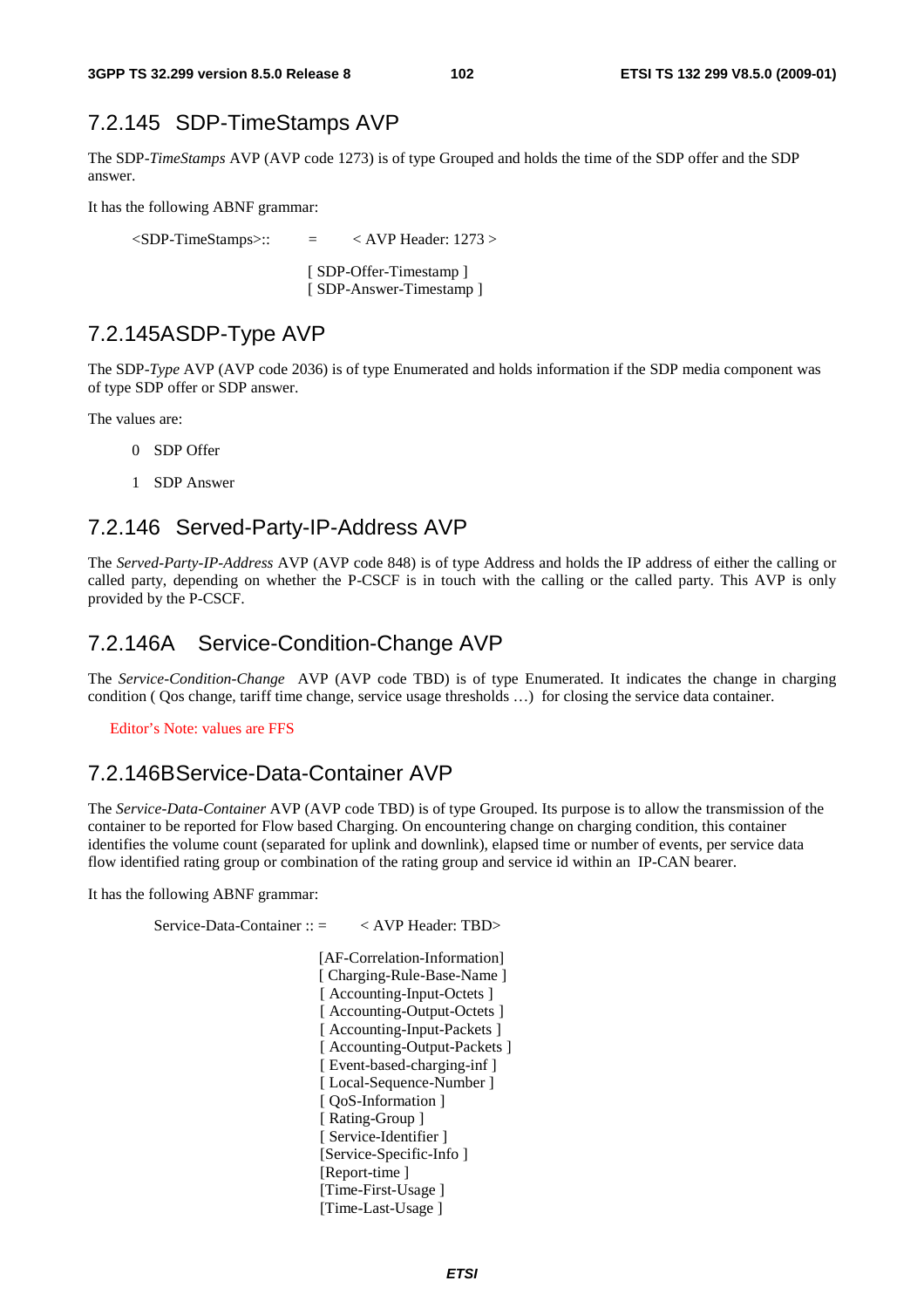[Time-Usage ] [Service-Condition-Change ]

Editor's Note : the content of this grouped AVP need to be finalized

### 7.2.147 Service-ID AVP

The *Service-ID* AVP (AVP code 855) is of type UTF8String and identifies the service the MRFC is hosting. For conferences the conference ID is used as the value of this parameter.

### 7.2.148 Service-Generic-Information AVP

The *Service-Generic-Information* AVP (AVP code 1256) is of type Grouped. Its purpose is to allow the transmission of service information elements used for all services.

The OMA specific use is defined at OMNA WSP Content Type Codes database [210].

### 7.2.149 Service-Information AVP

The *Service-Information* AVP (AVP code 873) is of type Grouped. Its purpose is to allow the transmission of additional 3GPP service specific information elements which are not described in this document.

It has the following ABNF grammar:

```
Service-Information :: = < AVP Header: 873>
                          [ Subscription-Id ] 
                          [ PS-Information ] 
                          [ WLAN-Information ]
                          [IMS-Information]
                          [ MMS-Information ] 
                          [ LCS-Information ]
                          [ PoC-Information ]
                          [ MBMS-Information ]
                          [ SMS-Information ]
                          [ MMTel-Information ]
                          [ Service-Generic-Information ]
```
The format and the contents of the fields inside the Service-Information AVP are specified in the middle-tier documents which are applicable for the specific service. Note that the formats of the fields are service-specific, i.e. the format will be different for the various services.

The Subscription-Id AVP in Service-Information AVP is only used on the Rf interface.

Further fields may be included in the Service-Information AVP when new services are introduced.

### 7.2.149A Service-Mode AVP

The *Service-Mode* AVP (AVP Code 2029) is of type Enumerated and provides the mode for CDIV, CB and ECT MMTel supplementary services. It may take the following values:

Editor's Note: values are ffs

### 7.2.150 Service-Specific-Data AVP

The *Service-Specific-Data* AVP (AVP Code 863) is of type UTF8String and holds the value of the Service-Specific-Data.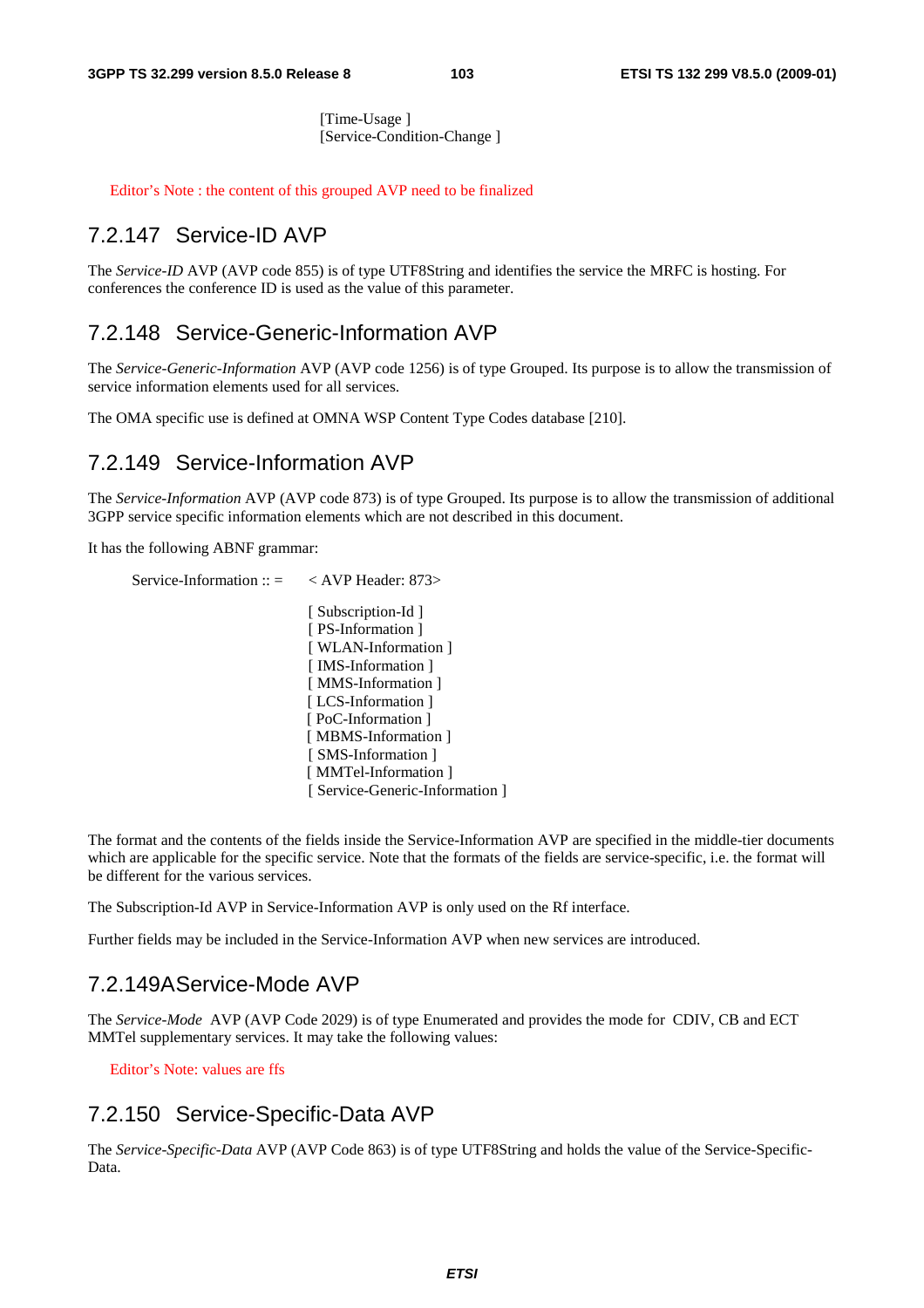### 7.2.151 Service-Specific-Info AVP

The *Service-Specific-Info* AVP (AVP Code 1249) is of type Grouped and holds service specific data if and as provided by an Application Server or a PCEF only for pre-defined PCC rules.

It has the following ABNF grammar:

Service-Specific-Info ::= < AVP Header: 1249 > [ Service-Specific-Data ]

[ Service-Specific-Type ]

### 7.2.152 Service-Specific-Type AVP

The *Service-Specific-Type* AVP (AVP Code 1257) is of type Unsigned32 and holds the type of the Service-Specific-Data.

#### 7.2.152A Service-Type AVP

The *Service-Type* AVP (AVP Code 2028) is of type Enumerated and identifies the type of MMTel supplementary service. It may take the following values:

Editor's Note : values are ffs

### 7.2.153 SGSN-Address AVP

The *SGSN-Address* AVP (AVP code 1228) is of type Address and holds the IP-address of the SGSN/Serving Node that was used during a report.

### 7.2.154 SIP-Method AVP

The *SIP-Method* AVP (AVP code 824) is of type UTF8String and holds the name of the SIP Method (INVITE, UPDATE etc.) causing a accounting request to be sent to the CDF or credit control request to be sent to the OCF.

### 7.2.155 SIP-Request-Timestamp AVP

The *SIP-Request-Timestamp* AVP (AVP code 834) is of type Time and holds the time in UTC format of the SIP request (e.g. Invite, Update).

### 7.2.156 SIP-Response-Timestamp AVP

The *SIP-Response-Timestamp* AVP (AVP code 835) is of type Time and holds the time in UTC format of the response to the SIP request (e.g. 200 OK).

### 7.2.157 SM-Discharge-Time AVP

The *SM-Discharge-Time* AVP (AVP code 2012) is of type Time. It indicates the time associated with the event being reported in the SM-Status AVP. It is only used in scenarios in which the delivery of the Delivery-Report (more properly the Status-Report) is being charged.

For example, if SM-Status has the value 0x00, then the SM-Discharge-Time indicates the time of the delivery of the original Short Message.

NOTE: The SMS Node must ensure the correct encoding of this, as the other AVPs using the type Time, since the SMS messages use different formats.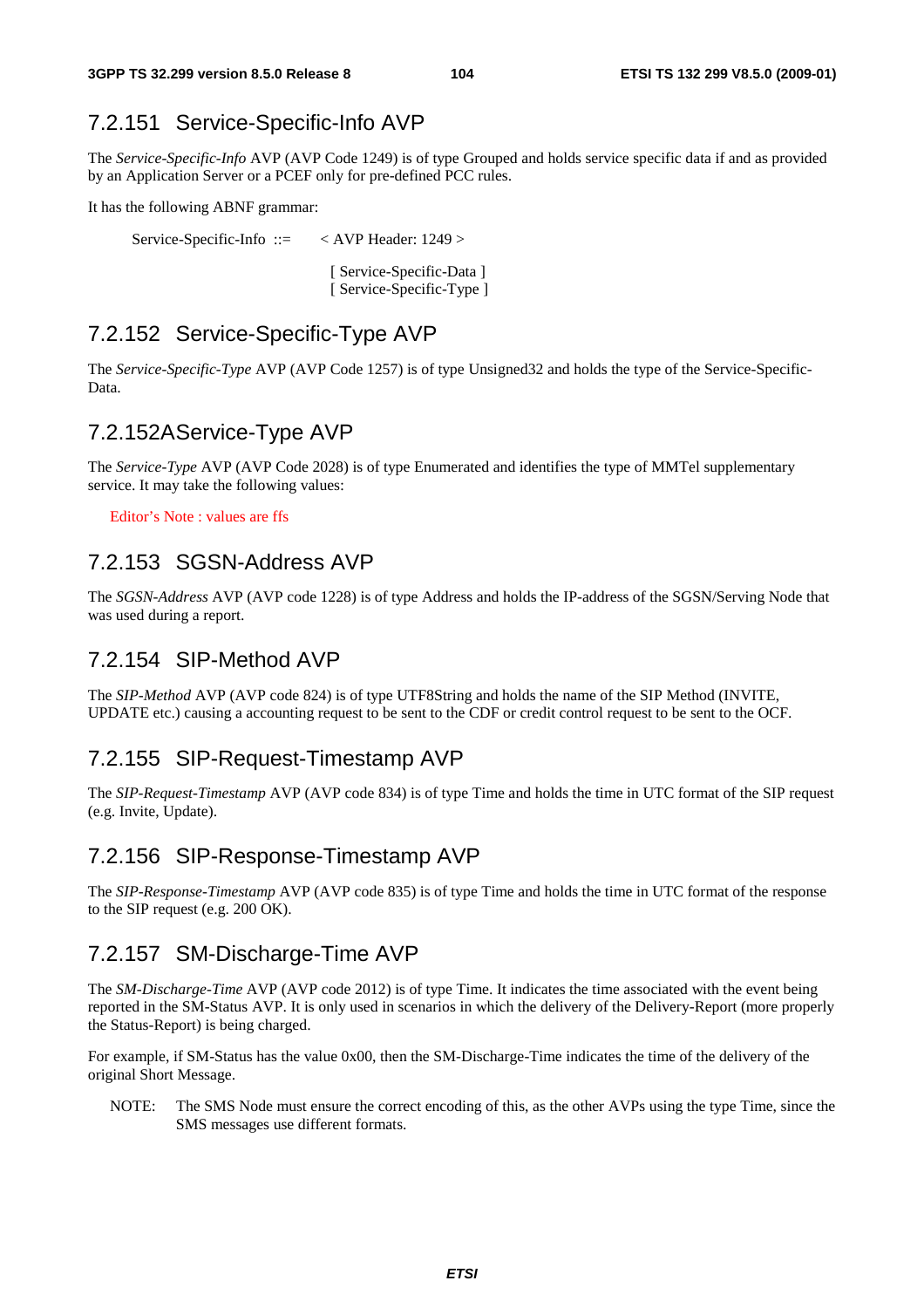### 7.2.158 SM-Message-Type AVP

The *SM*-*Message-Type* AVP (AVP code 2007) is of type Enumerated and indicates the type of the message which caused the charging interaction. The values are given below:

- 0. SUBMISSION
- 1. DELIVERY\_REPORT
- 2. SM Service Request

### 7.2.159 SM-Protocol-Id AVP

The *SM-Protocol-ID* AVP (AVP code 2013) is of type Octet String and holds an indication of the protocol used for the SM.

### 7.2.160 SM-Status AVP

The *SM-Status* AVP (AVP code 2014) is of type OctetString. The OctetString is of length 1 octet and contains status information about the delivery of an SM.

### 7.2.161 SM-User-Data-Header AVP

The *SM-User-Data-Header* AVP (AVP code 2015) is of type OctetString and contains any user data header extracted from the user data part of the SM. Encoding is as described in 3GPP TS 23.040 [216]. Any padding bits are not considered part of the header and are omitted.

### 7.2.162 SMS-Information AVP

The *SMS-Information* AVP (AVP code 2000) is of type Grouped. Its purpose is to allow the transmission of additional SMS service specific information elements.

It has the following ABNF grammar:

 $\text{SMS-Information} :: = \text{SAVP}$  Header: 2000>

[ SMS-Node ] [ Client-Address ] [ Originator-SCCP-Address ] [ Recipient-SCCP-Address ] [ SMSC-Address ] [ Data-Coding-Scheme ] [ Destination-Interface ] [ SM-Discharge-Time ] [ SM-Message-Type ] [ Originator-Interface ] [ SM-Protocol-ID ] [ Reply-Path-Requested ] [ SM-Status ] [ SM-User-Data-Header ] [ Number-Of-Messages-Sent ] [ Recipients ]

### 7.2.163 SMS-Node AVP

The *SMS-Node* AVP (AVP code 2016) is of type Enumerated and identifies the role which the SMS node performs in relation to the charging event. It takes the following values:

0 SMS Router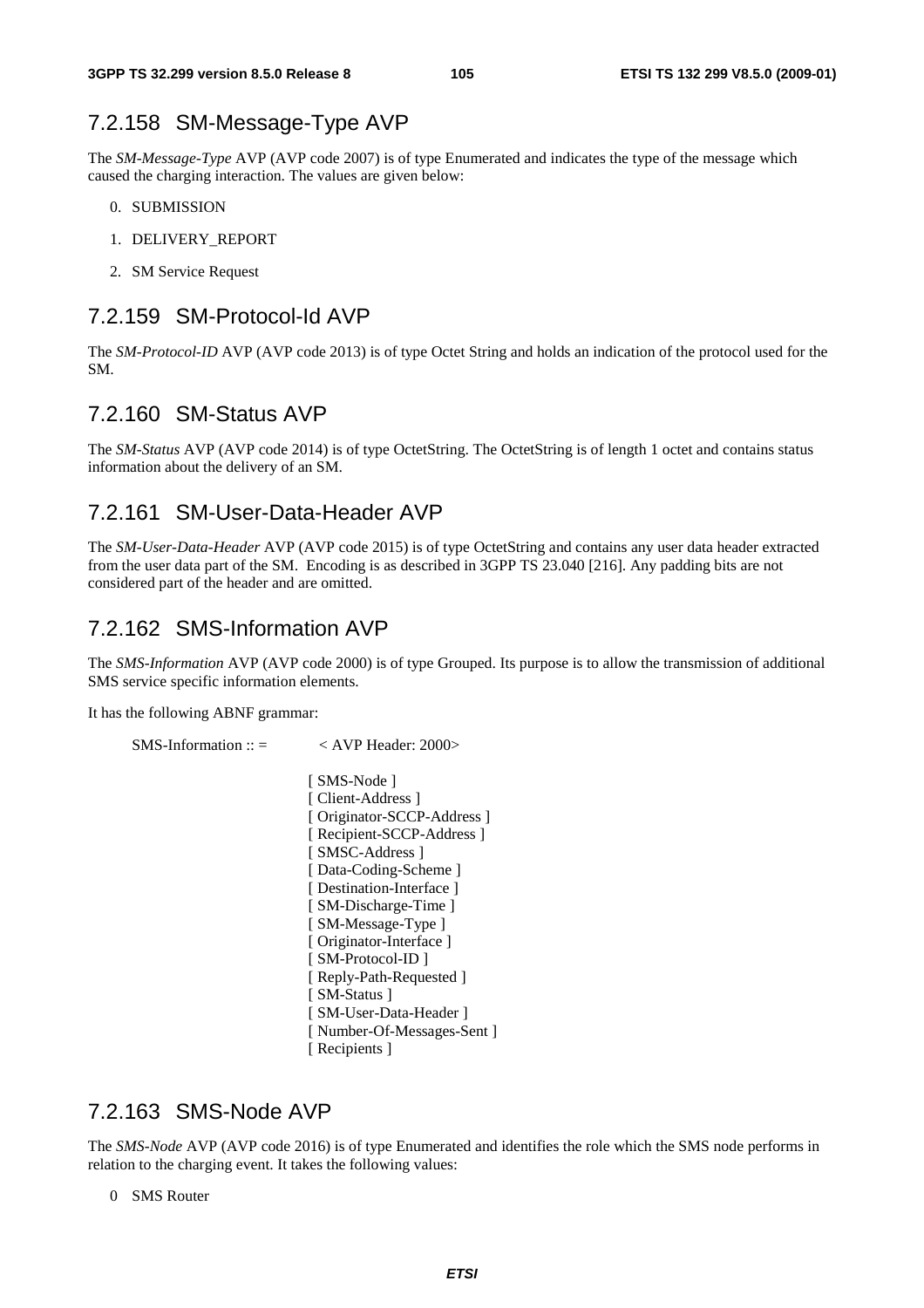- 1 IP-SM-GW
- 2 SMS Router and IP-SM-GW
- 3 SMS-SC

### 7.2.163A SM-Service-Type AVP

The *SM-Service-Type* AVP (AVP code 2029) is of type Enumerated and indicates the type of SM service that caused the charging interaction. The values are given below:

- 0 VAS4SMS Short Message content processing (as defined in 3GPP TS 22.142 [217]
- 1 VAS4SMS Short Message forwarding (as defined in 3GPP TS 22.142 [217]
- 2 VAS4SMS Short Message Forwarding multiple subscriptions (as defined in 3GPP TS 22.142 [217]
- 3 VAS4SMS Short Message filtering (as defined in 3GPP TS 22.142 [217]
- 4 VAS4SMS Short Message receipt (as defined in 3GPP TS 22.142 [217]
- 5 VAS4SMS Short Message Network Storage (as defined in 3GPP TS 22.142 [217]
- 6 VAS4SMS Short Message to multiple destinations (as defined in 3GPP TS 22.142 [217]
- 7 VAS4SMS Short Message Virtual Private Network (VPN) (as defined in 3GPP TS 22.142 [217]
- 8 VAS4SMS Short Message Auto Reply (as defined in 3GPP TS 22.142 [217]
- 9 VAS4SMS Short Message Personal Signature (as defined in 3GPP TS 22.142 [217]
- 10 VAS4SMS Short Message Deferred Delivery (as defined in 3GPP TS 22.142 [217]
- 11 .. 99 Reserved for 3GPP defined SM services
- 100 199 Vendor specific SM services

The SM-Service-Type AVP must be present if the SM-Message-Type AVP has value 2, SM Service Request.

### 7.2.164 SMSC-Address AVP

The *SMSC-Address* AVP (AVP code 2017) is of type Address and carries the address of the SMSC, as contained in the SM.

### 7.2.164A Start-Time AVP

The S*tart-Time* AVP (AVP Code TBD) is of type Time and holds the time in UTC format which represents the start of a user session at the S-GW/P-GW.

#### 7.2.164B Stop-Time AVP

The S*top-Time* AVP (AVP Code TBD) is of type Time and holds the time in UTC format which represents the termination of a user session at the S-GW/P-GW.

### 7.2.165 Submission-Time AVP

The *Submission-Time* AVP (AVP code 1202) is of type Time and indicates the time at which the message was submitted.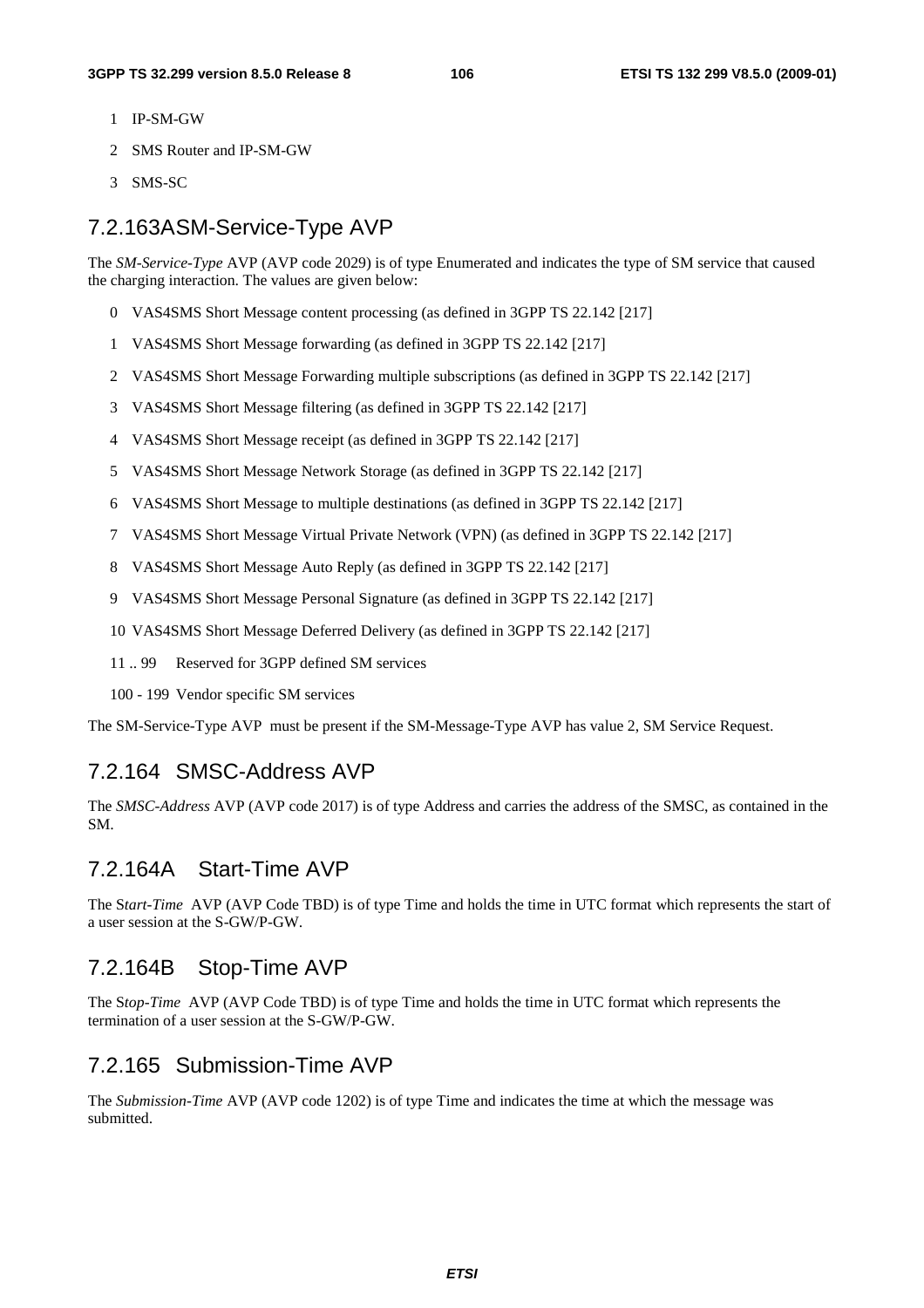### 7.2.165A Subscriber-Role AVP

The *Subscriber-Role* AVP (AVP code 2030) is of type Enumerated and indicates the role of the subscriber (originating party or terminating party) in MMTel supplementary services.

The role can be one of the following:

- 0. ORIGINATING
- 1. TERMINATING

### 7.2.166 Talk-Burst-Exchange AVP

The *Talk-Burst-Exchange* AVP (AVP code 1255) is of type Grouped and holds the talk burst related charging data.

It has the following ABNF grammar:

| [Number-Of-Received-Talk-Bursts] |
|----------------------------------|
|                                  |
|                                  |
|                                  |
|                                  |
|                                  |

### 7.2.167 Talk-Burst-Time AVP

The *Talk-Burst-Time* AVP (AVP code 1286) is of type Unsigned32 and holds the duration in seconds of the sent talk bursts.

### 7.2.168 Talk-Burst-Volume AVP

The *Talk-Burst-Volume* AVP (AVP code 1287) is of type Unsigned32 and holds the volume in bytes of the sent talk bursts.

### 7.2.169 Terminating-IOI AVP

The *Terminating-IOI* AVP (AVP code 840) is of type UTF8String (alphanumeric string) and holds the Inter Operator Identifier (IOI) for the terminating network as generated by the IMS network element which takes responsibility for populating this parameter [404] in a SIP response [202].

The Terminating IOI contains the following values:

- Type 1 IOI: IOI of the home network where the S-CSCF is located.
- Type 2 IOI:
	- IOI of the home network of the terminating end user where the S-CSCF is located in case a session is initiated toward the IMS. In case of redirection by the S-CSCF, *Terminating-IOI* AVP indicates the terminating party's network operator to which the session is redirected.
	- IOI of the terminating network where the MGCF is located in case a session is initiated from the IMS toward the PSTN.
- Type 3 IOI:
	- IOI of the service provider network (originating side or terminating side) where the AS (proxy, terminating UA or redirect server or B2BUA) is located when receiving a SIP request [202].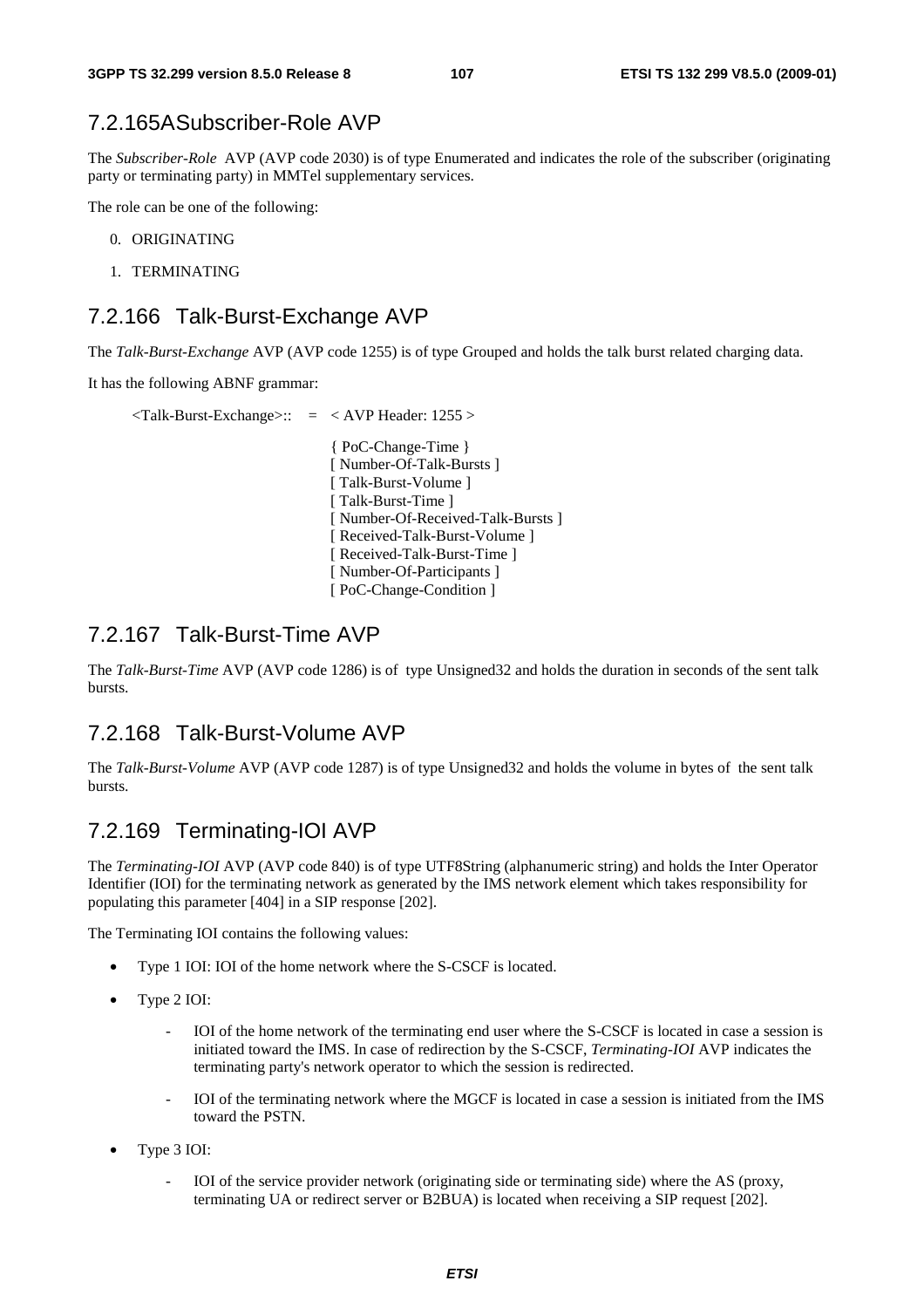- IOI of the home network operator contacted by an AS when an AS (originating UA or B2BUA) initiates a SIP request [202].

For further details on the Type 1, Type 2 and Type 3 IOIs, please refer to 3GPP TS 32.240 [1].

## 7.2.170 Time-Quota-Mechanism

The *Time-Quota-Mechanism* AVP (AVP code 1270) is of type Grouped.

It has the following syntax:

Time-Quota-Mechanism ::= < AVP Header: 1270>

{ Time-Quota-Type } { Base-Time-Interval }

The OCS may include this AVP in an Multiple-Services-Credit-Control AVP, when granting time quota.

## 7.2.171 Time-Quota-Threshold AVP

The *Time-Quota-Threshold* AVP (AVP code 868) is of type Unsigned32 and contains a threshold value in seconds. This AVP may be included within the Multiple-Services-Credit-Control AVP when this AVP also contains a Granted-Service-Units AVP containing a CC-Time AVP (i.e. when the granted quota is a time quota).

If received, the Credit Control client shall seek re-authorisation from the server for the quota when the quota contents fall below the supplied threshold. The client shall allow service to continue whilst the re-authorisation is progress, until the time at which the original quota would have been consumed.

## 7.2.172 Time-Quota-Type AVP

The *Time-Quota-Type* AVP (AVP code 1271) is of type Enumerated. It is used to indicate which time quota consumption mechanism shall be used for the associated Rating Group.

It has the following values:

DISCRETE\_TIME\_PERIOD (0)

CONTINUOUS\_TIME\_PERIOD (1)

## 7.2.173 Time-Stamps AVP

The *Time-Stamps* AVP (AVP code 833) is of type Grouped and holds the time of the initial SIP request and the time of the response to the initial SIP Request.

It has the following ABNF grammar:

 $\langle$ Time-Stamps>:: =  $\langle$  AVP Header: 833 >

[ SIP-Request-Timestamp ] [ SIP-Response-Timestamp ]

## 7.2.173A Traffic-Data-Volumes AVP

The *Traffic-Data-Volumes* AVP (AVP code TBD) is of type Grouped. Its purpose is to allow the transmission of the IP-CAN bearer container, on encountering change on charging condition for this IP-CAN bearer.This container reports the volume count (separated for uplink and downlink).

It has the following ABNF grammar:

 $Traffic\text{-}Data-Volumes :: = < AVP\text{}Header: TBD>$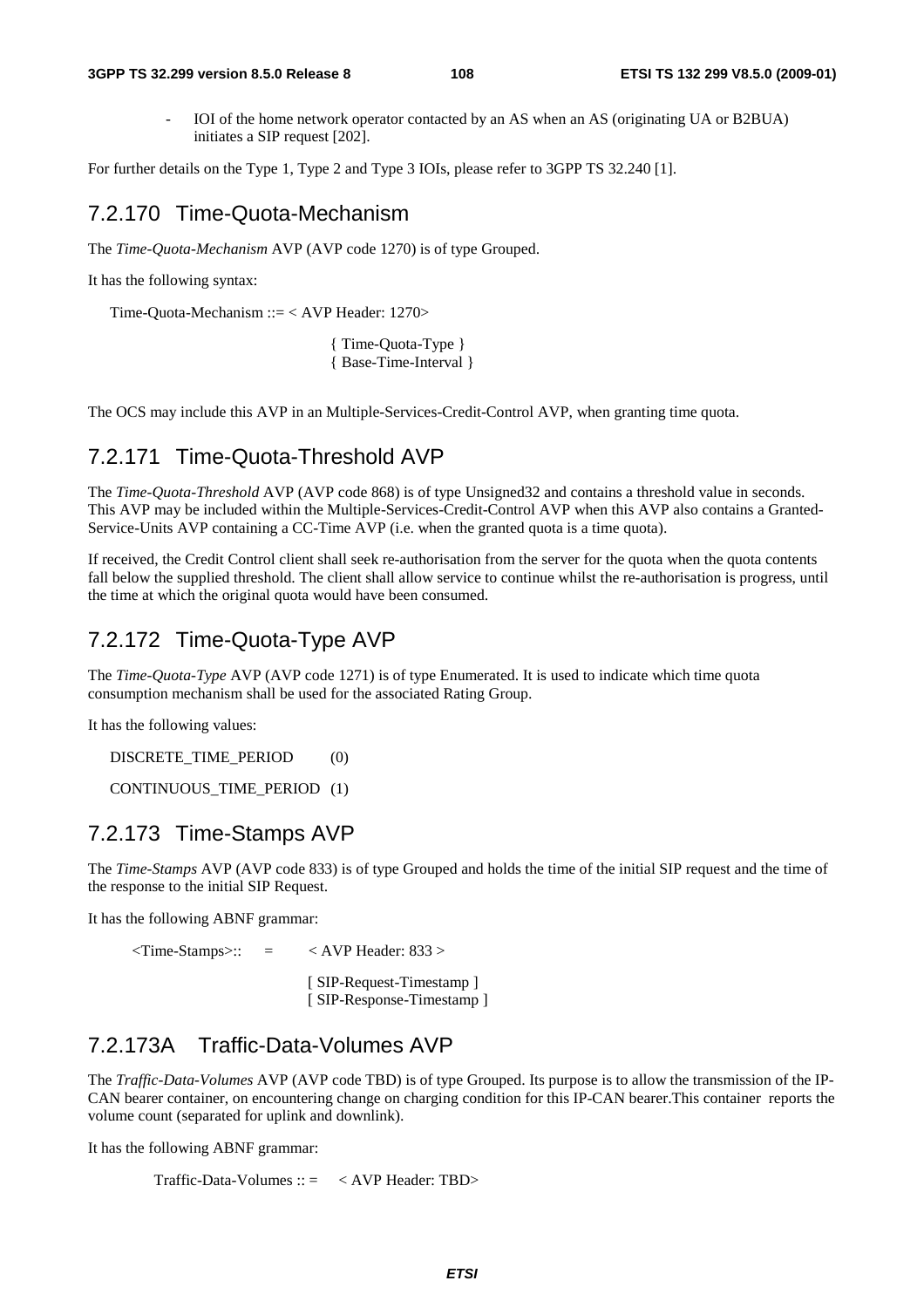[  $OoS$ -Information ] [ Accounting-Input-Octets ] [ Accounting-Input-Packets ] [ Accounting-Output-Octets ] [ Accounting-Output-Packets ] [ Change-condition ] [ Change-Time ]

## 7.2.174 Token-Text AVP

The *Token-Text* AVP (AVP code 1215) is of type UTF8String and contains extension information for the Message-Class AVP.

## 7.2.175 Trigger AVP

The *Trigger* AVP (AVP code 1264) is of type Grouped and holds the trigger types. The presence of the Trigger AVP without any Trigger-Type AVP in a CCA allows OCS to disable all the triggers. The presence of the Trigger AVP in the CCR identifies the event(s) triggering the CCR.

It has the following ABNF grammar:

 $\langle$ Trigger>:: =  $\langle$  AVP Header: 1264 > \* [ Trigger-Type ]

## 7.2.176 Trigger-Type AVP

The *Trigger-Type* AVP (AVP code 870) is of type Enumerated and indicates a single re-authorisation event type.

When included in the Credit Control Answer command, the Trigger-Type AVP indicates the events that shall cause the credit control client to re-authorise the associated quota. The client shall not re-authorise the quota when events which are not included in the Trigger AVP occur.

When included in the Credit Control Request command indicates the specific event which caused the re-authorisation request of the Reporting-Reason with value RATING\_CONDITION\_CHANGE associated.

It has the following values:

CHANGE\_IN\_SGSN\_IP\_ADDRESS (1)

• This value is used to indicate that a change in the SGSN IP address shall cause the credit control client to ask for a re-authorisation of the associated quota.

#### CHANGE\_IN\_QOS (2)

• This value is used to indicate that a change in the end user negotiated QoS shall cause the credit control client to ask for a re-authorisation of the associated quota.

NOTE 1: This should not be used in conjunction with enumerated values 10 to 23.

#### CHANGE\_IN\_LOCATION (3)

• This value is used to indicate that a change in the end user location shall cause the credit control client to ask for a re-authorisation of the associated quota.

NOTE 2: This should not be used in conjunction with enumerated values 30 to 34.

#### CHANGE\_IN\_RAT (4)

• This value is used to indicate that a change in the radio access technology shall cause the credit control client to ask for a re-authorisation of the associated quota.

#### CHANGEINQOS\_TRAFFIC\_CLASS (10)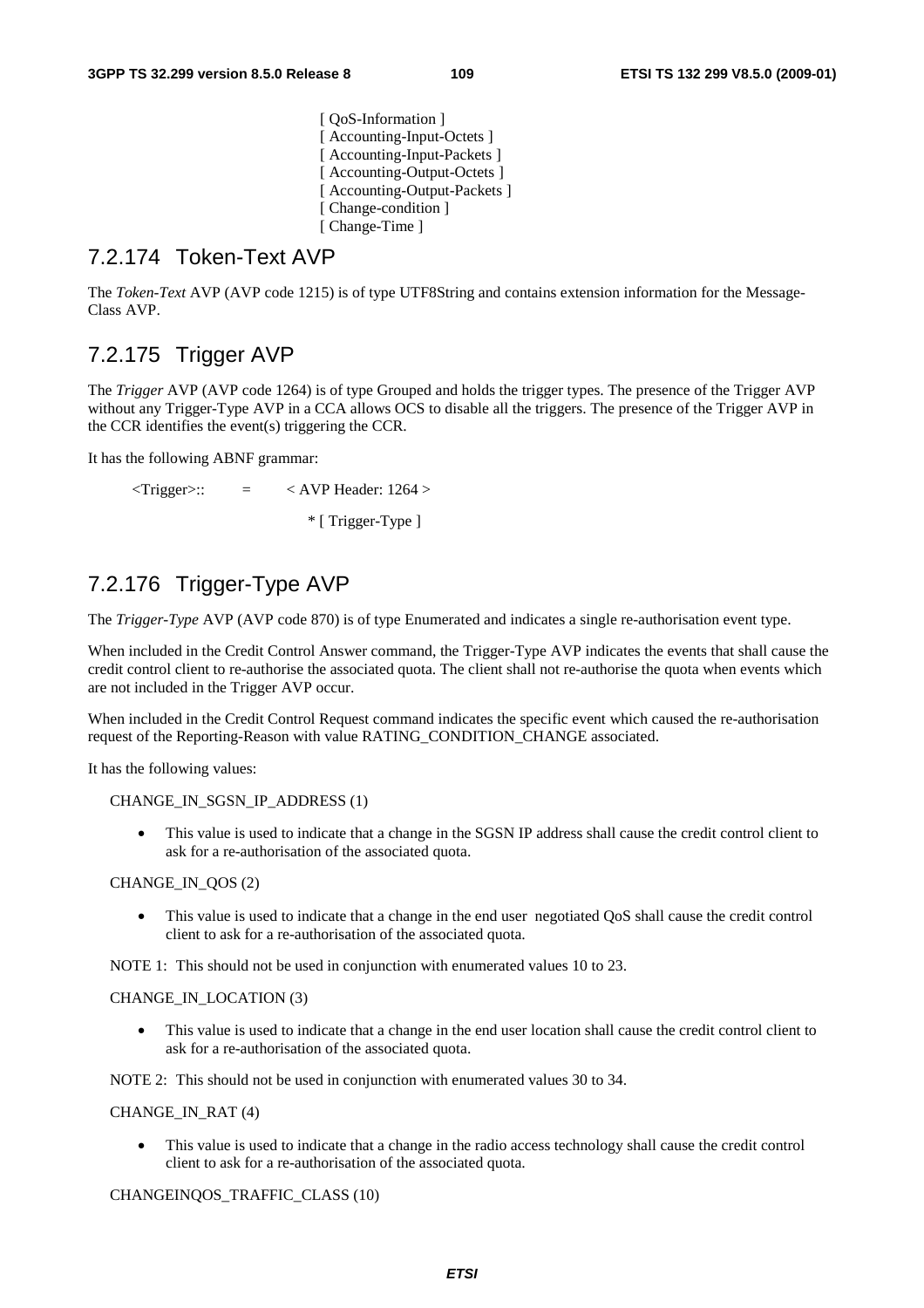• This value is used to indicate that a change in the end user negotiated traffic class shall cause the credit control client to ask for a re-authorisation of the associated quota.

#### CHANGEINQOS\_RELIABILITY\_CLASS (11)

• This value is used to indicate that a change in the end user negotiated reliability class shall cause the credit control client to ask for a re-authorisation of the associated quota.

#### CHANGEINQOS\_DELAY\_CLASS (12)

• This value is used to indicate that a change in the end user negotiated delay class shall cause the credit control client to ask for a re-authorisation of the associated quota.

#### CHANGEINQOS\_PEAK\_THROUGHPUT (13)

• This value is used to indicate that a change in the end user negotiated peak throughput shall cause the credit control client to ask for a re-authorisation of the associated quota.

#### CHANGEINQOS\_PRECEDENCE\_CLASS (14)

This value is used to indicate that a change in the end user negotiated precedence class shall cause the credit control client to ask for a re-authorisation of the associated quota.

#### CHANGEINQOS\_MEAN\_THROUGHPUT (15)

• This value is used to indicate that a change in the end user negotiated mean throughput shall cause the credit control client to ask for a re-authorisation of the associated quota.

#### CHANGEINQOS\_MAXIMUM\_BIT\_RATE\_FOR\_UPLINK (16)

This value is used to indicate that a change in the end user negotiated uplink maximum bit rate shall cause the credit control client to ask for a re-authorisation of the associated quota.

#### CHANGEINQOS\_MAXIMUM\_BIT\_RATE\_FOR\_DOWNLINK (17)

• This value is used to indicate that a change in the end user negotiated downlink maximum bit rate shall cause the credit control client to ask for a re-authorisation of the associated quota.

#### CHANGEINQOS\_RESIDUAL\_BER (18)

• This value is used to indicate that a change in the end user negotiated residual BER shall cause the credit control client to ask for a re-authorisation of the associated quota.

### CHANGEINQOS\_SDU\_ERROR\_RATIO (19)

• This value is used to indicate that a change in the end user negotiated SDU error ratio shall cause the credit control client to ask for a re-authorisation of the associated quota.

#### CHANGEINQOS\_TRANSFER\_DELAY (20)

• This value is used to indicate that a change in the end user negotiated transfer delay shall cause the credit control client to ask for a re-authorisation of the associated quota.

#### CHANGEINQOS\_TRAFFIC\_HANDLING\_PRIORITY (21)

This value is used to indicate that a change in the end user negotiated traffic handling priority shall cause the credit control client to ask for a re-authorisation of the associated quota.

### CHANGEINQOS\_GUARANTEED\_BIT\_RATE\_FOR\_UPLINK (22)

• This value is used to indicate that a change in the end user negotiated uplink guaranteed bit rate shall cause the credit control client to ask for a re-authorisation of the associated quota.

#### CHANGEINQOS\_GUARANTEED\_BIT\_RATE\_FOR\_DOWNLINK (23)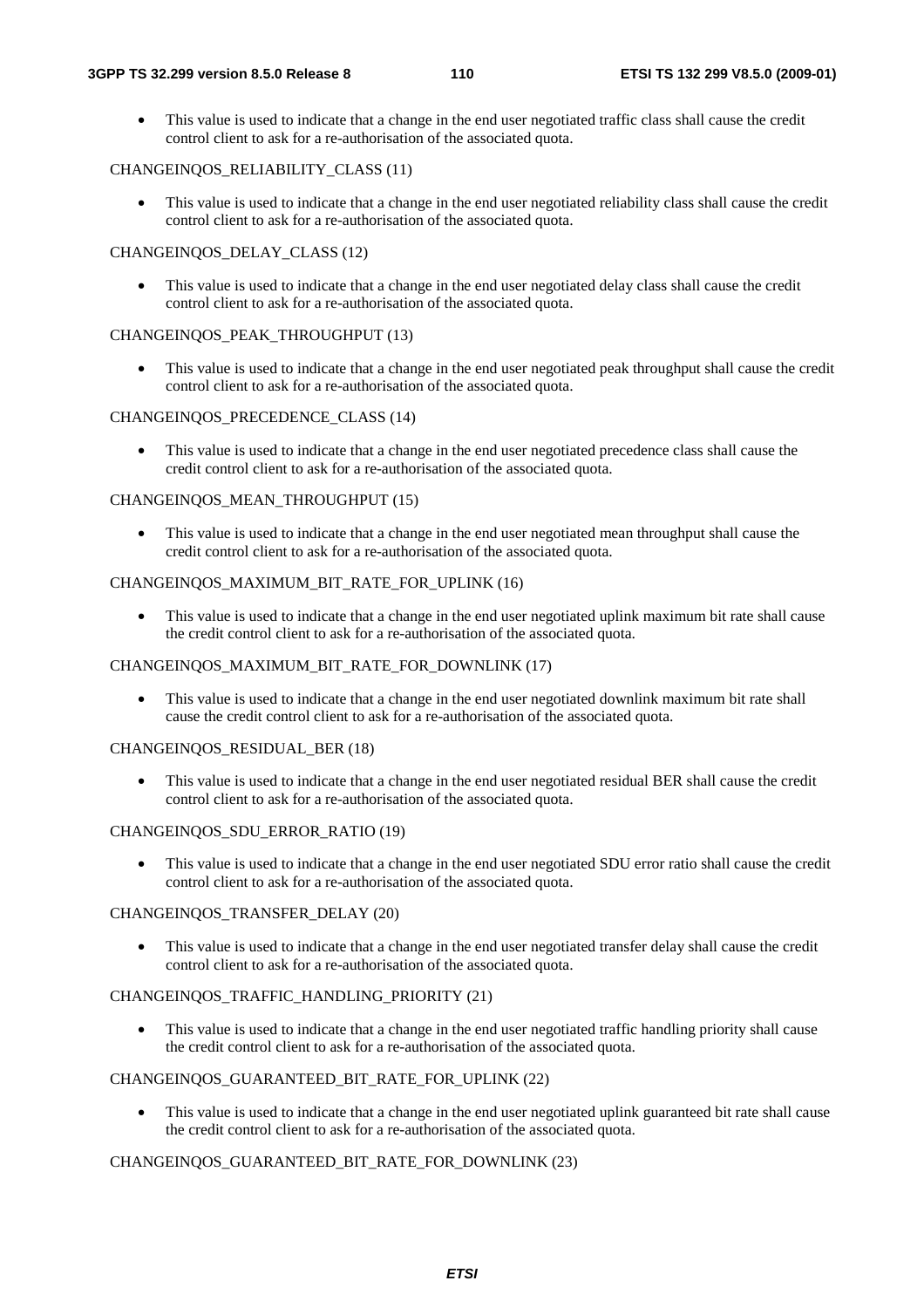• This value is used to indicate that a change in the end user negotiated downlink guaranteed bit rate shall cause the credit control client to ask for a re-authorisation of the associated quota.

#### CHANGEINLOCATION MCC (30)

• This value is used to indicate that a change in the MCC of the serving network shall cause the credit control client to ask for a re-authorisation of the associated quota.

#### CHANGEINLOCATION\_MNC (31)

• This value is used to indicate that a change in the MNC of the serving network shall cause the credit control client to ask for a re-authorisation of the associated quota.

#### CHANGEINLOCATION\_RAC (32)

• This value is used to indicate that a change in the RAC where the end user is located shall cause the credit control client to ask for a re-authorisation of the associated quota.

#### CHANGEINLOCATION\_LAC (33)

• This value is used to indicate that a change in the LAC where the end user is located shall cause the credit control client to ask for a re-authorisation of the associated quota.

#### CHANGEINLOCATION\_CellId (34)

• This value is used to indicate that a change in the Cell Identity where the end user is located shall cause the credit control client to ask for a re-authorisation of the associated quota.

#### CHANGE\_IN\_MEDIA\_COMPOSITION (40)

This value is used to indicate that a change in the media composition (as identified within SDP) for an existing SIP session shall cause the credit control client to ask for a re-authorisation of the associated quota.

#### CHANGE\_IN\_PARTICIPANTS\_NMB (50)

• This value is used specifically for multi participating session to indicate that a change in the number of active participants within a session shall cause the credit control client to ask for a re-authorisation of the associated quota.

#### CHANGE\_IN\_THRSHLD\_OF\_PARTICIPANTS\_NMB(51)

- This value is used specifically to indicate that a change in the threshold of participants number within a session shall cause the credit control client to ask for a re-authorisation of the associated quota.
- NOTE 3: The threshold and the granularity of threshold are operator configurable. This should not be used in conjunction with value 50.

#### CHANGE\_IN\_USER\_PARTICIPATING\_TYPE(52)

This value is used specifically to indicate that a change in the user participating type within a session shall cause the credit control client to ask for a re-authorisation of the associated quota.

#### CHANGE\_IN\_SERVICE\_CONDITION(60)

• This value is used to indicate that a change in rating conditions associated with a service occurs. The description of the conditions causing a change are service specific and may be documented in middletier specifications or may be configurable.

#### CHANGE\_IN\_SERVING\_NODE

This value is used to indicate that a change in serving node shall cause the credit control client to ask for a re-authorisation of the associated quota.

Editor's note: potentially add new values depending on introduction of QCI specifics.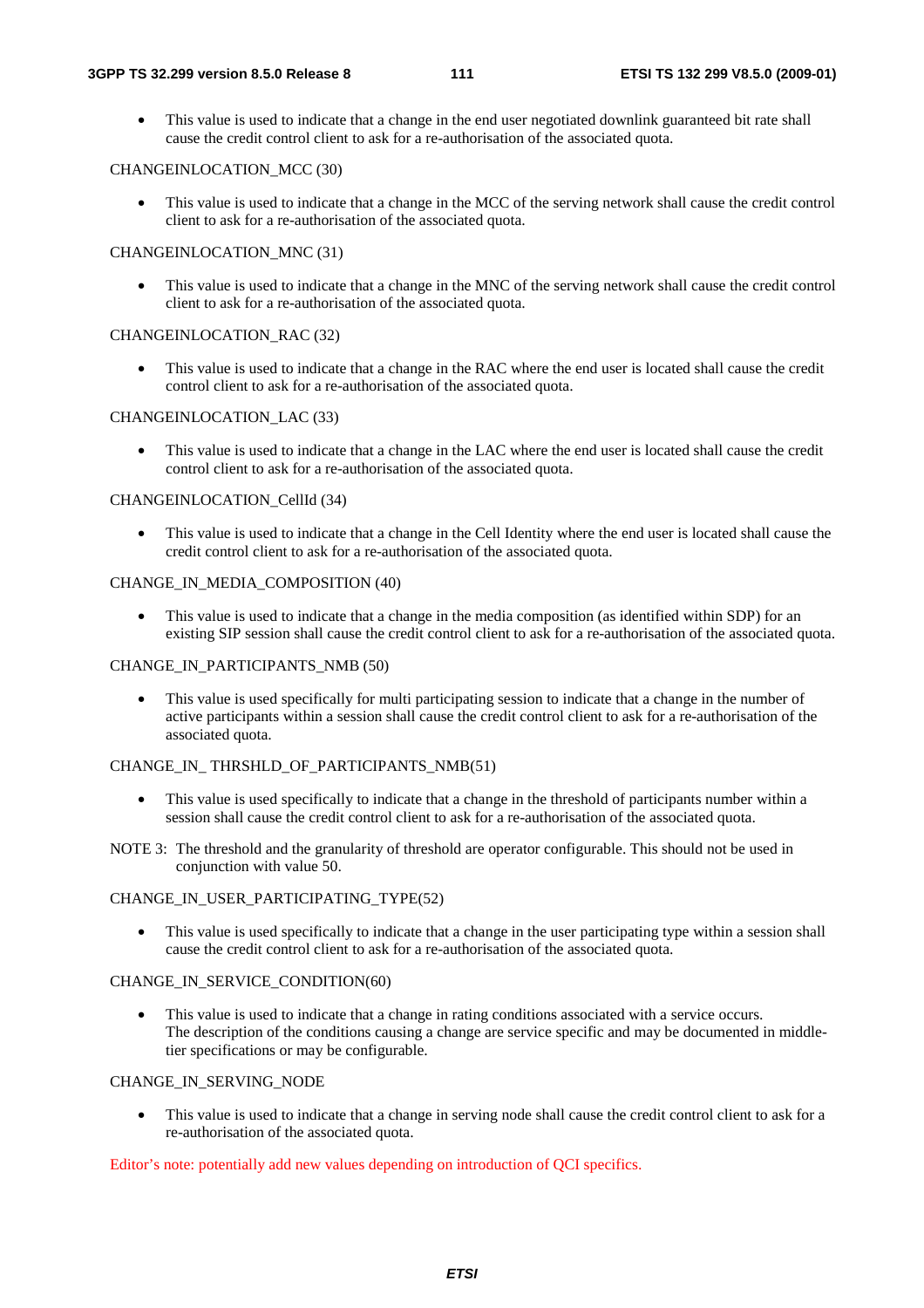## 7.2.177 Trunk-Group-ID AVP

The *Trunk-Group-ID* AVP (AVP code 851) is of type Grouped and identifies the incoming and outgoing PSTN legs.

It has the following ABNF grammar:

 $\langle$ Trunk-Group-ID>:: =  $\langle$ AVP Header: 851> [ Incoming-Trunk-Group-ID ] [ Outgoing-Trunk-Group-ID ]

## 7.2.178 Type-Number AVP

The *Type-Number* AVP (AVP code1204) is of type Enumerated and identifies the well-known media types. The values are taken from OMNA WSP Content Type Codes database [210]

## 7.2.179 Unit-Quota-Threshold AVP

The *Unit-Quota-Threshold* AVP (AVP code 1226) is of type Unsigned32 and contains a threshold value in service specific units. This AVP may be included within the Multiple-Services-Credit-Control AVP when this AVP also contains a Granted-Service-Units AVP containing CC-Service-Specific-Units AVP (i.e. when the granted quota is service specific).

If received, the Credit Control client shall seek re-authorisation from the server for the quota when the quota contents fall below the supplied threshold. The client shall allow service to continue whilst the re-authorisation is in progress, up to the volume indicated in the original quota.

## 7.2.180 User-Participating-Type AVP

The *User-Participating-Type* AVP(AVP code 1279) is of type Enumerated. It is a subfield of Participants-Group AVP to indicate the user participating type when participating in the PoC session.

The AVP may take the values as follows:

- 0 Normal;
- 1 NW PoC Box;
- 2 UE PoC Box.

## 7.2.181 User-Session-ID AVP

The *User-Session-Id* AVP (AVP code 830) is of type UTF8String and holds the session identifier. For a SIP session the *User-Session-ID* contains the SIP Call ID, as defined in [405].

## 7.2.182 Volume-Quota-Threshold AVP

The *Volume-Quota-Threshold* AVP (AVP code 869) is of type Unsigned32 and contains a threshold value in octets. This AVP may be included within the Multiple-Services-Credit-Control AVP when this AVP also contains a Granted-Service-Units AVP containing a CC-Total-Octets, CC-Input-Octets or CC-Output-Octets AVP (i.e. when the granted quota is a volume quota).

If received, the Credit Control client shall seek re-authorisation from the server for the quota when the quota contents fall below the supplied threshold. The client shall allow service to continue whilst the re-authorisation is progress, up to the volume indicated in the original quota.

## 7.2.183 WAG-Address AVP

The WAG-Address AVP (AVP code 890) is of type Address and contains the WAG IP address.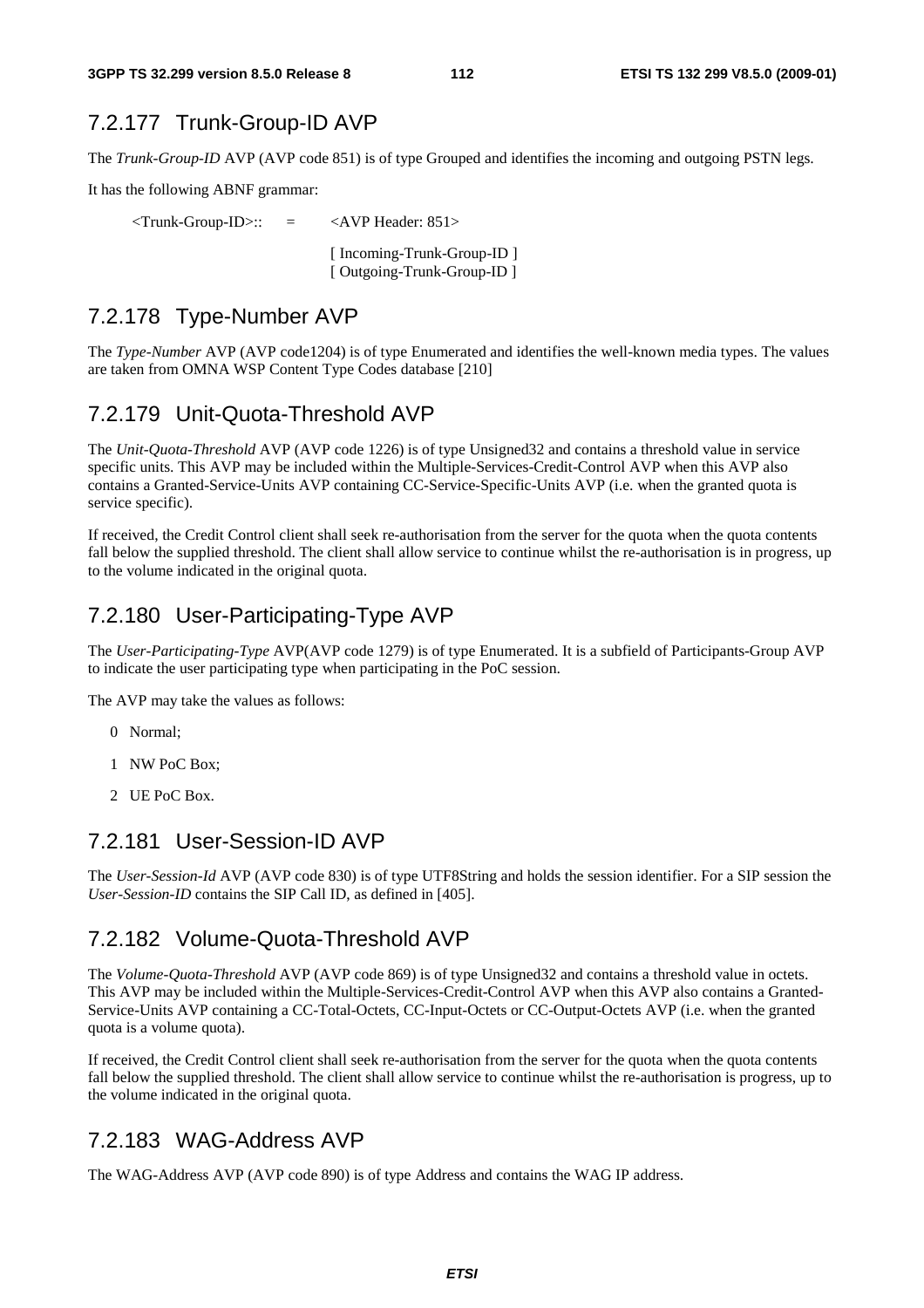## 7.2.184 WAG-PLMN-Id AVP

The WAG-PLMN-Id AVP (AVP code 891) is of type OctetString and contains the WAG PLMN id (MCC and MNC).

Coding of this AVP is same as 3GPP-SGSN-MCC-MNC coding described in 3GPP TS 29.061 [207].

## 7.2.185 WLAN-Information AVP

The WLAN*-Information* AVP (AVP code 875) is of type Grouped. Its purpose is to allow the transmission of additional WLAN service specific information elements. The format and the contents of the fields inside the WLAN-Information AVP is specified in TS 32.252 [22].

It has the following ABNF grammar:

```
WLAN-Information :: = < AVP Header: 875>
            [ WLAN-Session-Id ]
            [ PDG-Address ] 
            [ PDG-Charging-Id ]
            [ WAG-Address ] 
            [ WAG-PLMN-Id ] 
            [ WLAN-Radio-Container ]
            [ WLAN-UE-Local-IPAddress ]
```
## 7.2.186 WLAN-Radio-Container AVP

The WLAN-Radio-Container AVP (AVP code 892) is of type Grouped. The WLAN-Radio-Container AVP has the following format:

WLAN-Radio-Container  $\therefore$   $\leq$   $\lt$  AVP Header: 892>

 [ Operator-Name ] [Location-Type] [Location-Information] [ WLAN-Technology ]

## 7.2.187 WLAN-Session-Id AVP

The *WLAN-Session-Id* AVP (AVP code 1246) is of type Unsigned32 and contains the charging id generated by the AAA Server for the session.

Coding of this AVP is same as 3GPP-Charging-Id coding described in TS 29.061 [207].

## 7.2.188 WLAN-Technology AVP

The *WLAN-Technology* AVP (AVP code 893) is of type Unsigned32. Actual content of this AVP is tbd.

## 7.2.189 WLAN-UE-Local-IPAddress AVP

The *WLAN-UE-Local-IPAddress* AVP (AVP code 894) is of type Address and contains the UE's local IP address.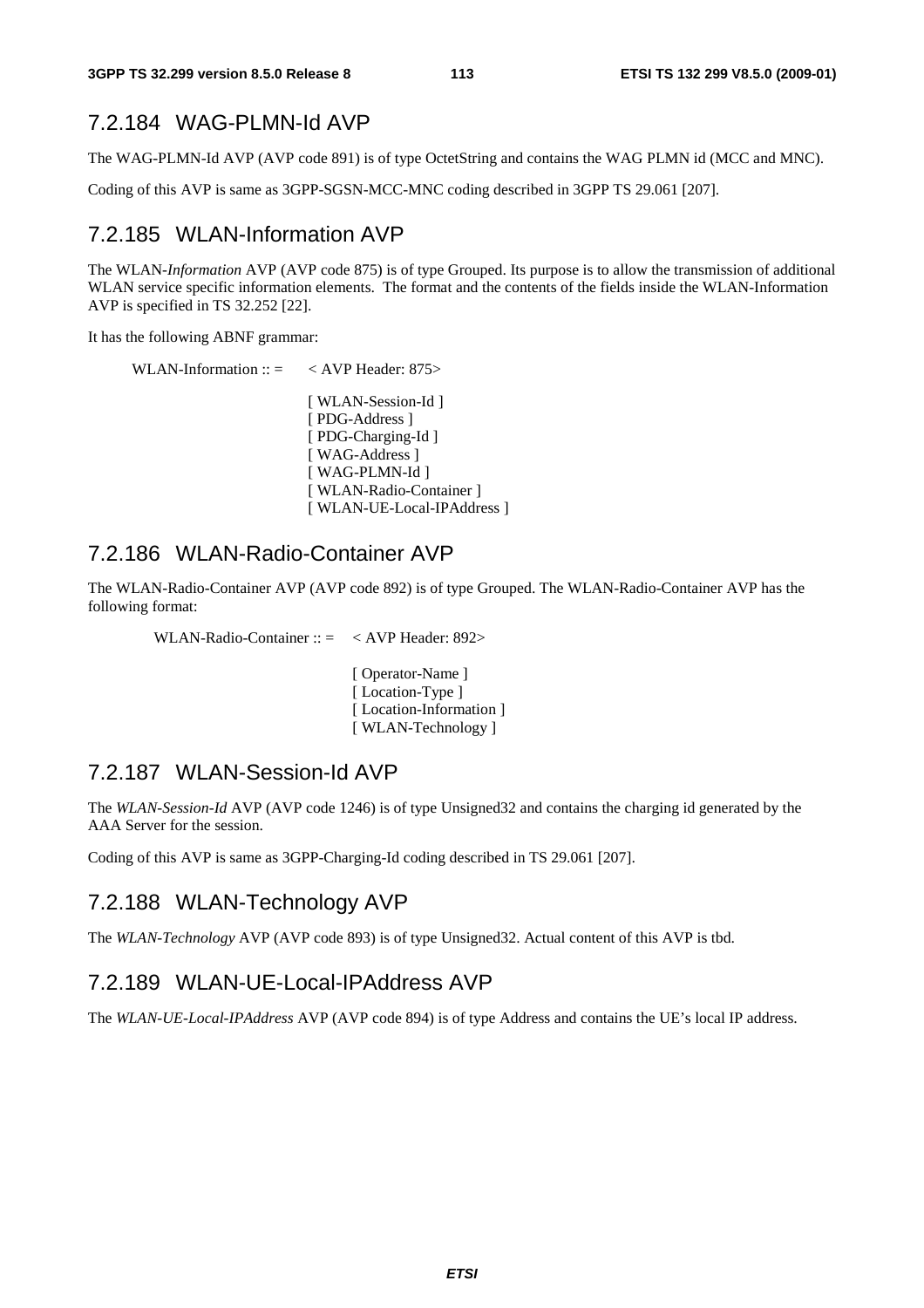## Annex A (informative): **Bibliography**

| a | The 3GPP charging specifications                                                                                                  |  |  |  |  |  |
|---|-----------------------------------------------------------------------------------------------------------------------------------|--|--|--|--|--|
|   | 3GPP TS 32.250: "Telecommunication management; Charging management; Circuit Switched<br>(CS) domain charging".                    |  |  |  |  |  |
|   | 3GPP TS 32.251: "Telecommunication management; Charging management; Packet Switched<br>(PS) domain charging".                     |  |  |  |  |  |
|   | 3GPP TS 32.252: "Telecommunication management; Charging management; Wireless Local Area<br>Network (WLAN) charging".              |  |  |  |  |  |
|   | 3GPP TS 32.260: "Telecommunication management; Charging management; IP Multimedia<br>Subsystem (IMS) charging".                   |  |  |  |  |  |
|   | 3GPP TS 32.270: "Telecommunication management; Charging management; Multimedia<br>Messaging Service (MMS) charging".              |  |  |  |  |  |
|   | 3GPP TS 32.271: "Telecommunication management; Charging management; Location Services<br>(LCS) charging".                         |  |  |  |  |  |
|   | 3GPP TS 32.275: "Telecommunication management; Charging management; MultiMedia<br>Telephony (MMTel) charging".                    |  |  |  |  |  |
|   | 3GPP TS 32.298: "Telecommunication management; Charging management; Charging Data<br>Record (CDR) encoding rules description".    |  |  |  |  |  |
|   | 3GPP TS 32.297: "Telecommunication management; Charging management; Charging Data<br>Record (CDR) file format and transfer".      |  |  |  |  |  |
|   | 3GPP TS 32.296: "Telecommunication management; Charging management; Online Charging<br>System (OCS) applications and interfaces". |  |  |  |  |  |
|   | 3GPP TS 32.295: "Telecommunication management; Charging management; Charging Data<br>Record (CDR) transfer".                      |  |  |  |  |  |
| b | <b>Common 3GPP specifications</b>                                                                                                 |  |  |  |  |  |
|   | 3GPP TS 33.201: "Access domain security".                                                                                         |  |  |  |  |  |
| c | other Domain and Service specific 3GPP / ETSI specifications                                                                      |  |  |  |  |  |
|   |                                                                                                                                   |  |  |  |  |  |
| d | <b>Relevant ITU Recommendations</b>                                                                                               |  |  |  |  |  |
|   |                                                                                                                                   |  |  |  |  |  |
| e | <b>Relevant IETF RFCs</b>                                                                                                         |  |  |  |  |  |
|   | IETF RFC 959 (1985): "File Transfer Protocol".                                                                                    |  |  |  |  |  |
|   | IETF RFC 1350 "TFTP Protocol".                                                                                                    |  |  |  |  |  |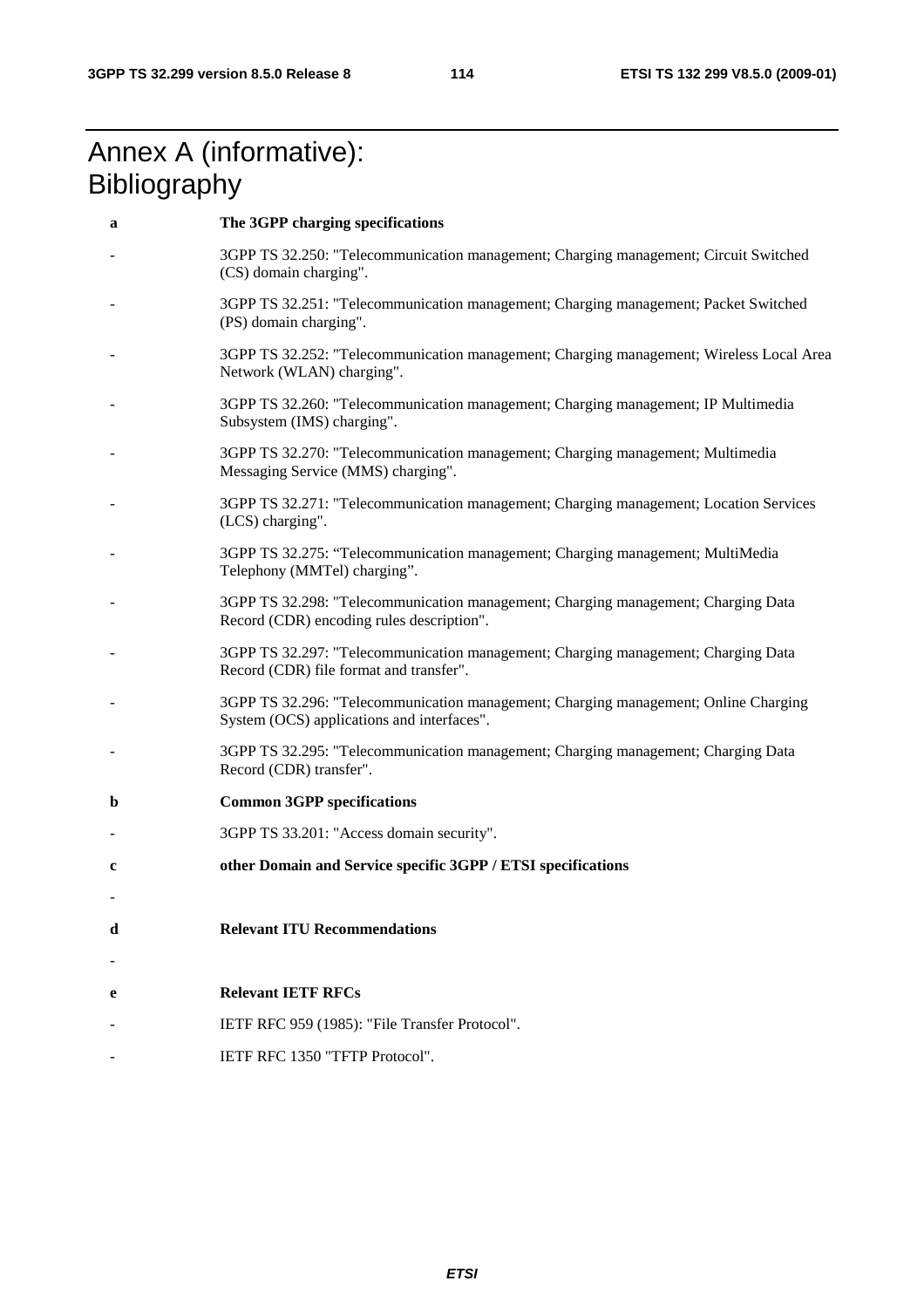# Annex B (informative): Change history

|             | <b>Change history</b> |                              |                     |                          |                                                                          |                       |           |                 |  |
|-------------|-----------------------|------------------------------|---------------------|--------------------------|--------------------------------------------------------------------------|-----------------------|-----------|-----------------|--|
| <b>Date</b> |                       | TSG # TSG Doc.               | <b>CR</b>           |                          | <b>Rev Subject/Comment</b>                                               |                       | Cat   Old | <b>New</b>      |  |
| Sep 2007    |                       | SA 37 SP-070605              | 0193                | --                       | Add the missing definitions of the PoC talk bursts related AVPs          | Α                     |           | 7.6.0 7.7.0     |  |
| Sep 2007    |                       | SA_37 SP-070674              | $0194$ --           |                          | Add IMS Communication Service Identification (ICSI) AVP description      | B                     |           | 7.6.0 7.7.0     |  |
| Sep 2007    |                       | SA_37 SP-070611              | 0195                | Ξ.                       | Correction of Media-Initiator-Party AVP                                  | F                     |           | 7.6.0 7.7.0     |  |
| Sep 2007    |                       | SA 37 SP-070605              | 0199                | $\overline{\phantom{a}}$ | Correction on MMBox charging - Align with 32.270                         | Α                     |           | 7.6.0 7.7.0     |  |
| Sep 2007    |                       | SA 37 SP-070619              | $0196$ $-$          |                          | Addition of service specific credit reauthorisation triggering           | F                     |           | $7.7.0$ 8.0.0   |  |
| Sep 2007    |                       | SA_37 SP-070619              | 0197                | $\overline{a}$           | Add Service-Specific-Info AVP to be used for extended packet inspection  | С                     |           | 7.7.0 8.0.0     |  |
|             |                       |                              |                     |                          | beyond 5 tuple - Align with 23.203                                       |                       |           |                 |  |
| Sep 2007    |                       | SA_37 SP-070619              | 0200                | $\ddotsc$                | Add optional balance indications in credit control answer                | B                     |           | 7.7.0 8.0.0     |  |
| Sep 2007    |                       | SA 37 SP-070619              | 0201                | <sub>--</sub>            | Add refund charging mechanism                                            | B                     |           | $7.7.0$ 8.0.0   |  |
| Dec 2007    |                       | SP-38 SP-070745              | $0202$ $-$          |                          | Add new AVP codes to satisfy OMA charging requirements                   | С                     |           | $8.0.0$ $8.1.0$ |  |
| Dec 2007    | <b>SP-38</b>          | SP-070745                    | $0203$ $-$          |                          | Add new values to PoC-User-Role-info-Units AVP - Align with OMA PoC      | $\overline{\text{c}}$ |           | 8.0.0   8.1.0   |  |
|             |                       |                              |                     |                          | charging requirements                                                    |                       |           |                 |  |
| Dec 2007    |                       | SP-38 SP-070745              | $0204$ $-$          |                          | Add general description to PoC-Group-Name                                | в                     |           | $8.0.0$ $8.1.0$ |  |
| Dec 2007    |                       | SP-38 SP-070925              | $0205$  1           |                          | Introduce Diameter details for SMS charging                              | B                     |           | 8.0.0 8.1.0     |  |
| Mar 2008    |                       | SP-39 SP-080059              | 0206                | l --                     | Add IBCF to Node-Functionality AVP list of NEs                           | B                     |           | 8.1.0 8.2.0     |  |
| Mar 2008    |                       | SP-39 SP-080074              | 0207                | $\overline{\phantom{a}}$ | Usage of CC-Correlation-Id in online charging - Align with IETF RFC 4006 | $\overline{c}$        |           | $8.1.0$ $8.2.0$ |  |
| Mar 2008    |                       | SP-39 SP-080074              | $\overline{0}208$ - |                          | Align Number-Of-Messages-Sent AVP in Diameter Binding for SMS            | C                     |           | 8.1.0 8.2.0     |  |
|             |                       |                              |                     |                          | charging with new R8 TS 32.274                                           |                       |           |                 |  |
| Mar 2008    |                       | SP-39 SP-080074              | 0209                | --                       | Corrections on Diameter AVP for SMS Charging                             | F                     |           | $8.1.0$ 8.2.0   |  |
| Mar 2008    |                       | SP-39 SP-080074              | $0210$ --           |                          | Add on Number Portability and Carrier Select routing information         | B                     |           | 8.1.0 8.2.0     |  |
| Jun 2008    |                       | SP-40 SP-080330              | 0211                | $\overline{\phantom{a}}$ | Correction on SCCP-Address AVPs                                          | F                     |           | $8.2.0$ $8.3.0$ |  |
| Jun 2008    | SP-40                 | SP-080330                    | 0212                | L.                       | Add PoC-Event-Type AVP into PoC-Information                              | B                     |           | $8.2.0$ $8.3.0$ |  |
| Jun 2008    | SP-40                 | SP-080330                    | $0213$ --           |                          | Correction to PoC-Controlling-Adress AVP and PoC-Group-Name AVP          | F                     |           | $8.2.0$ $8.3.0$ |  |
| Sep 2008    | SP-41                 | SP-080466                    | $0214$ --           |                          | Correction of inconsistencies in Offline Charging and Online Charging    | F                     |           | 8.3.0 8.4.0     |  |
|             |                       |                              |                     |                          | messages                                                                 |                       |           |                 |  |
|             |                       | Sep 2008   SP-41   SP-080330 | $0215$ $-$          |                          | Correction on AVP codes - Alignment with TS 29.230                       | F                     |           | 8.3.0   8.4.0   |  |
|             |                       | Sep 2008 SP-41 SP-080330     | $0216$ $-$          |                          | Multiple SMS destination - Alignment with TS 23.040                      | Ċ                     |           | 8.3.0   8.4.0   |  |
|             |                       | Dec 2008   SP-42   SP-080706 | 0218                |                          | Completion on message tables                                             | F                     |           | 8.4.0 8.5.0     |  |
|             |                       | Dec 2008   SP-42   SP-080707 | 0219                |                          | Service Context Id for MMTEL                                             | B                     |           | 8.4.0 8.5.0     |  |
|             |                       | Dec 2008 SP-42 SP-080706     | 0220                |                          | Correction on AVP code allocation                                        | F                     |           | $8.4.0$ 8.5.0   |  |
|             |                       | Dec 2008   SP-42   SP-080706 | 0221                |                          | Clarification on AVP descriptions for EPC Charging                       | F                     |           | 8.4.0 8.5.0     |  |
|             |                       | Dec 2008   SP-42   SP-080706 | 0222                |                          | Add SMS-SC as SMS node type                                              | B                     |           | 8.4.0 8.5.0     |  |
|             |                       | Dec 2008   SP-42   SP-080706 | 0223                |                          | Additional Address Info for SMS charging                                 | B                     |           | 8.4.0 8.5.0     |  |
|             |                       | Dec 2008 SP-42 SP-080706     | 0224                |                          | Add charging of SMS services to 32.299                                   | B                     |           | 8.4.0 8.5.0     |  |
|             |                       | Dec 2008   SP-42   SP-080707 | 0225                |                          | TS 32.299 AVPs Introduction for MMTel charging                           | B                     |           | $8.4.0$ 8.5.0   |  |
|             |                       | Dec 2008 SP-42 SP-080706     | 0226                |                          | Correction on References Section                                         | F                     |           | $8.4.0$ 8.5.0   |  |
|             |                       | Dec 2008   SP-42   SP-080706 | 0227                |                          | Addition of SDP offer and answer and clarification on media initiator    | B                     |           | 8.4.0 8.5.0     |  |
|             |                       | Dec 2008 SP-42 SP-080706     | 0228                |                          | Additional non-3GPP access information                                   | F                     |           | 8.4.0 8.5.0     |  |
|             |                       | Dec 2008   SP-42   SP-080706 | 0229                |                          | Add a new value to Trigger-Type AVP                                      | B                     |           | 8.4.0 8.5.0     |  |
|             |                       | Dec 2008   SP-42   SP-080852 | 0217                |                          | TS 32.299 AVPs for offline charging - Rf interface from S-GW and P-GW    | B                     |           | 8.4.0 8.5.0     |  |